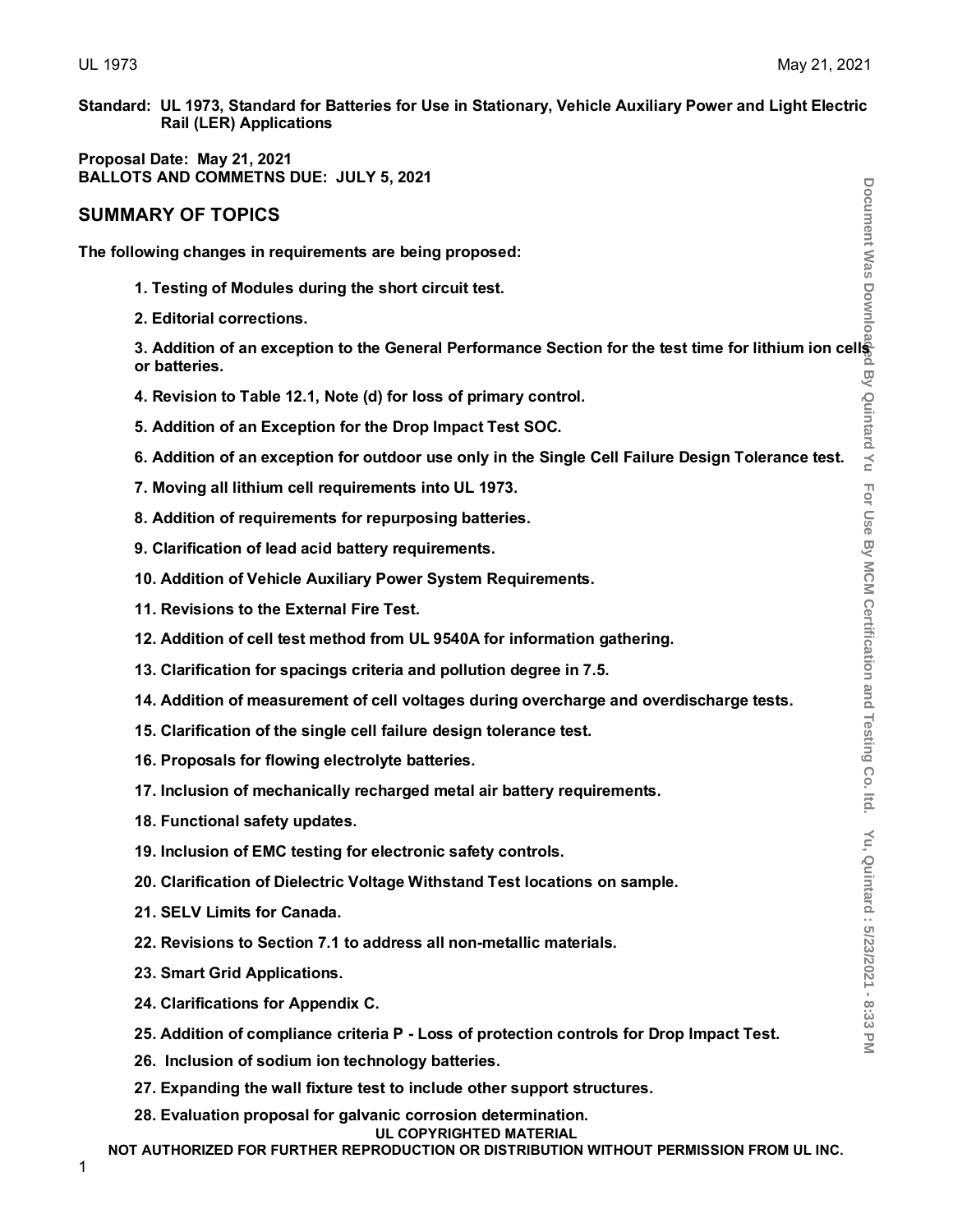- **29. Revision of grounding requirement in 7.6.3.**
- **30. aR Fuse Consideration and Module/component voltage consideration.**
- **31. Addition of criteria for transformers.**
- **32. Overload under discharge.**
- **33. Addition of High Rate Charge Test.**
- **34. Replacement of UL 60950-1 with UL 62368-1.**
- **35. Revision of component standards in Appendix A***.*

Need access to the full standard or a standard this proposal references? <u>Click here</u> to learn more about accessing UL Standards. STP Members can find the latest copy of the standard under their My STPs tab in CSDS.

For your convenience in review, proposed additions to existing requirements are shown <u>underlined</u> and proposed deletions are shown l<del>ined-out</del>.

#### **1. Testing of Modules during the short circuit test.**

#### **RATIONALE**

Proposal submitted by: Laurie Florence, UL LLC

The battery module is often the level of product submitted for UL 1973 evaluation and it is important for anyone using these modules to understand the potential short circuit current from the battery at this level.

#### **PROPOSAL**

#### **16 Short Circuit Test**

16.2A The direct short circuit test shall also be conducted on the battery module. The output of the battery module sample shall be short-circuited with a shorting device having resistance as low as practicable with a maximum totag resistance of 20 mΩ.

#### **2. Editorial Corrections.**

#### **RATIONALE**

Proposal submitted by: Laurie Florence, UL LLC

There were some editorial errors made in the second edition that need to be corrected.

For 18.6, the Non-compliant Test Results Table (Table 12.1) was proposed to be revised in May 2015 to be as follows for the Temperature and Operating Limits Check. The proposal achieved consensus and the revision was published, but unfortunately the requirement in 18.6 was not updated to reflect this change at the same time. Proposing to correct this oversight in 18.6 now. Other editorial changes are also being proposed.

#### **PROPOSAL**

7.9.1 Battery systems that rely upon integral thermal management systems to prevent overheating shall be designed to shutdown upon failure of the thermal management system unless it is can be demonstrated, that the thermal management system failure does not result in a hazardous situation. Compliance is determined by the Failure of the Cooling/Thermal Stability System Test of Section 22.

#### **UL COPYRIGHTED MATERIAL**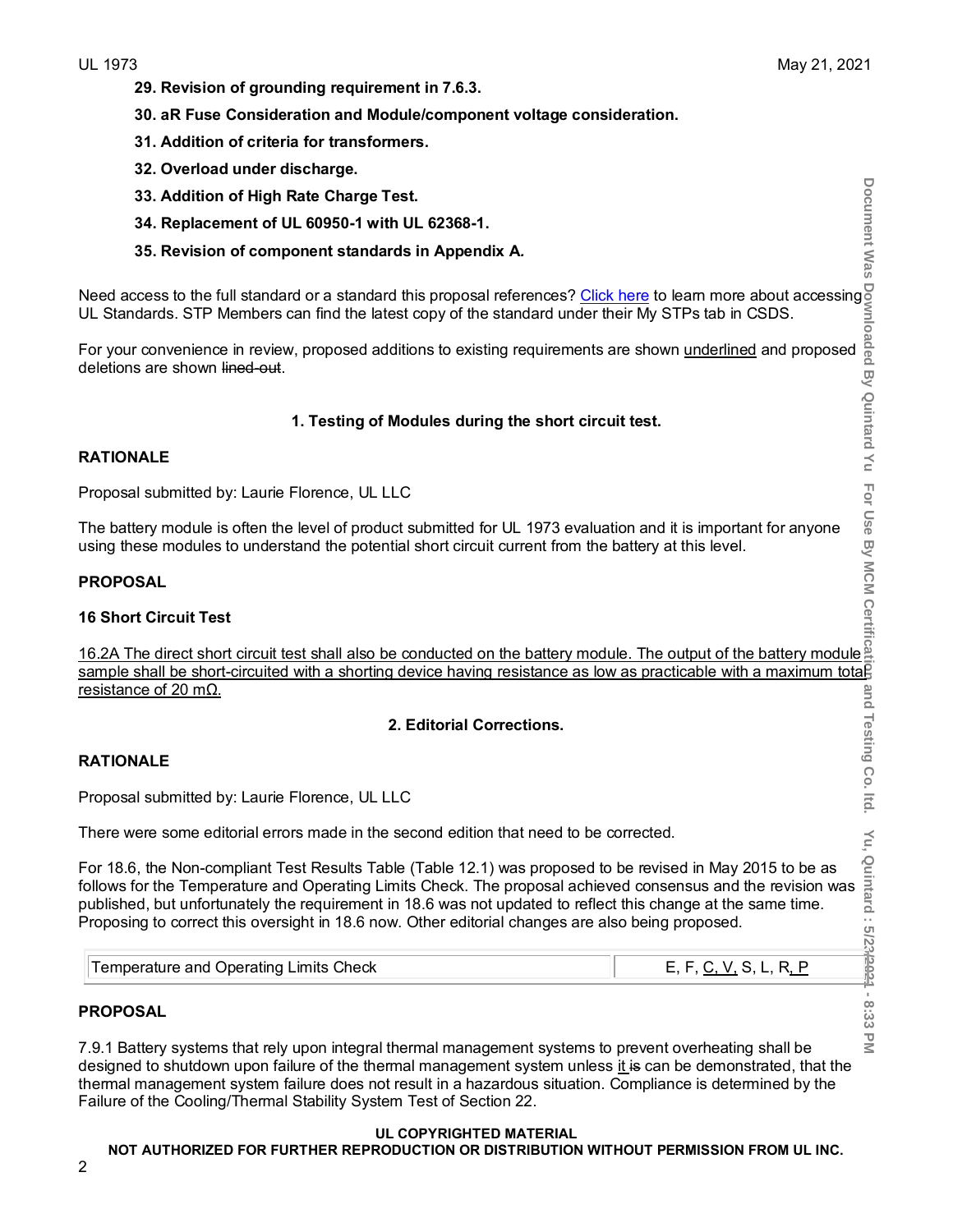7.9.6 Battery systems that rely on integral heaters to maintain operating temperatures of the battery system, shall be designed to shutdown upon failure of the heaters unless it is can be demonstrated through fault analysis and if necessary an abnormal operation test, that the heater failure does not result in a hazardous situation.

16.1 This test shall be conducted on a fully charged DUT (MOSOC per 8.1) with parallel connected cells or modules to determine its ability to withstand an external short circuit. DUTs with only series connections (i.e. no parallel connections of cells or modules) are tested at the cel<u>l or module l</u>evel if determined to be equivalent to testing at the system level.

*Exception: Short circuit testing on a subassembly may be conducted instead of the complete battery system if determined to be representative of the battery system.*

18.2 A fully discharged DUT (i.e. discharged to EODV) shall be conditioned within a chamber set to the upper limit charging temperature specifications of the DUT. After being stabilized at that temperature (refer to 8.3), the DUT shall be connected to a charging circuit input representative of anticipated maximum charging parameters. The DUT shall then be subjected to maximum normal charging while monitoring voltages and currents on modules untib it reaches the manufacturer's specified fully charged condition. Temperatures shall be monitored on temperature sensitive components including cells.

it reaches the manufacturer's specified fully charged condition. I emperatures shall be monitored on temperature<br>  $\frac{E}{E}$ <br>
Exception No. 1: If the DUT is unable to be tested in a chamber, it can be tested at an ambient *±5°C (77°F ±9°F). If tested at ambient temperatures during the test, the temperature measurement T shall not exceed:* For Use By MCM

$$
T \leq T_{max} - (T_{ma} - T_{amb})
$$

*Where:* 

*T is the temperature of the given part measured under the prescribed test. Tmax is the maximum temperature specified for compliance with the test.*

*Tamb is the ambient temperature during the test.*

*Tma is the maximum ambient temperature permitted by the manufacturer's specification specified or 25°C (77°F), whichever is greater.*

*Exception No. 2: If the design of the DUT and its controls result in worse case normal charging conditions when testing at ambient (i.e. due to thermostats or other controls lowering the charge levels at elevated ambient), the test shall be conducted at ambient temperature of 25°C ±5°C (77°F ±9°F). Temperatures on temperature sensitive components shall not exceed Tmax.*

**Document Was Downloaded By Quintard Yu For Use By MCM Certification and Testing Co. ltd. Yu, Quintard : 5/23/2021 - 8:33 PM** 18.3 While still in the conditioning chamber, the chamber temperature shall be set to the upper limit discharging  $\frac{1}{8}$ <br>temperature specifications of the DUT if different from the charging temperature. The fully charge 18.3 While still in the conditioning chamber, the chamber temperature shall be set to the upper limit discharging per 6.1) shall then be discharged in accordance with the manufacturer's maximum rate of discharge down to the င္ပ manufacturer's specified end of discharge condition while monitoring voltage and current on modules. Temperatures shall be monitored on temperature sensitive safety critical components including cells. Temperatures on accessible surfaces are also monitored.

*Exception No. 1: If the DUT is unable to be tested in a chamber, it can be tested at an ambient temperature of 25°C*<br>  $E^{\infty}C(77^{\circ}F \pm 9^{\circ}F)$ . If tested at ambient temperatures during the test, the temperature measur *±5°C (77°F ±9°F). If tested at ambient temperatures during the test, the temperature measurement T shall not exceed:*

$$
T \leq T_{max} - (T_{ma} - T_{amb})
$$

*Where:* 

*T is the temperature of the given part measured under the prescribed test. Tmax is the maximum temperature specified for compliance with the test.*

*Tamb is the ambient temperature during the test.*

*Tma is the maximum ambient temperature permitted by the manufacturer's specification specified or 25°C (77°F), whichever is greater.*

*Exception No. 2: If the design of the DUT and its controls result in worse case normal discharging conditions when testing at ambient (i.e. due to thermostats or other controls lowering the discharge rate at elevated ambient), the test shall be conducted at ambient temperature of 25°C ±5°C (77°F ±9°F). Temperatures on temperature sensitive components shall not exceed Tmax.*

#### **UL COPYRIGHTED MATERIAL**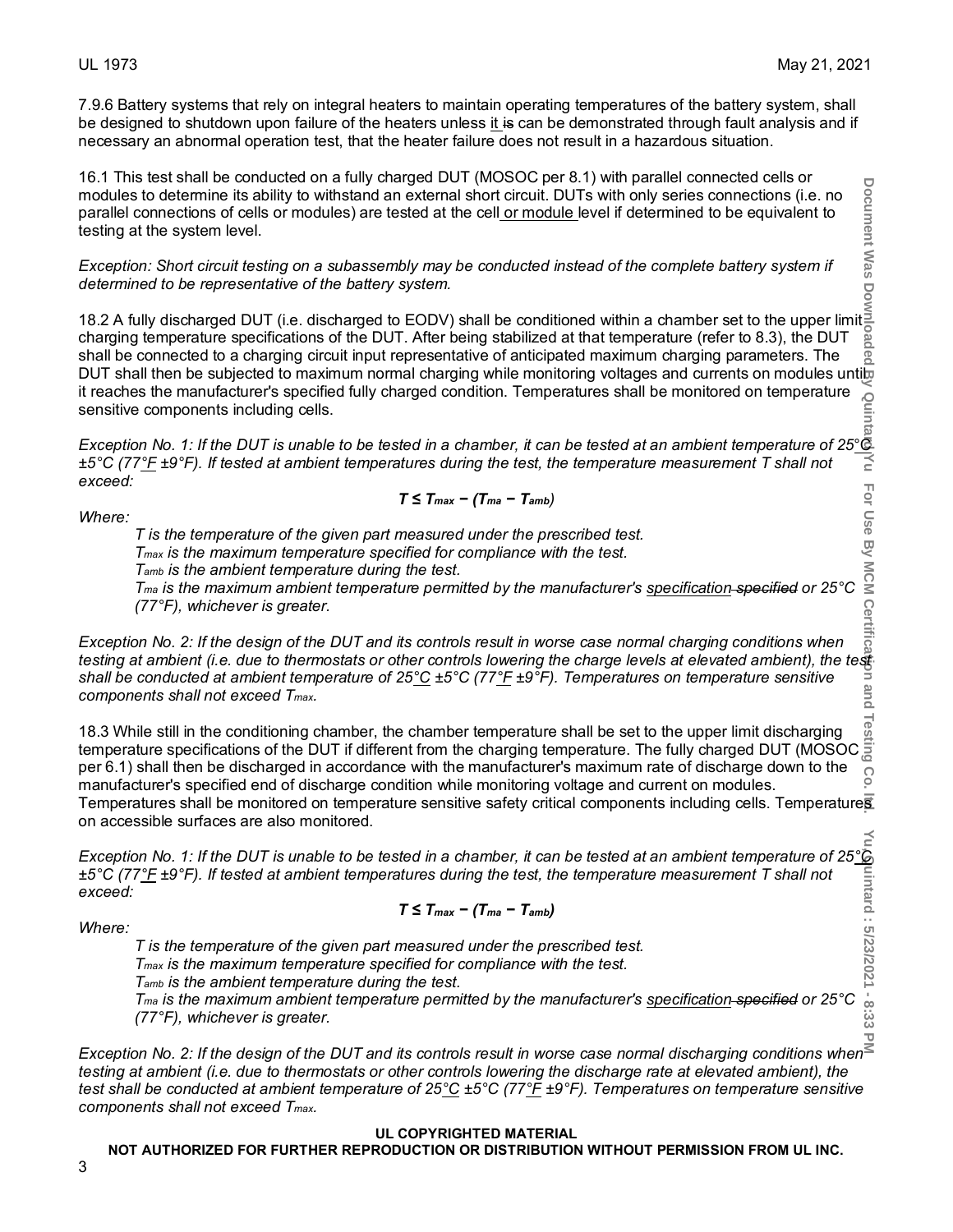18.6 The manufacturer's specified operating limits for cells/modules (voltage, current at specified temperatures) shall not be exceeded during the charging and discharging cycles. Temperatures measured on components shall not exceed their specifications. Temperatures measured on accessible surfaces shall not exceed allowed limits. See Table 18.1 and Table 18.2 for temperature limit tables. Additional non-compliant results during the temperature test are as noted below in (a) - (h) $\left(\theta\right)$ . For additional information on non-complying results refer to Table 12.1.

- a) E Explosion;
- b) F Fire;
- c) C Combustible vapor concentrations;
- d) V Toxic vapor release;
- e)c) S Electric shock hazard (dielectric breakdown);
- f)d) L Leakage (external to enclosure of DUT); and
- $g$ )e) R Rupture (of DUT enclosure exposing hazardous parts as determined by 7.3.3);
- $h$ ) P Loss of protection controls.

B2.2.1.2 The sample shall be secured to the testing machine by means of a rigid mount, which supports all mounting surfaces of the sample. Each sample shall be subjected to a total of three shocks of equal magnitude. The shocks shall be applied in each of three mutually perpendicular directions for a total of 18 shocks unless the sample has only two axes of symmetry, in which case only two directions are tested for a total of 9. The parameters of the shock applied are as noted in the Table B.2 below. The shocks shall be applied with the sample at room temperature of 25°C ±5°C (77*°*F ±9°F). At the conclusion of the shock testing the sample is operated (i.e. charged/discharged) at its normal operating temperature for 1 cycle to determine if its it has been made hazardous as a result of the shock conditioning.

F3.2.4 The speed of indention at the cell casing/surface should be at a rate of is 0.1 mm/s. The voltage of the cell  $\frac{5}{10}$ <br>being failed should be monitored and the indentation should be halted when there is a voltage being failed should be monitored and the indentation should be halted when there is a voltage drop of 500 mV, which is indicative of an internal short circuit through a limited number of electrode layers.

#### **3. Addition of an exception to the General Performance Section for the test time for lithium ion cells or batteries.**

#### **RATIONALE**

Proposal submitted by: David Ginder, EnerSys

Lithium ion cell self-discharge is extremely low compared to other chemistries. Typically in the 1 mΩ/day. Expanding the time interval from end of charge to test from 3 hours to 36 hours will have no significant impact on test results in which temperature dependencies are not involved and provide more flexibility to group charge cells or̃ modules for testing.

#### **PROPOSAL**

8.1 Unless indicated otherwise the device under test (DUT) shall be at the maximum operational state of charge (MOSOC), in accordance with the manufacturer's specifications, for conducting the tests in this standard. After charging and prior to testing, the samples shall be allowed to rest for a maximum period of 8 h at room ambient.

*Exception: For secondary lithium ion cells or batteries in which temperature is not a dependency on the test, the rest time may be extended from 3 h to 36 h, and the manufacturer's BMS data may be used to determine the MOSOC.*

**4. Revision to Table 12.1, Note (d) for loss of primary control.**

#### **UL COPYRIGHTED MATERIAL**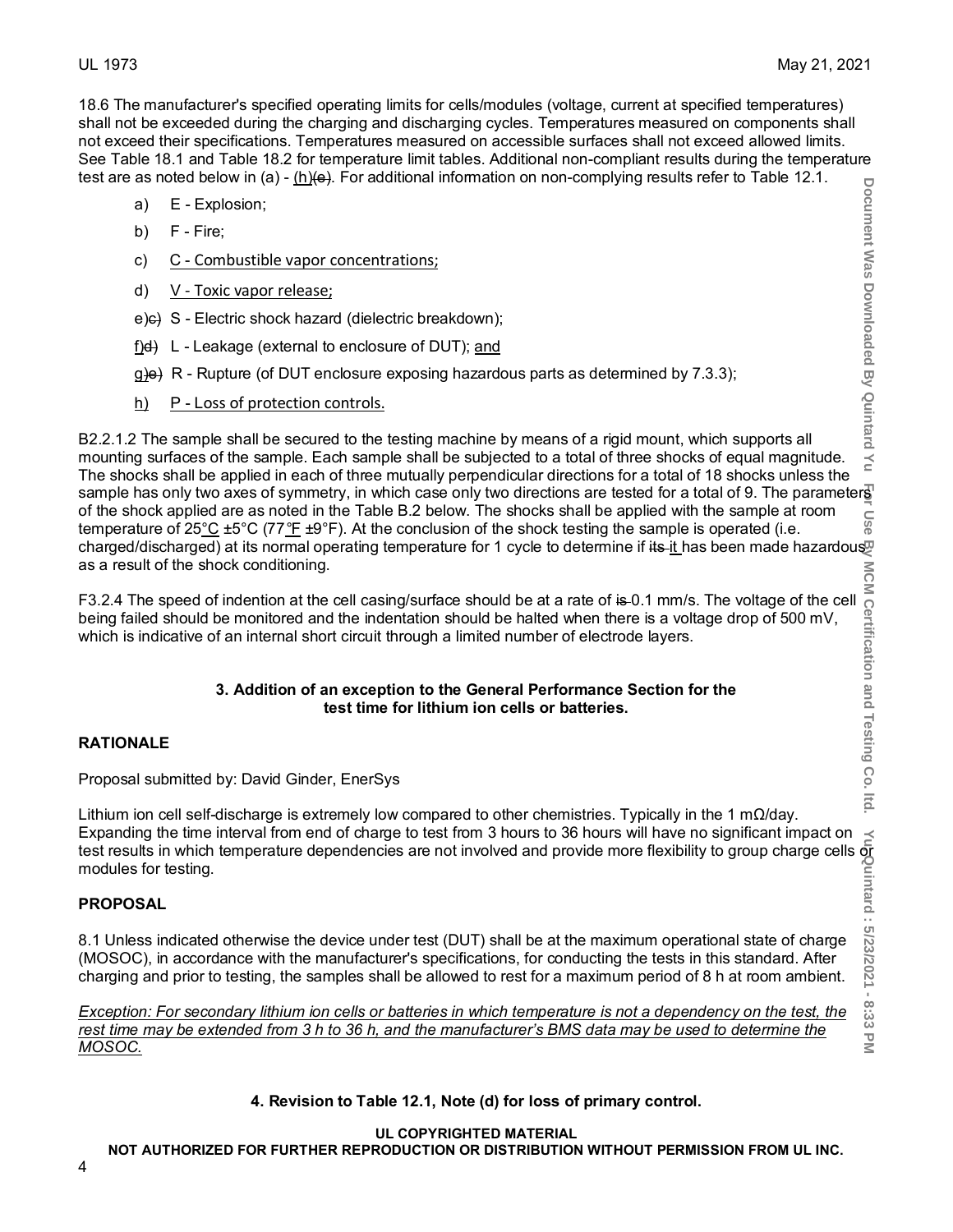**DID** dea

**By Qu** 

 $\overline{O}$ 

Use By MCM Certification and Testin

Itd.

نن<br>دن  $\leq$ 

# **RATIONALE**

Proposal submitted by: David Ginder, EnerSys

For breakers used in a BMS, if the breaker fails in a safe condition this is shall not be considered loss of protection<sub>t</sub> controls as the BMS will need to be replaced and a reconnect into an unsafe condition cannot occur.

#### **PROPOSAL**

# **Table 12.1 Non-compliant test results**

# *(NOTE FROM STP PROJECT MANAGER: ONLY PART OF TABLE 12.1 IS SHOWN FOR EASE OF REVIEW)*

| Гestsª     | <b>Non-compliant results</b> |
|------------|------------------------------|
| Overcharge | E, F, C, V, S, L, R, P       |

Non-compliant Results Key:

P - Loss of protection controls<sup>d</sup>

 $\frac{d}{dx}$  Loss of protection controls - Failure of software and/or electronic controls, discrete control devices or other builtin electrical protection components relied upon for safety and that remain in the circuit during the test, to operate  $\frac{6}{5}$  as intended. Failure of electrical components such as circuit breakers, that fail in a safe c as intended. Failure of electrical components such as circuit breakers, that fail in a safe condition that does not allow the system to reconnect into an unsafe condition are acceptable.

# **5. Addition of an Exception for the Drop Impact Test SOC.**

#### **RATIONALE**

Proposal submitted by: David Ginder, EnerSys

Batteries are not always installed at 100% SOC as the SOC needs to meet nominal SOC of the string for installation. There should be an allowance that the drop test can be performed with a fully charged battery and at the maximum SOC as indicated in the System's User Manual. This would address if there is an issue with the system and the module needs to be removed with a higher SOC stated in the manual.

Also, some flow battery systems are intended to be installed and decommissioned without electrolyte. If the manual states this, then there should be an exception for this test to be conducted without electrolyte for these systems. ŏ

#### **PROPOSAL**

**Document Was Downloaded By Quintard Yu For Use By MCM Certification and Testing Co. ltd. Yu, Quintard : 5/23/2021 - 8:33 PM**  $\leq$ 30.2 After being equilibrated at room temperature per 8.3, a fully charged module/component pack shall be dropped from a minimum height of 100 cm (39.4 in) for products weighing 7 kg (15.4 lbs) or less, 10 cm (3.9 in) for products weighing >7 kg (15.4 lbs), but less than 100 kg (220.5 lbs), and 2.5 cm (0.98 in) for products weighing > 100 kg (220.5 lbs), to strike a concrete or metal surface in the position most likely to produce adverse results and in a manner most representative of what would occur during maintenance and handling/removal of the battery system, during installation and servicing. The orientation of the drop shall be determined by the testing personnel from an  $\Xi$ analysis of the installation and servicing instructions. If using a metal test surface, it should be provided with some  $\frac{1}{2}$ manner of insulation such as insulating film that will prevent inadvertent short circuiting to the surface but will not affect test results.  $\infty$ 

*Exception No. 1: If the System's User Manual clearly states a lower maximum SOC below 100% allowed for removal and installation of modules, the module may be tested at both 100% SOC and the SOC listed in the system's user manual for removal.* 

# **UL COPYRIGHTED MATERIAL**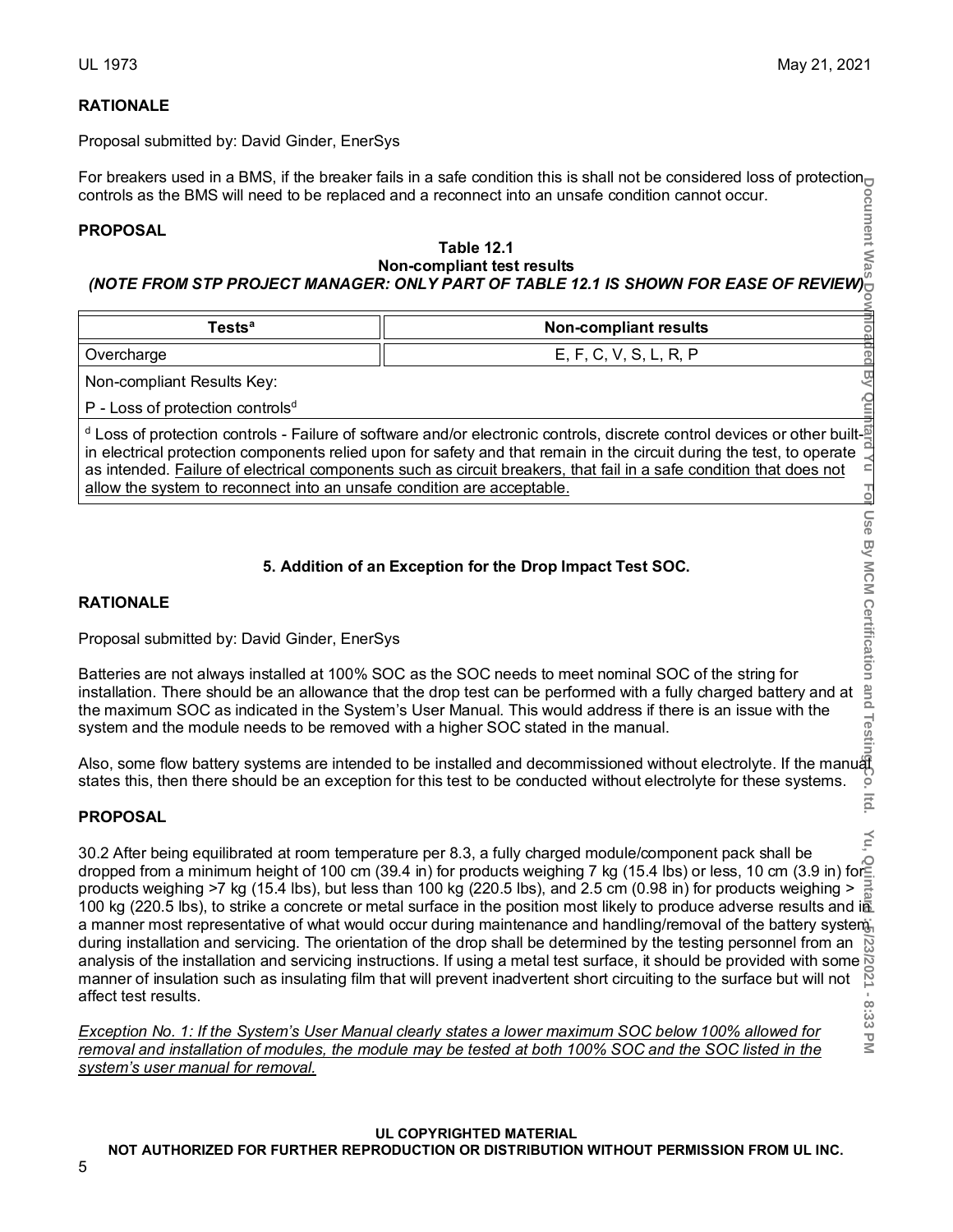#### **6. Addition of an exception for outdoor use only in the Single Cell Failure Design Tolerance test.**

#### **RATIONALE**

Proposal submitted by: David Ginder, EnerSys

Section 38, Clause 38.1, has an exception for outdoor use only application shown below. Section 39 for Single Ce Failure Design Tolerance should also have this same exception and poses no more risk to personnel or facilities  $\sum_{i=1}^{n}$ than that of external fire. Burden of loss of the product should be up to the owner as it is for external fire. Keeping in mind the Standard for the Installation of Stationary Energy Storage Systems, NFPA 855 process will establish the safe distances between containers, distance to other high risk structures and materials, as well as distances for emergency egress and perimeter restricted access. (g

*Exception No. 4: This test does not apply to systems intended for outdoor use only that are mounted on a non-combustible surface such as a concrete pad that extends a minimum of 91.4 cm (3 ft) beyond the perimeter of the battery system.*

#### **PROPOSAL**

**Document Was Downloaded By Quintard Yu For Use By MCM Certification and Testing Co. ltd. Yu, Quintard : 5/23/2021 - 8:33 PM** For 39.2.4 Once a suitable method of cell failure has been determined, the fully charged DUT (MOSOC per 8.1) shall S be subjected to the single cell failure tolerance test, which consists of inducing a fault in one internal cell that is within the DUT, until cell failure resulting in thermal runaway as defined in 6.47 occurs, and determining whether or  $\frac{10}{10}$ not that failure produces a significant external hazard or whether or not that failure does not cause the failure of MC neighboring cells. If cascading occurs, the cascading shall not propagate beyond the DUT. Prior to choosing the Ż specific cell to fail, an analysis of the DUT design to determine the cell location considered to have the greatest potential to lead to a significant external hazard shall be conducted, taking into consideration the cell's proximity to  $\Omega$ other cells and materials that may lead to potential for propagation. If it can impact the results, the sample shall be  $\pm$ at the maximum specified temperature during charging and operation with some tolerance as necessary for movement of the sample outside of the chamber during testing, but within ±5°C (±9°F). Once the thermal runaway' is initiated, the mechanism used to create thermal runaway is shut off or stopped and the DUT is subjected to a 24 $\frac{1}{6}$ h observation period.

*Exception No. 1: Testing may be repeated on another sample with a cell in a different location within the DUT if it is*  not clear which location represents the worst case scenario. The location of the failed cell shall be documented for<sup>5</sup> *each test.* Co

*Exception No. 2: Testing may be conducted on a representative subassembly consisting of one or more modules and surrounding representative environment, if it can be demonstrated that there is no propagation beyond the*  Υυ, *subassembly. When testing at the module or subassembly level, consideration needs to be made of the vulnerability to combustion of those components surrounding the module in the final assembly. Temperatures on DUT external surfaces and surfaces of parts in contact with or near the DUT in the final assembly, shall be monitored to determine if excessive temperature on these adjacent parts could result in a potential for propagation within the full battery system. If there are excessive temperatures on the surfaces that may lead to potential for propagation, testing shall be repeated with all adjacent components in place of a complete battery system.*

*Exception No. 3: This test does not apply to systems intended for outdoor use only that are mounted on a noncombustible surface, such as a concrete pad that extends a minimum of 91.4 cm (3 ft) beyond the perimeter of the battery system.*

#### **7. Moving all lithium cell requirements into UL 1973.**

# **RATIONALE**

Proposal submitted by: Laurie Florence, UL LLC

#### **UL COPYRIGHTED MATERIAL**

**NOT AUTHORIZED FOR FURTHER REPRODUCTION OR DISTRIBUTION WITHOUT PERMISSION FROM UL INC.**

**Document** 

 $\leq$ 

8:33  $\leq$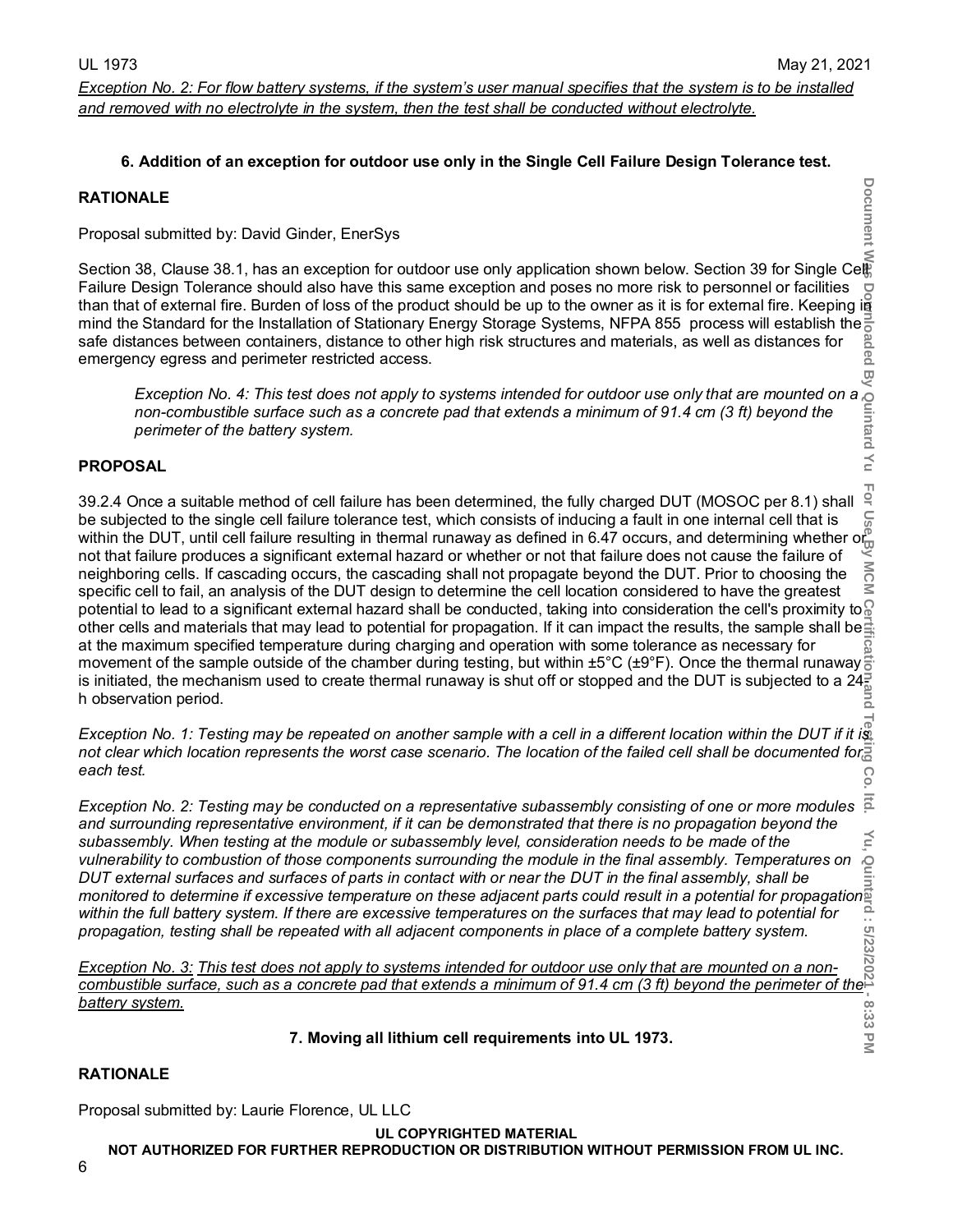$\frac{1}{2}$ 

Previously, UL 1973 referenced UL 1642 for cell requirements with an alternate program in Appendix E. This proposal moves all cell criteria including the UL 1642 program to Appendix E. This is more convenient for users of UL 1973 and also allows for more flexibility to make changes that may be necessary for these applications.

#### **PROPOSAL**

#### **5 Normative References**

Document Was 5.1 The following standards are referenced in this standard, and portions of these referenced standards may be essential for compliance. Battery systems covered by this standard shall comply with the referenced installation codes and standards as appropriate for the country where the battery system is to be used. When the battery system is intended for use in more than one country, the battery system shall comply with the installation codes and standards for all countries where it is intended to be used.

#### **Institute of Electrical and Electronics Engineers (IEEE) Standards**

IEEE 1625, *Rechargeable Batteries for Multi-Cell Mobile Computing Devices* IEEE 1635/ASHRAE Guideline 21, *Guide for the Ventilation and Thermal Management of Batteries for Stationary Applications*

IEEE 1725, *Rechargeable Batteries for Cellular Telephones*

#### **6 Glossary**

6.7A CELL, CYLINDRICAL - A cell format with a rigid case that has straight parallel sides and a round cross <u>section.</u>

6.7B CELL, POUCH - A cell format with a flexible laminate case that is typically, but not limited to a prismatic shape, and that can have its tabs on the same side or on opposite sides of each other.

6.7C CELL, PRISMATIC - A cell format with a rigid case that has a rectangular shape.

6.7D CELL, SECONDARY - A cell that is intended to be discharged and recharged many times in accordance with the manufacturer's recommendations.

6.28A LITHIUM METAL CELL– A rechargeable battery technology that employs lithium metal as the anode material, various compounds for the cathode (e.g. vanadium oxide) with a solid polymeric or ceramic electrolyte. Some types of lithium metal solid state batteries may require heating in order to be activated.

NOTE: These cells may be referred to as solid state batteries.

#### **7.11 Cells (battery and electrochemical capacitor)**

7.11.1 Sealed nickel metal hydride cells shall comply with the cell tests of the Testing Required for Cells table of ULL 2054 in addition to the requirements of this standard. Cells shall be provided with specifications f 2054 in addition to the requirements of this standard. Cells shall be provided with specifications for use (charging and discharging), installation, storage and disposal.

**Document Was Downloaded By Quintard Yu For Use By MCM Certification and Testing Co. ltd. Yu, Quintard : 5/23/2021 - 8:33 PM** *Exception No. 1: The overall dimensions of the projectile test aluminum test screen may be increased from those outlined in UL 2054 to accommodate large cells intended for stationary and LER applications, but the flat panels of the test screen shall not exceed a distance of 305 mm (12 in) from the cell in any direction.*

*Exception No. 2: The overall external resistance for the short circuit test shall be less than or equal to 20 mΩ.*

*Exception No. 3: The crush test shall be a bar crush test rather than a flat plate crush using a bar with a 15-cm (5.9 in) diameter if the flat plate crush test per UL 2054 is insufficient to create a crush condition in the cell as determined by (a) - (c) below. The force shall be applied until one of the following occurs:*

*a) A voltage (OCV) drop of one-third of the original cell voltage occurs;*

#### **UL COPYRIGHTED MATERIAL**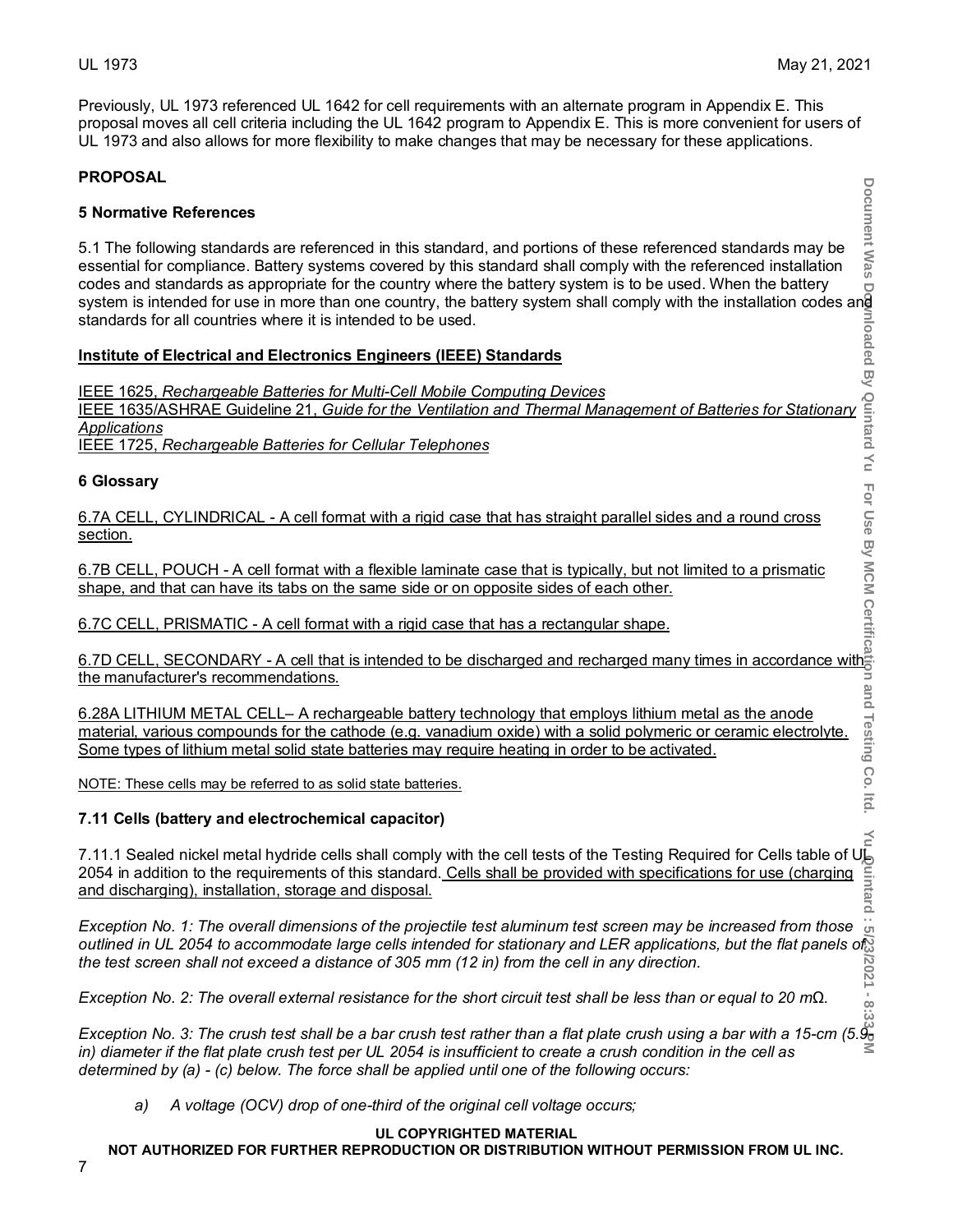**Hol**  $\subset$ 

5/23/2021 - 8:33

 $\overline{\leq}$ 

- *b) A deformation of 15% or more of initial cell dimension occurs; or*
- *c) A force of 1,000 times the weight of cell is reached.*

*Exception No. 4: Nickel metal hydride or nickel cadmium cells that are sealed and formed as part of a monobloc*  battery, need only comply with the requirements of this standard as part of the assembled battery. If provided with a *pressure release vent or flame arrester, the nickel battery shall comply with the requirements outlined in 7.11.5.* auur

*Exception No. 5: Sample numbers tested for each test based upon UL 2054 test program may be reduced from 5 samples tested to 2 samples tested.*

*Exception No. 6: During the heating test, the samples are held for 30 min at the maximum temperature rather than 10 min*

**Document Was Downloaded By Quintard Yu For Use By MCM Certification and Testing Co. ltd. Yu, Quintard : 5/23/2021 - 8:33 PM** 7.11.2 Secondary lithium cells shall comply with the requirements <u>outlined in Appendix E, and be marked as</u> required in 41.14 and 41.15. Cells shall be provided with specifications as outlined in 42.7. of UL 1642 in addition to the requirements of this standard, except the testing shall be conducted on fresh cells only for lithium ion cells.

*Exception No. 1: The overall dimensions of the projectile test aluminum test screen may be increased from those outlined in UL 1642 to accommodate large cells intended for stationary and LER applications, but the flat panels of the test screen shall not exceed a distance of 305 mm (12 in) from the cell in any direction.*

*Exception No. 2: The overall external resistance for the short circuit test shall be less than or equal to 20 mΩ.*

*Exception No. 3: The crush test shall be a bar crush test rather than a flat plate crush using a bar with a 15-cm (5.9 in) diameter if the flat plate crush test of UL 1642 is insufficient to create a crush condition in the cell as determined by (a) - (c) below. The force shall be to be applied until one of the following occurs first:*<br>
a) *by (a) - (c) below. The force shall be to be applied until one of the following occurs first:*

*a) A voltage (OCV) drop of one-third of the original cell voltage occurs; or*

*b) A deformation of 15% or more of initial cell dimension occurs; or*

*c) A force of 1000 times the weight of cell is reached.*

*Exception No. 4: During the heating test, the samples are held for 30 min at the maximum temperature rather than 10 min.* Test

**Exception No. 5: Sample numbers tested for each test based upon the UL 1642 test program may be reduced from** *5 samples tested to 2 samples tested.* ဂ္ဂ

*Exception No. 6: Secondary lithium cells may be tested using the test program outlined in Appendix E. Secondary lithium cells other than lithium ion shall be subjected to the cycling pre-conditioning requirements of UL 1642 prior to conducting the Appendix E testing.*

 $\overline{Q}$ 7.11.2A Secondary lithium cell design shall ensure sufficient safety measures to mitigate internal short circuits and other hazardous conditions during the life of the cells. Safety measures to maintain cell safety include, but are not at limited to the following: limited to, the following:

- a) The appropriate choice and placement of insulation. IEEE 1625 and IEEE 1725 provide guidance on placement and application of insulation within cells and general cell design safety considerations;
- b) Sufficient sizing of the negative electrode active materials to cover the positive electrode active materials;
- c) Proper placement of insulation and separation of parts at opposite polarity including insulation and placement of tabs to prevent inadvertent short circuits during the life of the cell;

#### **UL COPYRIGHTED MATERIAL**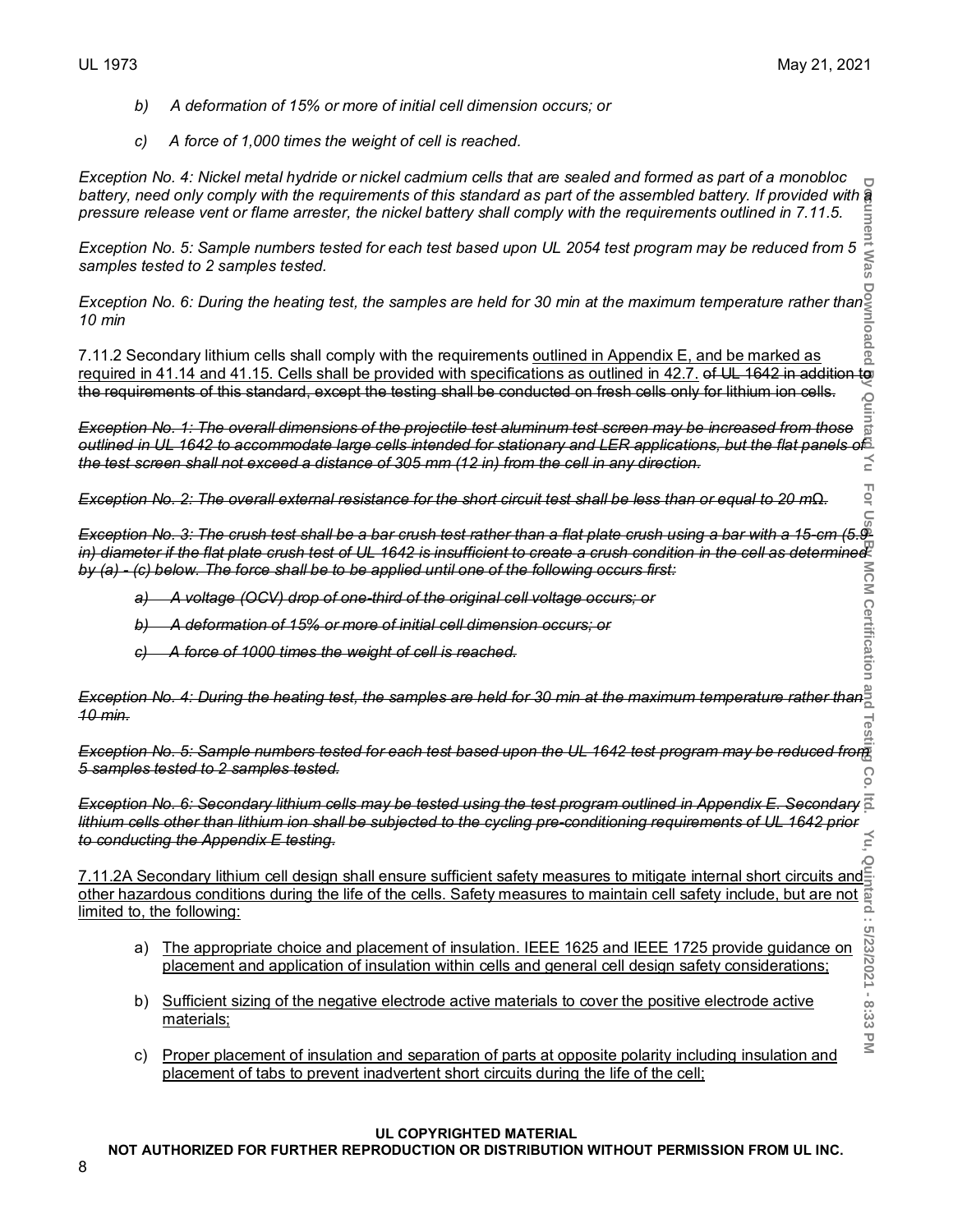- d) The use of appropriate protection mechanisms such as separator shutdown, protective coatings and electrolyte additives, etc.; and
- e) The use of separators with sufficient strength, thermal properties and that are sized to prevent short circuit between the positive and negative electrodes during charge and discharge over the life of the <u>cells.</u>

17.11.2B With reference to 17.11.2A, compliance to (a) – (e) is determined through a review of the cell construction as part of a tear down analysis, a review of documentation on the cell construction and components, and the cell tests of Appendix E.

7.11.3 Sodium-beta cells and batteries shall comply with the cell tests outlined in Appendix B. <u>Cells shall be</u> provided with specifications for use (charging and discharging), installation, storage and disposal.

7.11.4 Flowing electrolyte <u>stacks cell</u>s and battery systems shall comply with the requirements outlined in Appendi<u>k</u> C.

# **MARKINGS**

# **41 General**

41.14 With reference to 7.11.2, a secondary lithium cell shall be legibly and permanently marked with:

- a) The manufacturer's name, trade name, or trademark or other descriptive marking by which the organization responsible for the product may be identified;
- b) A distinctive catalog, model or designation number or the equivalent; and
- c) The date or other dating period of manufacture not exceeding any three consecutive months.

*Exception No. 1: The manufacturer's identification may be in a traceable code if the product is identified by the brand or trademark owned by a private labeler.*

*Exception No. 2: The date of manufacture may be abbreviated; or may be in a nationally accepted conventional code or in a code affirmed by the manufacturer, provided that the code:*

*a) Does not repeat in less than 10 years; and*

*b) Does not require reference to the production records of the manufacturer to determine when the product was manufactured.*

41.15 With reference to 41.14, if a manufacturer produces a cell at more than one factory, each cell shall have a distinctive marking to identify it as the product of a particular factory.

# **INSTRUCTIONS**

# **41 General**

42.7 Cells shall be provided with a complete set of instructions that include operating region specifications for charging and discharging including current temperature range and voltages, installation instructions, storage of 41 General<br>
42.7 Cells shall be provided with a complete set of instructions that include operating region specifications for<br>
charging and discharging including current temperature range and voltages, installation instru be found in the Cell Specification Sheet, Annex E of IEEE 1625.

#### **APPENDIX E (Normative) Alternative Cell Test Program**

# **E1 General**

E1.1 The following is an alternate program to shall be used to evaluate lithium ion cells or other secondary lithium cells. instead of that outlined in 7.11.2.

# **UL COPYRIGHTED MATERIAL**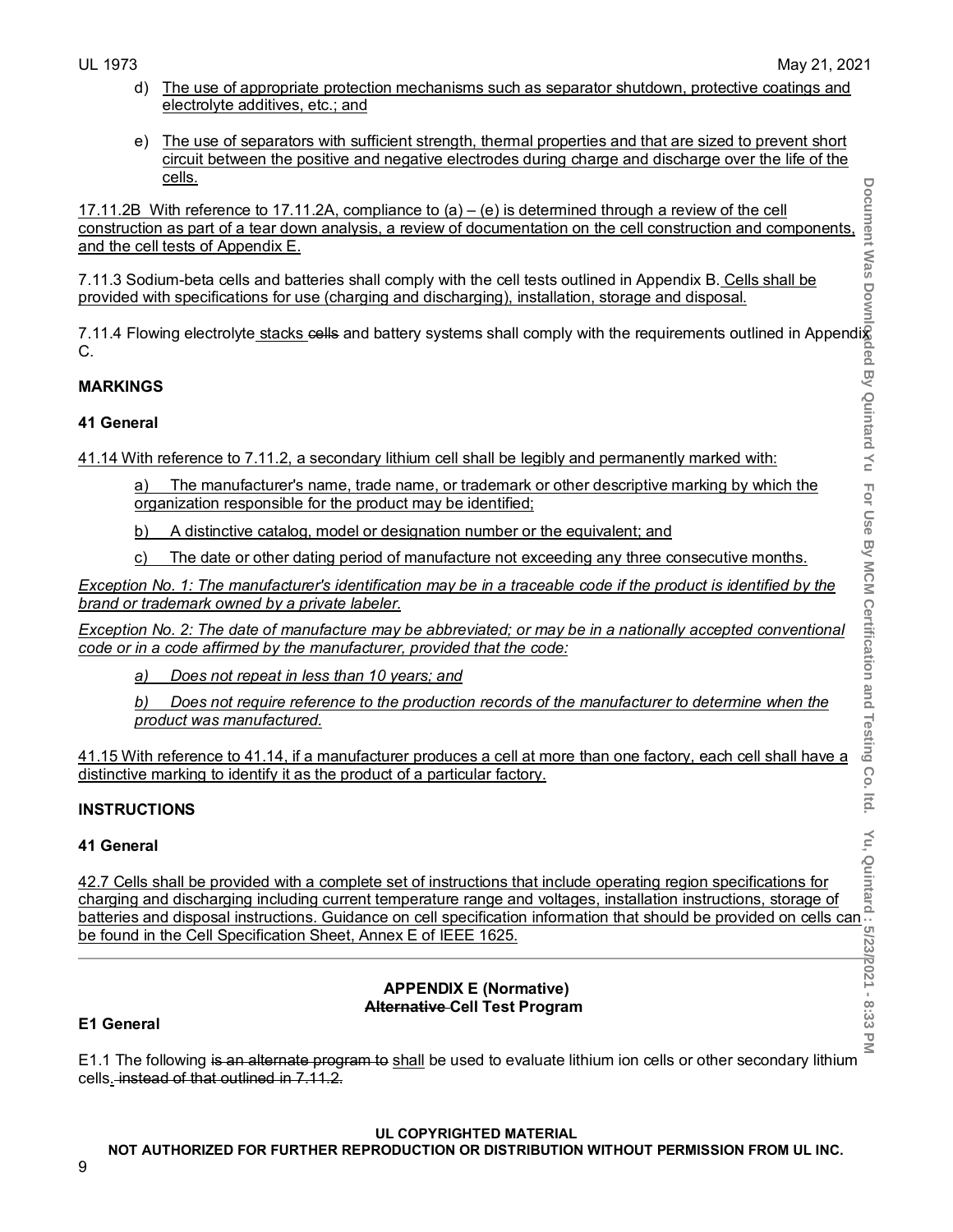*Exception: Samples of secondary lithium cells other than lithium ion shall be subjected to charge/discharge cycling as outlined in [UL 1642](javascript:void(0)) prior to conditioning outlined in E1.2.* 

E1.2 Samples used for testing shall be representative of production. The number of samples used for each test and the pass/fail criteria for testing is outlined in Table E.1. As an alternate, the lithium ion cell test program outlined in Sections E9 - E10 may be used. **Document** 

|                                                                                                                                                                                                                                                                                                                                                                                                                                                                                                                                                                                                                                                                                                                                                                                                                                        |                |                                                                                                                 |                                                                                                                 |                                                 | E1.3 Prior to conditioning in E1.4, two samples from the total set of samples as representative samples shall be |
|----------------------------------------------------------------------------------------------------------------------------------------------------------------------------------------------------------------------------------------------------------------------------------------------------------------------------------------------------------------------------------------------------------------------------------------------------------------------------------------------------------------------------------------------------------------------------------------------------------------------------------------------------------------------------------------------------------------------------------------------------------------------------------------------------------------------------------------|----------------|-----------------------------------------------------------------------------------------------------------------|-----------------------------------------------------------------------------------------------------------------|-------------------------------------------------|------------------------------------------------------------------------------------------------------------------|
|                                                                                                                                                                                                                                                                                                                                                                                                                                                                                                                                                                                                                                                                                                                                                                                                                                        |                | subjected to the capacity check per E1A.2 to confirm the capacity of the samples is correct.                    |                                                                                                                 |                                                 |                                                                                                                  |
| Document Was<br>E1.4 E1.2 Prior to testing, the samples shall be conditioned by first discharging them down to the manufacturer's<br>specified end point voltage and then charging them to the manufacturer's specified upper limit charging voltage<br>specified end point voltage and then charging them to the manufacturer's specified upper limit charging voltage<br>using the manufacturer's specified maximum charging current. Samples shall be charged at the upper temperatur<br>limit of the charging operating region and the lower limit of the charging operating region for those tests as identified<br>in Table E.1. During charging, a minimum of one temperature is measured on the surface of the cell centered on<br>aded By Quinta<br>the cell. For prismatic cells, this would be on the largest flat surface. |                |                                                                                                                 |                                                                                                                 |                                                 |                                                                                                                  |
|                                                                                                                                                                                                                                                                                                                                                                                                                                                                                                                                                                                                                                                                                                                                                                                                                                        |                |                                                                                                                 | Table E.1<br>Test samples and results criteria                                                                  |                                                 |                                                                                                                  |
|                                                                                                                                                                                                                                                                                                                                                                                                                                                                                                                                                                                                                                                                                                                                                                                                                                        |                |                                                                                                                 |                                                                                                                 |                                                 |                                                                                                                  |
| <b>Test</b>                                                                                                                                                                                                                                                                                                                                                                                                                                                                                                                                                                                                                                                                                                                                                                                                                            | <b>Section</b> | <b>Number of Samples</b><br><b>Conditioned at</b><br><b>Upper Limit</b><br>Temperature per<br>E1.4 <sup>a</sup> | <b>Number of Samples</b><br><b>Conditioned at</b><br><b>Lower Limit</b><br>Temperature per<br>E1.4 <sup>a</sup> | <b>Total</b><br><b>Samples</b><br><b>Tested</b> | <b>Compliance</b> <sup>c</sup>                                                                                   |
| <b>Short Circuit</b>                                                                                                                                                                                                                                                                                                                                                                                                                                                                                                                                                                                                                                                                                                                                                                                                                   | E <sub>2</sub> | 1                                                                                                               | 1                                                                                                               | 2                                               | No: fire or explosion                                                                                            |
| Cell Impact                                                                                                                                                                                                                                                                                                                                                                                                                                                                                                                                                                                                                                                                                                                                                                                                                            | E <sub>3</sub> | 1                                                                                                               | 1                                                                                                               | $\overline{2}$                                  | No: fire or explosion                                                                                            |
| Drop Impact                                                                                                                                                                                                                                                                                                                                                                                                                                                                                                                                                                                                                                                                                                                                                                                                                            | E <sub>4</sub> |                                                                                                                 |                                                                                                                 | $\overline{2}$                                  | No: fire or explosion                                                                                            |
| Heating                                                                                                                                                                                                                                                                                                                                                                                                                                                                                                                                                                                                                                                                                                                                                                                                                                | E <sub>5</sub> | 1                                                                                                               | 1                                                                                                               | $\overline{2}$                                  | No: fire or explosion                                                                                            |
| Overcharge                                                                                                                                                                                                                                                                                                                                                                                                                                                                                                                                                                                                                                                                                                                                                                                                                             | E <sub>6</sub> | 1                                                                                                               | 1                                                                                                               | $\overline{2}$                                  | No: fire or explosion                                                                                            |
| Forced<br>Discharge                                                                                                                                                                                                                                                                                                                                                                                                                                                                                                                                                                                                                                                                                                                                                                                                                    | E7             |                                                                                                                 |                                                                                                                 | $\overline{2}$                                  | No: fire or explosion                                                                                            |
| Projectile                                                                                                                                                                                                                                                                                                                                                                                                                                                                                                                                                                                                                                                                                                                                                                                                                             | E <sub>8</sub> |                                                                                                                 |                                                                                                                 | 2(4)                                            | No: projectiles in accordance!<br>with E8.2.                                                                     |
| <sup>a</sup> The upper limit temperature, lower limit temperature, upper limit charging voltage, maximum charging current,<br>discharge current and end point voltage parameters used for conditioning of cell samples are specified by the cell#<br>manufacturer.<br>Those cells not complying with the Projectile Test of E8 can be used in batteries that comply with the Thermal<br>Exposure for Explosion Hazards Test of Section 38.<br><sup>c</sup> Test results for compliance criteria is defined in E11.3.                                                                                                                                                                                                                                                                                                                   |                |                                                                                                                 |                                                                                                                 |                                                 |                                                                                                                  |
| <b>Viard</b><br>E1.5 Some lithium cells are capable of exploding when the tests described in this Appendix are conducted. It is                                                                                                                                                                                                                                                                                                                                                                                                                                                                                                                                                                                                                                                                                                        |                |                                                                                                                 |                                                                                                                 |                                                 |                                                                                                                  |
| important that personnel be protected from the flying fragments, explosive force, sudden release of heat, and noises                                                                                                                                                                                                                                                                                                                                                                                                                                                                                                                                                                                                                                                                                                                   |                |                                                                                                                 |                                                                                                                 |                                                 |                                                                                                                  |
| that results from such explosions. The test area shall be well ventilated to protect personnel from possible harmful $\frac{100}{100}$<br>fumes or gases.                                                                                                                                                                                                                                                                                                                                                                                                                                                                                                                                                                                                                                                                              |                |                                                                                                                 |                                                                                                                 |                                                 |                                                                                                                  |
| E1.6 As an additional precaution, the temperatures on the surface of the cell casings shall be monitored in<br>8:33<br>accordance with E1.7 during the tests described in this appendix. All personnel involved in the testing of lithium<br>$\leq$<br>cells shall be instructed never to approach a lithium cell while the surface temperature exceeds 90°C (194°F) and                                                                                                                                                                                                                                                                                                                                                                                                                                                               |                |                                                                                                                 |                                                                                                                 |                                                 |                                                                                                                  |

E1.6 As an additional precaution, the temperatures on the surface of the cell casings shall be monitored in  $\infty$ نخ<br>دی accordance with E1.7 during the tests described in this appendix. All personnel involved in the testing of lithium cells shall be instructed never to approach a lithium cell while the surface temperature exceeds 90°C (194°F) and  $\Xi$ not to touch the lithium cell while the surface temperature exceeds 45°C (113°F).

E1.7 In accordance with E1.6, the surface temperatures of the cell casing shall be measured as follows:

#### **UL COPYRIGHTED MATERIAL**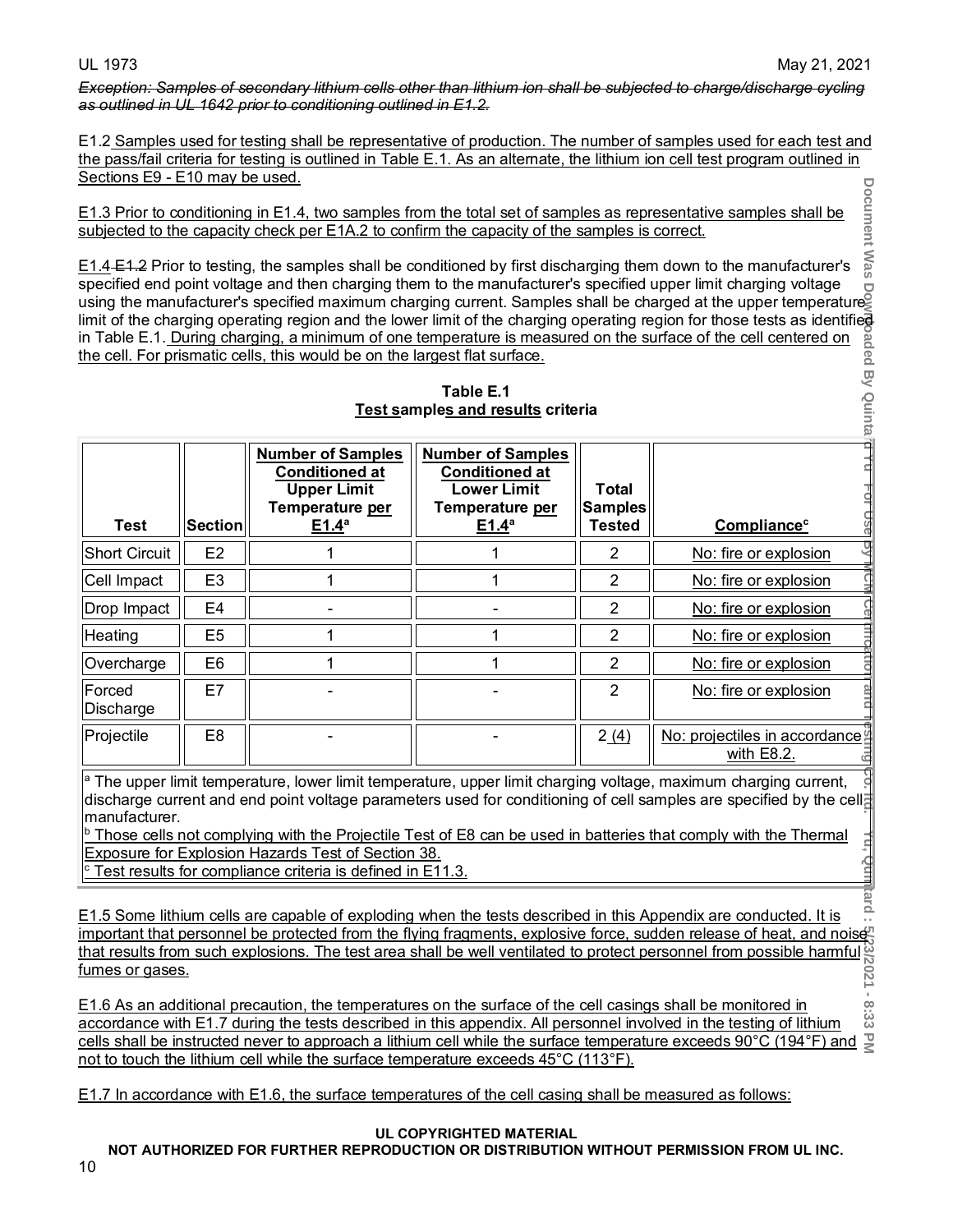Quint

20

 $8:33$  $\overline{\leq}$ 

a) By thermocouples consisting of wires not larger than 0.21 mm<sup>2</sup> (24 AWG) and not smaller than 0.05 mm2 (30 AWG) and a potentiometer-type instrument; and

b) The temperature measurements on the cells shall be made with the measuring junction of the thermocouple held tightly against the metal casing of the cell.

#### *Exception: Placing the thermocouple on a thin piece of paper or label is an acceptable practice.*

<u>E1.8 For protection, the Projectile Test in E8 shall be conducted in a room separate from the observer or within an $\,$ </u> appropriate containment chamber.

#### **E1A Preconditioning and Capacity Check**

# **E1A.1 Preconditioning**

E1A.1.1 The charge/discharge cycling preconditioning in E1A.1.2 shall be done before testing and conducted on secondary lithium metal (i.e. lithium metal anode) cells. Lithium ion cells need not be subjected to charge/discharge cycle preconditioning. Qui

**Document Was Downloaded By Quintard Yu For Use By MCM Certification and Testing Co. ltd. Yu, Quintard : 5/23/2021 - 8:33 PM** <u>E1A.1.2 Secondary lithium metal (i.e. lithium metal anode) cells shall be conditioned at 25°C ±5°C (77°F ±9°F). The</u> cells shall be continuously cycled as specified by the manufacturer. The specification shall be such that the full rated capacity of the cell is utilized and the number of cycles accumulated shall be at least equal to 25% of the advertised cycle life of the cell or cycled continuously for 90 days, whichever is shorter. Cycling shall be done either individually or in groups. Cells shall be recharged prior to testing.

# **E1A.2 Capacity check**

E1A.2.1 Prior to conducting testing, the capacity of the lithium ion and lithium metal cells to be tested shall be checked in accordance with E1A.2.2 – E1A.2.5 by selecting two samples from the total set of samples.

E1A.2.2 For secondary lithium metal (i.e. lithium metal anode) cells, this capacity check shall be conducted on preconditioned secondary lithium metal cells per E1A.1.

*Exception : For secondary lithium metal cells subjected to preconditioning per E1A.1, the capacity check may be conducted during the preconditioning of these secondary lithium metal cells by checking the discharged capacity during the first few cycles. This capacity confirmation may be done in the manufacturer shipping inspection by checking the capacity discharge curve shipped with the samples.*

<u>E1A.2.3 The cell shall be discharged at 25°C ±5°C (77°F ±9°F) at a constant current of 0.2C rate, down to a</u> <u>E1A.2.3 The cell shall be discharged at 25°C ±5°C (77°F ±9°F) at a constant current of 0.2C rate, down to a specified end of discharge voltage. The cell shall then be charged in a room ambient temperature, 25°C ±5°C (77°</u>  $±9°$ F), at charging parameters specified by the manufacturer until fully charged. The cell shall then be allowed to stabilize at room ambient per 6.4.2.

E1A.2.4 With the cell in the fully charged condition, the cell shall be discharged at a constant current discharge in  $\frac{3}{2}$ accordance with the cell manufacturer's specifications down to the end of discharge voltage. The duration of the  $|: 5/23$ discharge shall be monitored and the measured capacity of the cell shall be calculated to three significant figures.

E1A.2.5 For cells to be used for the test program outlined in this appendix, their measured capacity shall equal or  $\frac{8}{3}$ exceed the rated specifications. All samples shall be subjected to the capacity check test if any representative sample does not meet this criteria. The cells not meeting this criteria shall be excluded from testing.

# **E2 Short Circuit**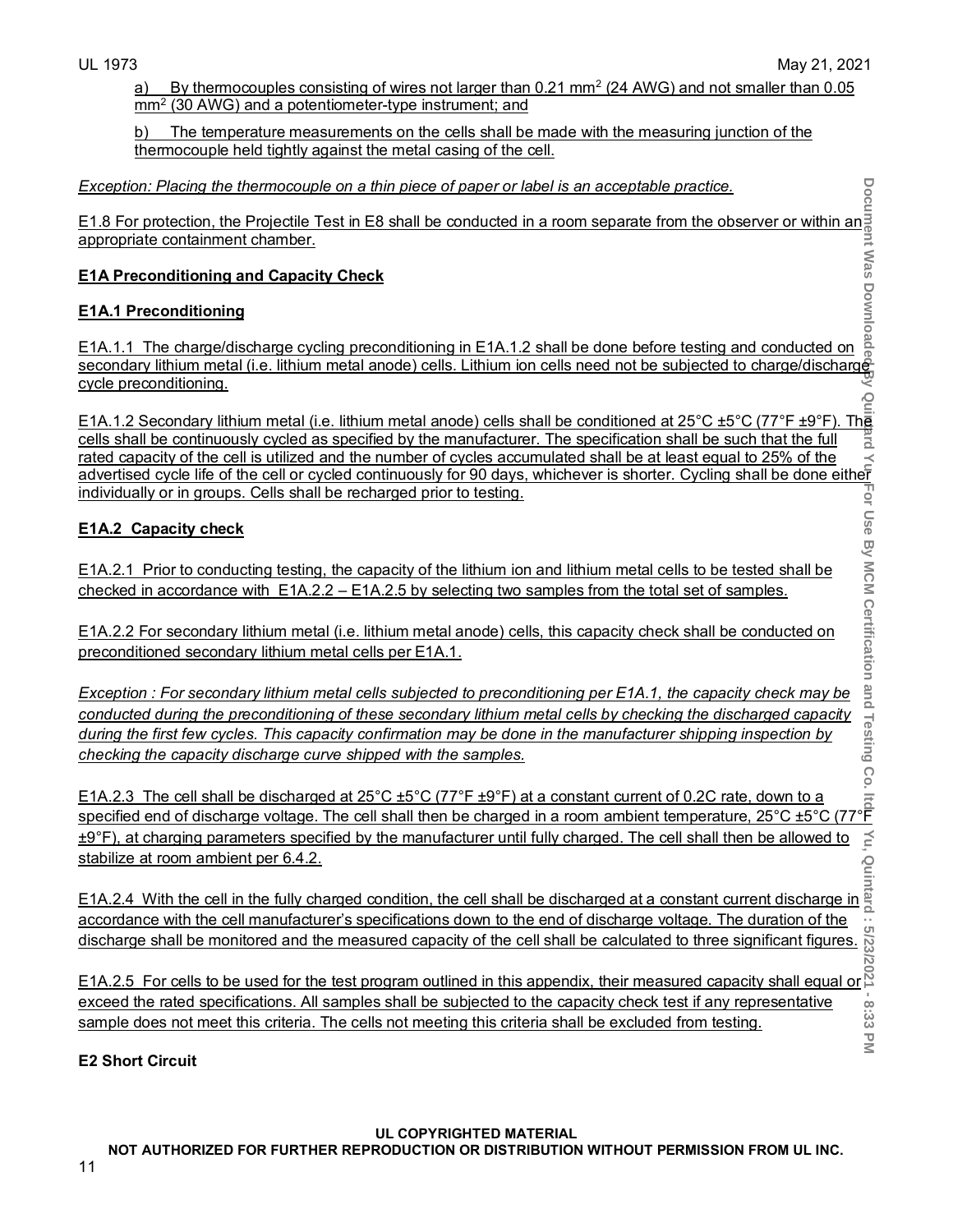For Use By

 $\overline{a}$ 

 $\leq$ 

E2.1 Fully charged, conditioned cells are stored in an ambient temperature of  $25^{\circ}$ C  $\pm 5^{\circ}$ C (77°F $\degree$ C  $\pm 9^{\circ}$ F) until their casing reaches ambient temperature, and then subjected to a short circuit condition using an external resistance of ≤ 20 mΩ.

E2.3 The sample and compliance criteria shall be in accordance with Table E.1. As a result of the short circuit test, the cells shall not show signs of fire or explosion. Document Was

#### **E3 Cell Impact**

E3.1 Fully charged, conditioned cells shall be are subjected to an impact test as outlined in E10.4 UL 1642. The cells shall be at an ambient temperature of  $25^{\circ}$ C  $\pm 5^{\circ}$ C (77 $\degree$ F $\cong$   $\pm 9^{\circ}$ F) prior to testing.

E3.2 The sample and compliance criteria shall be in accordance with Table E.1.As a result of the impact test, the cells shall not show signs of fire or explosion. E4.1 The sample and compliance criteria shall be in accordance with Table E.1.As a result of the impact test, the sells shall not show signs of fire or explosion.<br>
E4 Drop Impact<br>
E4.1 Fully charged cells shall be dropped

#### **E4 Drop Impact**

E4.1 Fully charged cells shall be dropped three times from a height of 1 m  $(3.3 \text{ ft})$  onto a flat concrete or metal surface. The cells shall be at an ambient temperature of  $25^{\circ}$ C  $\pm 5^{\circ}$ C (77°F $\degree$ C  $\pm 9^{\circ}$ F) prior to testing.

the cells shall not show signs of fire or explosion.

#### **E5 Heating**

E5.1 Fully charged, conditioned cells shall be are subjected to a heating test as outlined in E10.7 UL 1642.

E5.2 The sample and compliance criteria shall be in accordance with Table E.1.As a result of the heating test, the  $\frac{1}{2}$ <br>cells shall not show signs of fire or explosion.<br>E6 Overcharge<br>E6.1 Fully charged conditioned ce cells shall not show signs of fire or explosion.

#### **E6 Overcharge**

E6.1 Fully charged conditioned cells shall be discharged in accordance to manufacturer's specifications down to the specified end point voltage. The test is conducted in an ambient of 25°C ±5°C (77<u>°F</u>°C ±9°F) and with the cell  $\frac{3}{5}$  casing at an ambient of 25°C ±5°C (77<u>°F</u>°C ±9°F) at the start of the test. The voltage and tem casing at an ambient of 25°C  $\pm$ 5°C (77°FºC  $\pm$ 9°F) at the start of the test. The voltage and temperature of the cell shall be monitored during the test.

shall be monitored during the test.<br>E6.3 <u>The sample and compliance criteria shall be in accordance with Table E.1.</u>As a result of the overcharge test, a<br>the collisation is the washing of fire as evaluation. the cells shall not show signs of fire or explosion. ွ

#### **E7 Forced Discharge**

**Document Was Downloaded By Quintard Yu For Use By MCM Certification and Testing Co. ltd. Yu, Quintard : 5/23/2021 - 8:33 PM** E7.1 Fully charged cells shall be discharged in accordance to manufacturer's specifications down to the specified  $\leq$ end point voltage. The test is conducted in an ambient of 25°C ±5°C (77<u>°F</u>°C ±9°F).

E7.3 <u>The sample and compliance criteria shall be in accordance with Table E.1.</u>As a result of the forced discharge<mark>i</mark> test, the cells shall not show signs of fire or explosion.

#### **E8 Projectile**

E8.1 Two fully charged cells shall be subjected to the projectile test criteria as outlined in <u>E10.10.</u> Exception No. 1 of 7.11.2.  $\infty$ ن<br>دی

# **Alternative Test Program for Secondary Lithium Cells**

# **E9 General**

E9.1 This cell test program may be used to evaluate secondary lithium cells for use in battery systems that comply

#### **UL COPYRIGHTED MATERIAL**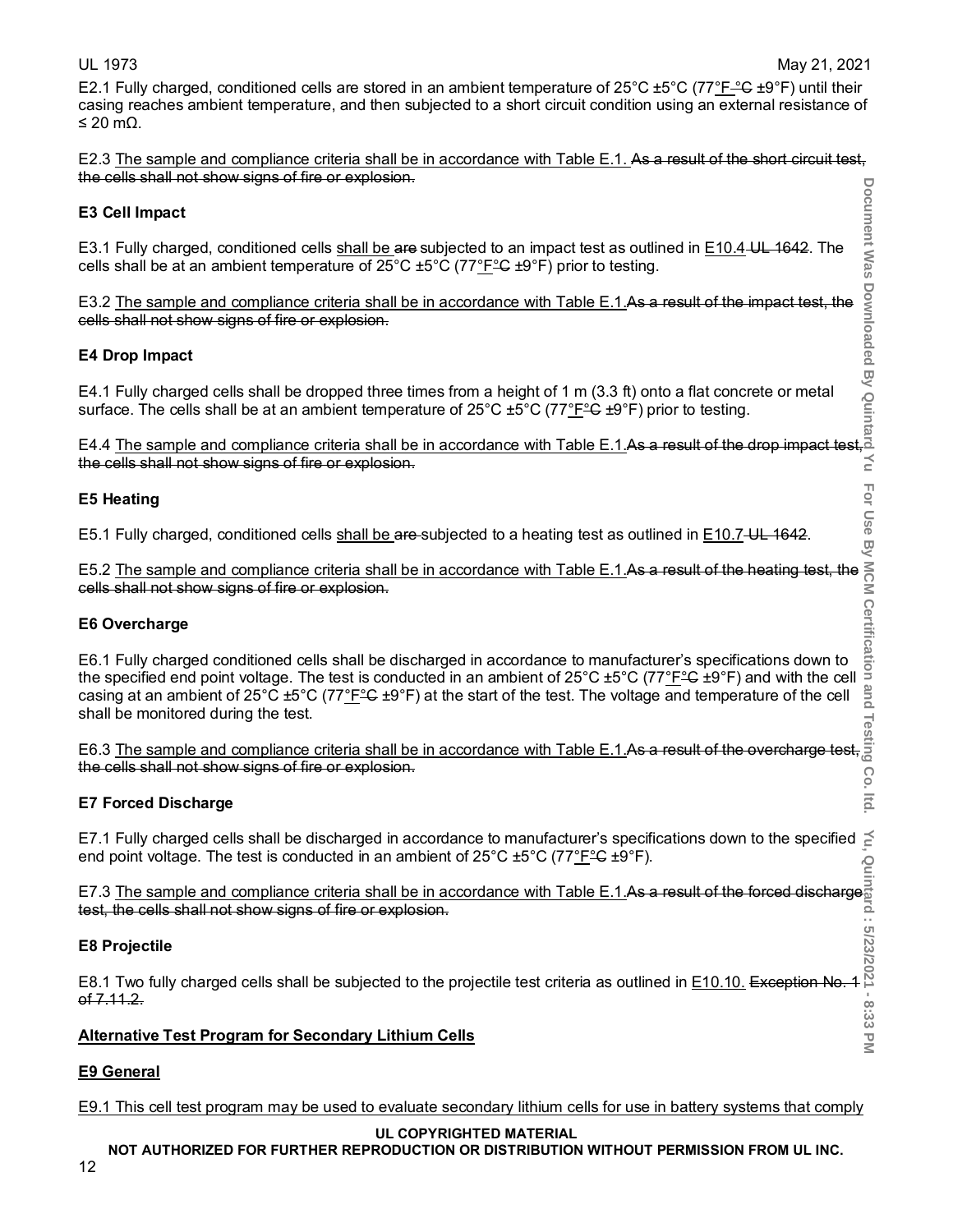Co.  $\frac{1}{2}$ 

 $\leq$ 

with this standard instead of the test program outlined in Sections E1 - E8. Samples used for testing shall be representative of production. The number of samples used for each test and the pass/fail criteria for testing shall be as outlined in Table E.2.

E9.2 Some lithium cells are capable of exploding when the tests described below are conducted. It is important that personnel be protected from the flying fragments, explosive force, sudden release of heat, and noise that results **Document** from such explosions. The test area shall be well ventilated to protect personnel from possible harmful fumes or gases.

**Document Was Downloaded By Quintard Yu For Use By MCM Certification and Testing Co. ltd. Yu, Quintard : 5/23/2021 - 8:33 PM** E9.3 As an additional precaution, the temperatures on the surface of the cell casings shall be monitored in accordance with E9.4 during the tests described below. All personnel involved in the testing of lithium cells shall be instructed never to approach a lithium cell while the surface temperature exceeds 90°C (194°F) and not to touch the lithium cell while the surface temperature exceeds 45°C (113°F).

E9.4 In accordance with E9.3, the surface temperatures of the cell casing shall be measured as follows:

a) By thermocouples consisting of wires not larger than 0.21 mm<sup>2</sup> (24 AWG) and not smaller than 0.05 mm2 (30 AWG) and a potentiometer-type instrument; and

b) With the measuring junction of the thermocouple held tightly against the metal casing of the cell.

*Exception: Placing the thermocouple on a thin piece of paper or label is an acceptable practice.* 

E9.5 For protection, the Projectile Test in E10.10 shall be conducted in a room separate from the observer or within 윽 an appropriate containment chamber.

E9.6 Secondary lithium metal (i.e. lithium metal anode) cells shall be conditioned in accordance with E1A.1 prior to the testing.

E9.7 The capacity of the samples for all lithium chemistries shall be confirmed in accordance with E1A.2 prior to <u>testing.</u>

# **E10 Tests**

#### **E10.1 Short-circuit test**

E10.1.1 Each test cell shall be short-circuited by connecting the positive and negative terminals with a resistance load of less than or equal to 20 mΩ. The temperature of the cell case shall be recorded during the test. The short circuit shall be applied until the cell case temperature has returned to ±10°C (±18°F) of ambient temperature.

E10.1.2 Tests shall be conducted at 55°C ±5°C (131°F ±9°F). The samples shall reach equilibrium at 55°C ±5°C (131°F ±9°F), as applicable, before the terminals are connected.

E10.1.3 The sample and compliance criteria shall be as noted in Table E.2.

#### **E10.2 Overcharge test**

E10.2.1 The cell shall be subjected to the overcharge test as outlined in E10.2.2.

E10.2.2 A cell shall be subjected to a constant current charge at the maximum specified charging current until the cell reaches 120% of its maximum specified charge voltage limit or it reaches 130% SOC, whichever comes first.

E10.2.3 The sample and compliance criteria shall be in accordance with Table E.2.

# **E10.3 Crush test**

E10.3.1 A cell shall be subjected to a bar crush using a bar with a 15-cm (5.9-in) diameter. The force for the crushing shall be applied by a hydraulic ram or similar force mechanism. The force shall be applied until one of the following in (a) - (c) occurs. Once the maximum force has been obtained, the force shall be released.

#### **UL COPYRIGHTED MATERIAL**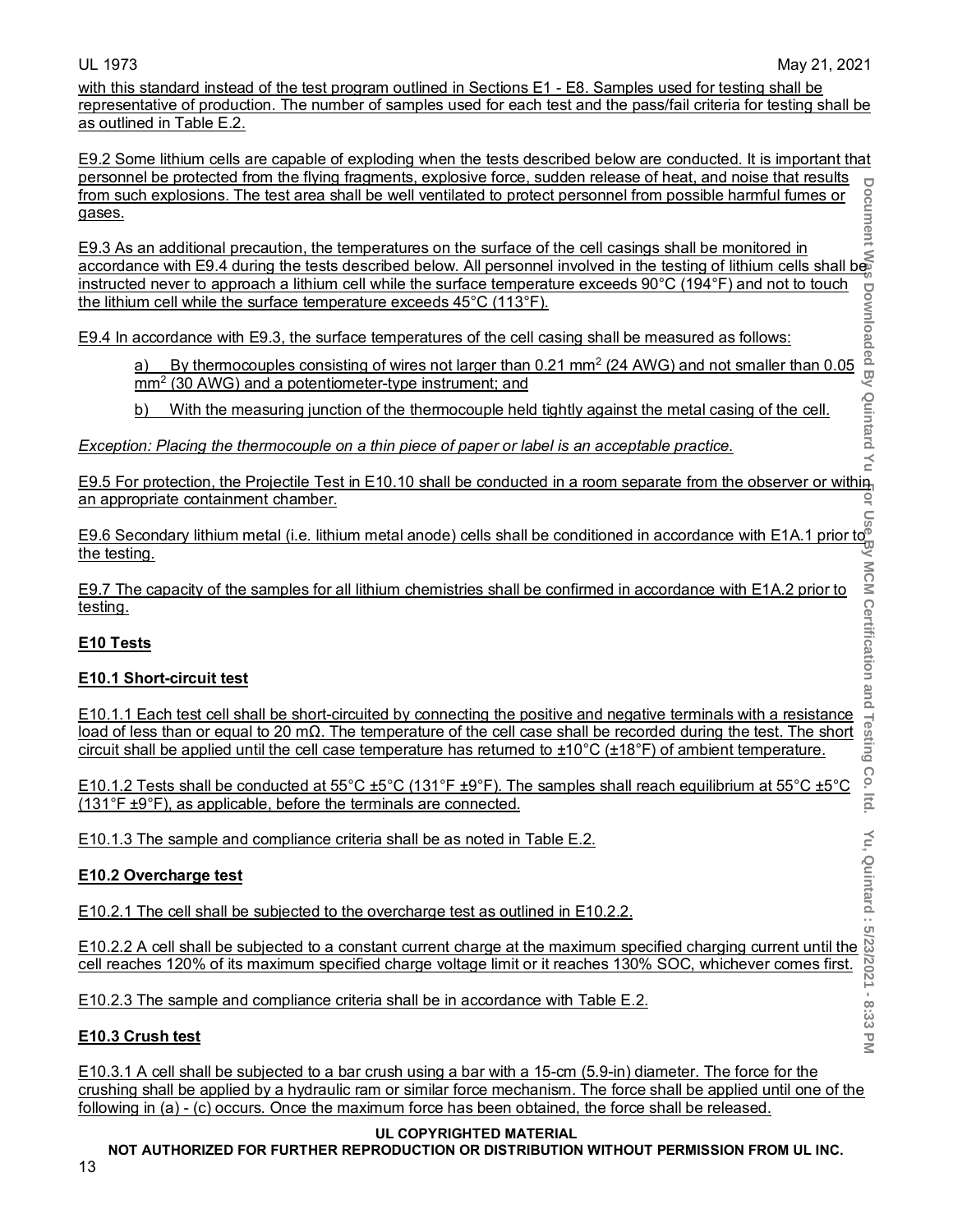- a) A voltage (OCV) drop of one-third of the original cell voltage occurs;
- b) A deformation of 15% or more (in the direction of the crush) of initial cell dimension occurs; or
- c) A force of 1000 times the weight of cell is reached.

E10.3.2 A cylindrical, pouch or prismatic cell shall be crushed with its longitudinal axis parallel to the crushing apparatus. Each sample shall be subjected to a crushing force in only one direction and the crush shall be conducted only on the wide side of a pouch or prismatic cell. Separate samples shall be used for each test. See also, E10.3.3 and E10.3.4.

E10.3.3 With reference to E10.3.2, for other than pouch cells, the crush shall be applied in the center of the cells.

E10.3.4 With reference to E10.3.2, for pouch type cells, the crushing force shall be applied on the casing near <u>where the cell tabs exit. If the positive and negative tabs are on opposite sides, the crush force shall be applied on $\scriptstyle\parallel$ </u> the casing near where the negative tab exits.

E10.3.5 The sample and compliance criteria shall be in accordance with Table E.2.

#### **E10.4 Impact test**

E10.4.1 A cell shall be placed on a flat surface. A 15.8-mm ±0.1-mm (5/8-in ±0.004-in) diameter bar shall be placed across the center of the sample. A 9.1  $\pm$ 0.46-kg (20 $\pm$ 1-lb) weight shall be dropped from a height of 610 mm  $\pm$ 25 mm (24 in ±1 in) onto the sample. See Figure E.1.



 $sm1025<sub>b</sub>$ 

A - Steel impact chamber (hinged door not shown)

B - Weight support rope

C - Containment tube

D - 9 kg (20 lb) weight

E - Cell

F - 16-mm (5/8-in) diameter bar

E10.4.2 The cell shall be impacted with its longitudinal axis parallel to the flat surface and perpendicular to the longitudinal axis of the 15.8-mm (5/8-in) diameter curved surface lying across the center of the test sample. For

#### **UL COPYRIGHTED MATERIAL**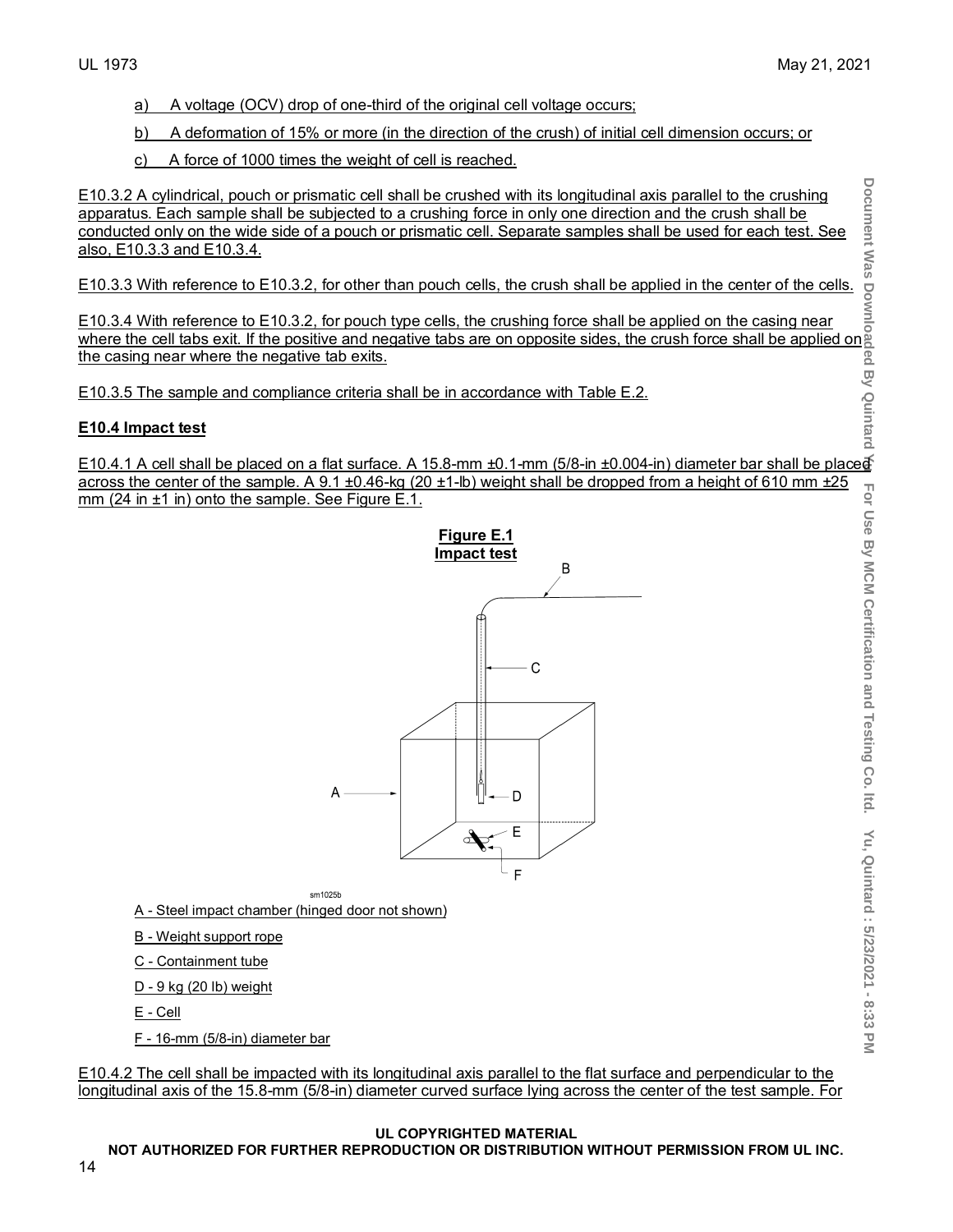prismatic and pouch cells, only the wide side shall be impacted. Each sample shall be subjected to only a single impact. Separate samples shall be used for each test.

E10.4.3 The sample and compliance criteria shall be in accordance with Table E.2.

# **E10.5 Shock test**

E10.5.1 The cell shall be secured to the testing machine by means of a rigid mount which supports all mounting surfaces of the cell. Each cell shall be subjected to a total of three shocks of equal magnitude. The shocks shall be applied in each of three mutually perpendicular directions unless it has only two axes of symmetry in which case only two directions shall be tested. Each shock shall be applied in a direction normal to the face of the cell.

E10.5.2 For each shock, the cell shall be accelerated in such a manner that during the initial 3 ms the minimum average acceleration is 75 g (where g is the local acceleration due to gravity). The peak acceleration shall be <u>between 125 and 175 g. Cells shall be tested at a temperature of 25°C ±5°C (77°F ±9°F).</u>

E10.5.3 The sample and compliance criteria shall be in accordance with Table E.2.

# **E10.6 Vibration test**

E10.6.1 A cell shall be subjected to simple harmonic motion with an amplitude of 0.8 mm (0.03 in) [1.6 mm (0.06 in) <u>total maximum excursion].</u>

E10.6.2 The frequency shall be varied at the rate of 1 Hz/min between 10 and 55 Hz, and return in not less than 90<br>nor more than 100 min. The cell shall be tested in three mutually perpendicular directions. For a cell tha nor more than 100 min. The cell shall be tested in three mutually perpendicular directions. For a cell that has only two axes of symmetry, the cell shall be tested perpendicular to each axis.

E10.6.3 At the end of the vibration conditioning, the open circuit voltage (OCV) of the cell is measured and compared with the pre-test value.

E10.6.4 The sample and compliance criteria shall be in accordance with Table E.2.

# **E10.7 Heating test**

E10.7.1 A cell shall be heated in a gravity convection or circulating air oven with an initial temperature of 25°C ±5°<sup>e</sup> (77°F  $\pm$ 9°F). The temperature of the oven shall be raised at a rate of 5°C  $\pm$ 2°C (9°F  $\pm$ 3.6°F) per minute to a temperature of 130°C ±2°C (266°F ±3.6°F) and remain for 10 min. For cells specified for temperatures above 100°C (212°F), the conditioning temperature shall be increased from 130°C ±2°C (266°F ±3.6°F), to 30°C ±2°C (86°F ±3.6°F) above the manufacturers maximum specified temperature.

*Exception: For cells whose weight is greater than 500 g (1.1 lbs), the maximum temperature of the heating test shall be held for 30 min rather than 10 min.* 

E10.7.2 The sample shall return to room temperature, 25°C ±5°C (77°F ±9°F), and then be examined.

E10.7.3 The sample and compliance criteria shall be in accordance with Table E.2.

# **E10.8 Temperature cycling test**

E10.8.1 The cells shall be placed in a test chamber and subjected to the following cycles:

a) Raising the chamber-temperature to  $85^{\circ}$ C  $\pm 2^{\circ}$ C (185°F  $\pm 3.6^{\circ}$ F) or T<sub>max</sub> + 10°C (T<sub>max</sub> is the manufacturer's maximum specified temperature) within 30 min and maintaining this temperature for 4 h;

b) Reducing the chamber temperature to 25°C  $\pm$ 5°C (77°F  $\pm$ 9°F) within 30 min and maintaining this temperature for 2 h;

c) Reducing the chamber temperature to minus  $40^{\circ}$ C  $\pm$ 2 $^{\circ}$ C (minus  $40^{\circ}$ F  $\pm$ 3.6 $^{\circ}$ F) within 30 min and maintaining this temperature for 4 h;

#### **UL COPYRIGHTED MATERIAL**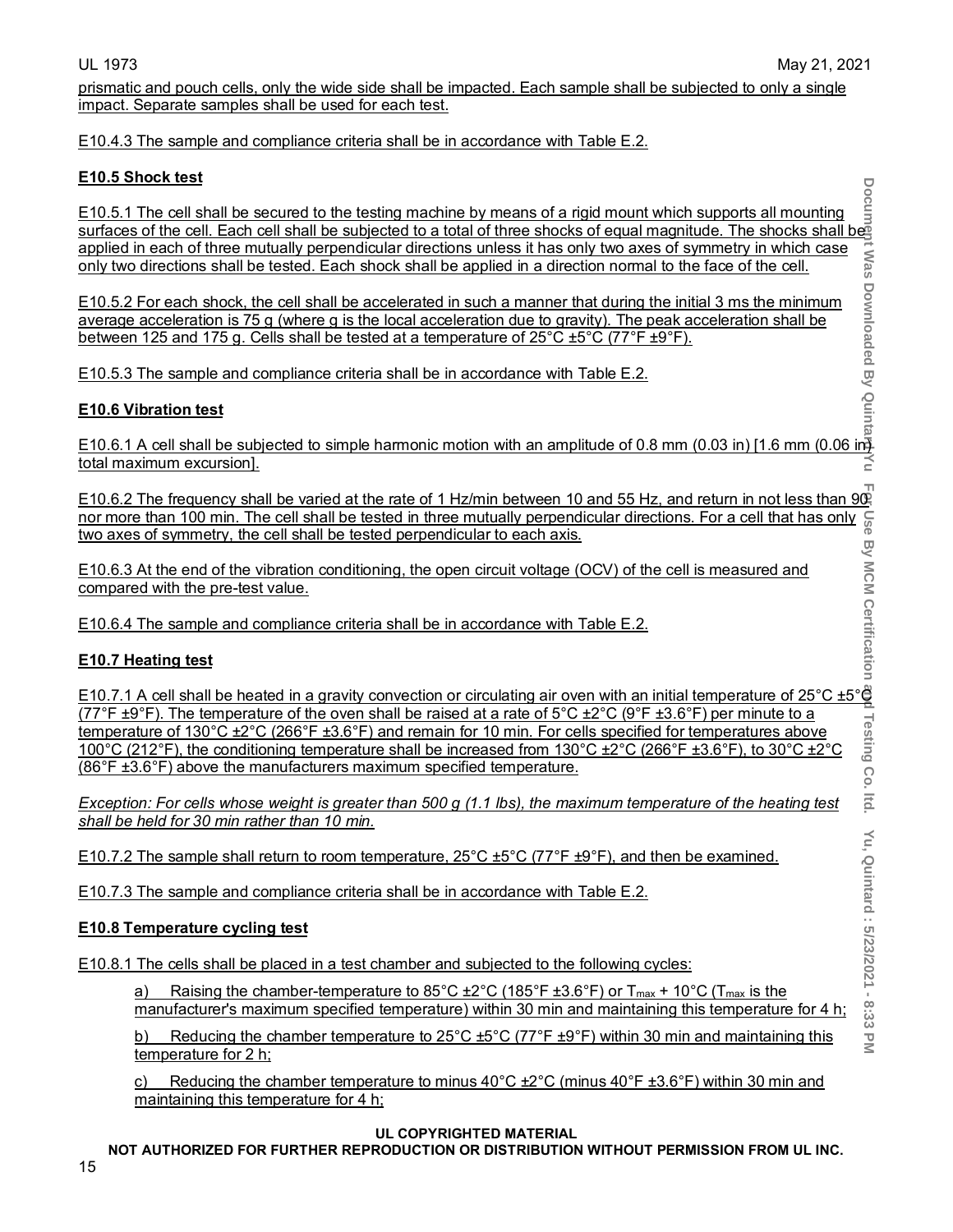d) Raising the chamber temperature to  $25^{\circ}$ C  $\pm 5^{\circ}$ C (77<sup>°</sup>F  $\pm 9^{\circ}$ F) within 30 min;

e) Repeating the sequence for a further 9 cycles; and

f) After the 10th cycle, storing the cells for a minimum of 24 h, at a temperature of  $25^{\circ}$ C  $\pm 5^{\circ}$ C (77°F  $\pm 9^{\circ}$ F) prior to examination.

E10.8.2 At the end of the cycling, the open circuit voltage (OCV) of the cell is measured and compared with the pre-<br>test value.<br>
E10.8.3 The sample and compliance criteria shall be in accordance with Table E.2.<br>
E10.9.1 test value.

E10.8.3 The sample and compliance criteria shall be in accordance with Table E.2.

#### **E10.9 Low pressure (altitude simulation) test**

E10.9.1 Sample cells shall be stored for 6 h at an absolute pressure of 11.6 kPa (1.68 psi) and a temperature of 25°C ±5°C (77°F ±9°F).

E10.9.2 At the end of the conditioning, the open circuit voltage (OCV) of the cell is measured and compared with the pre-test value.

E10.9.3 The sample and compliance criteria shall be in accordance with Table E.2.

#### **E10.10 Projectile test**

 $E$ 10.10.1 Each test sample cell shall be placed on a screen that covers a 102-mm (4-in) diameter hole in the center of a platform table. The screen shall be constructed of steel wire mesh having 20 openings per 25.4 mm (1 in) and  $\frac{6}{9}$ a wire diameter of 0.43 mm (0.017 in).

E10.10.2 The screen shall be mounted 38 mm (1-1/2 in) above a Meker type burner. The fuel and air flow rates shall be set to provide a bright blue flame that causes the supporting screen to glow a bright red.

E10.10.3 An eight-sided covered wire cage, 610-mm (12-in) across and 305-mm (12-in) high, made from metal screening shall be placed over the test sample. See Figure E.2. The metal screening shall be constructed from 0.25-mm (0.010-in) diameter aluminum wire with 16 - 18 wires per 25.4 mm (1 in) in each direction.

*Exception No. 1: The overall dimensions of the projectile test aluminum test screen may be increased from those outlined above to accommodate large cells intended for EV applications but the flat panels of the test screen shall* $\frac{1}{2}$ **<br>
<b>E10.10.3** An eight-sided covered wire cage, 610-mm (12-in) across and 305-mm (12-in) high, *not exceed a distance of 305 mm (12 in) from the cell in any direction.*

*Exception No. 2: The projectile test cage may be replaced by a visible circular perimeter marking on the supporting surface located 0.5 m (19.7 in) from the longest side of the cell. The marking shall be no greater than 5-mm (0.2-in) thick. The test set-up shall be located within a protective enclosure/room with noncombustible surfaces located a distance from the test perimeter marking where any projectiles that fall beyond the test perimeter marking can be safely contained.*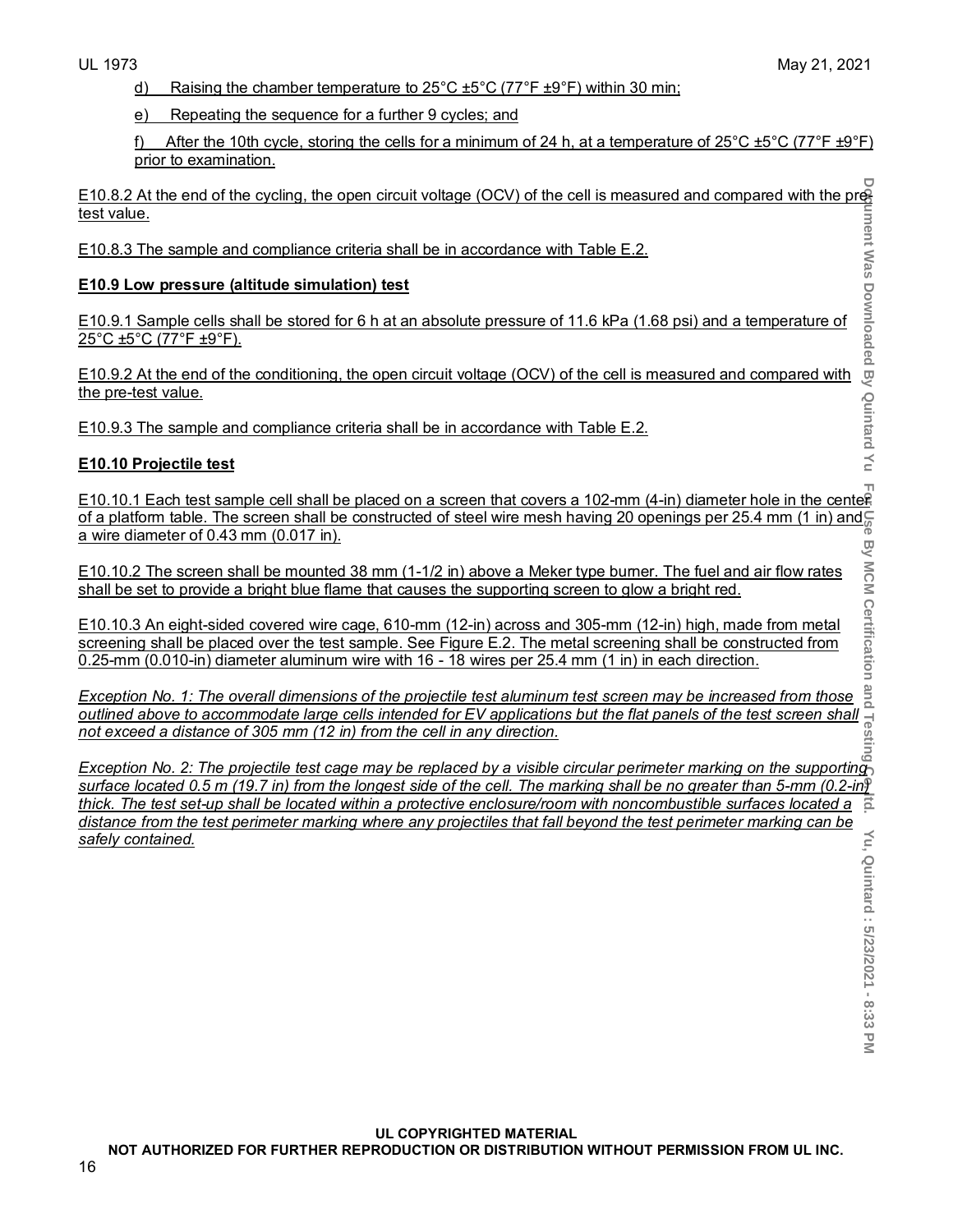#### **Figure E.2 Test apparatus for projectile test**



 $A - 12.7 \times 12.7$  mm (1/2  $\times$  1/2 in) angle, top and bottom

B – 6.4-mm (1/4-in) diameter rod, 305-mm (12-in) long, threaded both ends, bolted between top and bottom frames

- C 102-mm (4-in) diameter hole in table
- D 610-mm (24-in) or  $\leq$  305 mm (12 in) from edge of cell

E – Flat screen cover

 $F - 305$  mm (12 in)

G – Burner – Meker type burner

H – Fuel

E10.10.4 The sample shall be heated and shall remain on the screen until it explodes or the cell has ignited and burned out. It is not required to secure the sample in place unless the sample is at risk of falling off the screen before the test is completed. When required, the sample shall be secured to the screen with a single wire tied around the sample.

E10.10.5 The sample and compliance criteria shall be in accordance with Table E.2.

#### **E11 Test Samples and Results Criteria**

E11.1 The test samples and results criteria for the tests in this annex shall be in accordance with Table E.2.

#### **UL COPYRIGHTED MATERIAL**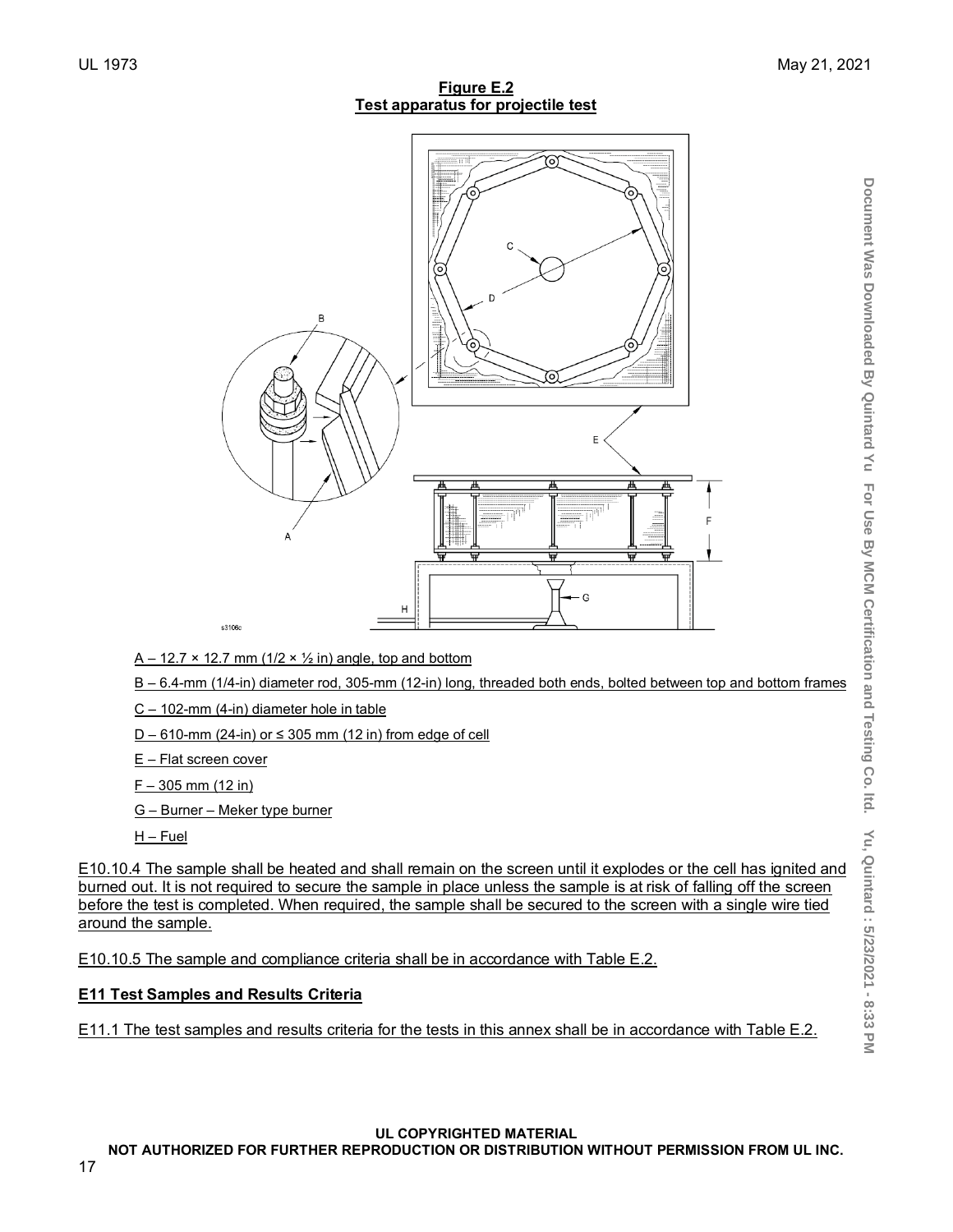| Table E.2 |                                    |  |  |  |
|-----------|------------------------------------|--|--|--|
|           | Tests samples and results criteria |  |  |  |
|           |                                    |  |  |  |

| <b>Test</b>                                                                                                                                                                                                                                                                                                                         | <b>Reference</b>  | <b>Number of</b><br>samples | Results Criteria for Total Samples Tested <sup>c</sup>                        |  |
|-------------------------------------------------------------------------------------------------------------------------------------------------------------------------------------------------------------------------------------------------------------------------------------------------------------------------------------|-------------------|-----------------------------|-------------------------------------------------------------------------------|--|
| Short-Circuit                                                                                                                                                                                                                                                                                                                       | E10.1             | $\overline{2}$              | No: fire or explosion                                                         |  |
| <b>Abnormal Charging</b>                                                                                                                                                                                                                                                                                                            | E <sub>10.2</sub> | $\overline{2}$              | No: fire or explosion                                                         |  |
| Crush                                                                                                                                                                                                                                                                                                                               | E10.3             | $\overline{2}$              | No: fire or explosion                                                         |  |
| Impact                                                                                                                                                                                                                                                                                                                              | E <sub>10.4</sub> | $\overline{2}$              | No: fire or explosion                                                         |  |
| Shock                                                                                                                                                                                                                                                                                                                               | E10.5             | $\overline{2}$              | No: venting, leakage, rupture, fire, or explosion                             |  |
| <b>Vibration</b>                                                                                                                                                                                                                                                                                                                    | E10.6             | $\overline{2}$              | No: venting, leakage, rupture, fire, explosion, or<br>OCV change <sup>a</sup> |  |
| Heating                                                                                                                                                                                                                                                                                                                             | E10.7             | $\overline{2}$              | No: fire or explosion                                                         |  |
| <u>Temperature Cycling</u>                                                                                                                                                                                                                                                                                                          | E10.8             | $\overline{2}$              | No: venting, leakage, rupture, fire, explosion, or<br>OCV change <sup>a</sup> |  |
| Low Pressure (Altitude<br>Simulation)                                                                                                                                                                                                                                                                                               | E10.9             | $\overline{2}$              | No: venting, leakage, rupture, fire, explosion, or<br>OCV change <sup>a</sup> |  |
| Projectileb                                                                                                                                                                                                                                                                                                                         | E10.10            | 2(4)                        | No: projectiles per E10.10                                                    |  |
| $\frac{a}{c}$ No "OCV" change would be a drop in the open circuit voltage after testing of less than 10% of the before test<br>value.<br><sup>b</sup> Those cells not complying with the Projectile Test of E10.10 can only be used in batteries that comply with the<br>Thermal Exposure for Explosion Hazards Test of Section 38. |                   |                             |                                                                               |  |

<u><sup>c</sup> Test results compliance criteria are defined in E11.2.</u>

# **E11.2 Test results compliance criteria**

E11.2.1 Venting is determined by evidence of mass loss as noted in Table E.3 below.

**Table E.3 Venting and Leakage Mass Loss Criteria**

| Mass of cell    |                   | <b>Maximum mass percent loss</b> |
|-----------------|-------------------|----------------------------------|
| g               | <u>(oz)</u>       | $\frac{0}{6}$                    |
| <u>≤ 1.0</u>    | (≤ 0.035)         | <u>0.5</u>                       |
| $> 1.0 \le 5.0$ | (≥ 0.035 ≤ 0.176) | 0.2                              |
| > 5.0           | 0.176             |                                  |

E11.2.2 Leakage is determined by evidence of visible liquid electrolyte on the external case of the cell or mass loss criteria as outlined in Table E.3.

E11.2.3 Rupture is determined by a tear in the cell case at a location other than at the designed vent.

E11.2.4 Fire is determine by evidence visible flames or of charging and burning of the cell and its contents.

E11.2.5 Explosion is determined by evidence of disassembly of the cell and its contents beyond a rupture of the case.

#### **UL COPYRIGHTED MATERIAL**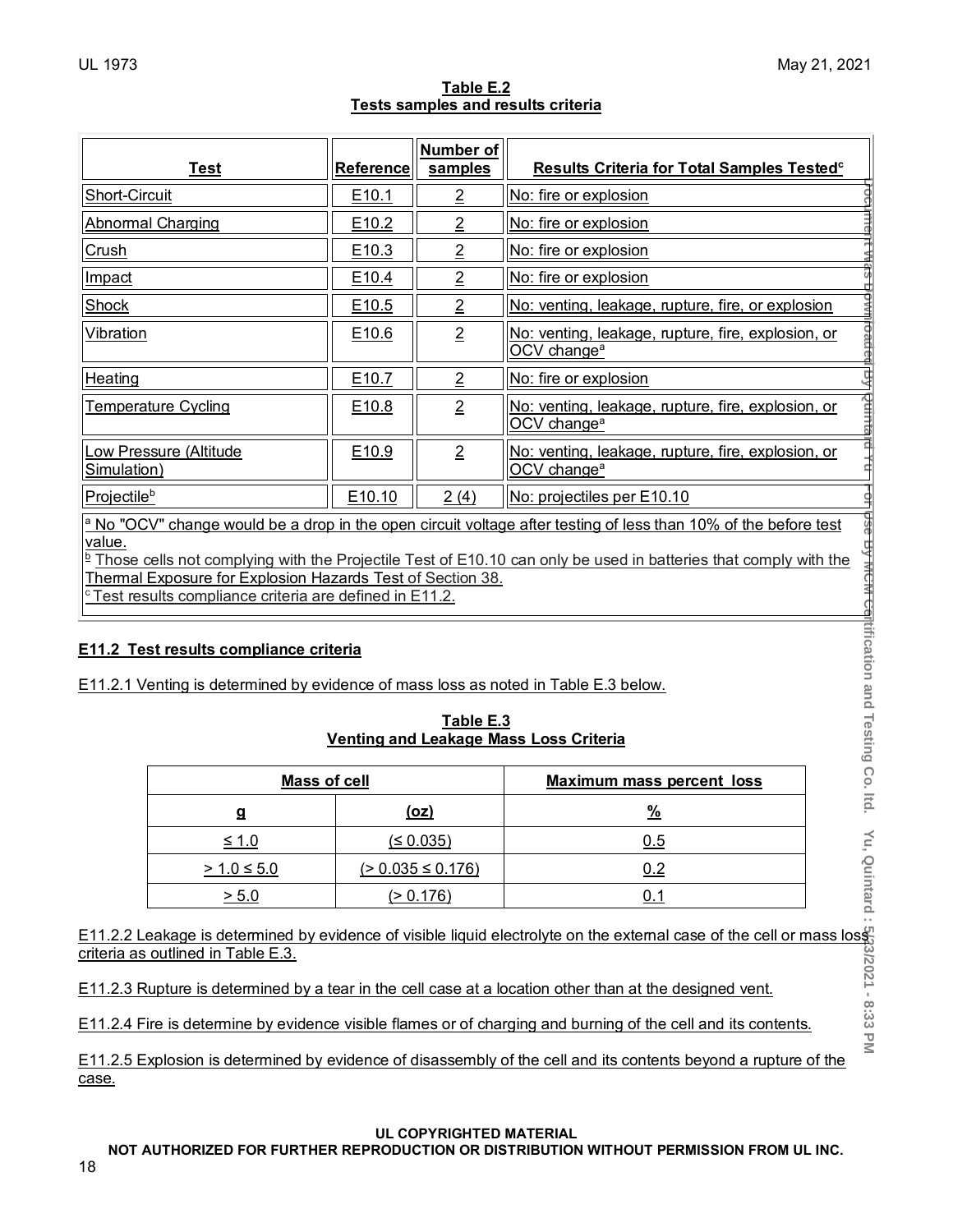#### **8. Addition of requirements for repurposing batteries.**

# UL 1973 May 21, 2021

# **RATIONALE**

Proposal submitted by: Laurie Florence, UL LLC

Since the Standard for Evaluation of Repurposing Batteries, UL 1974 was published October 25, 2018, there should be a reference added to it in UL 1973 in order to address batteries and battery systems that are using repurposed cells and batteries.

#### **PROPOSAL**

#### **5 Normative References**

5.1 The following standards are referenced in this standard, and portions of these referenced standards may be essential for compliance. Battery systems covered by this standard shall comply with the referenced installation codes and standards as appropriate for the country where the battery system is to be used. When the battery system is intended for use in more than one country, the battery system shall comply with the installation codes ang standards for all countries where it is intended to be used.

# **UL Standards**

UL 1974, *Evaluation for Repurposing Batteries*

#### **CONSTRUCTION**

**7 General** 

#### **7.12 Repurposed cells and batteries**

7.12.1 Batteries and battery systems using repurposed cells and batteries shall ensure that the repurposed parts have gone through an acceptable process for repurposing in accordance with UL 1974. See also 41.2A.

#### **MARKINGS**

#### **41 General**

41.2A Batteries and Battery systems using repurposed batteries in accordance with 7.12, shall be marked "Repurposed" or "Second Life" and "UL 1974".

#### **APPENDIX G (Informative) Safety Marking Translations**

**Table G.1**

| <b>Safety marking translations</b> |                                    |                                                 |  |  |
|------------------------------------|------------------------------------|-------------------------------------------------|--|--|
| <b>Reference</b>                   | English                            | <b>French</b>                                   |  |  |
| 41.2A                              | "Repurposed"                       | ٠.<br>« Réutilisé »                             |  |  |
| 41.2A                              | "Second Life"                      | « deuxième vie »                                |  |  |
| 41.2A                              | "UL 1974"                          | « UL 1974 »                                     |  |  |
| 41.5                               | "Use Only (<br>Charger"            | « Utiliser Uniquement () Chargeur »             |  |  |
| 41.7                               | "caution"                          | « attention »                                   |  |  |
| 41.7                               | "read instruction manual"          | « Lire le manuel d'instruction »                |  |  |
| 42.5                               | "DANGER," "WARNING," or "CAUTION." | « DANGER », « AVERTISSEMENT » ou « ATTENTION ». |  |  |

# **UL COPYRIGHTED MATERIAL**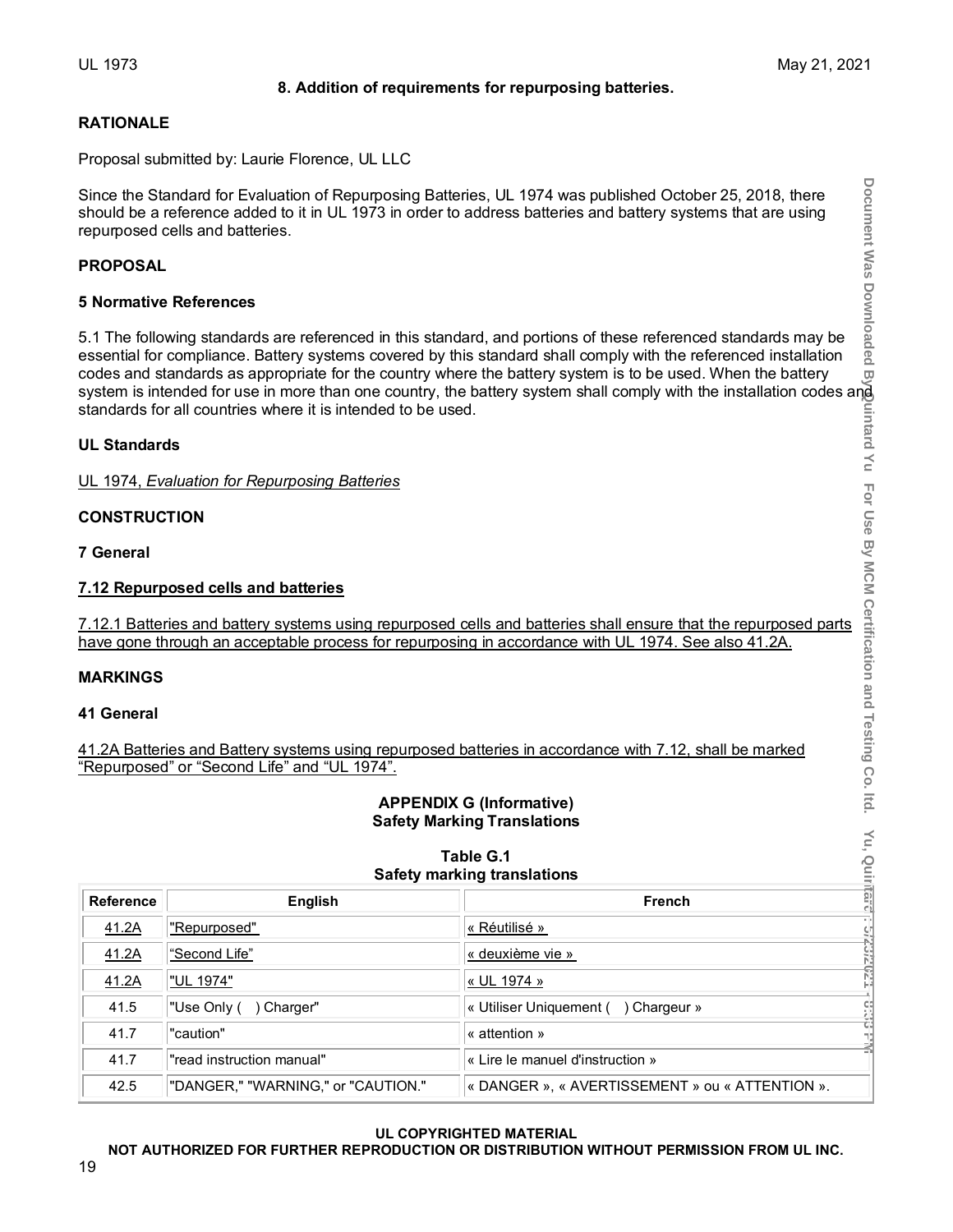#### **9. Clarification of lead acid battery requirements.**

 $=$  ltd.

#### **RATIONALE**

Proposal submitted by: Laurie Florence, UL LLC

**Document Was Downloaded By Quintard Yu For Use By MCM Certification and Testing Co. ltd. Yu, Quintard : 5/23/2021 - 8:33 PM** This proposal is intended to clarify how lead acid battery systems should be handled is the system is to be subjected to UL 1973. Lead acid batteries have a long history of use in stationary applications, they are made from∃ fairly standardized type monobloc batteries and have more simplified controls than a lithium ion system for example that need to monitor individual cells to ensure they do not go outside their specified limits of operation. **Mas** 

#### **PROPOSAL**

1.3 Appendix B of this standard includes requirements specific to sodium-beta type technologies. Appendix C of this standard includes requirements specific to flowing electrolyte technologies. Appendix H of this standard includes requirements specific to vented and valve regulated lead acid and nickel cadmium batteries.

#### **5 Normative References**

**Downloaded By Quintard** 5.1 The following standards are referenced in this standard, and portions of these referenced standards may be essential for compliance. Battery systems covered by this standard shall comply with the referenced installation  $\leq$ codes and standards as appropriate for the country where the battery system is to be used. When the battery system is intended for use in more than one country, the battery system shall comply with the installation codes and<br>standards for all countries where it is intended to be used. standards for all countries where it is intended to be used. Use By

**The American Society of Heating, Refrigerating and Air-Conditioning Engineers (ASHRAE)**

ASHRAE Guideline 21*, Guide for the Ventilation and Thermal Management of Batteries for Stationary Applications*

CAN/CSA C22.2 No. 107.2, *Battery Chargers* CSA C22.2 No. 60335-2-29, *Household and Similar Electrical Appliances - Safety - Part 2-29: Particular Requirements for Battery Chargers*

#### **International Code Council (ICC)**

ICC IBC, *International Building Code* 

#### **Institute of Electrical and Electronics Engineers (IEEE) Standards**

IEEE 693, *Recommended Practice for Seismic Design of Substations* IEEE 1635*, Guide for the Ventilation and Thermal Management of Batteries for Stationary Applications*

NFPA 2, *Hydrogen Technologies Code* NFPA 68, *Explosion Protection by Deflagration Venting* NFPA 69, *Explosion Prevention Systems*

# **Telcordia**

GR-63-CORE*, Network Equipment - Building System (NEBS) Requirements: Physical* Protection

UL 1012, *Power Units Other Than Class 2*

UL 1741, *Inverters, Converters, Controllers and Interconnection System Equipment for Use With Distributed Energy Resources*  $\leq$ 

UL 2416, *Audio/Video, Information and Communication Technology Equipment Cabinet, Enclosure and Rack Systems*

UL 9540A, *Test Method for Evaluating Thermal Runaway Fire Propagation in Battery Energy Storage Systems* UL 60335-2-29, *Household and Similar Electrical Appliances - Safety - Part 2-29: Particular Requirements for Battery Chargers*

#### **UL COPYRIGHTED MATERIAL**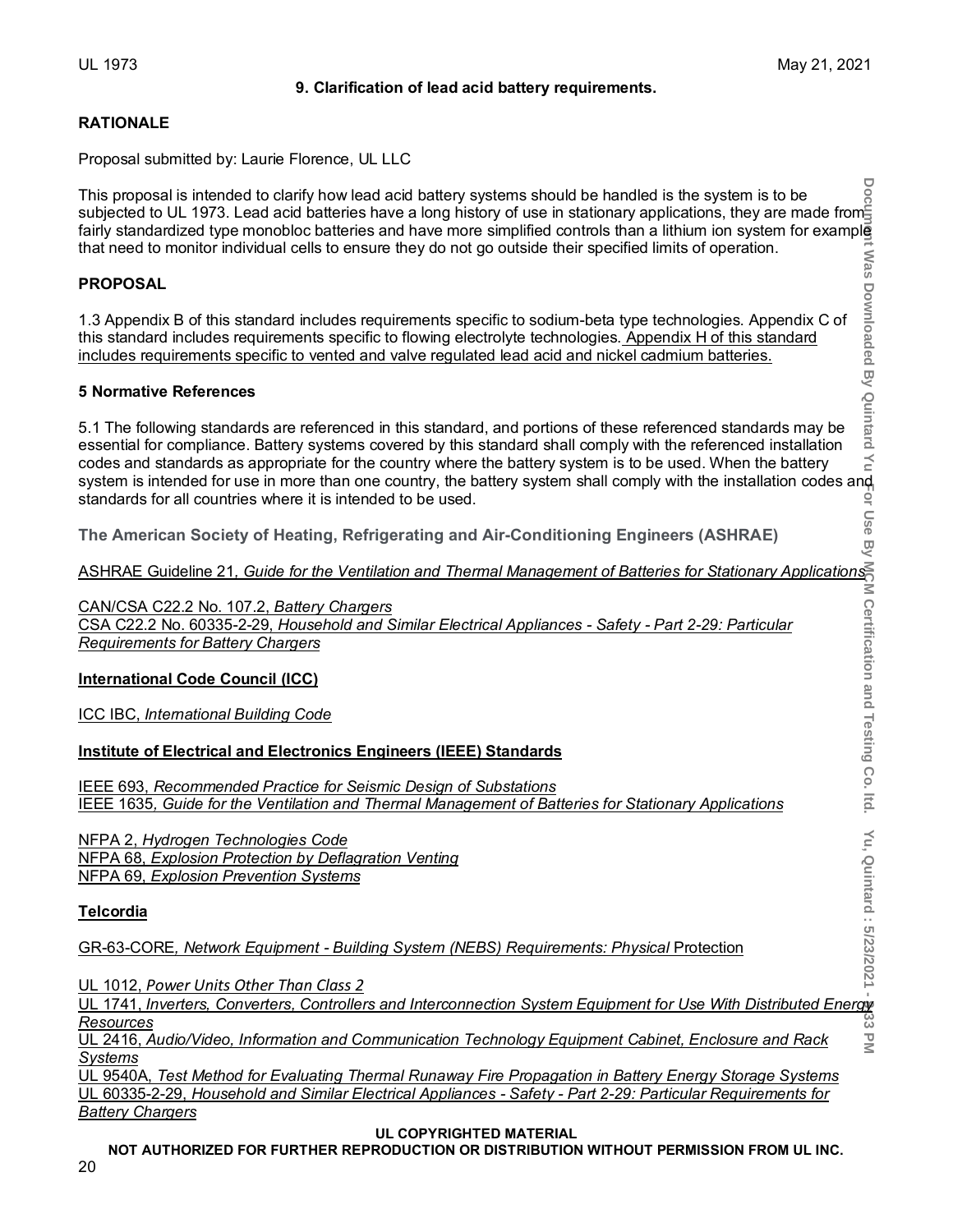#### UL 62368-1, *Audio/Video, Information and Communication Technology Equipment – Part 1: Safety Requirements*

#### **6 Glossary**

6.6 CASING - The container that directly encloses and confines the contents of a cell, monobloc battery or electrochemical capacitor.

6.35 MONOBLOC (MULTI-CELL) BATTERY - A battery design that contains series connected cells in a common pressure vessel construction, with a single vent assembly or valve assembly and shared hardware.

#### **7.11 Cells (battery and electrochemical capacitor)**

ت<br>7.11.5 Batteries employing pressure release valves or flame arrestors shall comply with the pressure release test o the flame arrester test of UL 1989 in addition to the requirements of this standard. <u>See Appendix H for alternative</u> criteria for vented or valve regulated lead acid or nickel cadmium batteries. Cells and multi-cell/monobloc batteries shall be provided with specifications for use (charging and discharging), installation, storage and disposal as outlined in Appendix H.

#### **39.3 Single cell failure design tolerance (other technologies)**

39.3.1 Other technologies such as lithium metal, sodium sulfur, <u>and</u> sodium nickel chloride<del>, and lead acid</del> where there may not be enough field data regarding their tolerance to single cell failure events, are to be subjected to a single cell failure test method similar to 39.2, except as modified as noted below. The failure mechanism for these technologies may be different than that of lithium ion and thermal runaway may or may not result from the cell failure. Similar to lithium ion, when choosing a cell failure technique, it should be representative of what can occur in the field for the particular technology. The failure mechanism chosen shall consider failures due to potential cell manufacturing defects for that technology and/or cell and battery design deficiencies that could lead to latent failures of the cell, and that would not be evident under the individual cell safety testing. manufacturing defects for that technology and/or cell and battery design deficiencies that could lead to latent<br>
failures of the cell, and that would not be evident under the individual cell safety testing.<br>
ARRINGS<br>
41 Ge

#### **MARKINGS**

#### **41 General**

cadmium batteries shall be legibly and permanently marked in accordance with 41.1 with the following included:

a) The manufacturer's name, trade name or trademark, model designation, and month and year of manufacture;

*Exception: The date of manufacture may be in the form of a code that does not repeat in 10 years.*

b) The statement "Warning: Risk of fire, explosion, or burns. Do not disassemble, heat above XX°C (or °F), or incinerate." (Where XX is the cell or battery's maximum temperature specification.)

*Exception: This statement wanting. Kisk of life, explosion, or buths. Do not disassemble, heat above XX L*<br>
(or °F), or incinerate." (Where XX is the cell or battery's maximum temperature specification.)<br>
<u>Exception: This</u> *be marked on the battery.*

- c) Battery type (e.g. valve regulated lead-acid battery) and rated nominal voltage and capacity; and
- d) Positive and negative leads or terminals indicated by (+) and (−).

#### **INSTRUCTIONS**

#### **42 General**

21

42.8 The installation instructions for vented and valve regulated lead acid and nickel cadmium batteries shall indicate that the batteries and components of the battery systems shall be installed in accordance with Article 480 or 706 of NFPA 70 or Section 64 of CSA C22.1.

#### **UL COPYRIGHTED MATERIAL**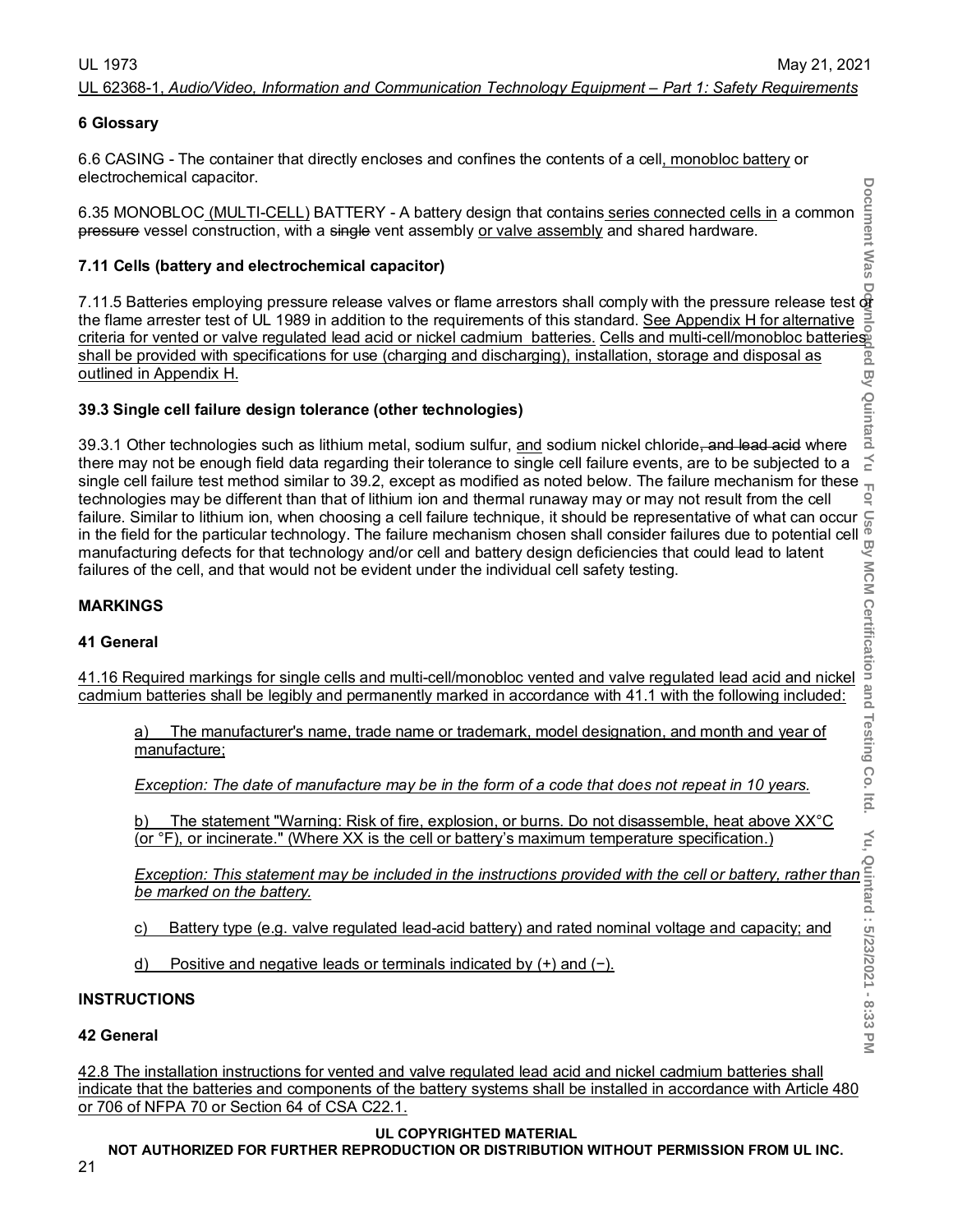42.9 Installation instructions for vented and valve regulated lead acid and nickel cadmium batteries shall indicate that the charging system for these batteries shall prevent charging outside of the battery specifications through the use of voltage (and temperature for VRLA) monitoring and controls, or both current and temperature monitoring and controls. The system may also use current monitoring to prevent out of condition specifications. The instructions shall indicate that chargers shall comply with UL 1012, UL 1741, UL 60335-2-29/CSA C22.2 No. 60335-2-29, CAN/CSA C22.2 No. 107.2, or UL 62368-1/CSA C22.2 No. 62368-1. Instructions for the battery system shall provide information on a specific charger to be used with the battery system if the charger is relied upon to maintain<br>the battery system safety. the battery system safety.

42.10 The instructions for vented and valve regulated lead acid and nickel cadmium batteries shall indicate that battery systems exceeding 60 Vdc shall be provided with a disconnecting means for all ungrounded conductors in accordance with Article 480 of NFPA 70 or Section 64 of CSA C22.1.

42.11 Installation instructions for single cells and multi-cell/monobloc vented and valve regulated lead acid and nickel cadmium batteries shall be provided with instructions indicating that service disconnects shall be provided as applicable to the end product battery system in accordance with Article 480 of NFPA 70 or Section 64 of CSA C22.1.

42.12 Installation instructions for vented and valve regulated lead acid and nickel cadmium multi-battery/cell systems shall include the short circuit current output from the battery system rather than the marking of 41.3.

42.13 Vented lead acid or nickel cadmium cell and battery installation instructions shall indicate the need for spill control in accordance with the building, fire and installation codes.

42.14 The instructions for vented and valve regulated lead acid and nickel cadmium cells and batteries shall indicate that ventilation to address any hydrogen off gassing shall be in accordance with the local fire and installation codes.

42.15 The instructions for open rack vented and valve regulated lead acid and nickel cadmium battery systems shall indicate that these racks shall be installed in restricted access locations or be installed within a protective enclosure that prevents access in accordance with the end use application.

42.16 Instructions for vented and valve regulated lead acid and nickel cadmium cells and batteries shall indicate recommended wiring for battery connections, the minimum clearance between cells and batteries on the racks and any type of protection device.

42.17 Instructions for vented and valve regulated lead acid and nickel cadmium cells and batteries shall include maintenance instructions for maintaining the cells and batteries in safe operating condition through the life of the any type of protection device.<br>42.17 Instructions for vented and valve regulated lead acid and nickel cadmium cells and batteries shall include<br>7 maintenance instructions for maintaining the cells and batteries in safe ope etc.

42.18 If lead acid and nickel cadmium cells and batteries are intended for installation in an end use that utilizes protective grounding, the installation instructions shall recommend that the grounding and bonding system be  $c$ hecked after the completion of the assembly to ensure that the resistance is less than or equal to 0.1  $\Omega$ .

42.19 The instructions provided with lead acid and nickel cadmium cells and batteries shall indicate the maximum voltage of the end use system they can be installed in. If the voltage in the end use is exceeded, then the instructions shall recommend a repeat of the dielectric voltage withstand test of the assembly for the higher voltage.

#### **APPENDIX G (Informative) Safety Marking Translations**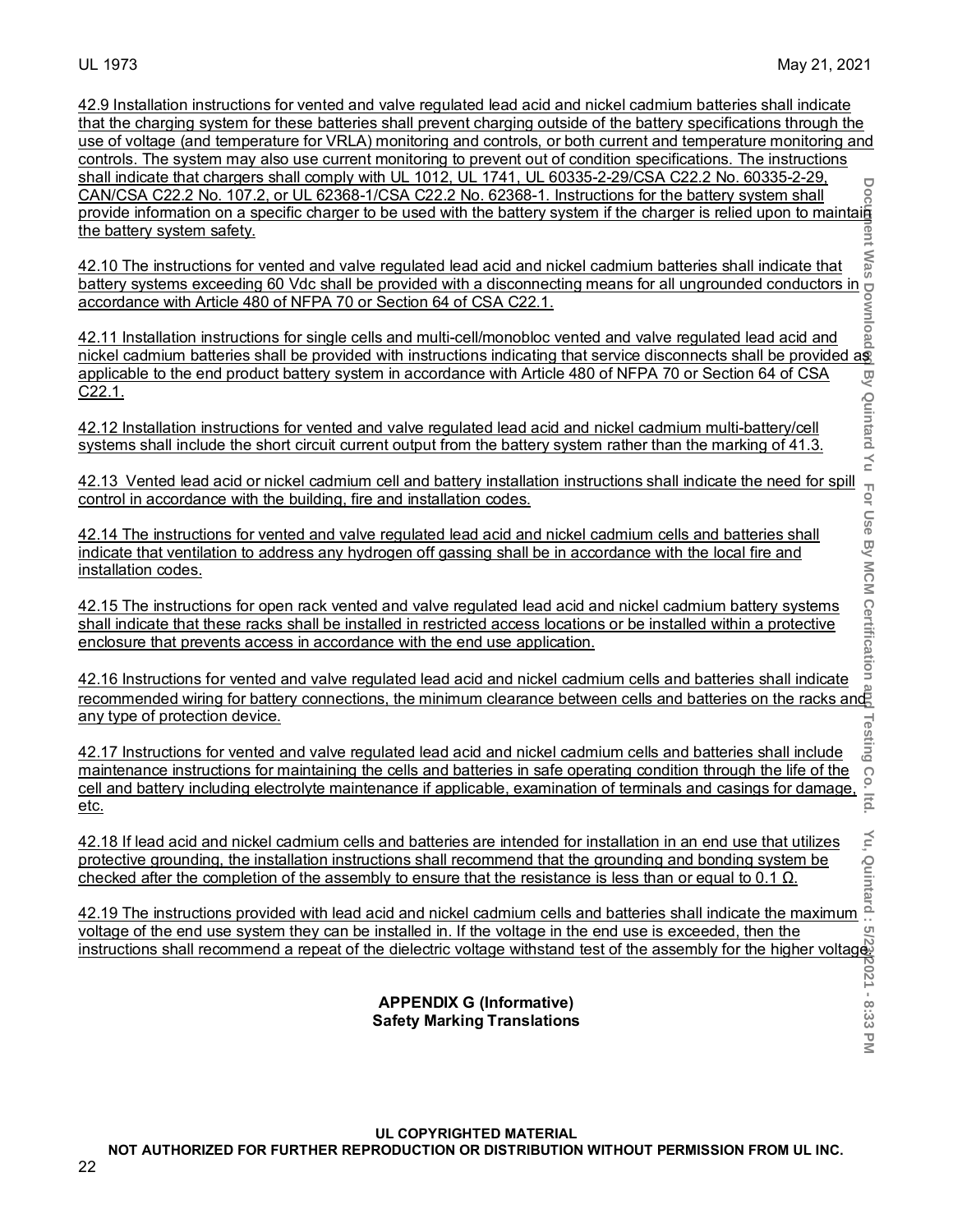#### **Table G.1 Safety marking translations**

| Reference                                                                                                                                                                                                                                                                                                                                                                                                                                                                                                                                                                                                                                                                                                                                                 | <b>English</b>                                                                                                                                                                                                                                 | <b>French</b>                                                                                                                                                                     |  |  |  |  |
|-----------------------------------------------------------------------------------------------------------------------------------------------------------------------------------------------------------------------------------------------------------------------------------------------------------------------------------------------------------------------------------------------------------------------------------------------------------------------------------------------------------------------------------------------------------------------------------------------------------------------------------------------------------------------------------------------------------------------------------------------------------|------------------------------------------------------------------------------------------------------------------------------------------------------------------------------------------------------------------------------------------------|-----------------------------------------------------------------------------------------------------------------------------------------------------------------------------------|--|--|--|--|
| 41.5                                                                                                                                                                                                                                                                                                                                                                                                                                                                                                                                                                                                                                                                                                                                                      | "Use Only (<br>) Charger"                                                                                                                                                                                                                      | « Utiliser Uniquement (<br>) Chargeur »                                                                                                                                           |  |  |  |  |
| 41.7                                                                                                                                                                                                                                                                                                                                                                                                                                                                                                                                                                                                                                                                                                                                                      | "caution"                                                                                                                                                                                                                                      | « attention »                                                                                                                                                                     |  |  |  |  |
| 41.7                                                                                                                                                                                                                                                                                                                                                                                                                                                                                                                                                                                                                                                                                                                                                      | "read instruction manual"                                                                                                                                                                                                                      | « Lire le manuel d'instruction »                                                                                                                                                  |  |  |  |  |
| 42.5                                                                                                                                                                                                                                                                                                                                                                                                                                                                                                                                                                                                                                                                                                                                                      | "DANGER," "WARNING," or<br>"CAUTION."                                                                                                                                                                                                          | « DANGER », « AVERTISSEMENT » ou « ATTENTION<br>».                                                                                                                                |  |  |  |  |
| 41.16(b)                                                                                                                                                                                                                                                                                                                                                                                                                                                                                                                                                                                                                                                                                                                                                  | "Warning: Risk of fire, explosion, or<br>burns. Do not disassemble, heat<br>above XX°C (or °F), or incinerate."                                                                                                                                | Document was Downloaded By Quintard Yu<br>« Mise en garde : Risque d'incendie, d'explosion ou de<br>brûlures. Ne pas démonter, chauffer à plus de XX°C<br>(ou °F) ou incinérer. » |  |  |  |  |
|                                                                                                                                                                                                                                                                                                                                                                                                                                                                                                                                                                                                                                                                                                                                                           | (Where XX is the cell or battery's<br>maximum temperature specification.)                                                                                                                                                                      | (XX correspond à la température maximale que peut<br>supporter une pile ou une batterie)                                                                                          |  |  |  |  |
|                                                                                                                                                                                                                                                                                                                                                                                                                                                                                                                                                                                                                                                                                                                                                           | <b>APPENDIX H (NORMATIVE)</b><br><b>Alternative Approach for Evaluating Valve Regulated or Vented</b><br><b>Lead Acid or Nickel Cadmium Batteries</b>                                                                                          |                                                                                                                                                                                   |  |  |  |  |
| H1 General                                                                                                                                                                                                                                                                                                                                                                                                                                                                                                                                                                                                                                                                                                                                                |                                                                                                                                                                                                                                                |                                                                                                                                                                                   |  |  |  |  |
| For Use By MCM<br>H1.1 This appendix is provided as the evaluation program for valve regulated or vented lead-acid and nickel-<br>cadmium cells, batteries and battery systems (i.e. battery(s) with a rack and/or enclosure) for stationary<br>applications to this Standard. This appendix considers the fact that these systems are often assembled at the<br>င္ပ<br>stationary end product stage (e.g. ESS or UPS) using standardized lead acid or nickel-cadmium batteries that are<br>not first assembled as battery systems and evaluated in accordance with this Standard. Therefore, the evaluation<br>according to this appendix can be conducted to meet the battery technology requirements of this standard for these<br>types of batteries. |                                                                                                                                                                                                                                                |                                                                                                                                                                                   |  |  |  |  |
| lion<br>H1.2 This appendix covers both single cell or multi-cell/monobloc batteries, or battery systems consisting of<br>multiple cells or batteries connected in series and/or parallel connections with associated components that may                                                                                                                                                                                                                                                                                                                                                                                                                                                                                                                  |                                                                                                                                                                                                                                                |                                                                                                                                                                                   |  |  |  |  |
| design of the lead acid and nickel cadmium batteries used in these systems and their general robustness, they do 9<br>not require the complex controls that a chemistry such as lithium ion requires. Their charging systems typically<br>$\vec{a}$<br>have safety controls that monitor and control for voltage and maximum current. For VRLA batteries, remote                                                                                                                                                                                                                                                                                                                                                                                          |                                                                                                                                                                                                                                                |                                                                                                                                                                                   |  |  |  |  |
| Χu,<br>sensing at the batteries (coupled with temperature compensation of the charge voltage) is often used to meet fire<br>code requirements to monitor and control for potential thermal runaway. The failure mechanisms of concern for                                                                                                                                                                                                                                                                                                                                                                                                                                                                                                                 |                                                                                                                                                                                                                                                |                                                                                                                                                                                   |  |  |  |  |
| Quintard:<br>these batteries result from external abuse such as short circuiting over terminals or overcharging conditions.                                                                                                                                                                                                                                                                                                                                                                                                                                                                                                                                                                                                                               |                                                                                                                                                                                                                                                |                                                                                                                                                                                   |  |  |  |  |
| H1.4 The lead acid and nickel cadmium batteries off-gas small amounts of hydrogen under ambient pressure<br>conditions such as is the case with vented types not fitted with recombiner caps, or much less when under slight<br><u>ମ</u><br>increases of pressure in the case of valve regulated. The installation of these types of batteries, whether they are interesting open racks within rooms or installed within enclosed containers needs to consider the potenti<br>concentrations of hydrogen gas.                                                                                                                                                                                                                                             |                                                                                                                                                                                                                                                |                                                                                                                                                                                   |  |  |  |  |
|                                                                                                                                                                                                                                                                                                                                                                                                                                                                                                                                                                                                                                                                                                                                                           | 8:33<br>H1.5 Systems using vented type batteries needs to address spill control of hazardous electrolytes in accordance<br>$\overline{U}$<br>ź<br>with building fire code requistions for installations of those types of batteries. See 42,43 |                                                                                                                                                                                   |  |  |  |  |

#### **APPENDIX H (NORMATIVE) Alternative Approach for Evaluating Valve Regulated or Vented Lead Acid or Nickel Cadmium Batteries**

#### **H1 General**

H1.5 Systems using vented type batteries needs to address spill control of hazardous electrolytes in accordance with building fire code regulations for installations of these types of batteries. See 42.13.

H1.6 For families of lead-acid and nickel-cadmium cells and batteries, testing can be conducted on the representative worst case cell or battery (e.g. highest capacity) to cover the family. A family is a group of cells or

#### **UL COPYRIGHTED MATERIAL**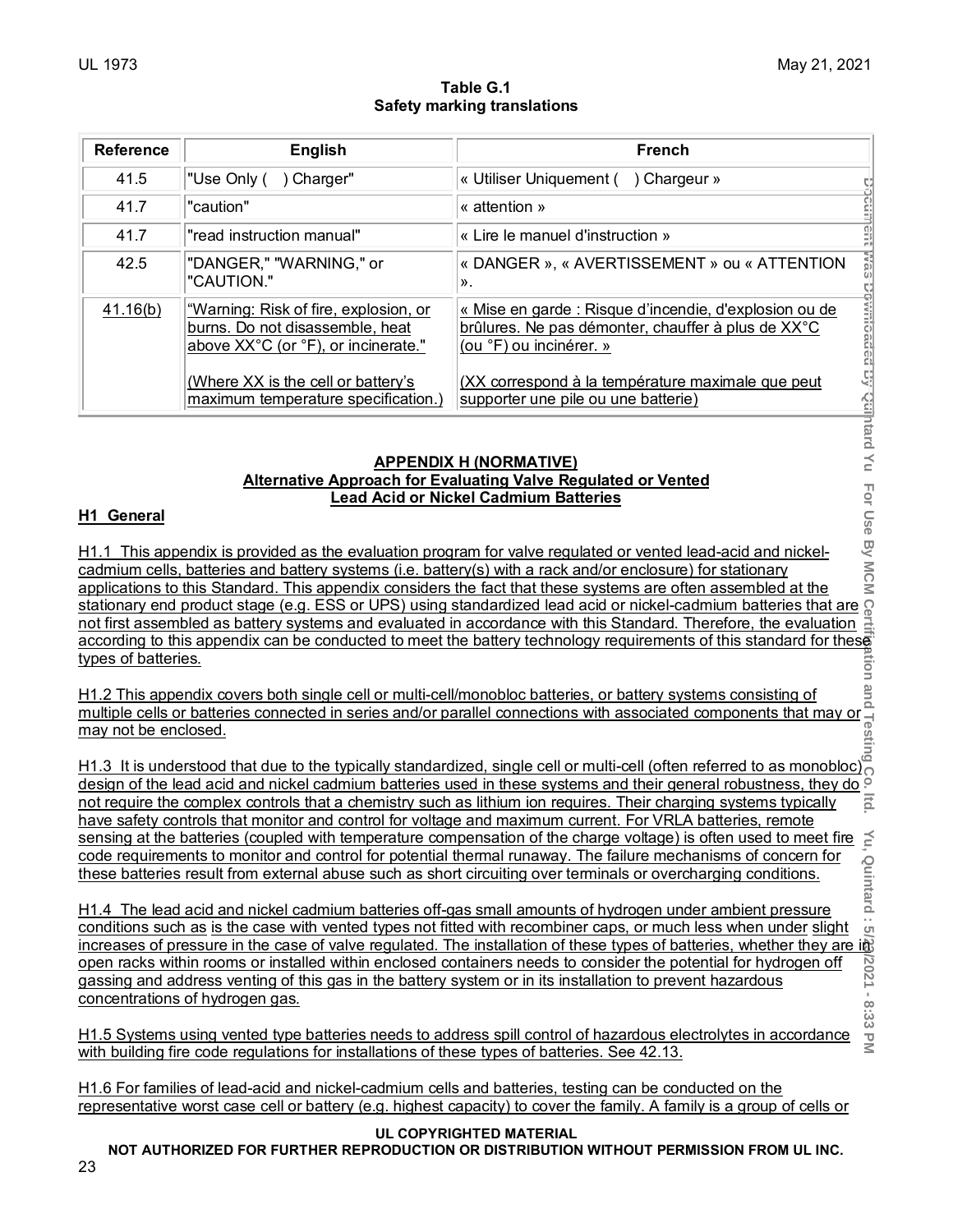For Use

 $=$  ltd.

Yu, Quintard : 5/23/2021 - 8:33 PM

batteries that have the same basic internal construction but have different capacities. When testing a cell or battery that can have casings that are molded from materials with different flame ratings, the casing with the lowest flame rating shall be used if it can impact the test.

# **H2 Construction**

**Document Was Downloaded By Quintard Yu For Use By MCM Certification and Testing Co. ltd. Yu, Quintard : 5/23/2021 - 8:33 PM** H2.1 Valve regulated or vented lead acid or nickel cadmium cells and multi-cell/monobloc batteries shall comply with the Pressure Release Test or the Flame Arrester Vent Cap Test requirements in UL 1989 as applicable to the battery type.

H2.2 With reference to H2.1, casing material for cells and batteries shall be V-2 minimum.

*Exception: The casing material for vented type cells and batteries can be HB minimum if the top cover of the casing mounting the flame arrestor/vent cap assembly is V-2 minimum.*

H2.3 The multi-battery battery systems consisting of multiple batteries shall also be provided with markings in accordance with Section 41 and instructions in accordance with Section 42 criteria as applicable to the system. Single cells and multi-call/monobloc batteries shall be provided with instructions that include specifications for use (charging and discharging), storage, installation and disposal.

<u>H2.4 The construction requirements in this standard apply to a battery system consisting of multiple batteries with</u> associated components if applicable, except for that of 7.8.

H2.5 A battery system exceeding a nominal voltage of 240 Vdc shall be provided with disconnects to disconnect the series-connected strings into segments not exceeding 240 V in accordance with Article 480 of NFPA 70 or Section 64 of CSA C22.1, for servicing of the battery system.

H2.6 Nonmetallic materials that are components of a rack support system such as spacers or insulation, shall be rated V-2 minimum or HBF minimum as applicable to the material.

# **H3 Performance**

# **H3.1 General**

H3.1.1 Table H.1 below outlines the tests that are applied to vented and valve regulated lead acid and nickel cadmium cells, multi-call/monobloc batteries and battery systems

H3.1.2 During the tests of H3.2 – H3.5, temperatures on the casing and target DUTs of H3.5 shall be measured to <u>determine that temperatures do not exceed the casing material's relative thermal index (RTI) with impact.</u> Co.

| Table H.1                                                                                   |  |
|---------------------------------------------------------------------------------------------|--|
| Test Program for Lead Acid and Nickel Cadmium Cells, Monobloc Batteries and Battery Systems |  |

|                                                          |                  |                                    |                          | <b>Sample Criteria</b> |
|----------------------------------------------------------|------------------|------------------------------------|--------------------------|------------------------|
| Test                                                     | <b>Reference</b> | <b>Alternative test</b><br>program | Cell/<br><b>Monobloc</b> | <b>Battery system</b>  |
| <b>Electrical Tests</b>                                  |                  |                                    |                          |                        |
| Overcharge Test                                          | 15               | H3.2.1                             | $\overline{3}$           |                        |
| <b>Short Circuit Test</b>                                | 16               | H3.2.2                             | $\overline{3}$           |                        |
| Overdischarge Protection Test                            | 17               | H3.2.3                             | <u>3</u>                 |                        |
| Temperature and Operating Limits Check Test <sup>b</sup> | 18               | H <sub>3.2.4</sub>                 |                          |                        |

# **UL COPYRIGHTED MATERIAL**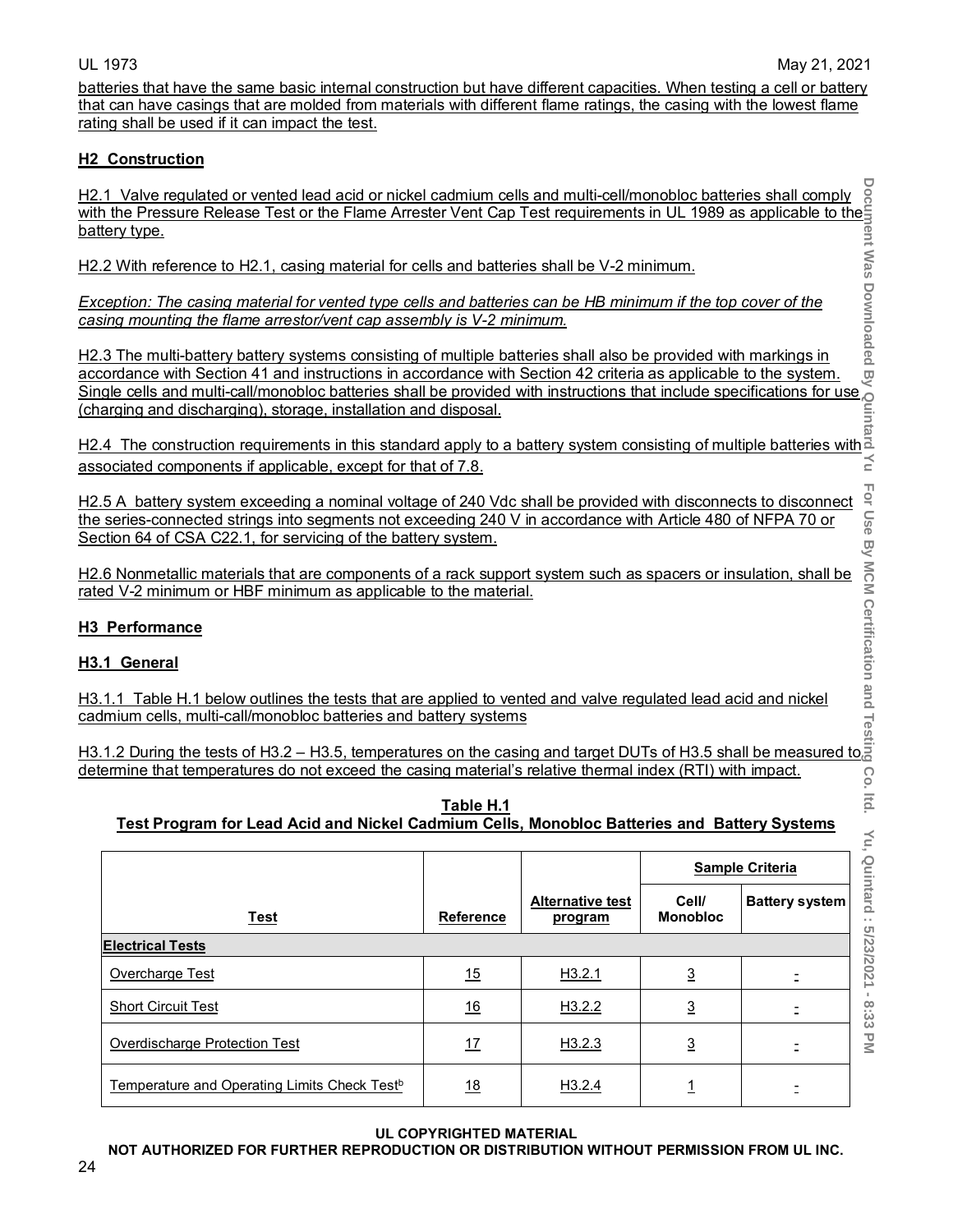|                                                                                                                                                                                                                                                                                                                                                                                                                                                                                                                                                                    |                  |                                    |                          | <b>Sample Criteria</b> |
|--------------------------------------------------------------------------------------------------------------------------------------------------------------------------------------------------------------------------------------------------------------------------------------------------------------------------------------------------------------------------------------------------------------------------------------------------------------------------------------------------------------------------------------------------------------------|------------------|------------------------------------|--------------------------|------------------------|
| <b>Test</b>                                                                                                                                                                                                                                                                                                                                                                                                                                                                                                                                                        | <b>Reference</b> | <b>Alternative test</b><br>program | Cell/<br><b>Monobloc</b> | <b>Battery system</b>  |
| Imbalanced Charging Test                                                                                                                                                                                                                                                                                                                                                                                                                                                                                                                                           | 19               | N/A                                | $\equiv$                 | Ξ                      |
| Dielectric Voltage Withstand Test <sup>c</sup>                                                                                                                                                                                                                                                                                                                                                                                                                                                                                                                     | 20               | H3.2.5                             | $\mathbf{1}$             | $\overline{1}$         |
| <b>Continuity Test</b>                                                                                                                                                                                                                                                                                                                                                                                                                                                                                                                                             | 21               | H3.2.6                             | $\overline{\phantom{a}}$ | <u> 1</u>              |
| Failure of Cooling/Thermal Stability System                                                                                                                                                                                                                                                                                                                                                                                                                                                                                                                        | 22               | N/A                                | Ξ                        | Ξ                      |
| <b>Mechanical Tests</b>                                                                                                                                                                                                                                                                                                                                                                                                                                                                                                                                            |                  |                                    |                          |                        |
| <b>Static Force Test</b>                                                                                                                                                                                                                                                                                                                                                                                                                                                                                                                                           | 28               | H3.3.1                             | Ξ                        | $1^a$                  |
| <b>Impact Test</b>                                                                                                                                                                                                                                                                                                                                                                                                                                                                                                                                                 | 29               | H3.3.2                             | Ξ                        | 1 <sup>a</sup>         |
| Drop Impact Test                                                                                                                                                                                                                                                                                                                                                                                                                                                                                                                                                   | 30               | H3.3.3                             | $\overline{3}$           |                        |
| Mold Stress Test                                                                                                                                                                                                                                                                                                                                                                                                                                                                                                                                                   | 32               | H <sub>3</sub> .3.4                | Ξ                        | 1 <sup>a</sup>         |
| Strength of the Support Structure Test                                                                                                                                                                                                                                                                                                                                                                                                                                                                                                                             | 31               | H3.3.5                             | Ξ                        | 1 <sup>a</sup>         |
| <b>Environmental Tests</b>                                                                                                                                                                                                                                                                                                                                                                                                                                                                                                                                         |                  |                                    |                          |                        |
| <b>Salt Fog Test</b>                                                                                                                                                                                                                                                                                                                                                                                                                                                                                                                                               | 37               | H3.4.1                             | $\overline{1}$           | Ξ                      |
| Thermal Exposure for Explosion Hazards Test                                                                                                                                                                                                                                                                                                                                                                                                                                                                                                                        | 38               | N/A                                | $\equiv$                 | Ξ                      |
| <b>Single Cell Failure Design Tolerance</b>                                                                                                                                                                                                                                                                                                                                                                                                                                                                                                                        |                  |                                    |                          |                        |
| Single cell failure design tolerance (other<br>technologies)                                                                                                                                                                                                                                                                                                                                                                                                                                                                                                       | 39.3             | H3.5.1                             | $\overline{3}$           | $\equiv$               |
| Cell Evaluation for Large Scale Fire Testing                                                                                                                                                                                                                                                                                                                                                                                                                                                                                                                       | 39A              | H3.5.1                             | $\overline{3}$           | Ξ                      |
| Testing<br>Co.<br>$a$ - These test apply to a multi-battery battery system that has an external enclosure for the system.<br>$b$ - The Temperature Test is conducted on the single cell or multi-cell/monobloc battery or on the multi-battery battery<br>ltd.<br>system if temperatures measuring on the case during the Overcharge, Short Circuit And Overdischarge Test exceeds<br>the relative thermal index of the case material.<br>$\circ$ - The Dielectric Voltage Withstand Test is conducted on multi-battery battery systems at voltages $\geq 60$ Vdc. |                  |                                    |                          |                        |
| .2 Electrical tests                                                                                                                                                                                                                                                                                                                                                                                                                                                                                                                                                |                  |                                    |                          |                        |
| .2.1 Overcharge                                                                                                                                                                                                                                                                                                                                                                                                                                                                                                                                                    |                  |                                    |                          |                        |
| .2.1 Single cells or multi-cell/monobloc batteries shall be subjected to an overcharge test as outlined in H3.2<br>13.2.1.3.                                                                                                                                                                                                                                                                                                                                                                                                                                       |                  |                                    |                          |                        |
| .2.1.2 During the test, temperatures on the cell or battery casings shall be measured and recorded.                                                                                                                                                                                                                                                                                                                                                                                                                                                                |                  |                                    |                          |                        |
| 2.1.3 The cells/batteries shall be charged at the maximum charging current at constant current charging until                                                                                                                                                                                                                                                                                                                                                                                                                                                      |                  |                                    |                          |                        |

# **H3.2 Electrical tests**

# **H3.2.1 Overcharge**

 $\leq$ H3.2.1.3 The cells/batteries shall be charged at the maximum charging current at constant current charging until the maximum voltage in (a) or (b) has been reached. The charging is then continued at constant voltage charging for 7 h.

#### **UL COPYRIGHTED MATERIAL**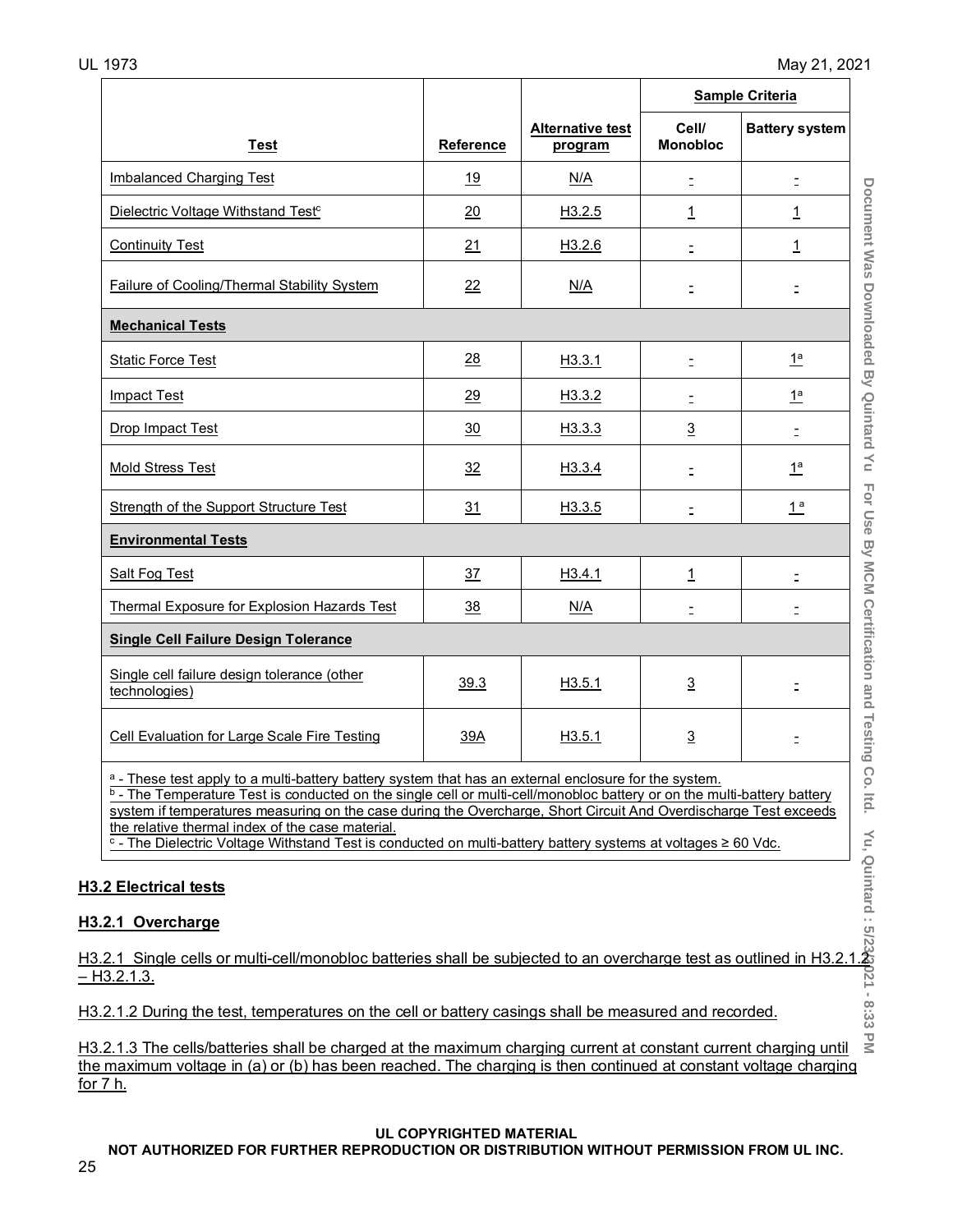a) 2.50 V/cell for VLA and VRLA cells and batteries; or

b) 1.67 V/cell for nickel cadmium cells and batteries.

H3.2.1.4 As a result of the test, there shall be no rupture of the battery casings, leakage of electrolyte, fire or explosion.

#### **H3.2.2 Short circuit**

H3.2.2.1 A short circuit test in accordance with Method 1 in H3.2.2.5 or Method 2 in H3.2.2.6 on the lead acid or nickel-cadmium single cells or multi-cell/ monobloc batteries shall be conducted, and the short circuit current measured.

H3.2.2.2 The DUTs shall have, an actual capacity Ca of at least the rated capacity Cr as determined using a 3 h rate to EODV of 1.70 V/cell at a selected reference temperature.

H3.2.2.3 During the test, temperatures on the cell or battery casings shall be measured and recorded.

H3.2.2.4 Prior to applying the short circuit resistance, the DUTs shall:

a) Be fully charged; and

b) Have a temperature between 20°C (68°F) and 25°C (77°F).

H3.2.2.5 Method 1: The single cells or batteries shall be discharged for 30 s with a current equal to 3 times:

a) The 5 min rate current to EODV of 1.80 V/cell at (68°F) or 25°C (77°F); or

<u>b) With a current equal to the maximum allowable discharge current, both as specified by the manufacturers</u> in their published product specifications.

H3.2.2.6 Method 2: The single cells or battery shall be subjected to an external resistance of ≤ 3.5 mΩ for 30 s.

H3.2.2.7 After the completion of the discharge duration, the DUTs shall be at an open circuit voltage condition for 5 min, and their voltage measured and reported.

H3.2.2.8 The test units shall be examined, after the discharge, internally and externally for effects of high current flow and signs of melting.

H3.2.2.9 As a result of the test, there shall be no melting at the battery terminals, rupture of the battery casings, leakage of electrolyte, fire or explosion.

# **H3.2.3 Overdischarge**

H3.2.3.1 The overdischarge test shall be conducted as outlined in H3.2.3.2 to H3.2.3.4.

H3.2.3.2 During the test, temperatures on the cell or battery casings shall be measured and recorded.

H3.2.3.3 For VLA and VRLA cells and batteries, the DUT shall be discharged at the 8-h discharge rate using the 1.75 V/cell rate down to an EODV of 1.57 V/cell. For nickel-cadmium cells and batteries, the DUT shall be discharged at the 5-h discharge rate using the 1.0 V/cell rate down to an EODV of 0.9 V/cell.

H3.2.3.4 At the conclusion of the discharge, the battery shall then be immediately recharged at the float voltage until the float current stabilizes (i.e. no more than a 10% change in float current over three successive hourly measurements).

H3.2.3.5 As a result of the test, there shall be no rupture of the battery casings, leakage of electrolyte, fire or explosion.

#### **UL COPYRIGHTED MATERIAL**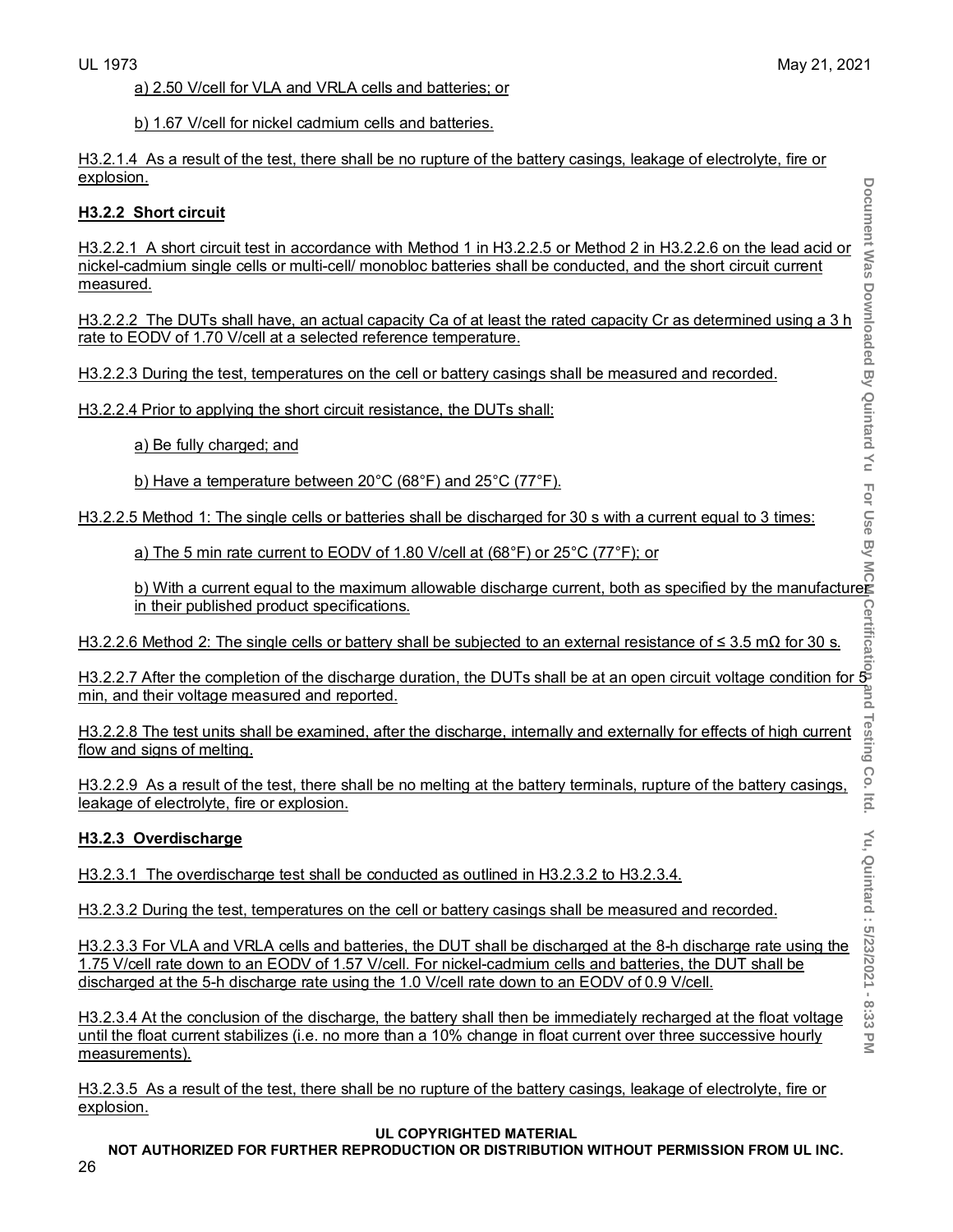#### **H3.2.4 Temperature**

H3.2.4.1 The temperature test in accordance with H3.2.4.2 shall be conducted on single cells or multi-cell batteries where the temperatures on the casing during the overcharge, short circuit and overdischarge test exceeded the relative thermal index of the casing material.

H3.2.4.2 One sample of the fully charged DUT shall be placed in a chamber at the manufacturer's specified maximum charging temperature until the temperature on the DUT casing is at the chamber temperature. The DUT is then discharged down to the EODV, while measuring temperatures on the cell case and recording the : Was temperatures. The DUT is then allowed to sit at the chamber temperature until the temperature on the DUT case has dropped to the chamber temperature. The DUT is then charged in accordance with the manufacturer's specifications for maximum charging parameters. During this time, temperatures on the case were measured and <u>recorded.</u>

H3.2.4.3 The maximum temperatures recorded on the DUT casing shall not exceed the material specifications. The accessible surface temperatures do not exceed the limit in Table 18.1 and 18.2.

#### **H3.2.5 Dielectric voltage withstand**

H3.2.5.1 Multi-battery battery systems that have a voltage of 60 Vdc or greater shall be subjected to the Dielectric Voltage Withstand Test of Section 20.

**Document Was Downloaded By Quintard Yu For Use By MCM Certification and Testing Co. ltd. Yu, Quintard : 5/23/2021 - 8:33 PM** H3.2.5.2 A single cell or monobloc battery intended for use in a system with a voltage greater than 60 Vdc shall be<sup>r</sup> subjected to a Dielectric Voltage Withstand Test of Section 20. The test voltages shall be applied for a minimum of 1 min. The test voltage should be applied between the positive terminal or negative terminal and the accessible non-current carrying part in turn, to avoid short circuiting between the positive and negative terminals. If the case is<br>a polymeric or similar insulating material, a sheet of foll in accordance with 20.5 shall be applie a polymeric or similar insulating material, a sheet of foil in accordance with 20.5 shall be applied to the case and testing shall be between the terminal and the foil.

H3.2.5.3 There shall be no evidence of dielectric breakdown.

#### **H3.2.6 Continuity**

H3.2.6.1 This test shall be conducted on multi-battery battery systems that employ cells or batteries with metallic casings.

H3.2.6.2 The Continuity Test of Section 21 shall be conducted on the battery system.

H3.2.6.3 The determined (calculated or measured) resistance shall be less than or equal to 0.1  $\Omega$ .

#### **H3.3 Mechanical tests**

#### **H3.3.1 Static force test**

H3.3.1.1 This is a test for the enclosure/cabinet of a multi-battery battery system.

H3.3.1.2 The Static Force Test of Section 28, shall be conducted on the battery system enclosure. If applicable, the Dielectric Voltage Withstand Test of H3.2.5 shall be conducted.

H3.3.1.3 There shall be no damage or breakage of the enclosure that can result in access to live parts. If applicable, there shall be no evidence of dielectric breakdown.

#### **H3.3.2 Impact test**

H3.3.2.1 This is a test for the enclosure/cabinet of a multi-battery battery system.

#### **UL COPYRIGHTED MATERIAL**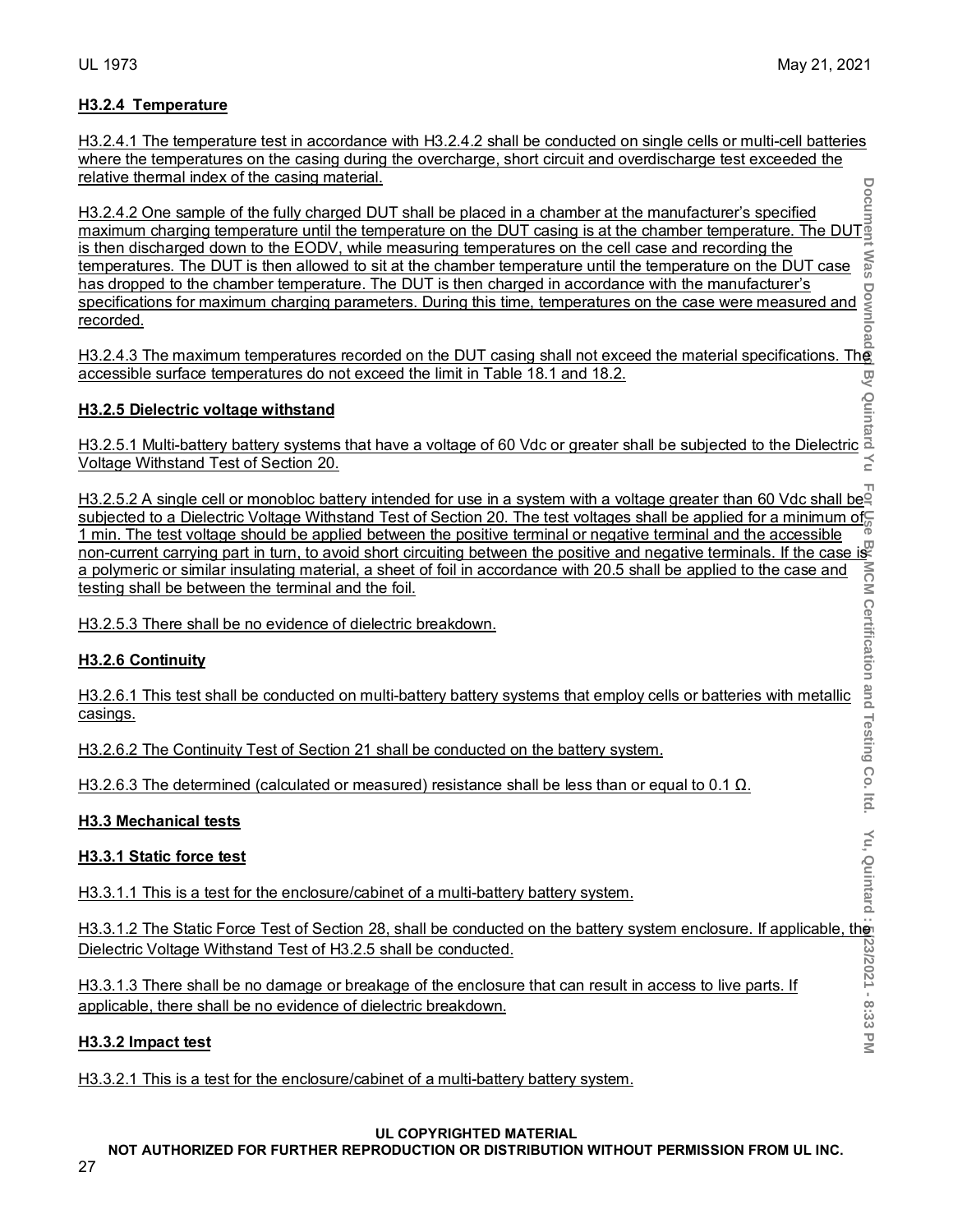H3.3.2.2 The Impact Test of Section 29, shall be conducted on the battery system enclosure. If applicable, the Dielectric Voltage Withstand Test of H3.2.5 shall be conducted.

H3.3.2.3 There shall be no damage or breakage of the enclosure that can result in access to live parts. If applicable, there shall be no evidence of dielectric breakdown.

# **H3.3.3 Drop impact test**

H3.3.3.1 Samples of single cell or multi-cell/monobloc batteries shall be subjected to the Drop Impact Test in accordance with Section 30, except as outlined in H3.3.3.2 to H3.3.3.5.

H3.3.3.2 Each sample shall be subjected to a single drop, and the height for the drop shall be as follows:

a) Dropped from a height of 100 mm (3.93 in) for units weighing < 50 kg (110.2 lb);

b) Dropped from a height of 50 mm (1.97 in) for units weighing 50 kg − 100 kg (110.2 lb − 220.5 lb); and

c) Dropped from a height of 25 mm (0.98 in) for units weighing > 100 kg (220.5 lb).

<u>H3.3.3.3 The sample shall be dropped a minimum of one time. However, if only one drop test is performed, it shall</u> not be a flat drop. If one drop test is a flat drop, then at least one other test shall be performed that is not a flat drop.<br>E

H3.3.3.4 Following the drop, the samples shall be subjected to an observation period of 1 h and are not cycled beforehand.

H3.3.3.5 As a result of this test there shall be no rupture of the battery casing, leakage of electrolyte, fire or explosion.

# **H3.3.4 Mold stress test**

H3.3.4.1 The cell or battery with a polymeric molded case shall be subjected to the mold stress test of H3.3.4.2.

H3.3.4.2 A discharged single cell or multi-call/monobloc battery shall be conditioned in an air circulating oven at 70°C (158°F) or 10°C (18°F) above the maximum temperature measured on the case during the short circuit, overcharge and discharge test or temperature test as applicable.

H3.3.4.3 There shall be no warping or damage to the case that can result in electrolyte leakage.

# **H3.3.5 Strength of the support structure test**

H3.3.5.1 A battery system support structure such as a battery rack shall be subjected to the Strength of the Support Structure Test of H3.3.5.2.

مّ<br>H3.3.5.2 The support structure shall be subjected to 4 times the total anticipated weight the structure is anticipated to support applied for one minute.

*Exception: A support rack that complies with UL 2416, or the seismic structural strength criteria of IEEE 693, Telcordia GR-63-CORE, or the ICC IBC need not be tested.*

H3.3.5.3 As a result of the applied force, there shall be no breakage or damage to the support structure.

# **H3.4 Environmental tests**

# **H3.4.1 Salt fog test**

# **UL COPYRIGHTED MATERIAL**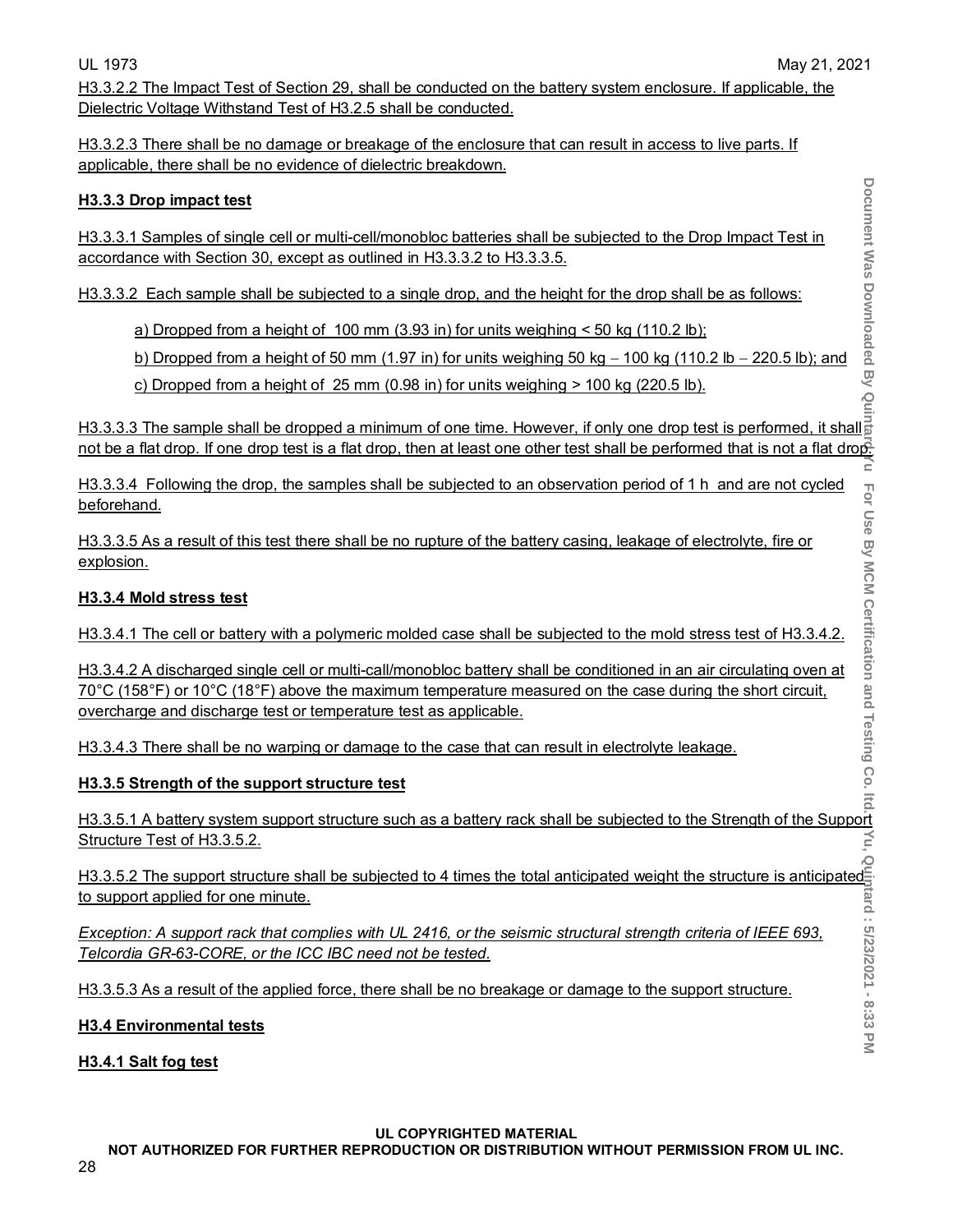H3.4.1.1 This test shall only be conducted on those single cells or multi-cell/monobloc batteries with metallic cases that are intended for installation in a marine environment.

H3.4.1.2 The Salt Fog Test of Section 37 shall be conducted on 3 fully charged samples of the single cells or multicell/monobloc batteries.

H3.4.1.3 As a result of this test, there shall be no rupture of the battery casings, leakage of electrolyte, fire or explosion.

#### **H3.5 Single cell failure design tolerance**

#### **H3.5.1 Overcharge thermal runaway test**

H3.5.1.1 This test shall be conducted on 3 samples of a single cell or multi-cell/monobloc battery and is intended t@ determine if the cell or battery can be driven into thermal runaway. ided

H3.5.1.2 During the test, the samples shall be installed in an alcove painted black and separated from the wall by  $\mathbb{Z}$ the minimum separation distances recommended by the manufacturer for the end use application. The DUT under P test shall be surrounded by target cells or batteries spaced to represent the minimum clearance distances between cells or batteries specified by the manufacturer. Target cells or batteries may be either discharged samples or just the external casing of the cells or batteries.

H3.5.1.3 Temperatures on the DUT case, the target cells or batteries and adjacent walls shall be measured during<sup>7</sup> the test and the maximum measured temperatures shall be recorded.

H3.5.1.4 The DUTs shall be subjected to the Overcharge Test of H3.2.1 except that the charging is continued for a total of 168 h. The samples shall be draped in a single layer of cheesecloth indicator. Temperatures on the casing <u>shall be monitored.</u>

H3.5.1.5 The cheesecloth indicator shall be untreated cotton cloth running  $26 - 28$  m<sup>2</sup>/kg with a count of  $28 - 32$ threads in either direction within a  $6.45$  cm<sup>2</sup> (1 in<sup>2</sup>) area.

H3.5.1.6 The Cell Vent Gas Composition Test of UL 9540A shall be conducted on a cell or monobloc battery driven into thermal runaway. If unable to capture the gas with the samples in the pressure vessel as noted in the Cell Vent Gas Composition Test method of UL 9540A, the gas shall be captured from the vent/valve assembly to a gas collection vessel.

*Exception: Instead of the off gas testing outlined in* Cell Vent Gas Composition Test of UL 9540A*, the combustible off gas composition from vented and valve regulated lead acid and Ni-Cd batteries under a thermal runaway condition may be determined through applicable calculations in accordance with IEEE 1635/ASHRAE Guideline 21 as noted in Table H.2.*

| <b>Battery Type</b>             | Off Gassing Formulas Based upon Test Values Used                                       |                                                                                     |  |  |
|---------------------------------|----------------------------------------------------------------------------------------|-------------------------------------------------------------------------------------|--|--|
|                                 | Calculation using $C_x(m^3/s)$                                                         | Calculation using $P_{15}$ (m <sup>3</sup> /s)                                      |  |  |
| VLA, lead-calcium and pure lead | $H_{2-rate} = 1.99 \times 10^{-10} \times n_c \times C_8$                              | H <sub>2-rate</sub> = 1.53 x 10 <sup>-7</sup> x n <sub>c</sub> x P <sub>15</sub>    |  |  |
| VLA, lead-antimony, EOL         | $H_{2\text{-rate}} = 3.98 \times 10^{-9} \times n_c \times C_8$                        | H <sub>2-rate</sub> = $1.02 \times 10^{-6} \times n_c \times P_{15}$                |  |  |
| VLA. lead-selenium. EOL         | $H_{2\text{-rate}} = 5.47 \times 10^{-10} \text{ x} \text{ n}_c \text{ x} \text{ C}_8$ | H <sub>2-rate</sub> = 1.40 x 10 <sup>-7</sup> x n <sub>c</sub> x P <sub>15</sub>    |  |  |
| VLA, lead-selenium, EOL         | AsH <sub>3-rate</sub> = $8.83 \times 10^{-15} \times n_c \times C^8$                   | AsH <sub>3-rate</sub> = 2.25 x 10 <sup>-12</sup> x n <sub>c</sub> x P <sub>15</sub> |  |  |
| VLA, lead-selenium, EOL         | SbH <sub>3-rate</sub> = $1.02 \times 10^{-13} \times n_c \times C_8$                   | SbH <sub>3-rate</sub> = 2.60 x 10 <sup>-11</sup> x n <sub>c</sub> x P <sub>15</sub> |  |  |
| VRLA, AGM                       | $H_{2-rate} = 1.54 \times 10^{-10} \times n_c \times C_8$                              | H <sub>2-rate</sub> = $3.86 \times 10^{-8} \times n_c \times P_{15}$                |  |  |

# *Table H.2 Battery Off Gassing Formulas*

**UL COPYRIGHTED MATERIAL**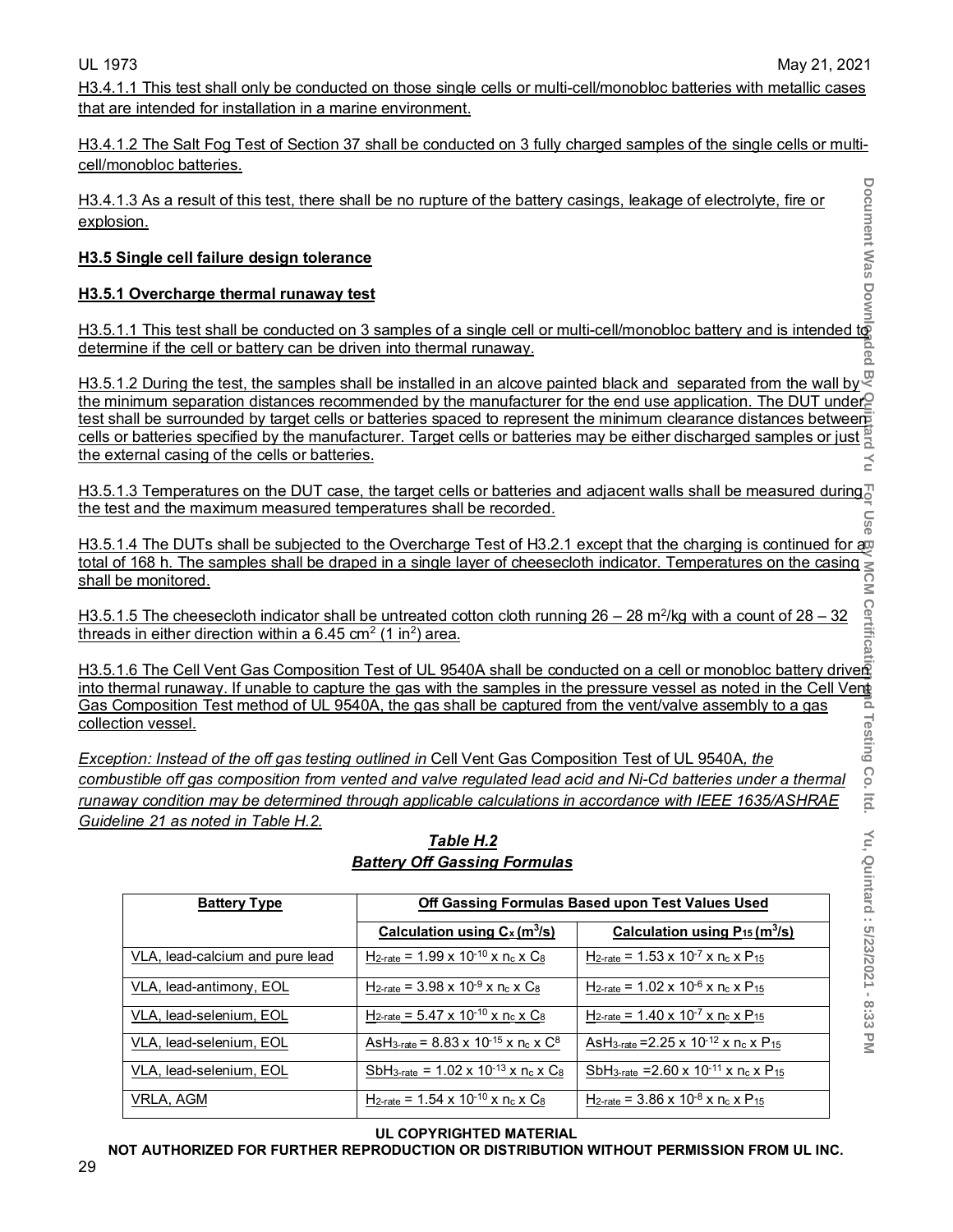$\leq$ 

| <b>Battery Type</b>                                                                                                                                                                                                                                         | Off Gassing Formulas Based upon Test Values Used                                               |                                                                    |  |  |  |
|-------------------------------------------------------------------------------------------------------------------------------------------------------------------------------------------------------------------------------------------------------------|------------------------------------------------------------------------------------------------|--------------------------------------------------------------------|--|--|--|
|                                                                                                                                                                                                                                                             | Calculation using $C_x(m^3/s)$                                                                 | Calculation using $P_{15}$ (m <sup>3</sup> /s)                     |  |  |  |
| VRLA, gel                                                                                                                                                                                                                                                   | $H_{2\text{-rate}} = 4.48 \times 10^{-10} \times n_c \times C_8$                               | $H_{2\text{-rate}} = 1.12 \times 10^{-7} \times n_c \times P_{15}$ |  |  |  |
| Ni-Cd, sintered/PBE, pocket, fiber                                                                                                                                                                                                                          | $H_{2\text{-rate}} = 3.50 \times 10^{-9} \times n_c \times C_5$                                |                                                                    |  |  |  |
| Ni-Cd, foamed/PBE                                                                                                                                                                                                                                           | $H_{2\text{-rate}} = 6.61 \times 10^{-10} \times n_c \times C_5$                               |                                                                    |  |  |  |
| Ni-Cd, partially recombinant                                                                                                                                                                                                                                | $H_{2\text{-rate}} = 1.74 \times 10^{-10} \times n_c \times C_5$                               |                                                                    |  |  |  |
| $SbH_{3\text{-rate}}$ – The stibine gas release rate in m <sup>3</sup> /s at standard sea level atmospheric pressure and 25 °C<br>VLA - Vented lead acid<br>EOL - End of Life (considered worse case off gassing stage)<br>VRLA - Valve regulated lead acid |                                                                                                |                                                                    |  |  |  |
| PBE - Plastic Bonded Electrode                                                                                                                                                                                                                              |                                                                                                |                                                                    |  |  |  |
| $n_c$ – Number of cells in device under test<br>$P_{15}$ – The 15 min kW/cell rating of a lead-acid cell to 1.67 V at 25 °C                                                                                                                                 |                                                                                                |                                                                    |  |  |  |
| $C_8$ – The 8 h ampere-hour rating of a lead-acid cell to 1.75 V at 25 °C                                                                                                                                                                                   |                                                                                                |                                                                    |  |  |  |
| $C_5$ – The 5 h ampere-hour rating of a Ni-Cd cell to 1.0 V at 20 °C                                                                                                                                                                                        |                                                                                                |                                                                    |  |  |  |
| Note: Lead acid batteries may also off gas H <sub>2</sub> S towards the end of thermal runaway, but there is no calculation for this                                                                                                                        | determination. The methods of 7.4 may be used if the volume of $H_2S$ off gassed is requested. |                                                                    |  |  |  |

H3.5.1.7 The volume of hydrogen gas measured during the testing or calculated and documented. This value can be utilized in the end use to determine the suitable deflagration/explosion protection.

NOTE: The Test Concepts and Application of Test Results to Installations annex of UL 9540A outlines the approach to addressing the off gassing data to aid in determining the need for deflagration/explosion protection and to inform that design in accordance with NFPA 68 and NFPA 69. Information on explosion control addressing unique properties for hydrogen can be found in the Hydrogen Explosion Control annex of NFPA 2.

H3.5.1.8 As a result of the test, there shall be no evidence of fire (i.e. charring of the cheesecloth indicator) or explosion for any of the samples tested. The temperatures measured on the DUT and target batteries and gas information shall be documented.

NOTE: Refer to UL 9540A for information that is required to be provided for a UL 9540A report.

# **10. Addition of Vehicle Auxiliary Power System Requirements.**

# **RATIONALE**

Proposal submitted by: Laurie Florence, UL LLC

**Document Was Downloaded By Quintard Yu For Use By MCM Certification and Testing Co. ltd. Yu, Quintard : 5/23/2021 - 8:33 PM** UL 1973 includes batteries for vehicle auxiliary power batteries, which are non-traction energy sources on vehicles such as recreational vehicles. This proposal clarifies the test requirements that would apply to a battery in a vehicl application to cover vibration, shock and temperature cycling. The requirements proposed are based upon vehicle  $\frac{1}{\infty}$ criteria. ن<br>ن

# **PROPOSAL**

**1 Scope** 

#### **UL COPYRIGHTED MATERIAL**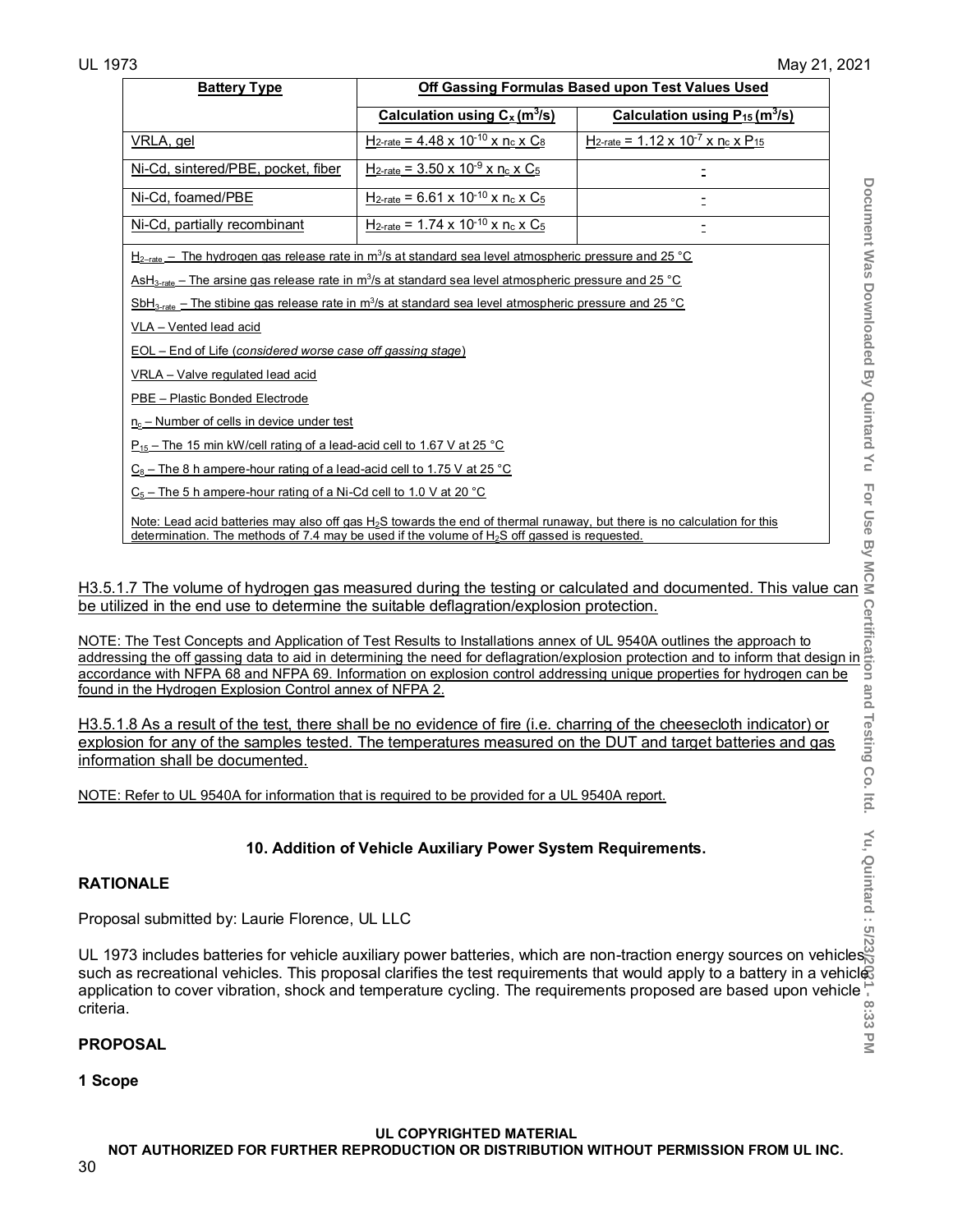1.2A These requirements are also applicable to batteries for use in vehicle auxiliary power (VAP) systems that are utilized in recreational vehicles and other vehicles to provide power for various applications such as lighting and appliances. These batteries are not used for traction power in the vehicles, since batteries for traction power are to be evaluated to UL/ULC 2580 and UL/ULC 2271 as applicable to the intended motive application.

#### **5 Normative References**

#### **7.1 Non-metallic materials**

# M Certification **Table 8.1 Tests and sample requirements for battery systems and packs** *(NOTE FROM STP PROJECT MANAGER: ONLY PART OF TABLE 8.1 IS SHOWN FOR EASE OF REVIEW)*

| 5.1 The following standards are referenced in this standard, and portions of these referenced standards may be<br>essential for compliance. Battery systems covered by this standard shall comply with the referenced installation<br>codes and standards as appropriate for the country where the battery system is to be used. When the battery<br>تِ<br>چَ codes and standards as appropriate for the country where the battery system is to be used. When the battery<br>system is intended for use in more than one country, the battery system shall comply with the installation<br>standards for all countries where it is intended to be used. |                | <b>Document</b>                |
|---------------------------------------------------------------------------------------------------------------------------------------------------------------------------------------------------------------------------------------------------------------------------------------------------------------------------------------------------------------------------------------------------------------------------------------------------------------------------------------------------------------------------------------------------------------------------------------------------------------------------------------------------------|----------------|--------------------------------|
| UL 94, Tests for Flammability of Plastic Materials for Parts in Devices and Appliances<br>UL/ULC 2271, Batteries for Use in Light Electric Vehicle (LEV) Applications<br>UL/ULC 2580, Batteries for Use in Electric Vehicles<br>CAN/ULC 2580, Batteries for Use in Electric Vehicles                                                                                                                                                                                                                                                                                                                                                                    |                | Downloaded By Quir             |
| 7.1 Non-metallic materials                                                                                                                                                                                                                                                                                                                                                                                                                                                                                                                                                                                                                              |                |                                |
| 7.1.1 Polymeric materials employed for enclosures shall comply with the requirements as outlined in Table 6.1 Path<br>III of UL 746C except as modified by this standard.                                                                                                                                                                                                                                                                                                                                                                                                                                                                               |                |                                |
| Exception No. 1: Polymeric materials utilized for light electric rail (LER) enclosures for motive and VAP applications<br>shall have a minimum flammability of V-1 or better, in accordance with UL 94 if intended for building into an<br>enclosure or compartment within the train.                                                                                                                                                                                                                                                                                                                                                                   |                | ω                              |
| Exception No. 2: LER enclosure parts for motive and VAP applications may alternatively be evaluated to the 20 mm<br>end-product flame tests in accordance with UL 746C.                                                                                                                                                                                                                                                                                                                                                                                                                                                                                 |                |                                |
|                                                                                                                                                                                                                                                                                                                                                                                                                                                                                                                                                                                                                                                         |                |                                |
| Table 8.1<br>Tests and sample requirements for battery systems and packs<br>(NOTE FROM STP PROJECT MANAGER: ONLY PART OF TABLE 8.1 IS SHOWN FOR EASE OF REVIEW) $\bar{\vec{z}}$                                                                                                                                                                                                                                                                                                                                                                                                                                                                         |                |                                |
| <b>Test</b>                                                                                                                                                                                                                                                                                                                                                                                                                                                                                                                                                                                                                                             | <b>Section</b> | Number of samples <sup>a</sup> |
| <b>Mechanical Tests</b>                                                                                                                                                                                                                                                                                                                                                                                                                                                                                                                                                                                                                                 |                |                                |
| Vibration (LER Motive and VAP Applications)                                                                                                                                                                                                                                                                                                                                                                                                                                                                                                                                                                                                             | 25             | 1                              |
| Shock (LER Motive and VAP Applications) <sup>c</sup>                                                                                                                                                                                                                                                                                                                                                                                                                                                                                                                                                                                                    | 26             | 1                              |
| Crush (LER Motive and VAP Applications) <sup>c</sup>                                                                                                                                                                                                                                                                                                                                                                                                                                                                                                                                                                                                    | 27             | 1                              |
| <b>Environmental Tests</b>                                                                                                                                                                                                                                                                                                                                                                                                                                                                                                                                                                                                                              |                |                                |
| Thermal Cycling (LER Motive and VAP Applications) <sup>c</sup>                                                                                                                                                                                                                                                                                                                                                                                                                                                                                                                                                                                          | 35             | 1                              |
| <b>Material Tests</b>                                                                                                                                                                                                                                                                                                                                                                                                                                                                                                                                                                                                                                   |                |                                |
| 20-mm end product flame test (LER Motive and VAP Applications)                                                                                                                                                                                                                                                                                                                                                                                                                                                                                                                                                                                          | 7.1.1          | $\mathsf b$                    |
|                                                                                                                                                                                                                                                                                                                                                                                                                                                                                                                                                                                                                                                         |                |                                |
|                                                                                                                                                                                                                                                                                                                                                                                                                                                                                                                                                                                                                                                         |                |                                |
|                                                                                                                                                                                                                                                                                                                                                                                                                                                                                                                                                                                                                                                         |                | 5723/2021 - 8:33 PM            |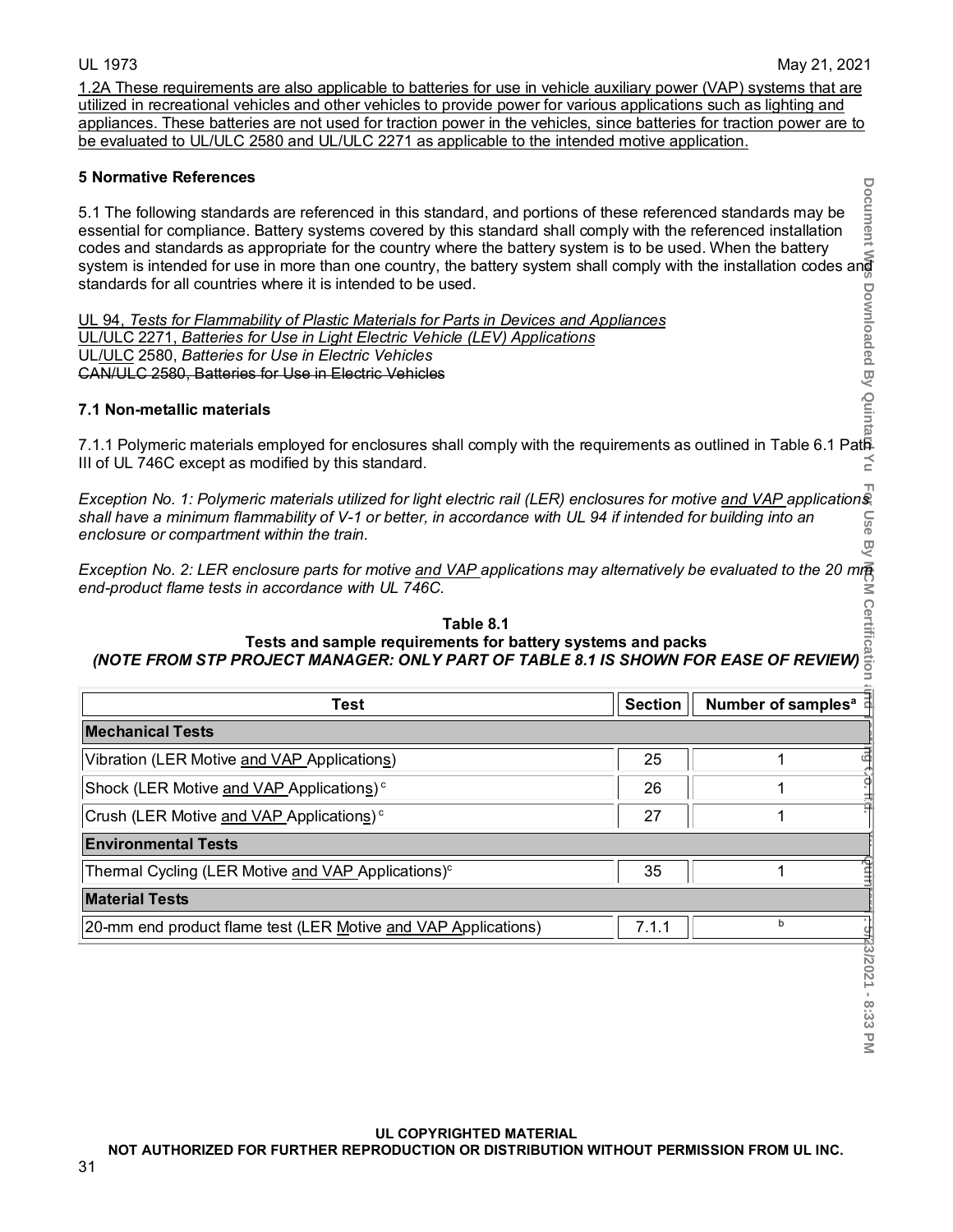#### **Table 12.1 Non-compliant test results** *(NOTE FROM STP PROJECT MANAGER: ONLY PART OF TABLE 12.1 IS SHOWN FOR EASE OF REVIEW)*

| <b>Tests</b> <sup>a</sup>                         | <b>Non-compliant results</b> |
|---------------------------------------------------|------------------------------|
| Vibration (LER Motive and VAP Applications)       | E, F, C, V, S, L, R, P       |
| Shock (LER Motive and VAP Applications)           | E, F, C, V, S, L, R, P       |
| Crush (LER Motive and VAP Applications)           | E, F, C, V                   |
| Thermal Cycling (LER Motive and VAP Applications) | E, F, C, V, S, L, R, P       |

# **25 Vibration Test (LER Motive and VAP Applications)**

25.1 The purpose of this test is to determine the battery system's resistance to anticipated vibration in LER motive and applies only to those systems intended for installation in these that applications.<br>25.3 The fully ch and VAP installations and applies only to those systems intended for installation in these that applications.

25.3 The fully charged sample (MOSOC per 8.1) shall be subjected to a vibration test in accordance with the Simulated Long Life Testing at Increased Random Vibration Levels Tests of IEC 61373, for the appropriate Category and Class of equipment as determined by the intended rail installation. (Category and Class of equipment<br>s defined in IEC 61373.) is defined in IEC 61373.)

#### *Exception: Batteries intended for VAP applications shall be subjected to the Vibration Endurance Test of UL/ULC 2271 or UL/ULC 2580.*

# **26 Shock Test (LER Motive and VAP Applications)**

26.1 The purpose of this test is to determine the battery system's resistance to anticipated shock in LER motive <u>and</u>i <u>VAP</u> installations and applies only to those systems intended for installation in th<u>ese that</u> application<u>s</u>.

26.3 A fully charged sample (MOSOC per 8.1) shall be subjected to a shock test in accordance with IEC 61373 for the appropriate Category and Class of equipment as determined by the intended rail installation. (Category and Class of equipment is defined in IEC 61373.)

*Exception No. 1: This test may be conducted at the module level if it can be shown that testing shall be representative of the battery system.*

*Exception No. 2: Batteries intended for VAP applications shall be subjected to the Shock Test of UL/ULC 2271 or UL/ULC 2580.*

# **27 Crush Test (LER Motive and VAP Applications)**

27.1 This test is conducted on a fully charged battery system intended for LER motive <u>and VAP</u> applications to determine its ability to withstand a crush that could occur during an accident and applies only to those systems intended for installation in <u>these tha</u>t application<u>s</u>.

# **35 Thermal Cycling Test (LER Motive and VAP Applications)**

35.1 This test determines the electrical energy storage system's ability to withstand temperature fluctuations that may be anticipated during the end-use application. This test is only applicable to LER motive <u>and VAP a</u>pplications<del>.</del>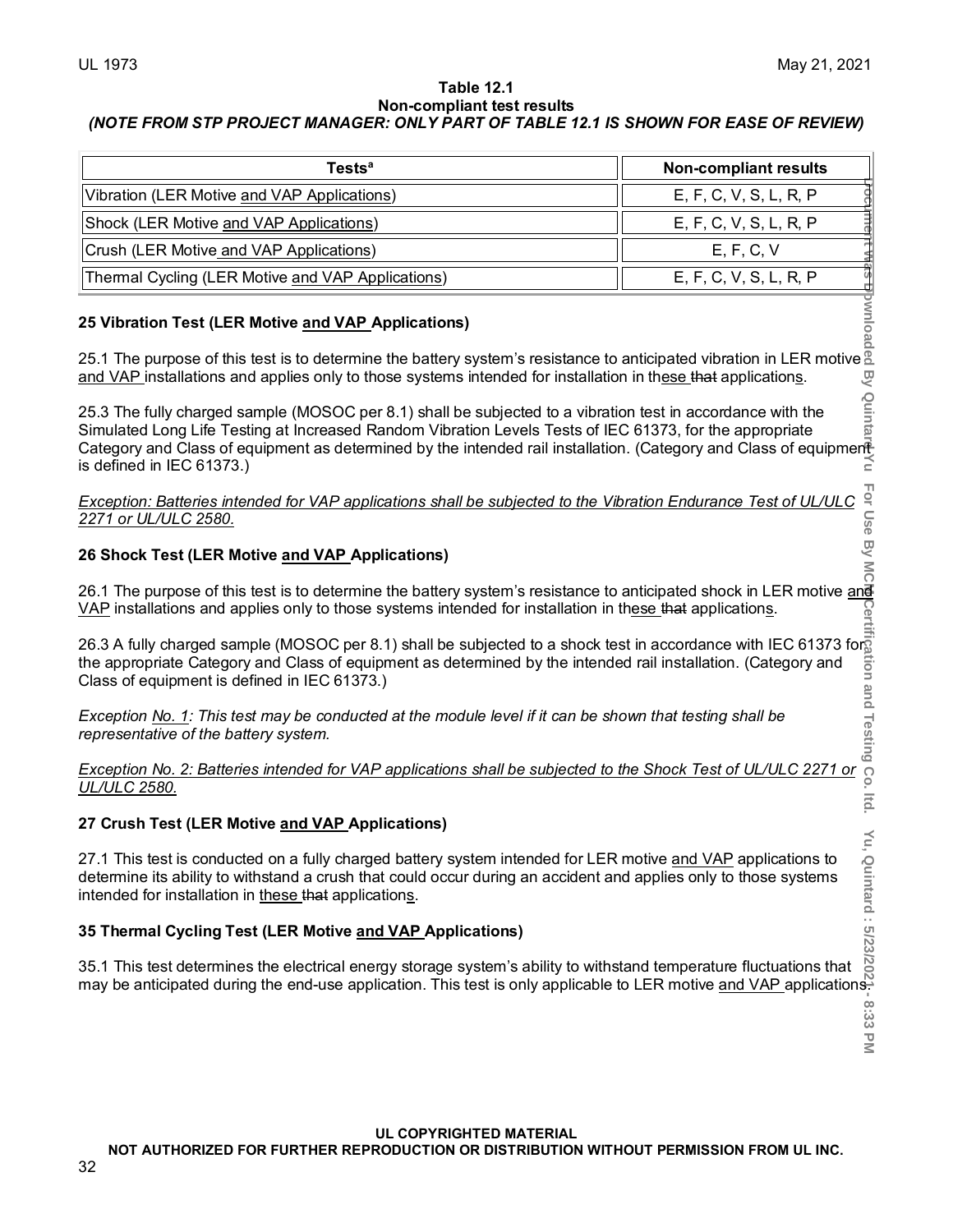#### **RATIONALE**

Proposal submitted by: Laurie Florence, UL LLC

These proposals to update the external fire test include updating the title to better clarify the intent, add more details around the fuel pan and include the hose down portion of the test in the test method rather than referencing the standard.

#### **PROPOSAL**

#### **38 Thermal Exposure for Explosion Hazards Test External Fire Exposure Test**

38.1 The purpose of this test is to determine that a battery system will not explode as evidenced by projectiles breaking through the test cage landing beyond the test perimeter as a result of being exposed to a hydrocarbon pool/brush fire simulating an external fire exposure that may occur.

*Exception No. 1: The battery system may be subjected to the eExternal fFire eExposure tTest in UL/ULC 2580 instead of the method outlined in 38.2.*

*Exception No. 2: Testing may be conducted on a representative subassembly rather than a complete battery system if determined that equivalent results to testing a battery system can be obtained.*

*Exception No. 3: If the secondary lithium cells employed in the system comply with UL 1642 or UL 2054 the Projectile test of E8, the system is exempted from this test. This test is not applicable to systems employing lead acid or similar monobloc aqueous electrolyte batteries.*

*Exception No. 4: This test does not apply to systems intended for outdoor use only that are mounted on a noncombustible surface such as a concrete pad that extends a minimum of 91.4 cm (3 ft) beyond the perimeter of the battery system.*

38.1A This test shall be conducted in a controlled setting free from the effects of wind or other environmental factors that may affect the test. The ambient temperature during the testing is to be within the range of 0°C to 46°C (32°F to 114.8°F).

38.3 The pan, which provides the fire containment, shall be constructed of steel of sufficient thickness to prevent warping during the course of the 20-min test. The upper lip shall have a steel angle welded all around or similar reinforcement to prevent warping during testing. The pan shall be sized, in relation to the DUT and support surface, to provide a nominal 61-cm (2-ft) above the hydrocarbon fuel surface and its height should be 20.3 – 39.4 cm (8 –  $\degree$ 15.5 inches) in height to accommodate the fuel and water levels. The walls of the pan shall not project more than  $\frac{1}{6}$ 8 cm (3.1 in) above the level of the fuel at the start of the test. The pan dimensions shall be sized to ensure that the sides of the tested-device are exposed to the flame. The pan shall exceed the horizontal projection sides of the tested-device are exposed to the flame. The pan shall exceed the horizontal projection of the DUT by 20 to 50 cm (7.9 to 19.7 in). A threaded fitting for the fuel supply shall be centered on the long side of the pan and be located no more than 2.54 cm (1 in) from the bottom of the pan. There should be nominally 15.24 cm (6 in) of water in the pan prior to adding the hydrocarbon fuel to protect the fuel pan and to provide for consistent flame output during the test. The fuel shall be added as needed during the test to provide sufficient fuel for the test duration.

38.3A There should be approximately 15.24 cm (6 in) of water in the pan prior to adding the hydrocarbon fuel to protect the fuel pan and to provide for consistent flame output during the test. The fuel shall be added as needed during the test to provide sufficient fuel for the test duration. The fire shall cover the whole area of the pan during whole fire exposure.

38.5 The DUT shall be fully supported and centered above the fire containment pan above the surface of the heptane. The DUT support structure shall be robust enough to withstand the weight of the DUT for the duration of the test without allowing the DUT to lean or topple. The pan shall be sized large enough to cover the dimension of

#### **UL COPYRIGHTED MATERIAL**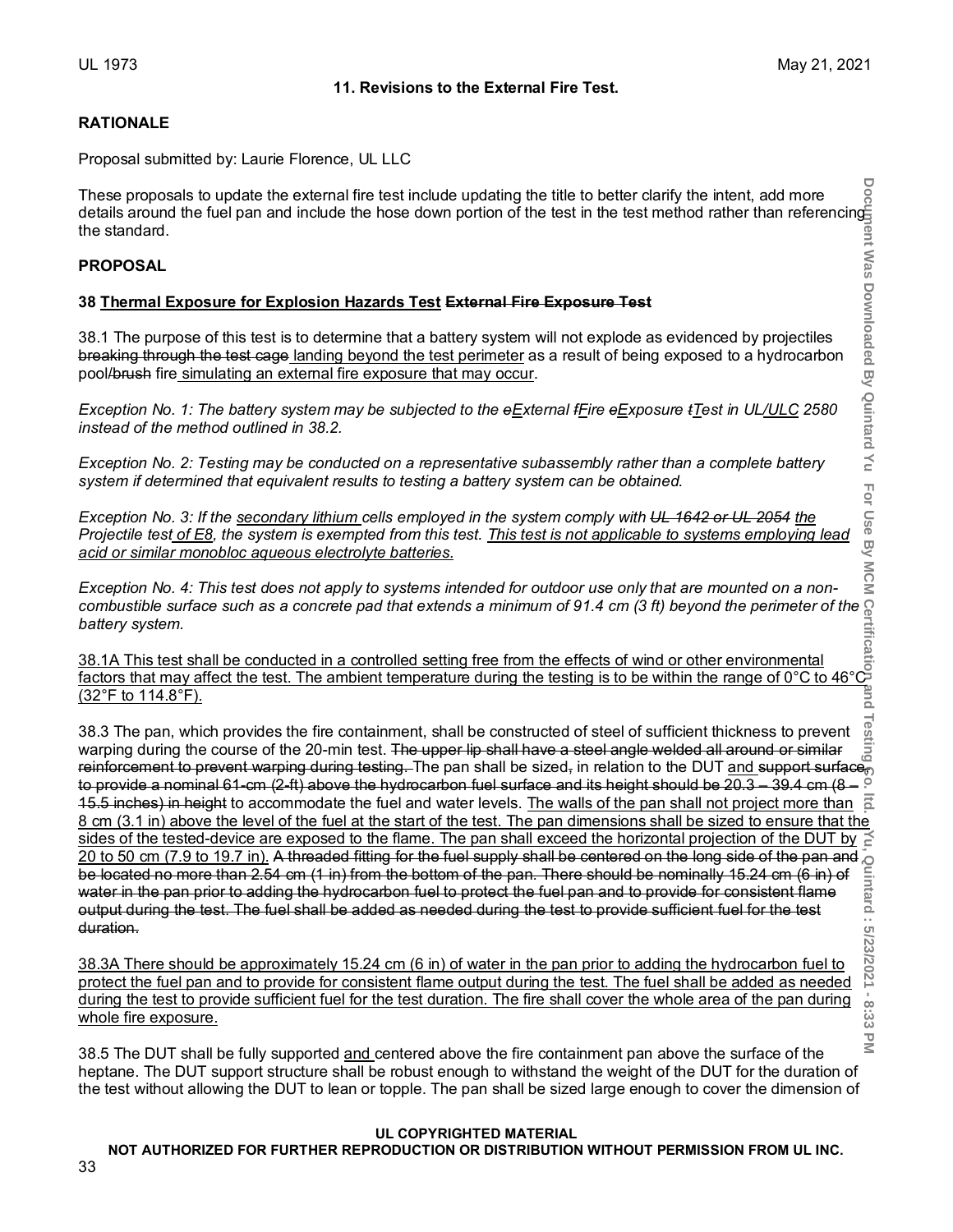the DUT, and shall be of a sufficient height so that the bottom surface of the DUT is approximately 50 cm (19.7 in) from the top fuel surface in the pan. See Figure 38.1 for details of set up.



# **(CURRENT FIGURE)**





| __ | ----- |  |
|----|-------|--|

| $ A - Pan $                           | B – DUT                                                              |
|---------------------------------------|----------------------------------------------------------------------|
| $ C -$ Supporting Structure           | $D - 50$ cm (19.7 in) 61 cm (24 in)                                  |
| $E$ – Fuel                            | ∣F – Water                                                           |
| $ G - 15.24$ cm (6 in)                | $H - 8$ cm $(3.1 \text{ in})$ 20.3 - 39.4 cm $(8 - 15.5 \text{ in})$ |
| Fuel Port <del>≤ 2.54 cm (1 in)</del> | $J$ – Fuel supply port – centered on long side of pan                |

#### **UL COPYRIGHTED MATERIAL**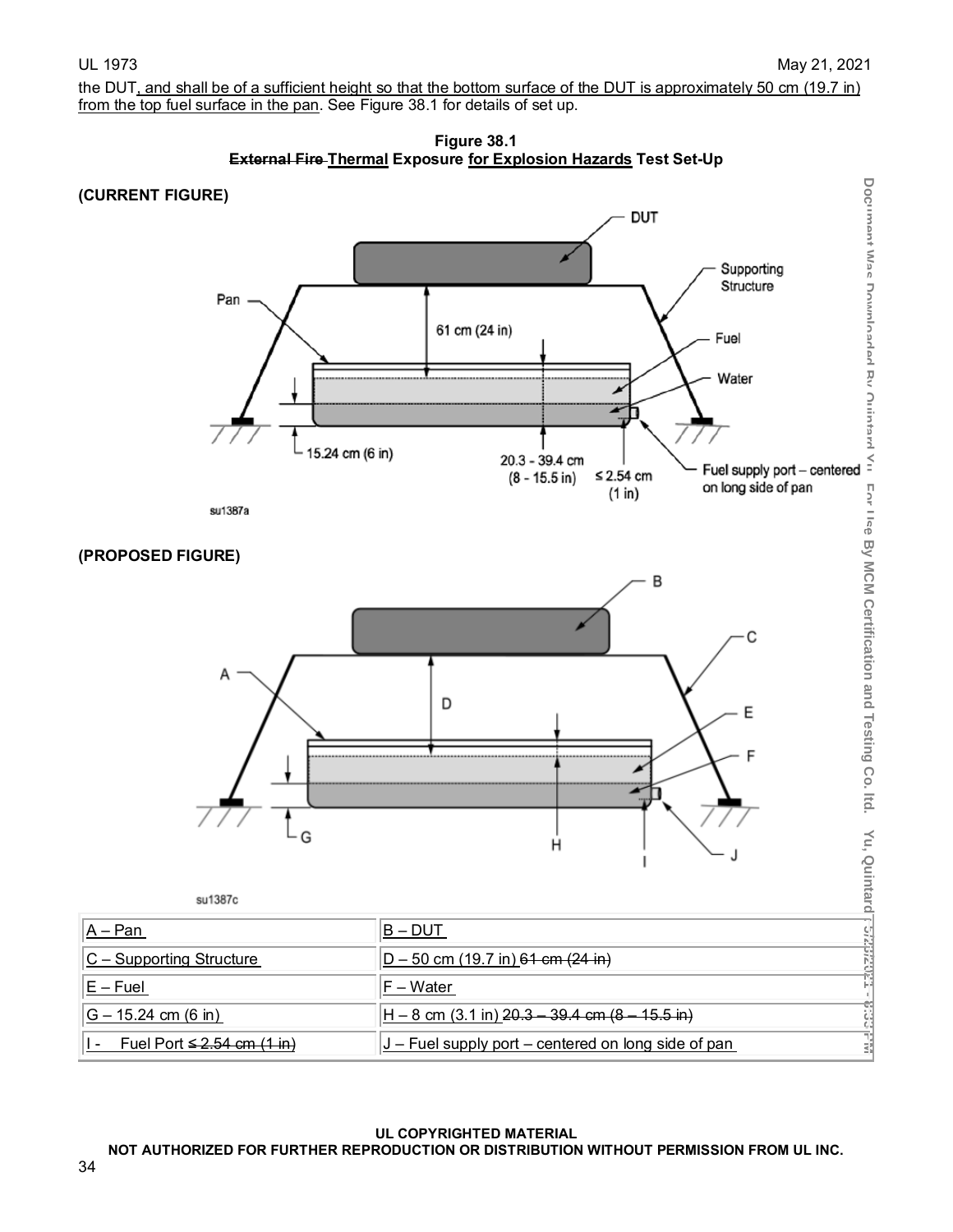38.6 During the test, the temperature of the cells or modules within the DUT shall-may be monitored for information purposes.

38.7 After the 20-min fire exposure the fire shall be extinguished, and the DUT is shall be subjected to a hose down in accordance with 38.7A the quidelines of the Conduct of Hose Stream Test of UL 263, to represent fire fighter response the system may be exposed to during a fire. At the conclusion of the hose down, there shall be a one hour observation period in accordance with 8.5. Solution of the battery shall be subjected to a low impact hose stream delivered through a 38 mm (1-1/2 in) fog nozzle.<br>38.7A The battery shall be subjected to a low impact hose stream delivered through a 38 mm (1-1/2 in)

#### **Table 8.1 Tests and sample requirements for battery systems and packs** *(NOTE FROM STP PROJECT MANAGER: ONLY PART OF TABLE 8.1 IS SHOWN FOR EASE OF REVIEW)* Ψ

| in accordance with out mane galactines or the contacte or nose otheam hest or of 200, to represent the hynter                                                                                                                                                                                                                                                                                                                                                                                                                                                                                                                                                                                                                                                                                                                                                                                                                                                                                                                                                                                                                                                                                                                                                                                                                                                                                                                                                                                                                                                                                                                                                            |                |  |                                |  |
|--------------------------------------------------------------------------------------------------------------------------------------------------------------------------------------------------------------------------------------------------------------------------------------------------------------------------------------------------------------------------------------------------------------------------------------------------------------------------------------------------------------------------------------------------------------------------------------------------------------------------------------------------------------------------------------------------------------------------------------------------------------------------------------------------------------------------------------------------------------------------------------------------------------------------------------------------------------------------------------------------------------------------------------------------------------------------------------------------------------------------------------------------------------------------------------------------------------------------------------------------------------------------------------------------------------------------------------------------------------------------------------------------------------------------------------------------------------------------------------------------------------------------------------------------------------------------------------------------------------------------------------------------------------------------|----------------|--|--------------------------------|--|
| response the system may be exposed to during a fire. At the conclusion of the hose down, there shall be a one<br>hour observation period in accordance with 8.5.<br>38.7A The battery shall be subjected to a low impact hose stream                                                                                                                                                                                                                                                                                                                                                                                                                                                                                                                                                                                                                                                                                                                                                                                                                                                                                                                                                                                                                                                                                                                                                                                                                                                                                                                                                                                                                                     |                |  |                                |  |
| set at a discharge angle of 30° with a nozzle pressure of 517 kPa (75 psi) and a minimum discharge of 4.7 L/s (75 $\frac{5}{69}$<br>gpm). The tip of the nozzle shall be a maximum of 1.5 m (5 ft) from the center of the exposed surface of the DUT.                                                                                                                                                                                                                                                                                                                                                                                                                                                                                                                                                                                                                                                                                                                                                                                                                                                                                                                                                                                                                                                                                                                                                                                                                                                                                                                                                                                                                    |                |  |                                |  |
| The minimum duration of the low impact hose stream test shall be 6.5 s/m <sup>2</sup> (0.60 s/ft <sup>2</sup> ). The outer surface of the                                                                                                                                                                                                                                                                                                                                                                                                                                                                                                                                                                                                                                                                                                                                                                                                                                                                                                                                                                                                                                                                                                                                                                                                                                                                                                                                                                                                                                                                                                                                |                |  |                                |  |
| DUT shall be identified as the exposed area, as the hose stream must traverse this area during its application. To                                                                                                                                                                                                                                                                                                                                                                                                                                                                                                                                                                                                                                                                                                                                                                                                                                                                                                                                                                                                                                                                                                                                                                                                                                                                                                                                                                                                                                                                                                                                                       |                |  |                                |  |
| <u>prevent potential for exposure to projectiles, the technician conducting the hose down portion of the test shall do so</u><br>behind a protective barrier.                                                                                                                                                                                                                                                                                                                                                                                                                                                                                                                                                                                                                                                                                                                                                                                                                                                                                                                                                                                                                                                                                                                                                                                                                                                                                                                                                                                                                                                                                                            |                |  |                                |  |
|                                                                                                                                                                                                                                                                                                                                                                                                                                                                                                                                                                                                                                                                                                                                                                                                                                                                                                                                                                                                                                                                                                                                                                                                                                                                                                                                                                                                                                                                                                                                                                                                                                                                          |                |  |                                |  |
| 38.8 To determine that an explosion hazard has resulted, the DUT with pan fire test set up shall be centered within<br>a circular inner perimeter marked on the floor with paint or a similar marking material. The marking shall be no<br>wider thicker than 12 mm (0.47 in) and the size of the circular inner perimeter area marking shall be no greater than<br>1.0 m (3.3 ft) from the outer edge of the longest side of the DUT. The DUT, test set up and inner perimeter marking<br>shall be enclosed within an outer perimeter consisting of a protective barrier wall of a noncombustible material such<br>as masonry or concrete and wall thickness suitable for containing projectiles during the test. The outer perimeter<br>shall be located a minimum of 1.5 m (4.95 ft) from the inner perimeter marking.<br>38.8A For protection from projectiles during the test, the DUT, test set up, and inner perimeter marking shall be<br>enclosed within a protective test chamber that can contain the projectiles or within an outer perimeter consisting of<br>a protective barrier wall of a noncombustible material such as masonry or concrete and wall thickness suitable for <mark>≷</mark><br>containing projectiles during the test. The walls of the test chamber or the outer perimeter shall be located a<br>minimum of 1.5 m (4.95 ft) from the inner perimeter marking to prevent the possibility of projectiles bouncing off the<br>walls and back into the inner perimeter.<br>Table 8.1<br>Tests and sample requirements for battery systems and packs<br>(NOTE FROM STP PROJECT MANAGER: ONLY PART OF TABLE 8.1 IS SHOWN FOR EASE OF REVIEW) |                |  |                                |  |
| <b>Test</b>                                                                                                                                                                                                                                                                                                                                                                                                                                                                                                                                                                                                                                                                                                                                                                                                                                                                                                                                                                                                                                                                                                                                                                                                                                                                                                                                                                                                                                                                                                                                                                                                                                                              | <b>Section</b> |  | Number of samples <sup>a</sup> |  |
| <b>Environmental Tests</b>                                                                                                                                                                                                                                                                                                                                                                                                                                                                                                                                                                                                                                                                                                                                                                                                                                                                                                                                                                                                                                                                                                                                                                                                                                                                                                                                                                                                                                                                                                                                                                                                                                               |                |  |                                |  |
| Thermal Cycling (LER Motive Applications) <sup>c</sup>                                                                                                                                                                                                                                                                                                                                                                                                                                                                                                                                                                                                                                                                                                                                                                                                                                                                                                                                                                                                                                                                                                                                                                                                                                                                                                                                                                                                                                                                                                                                                                                                                   | 35             |  | 1                              |  |
| Resistance to Moisture <sup>c</sup>                                                                                                                                                                                                                                                                                                                                                                                                                                                                                                                                                                                                                                                                                                                                                                                                                                                                                                                                                                                                                                                                                                                                                                                                                                                                                                                                                                                                                                                                                                                                                                                                                                      | 36             |  | 1                              |  |
| Salt Fog <sup>c</sup>                                                                                                                                                                                                                                                                                                                                                                                                                                                                                                                                                                                                                                                                                                                                                                                                                                                                                                                                                                                                                                                                                                                                                                                                                                                                                                                                                                                                                                                                                                                                                                                                                                                    | 37             |  | 1                              |  |
| Thermal Exposure for Explosion Hazards Test <sup>c</sup> External Fire Exposure <sup>c</sup>                                                                                                                                                                                                                                                                                                                                                                                                                                                                                                                                                                                                                                                                                                                                                                                                                                                                                                                                                                                                                                                                                                                                                                                                                                                                                                                                                                                                                                                                                                                                                                             | 38             |  | 1                              |  |
| ntard<br><b>Table 12.1</b><br>Non-compliant test results<br>(NOTE FROM STP PROJECT MANAGER: ONLY PART OF TABLE 12.1 IS SHOWN FOR EASE OF REVIEW)                                                                                                                                                                                                                                                                                                                                                                                                                                                                                                                                                                                                                                                                                                                                                                                                                                                                                                                                                                                                                                                                                                                                                                                                                                                                                                                                                                                                                                                                                                                         |                |  |                                |  |
|                                                                                                                                                                                                                                                                                                                                                                                                                                                                                                                                                                                                                                                                                                                                                                                                                                                                                                                                                                                                                                                                                                                                                                                                                                                                                                                                                                                                                                                                                                                                                                                                                                                                          |                |  |                                |  |
| <b>Tests<sup>a</sup></b>                                                                                                                                                                                                                                                                                                                                                                                                                                                                                                                                                                                                                                                                                                                                                                                                                                                                                                                                                                                                                                                                                                                                                                                                                                                                                                                                                                                                                                                                                                                                                                                                                                                 |                |  | <b>Non-compliant results</b>   |  |
| Resistance to Moisture                                                                                                                                                                                                                                                                                                                                                                                                                                                                                                                                                                                                                                                                                                                                                                                                                                                                                                                                                                                                                                                                                                                                                                                                                                                                                                                                                                                                                                                                                                                                                                                                                                                   |                |  | E, F, C, V, S, L, R, P         |  |
| Salt Fog                                                                                                                                                                                                                                                                                                                                                                                                                                                                                                                                                                                                                                                                                                                                                                                                                                                                                                                                                                                                                                                                                                                                                                                                                                                                                                                                                                                                                                                                                                                                                                                                                                                                 |                |  | E, F, C, V, S, L, R, P         |  |

#### **Table 12.1 Non-compliant test results** *(NOTE FROM STP PROJECT MANAGER: ONLY PART OF TABLE 12.1 IS SHOWN FOR EASE OF REVIEW)*

| <b>Tests<sup>a</sup></b>                                           | <b>Non-compliant results</b> |
|--------------------------------------------------------------------|------------------------------|
| Resistance to Moisture                                             | E, F, C, V, S, L, R, P       |
| Salt Fog                                                           | E, F, C, V, S, L, R, P       |
| Thermal Exposure for Explosion Hazards Test External Fire Exposure |                              |
| Single Cell Failure Design Tolerance <sup>b</sup>                  | E.F                          |

#### **UL COPYRIGHTED MATERIAL**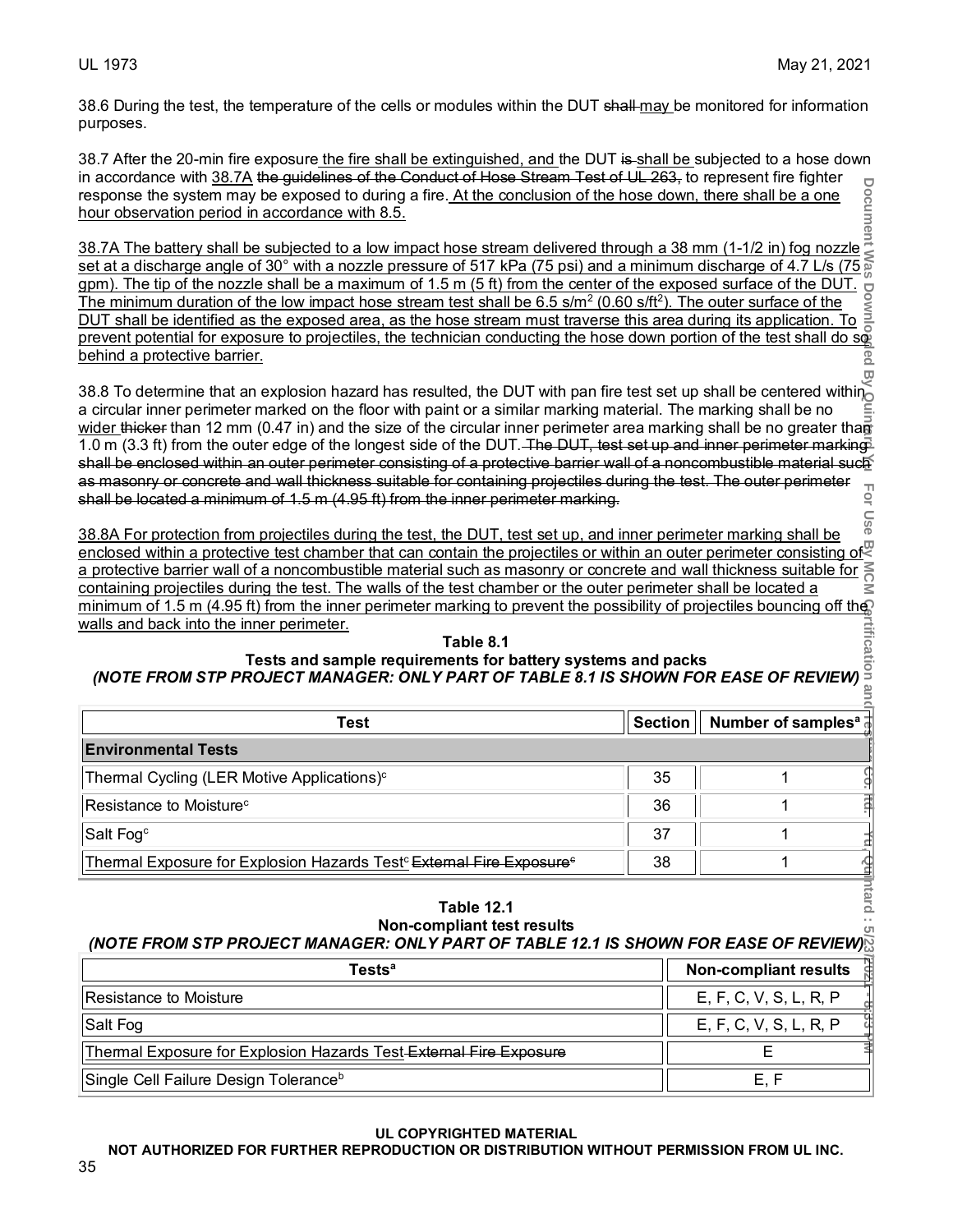#### **12. Addition of cell test method from UL 9540A for information gathering.**

#### **RATIONALE**

Proposal submitted by: Laurie Florence, UL LLC

# **PROPOSAL**

#### **5 Normative References**

#### **The American Society of Heating, Refrigerating and Air-Conditioning Engineers (ASHRAE)**

#### **Institute of Electrical and Electronics Engineers (IEEE) Standards**

# ASHRAE Guideline 21, Guide for the Ventilation and Thermal Management of Batteries for Stationary Applications<br>
Institute of Electrical and Electronics Engineers (IEEE) Standards<br>
IEEE 1635, Guide for the Ventilation and T **Table 8.1 Tests and sample requirements for battery systems and packs** *(NOTE FROM STP PROJECT MANAGER: ONLY PART OF TABLE 8.1 IS SHOWN FOR EASE OF REVIEW)*

| This addition of the Test Method for Evaluating Thermal Runaway Fire Propagation in Battery Energy Storage<br>Systems, UL 9540A cell level test of the overall large scale fire testing is being proposed to be included in UL 1<br>codes and standards as appropriate for the country where the battery system is to be used. When the battery<br>codes and standards as appropriate for the country where the battery system is to be used. When the battery po<br>system is intended for use in more than one country, the battery system shall comply with the installation code<br>standards for all countries where it is intended to be used. |                |                                | tard                 |
|------------------------------------------------------------------------------------------------------------------------------------------------------------------------------------------------------------------------------------------------------------------------------------------------------------------------------------------------------------------------------------------------------------------------------------------------------------------------------------------------------------------------------------------------------------------------------------------------------------------------------------------------------|----------------|--------------------------------|----------------------|
| The American Society of Heating, Refrigerating and Air-Conditioning Engineers (ASHRAE)                                                                                                                                                                                                                                                                                                                                                                                                                                                                                                                                                               |                |                                |                      |
| ASHRAE Guideline 21, Guide for the Ventilation and Thermal Management of Batteries for Stationary Applications                                                                                                                                                                                                                                                                                                                                                                                                                                                                                                                                       |                |                                |                      |
| <b>Institute of Electrical and Electronics Engineers (IEEE) Standards</b>                                                                                                                                                                                                                                                                                                                                                                                                                                                                                                                                                                            |                |                                | Use                  |
| IEEE 1635, Guide for the Ventilation and Thermal Management of Batteries for Stationary Applications<br>UL 9540A, Test Method for Evaluating Thermal Runaway Fire Propagation in Battery Energy Storage Systems                                                                                                                                                                                                                                                                                                                                                                                                                                      |                |                                | By MCM Certification |
| Table 8.1<br>Tests and sample requirements for battery systems and packs<br>(NOTE FROM STP PROJECT MANAGER: ONLY PART OF TABLE 8.1 IS SHOWN FOR EASE OF REVIEW)                                                                                                                                                                                                                                                                                                                                                                                                                                                                                      |                |                                |                      |
| <b>Test</b>                                                                                                                                                                                                                                                                                                                                                                                                                                                                                                                                                                                                                                          | <b>Section</b> | Number of samples <sup>a</sup> |                      |
| <b>Tolerance To Internal Cell Failure Tests</b>                                                                                                                                                                                                                                                                                                                                                                                                                                                                                                                                                                                                      |                |                                |                      |
| Single Cell Failure Design Tolerance <sup>c</sup>                                                                                                                                                                                                                                                                                                                                                                                                                                                                                                                                                                                                    | 39             | $1^{\mathrm{i}}$               |                      |
| Cell Evaluation for Large Scale Fire Testing <sup>k</sup>                                                                                                                                                                                                                                                                                                                                                                                                                                                                                                                                                                                            | 39A            | $\overline{\mathsf{k}}$        | <u>p</u>             |
| This test requires about 5 cells to establish thermal runaway method.                                                                                                                                                                                                                                                                                                                                                                                                                                                                                                                                                                                |                |                                |                      |
| <sup>k</sup> This test requires 6 cells.                                                                                                                                                                                                                                                                                                                                                                                                                                                                                                                                                                                                             |                |                                |                      |
| TOLERANCE TO INTERNAL CELL FAILURE TESTS<br>39 Single Cell Failure Design Tolerance                                                                                                                                                                                                                                                                                                                                                                                                                                                                                                                                                                  |                |                                | ntard: 5/23/2021 -   |
| 39.1 General                                                                                                                                                                                                                                                                                                                                                                                                                                                                                                                                                                                                                                         |                |                                |                      |
| 39.1.1 There have been field incidents with various battery technologies that have been attributed to a cell failure, $\frac{6}{10}$                                                                                                                                                                                                                                                                                                                                                                                                                                                                                                                 |                |                                |                      |
| upich lad to a bozardous quant. The soll foilures in these insidents were the result of either monufacturing defects                                                                                                                                                                                                                                                                                                                                                                                                                                                                                                                                 |                |                                |                      |

# **TOLERANCE TO INTERNAL CELL FAILURE TESTS**

# **39 Single Cell Failure Design Tolerance**

#### **39.1 General**

itard: 5/23/2021 - 8:33 39.1.1 There have been field incidents with various battery technologies that have been attributed to a cell failure,  $\frac{8}{10}$ which led to a hazardous event. The cell failures in these incidents were the result of either manufacturing defects  $\leq$ or insufficient cell or battery design or a combination of both. Since there is a possibility that a cell may fail within a battery system, the battery system shall be designed to prevent a single cell failure from propagating to the extent that there is fire external to the DUT or an explosion. See also Section 39A.

#### **UL COPYRIGHTED MATERIAL**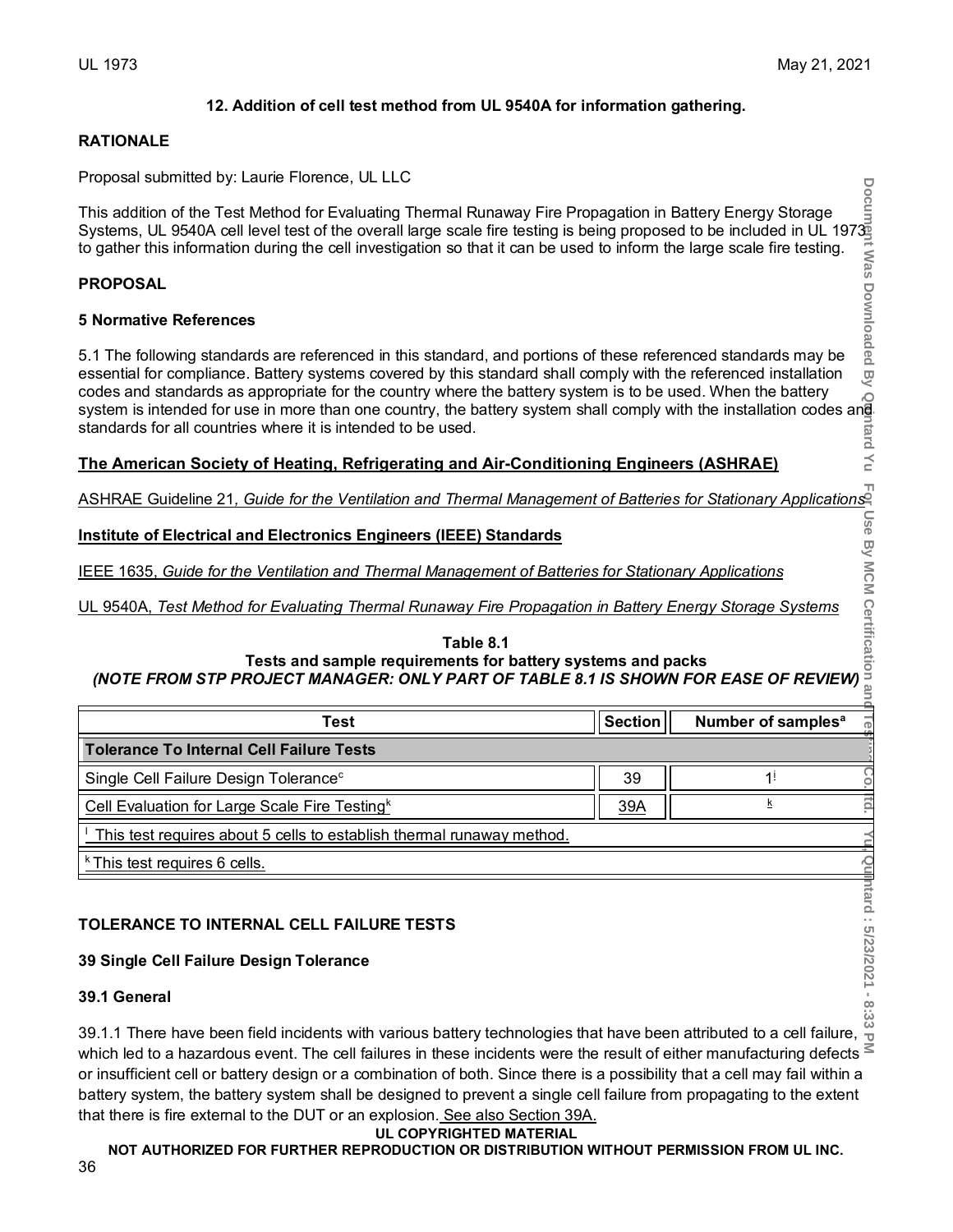$\frac{1}{10}$ 

# UL 1973 May 21, 2021 **39A Cell Evaluation for Large Scale Fire Testing**

39A.1 Cells intended for stationary applications shall be subjected to the cell level test of UL 9540A, The temperature information and gas information obtained during this test and evaluated to determine its properties in accordance with UL 9540A shall be documented.

39A.2 Flow battery systems shall have their electrolyte evaluated in accordance with C3.6.

39A.3 Lead acid and Ni-cad batteries shall be evaluated to determine if they are capable of going into thermal runaway in accordance with H3.5.1. The potential for hydrogen off gassing under thermal runaway shall be determined in accordance with IEEE 1635/ASHRAE Guideline 21 or in accordance with the Cell Vent Gas Composition Test of UL 9540A. 39A.2 Flow battery systems shall have their electrolyte evaluated in accordance with C3.6.<br>
39A.3 Lead acid and Ni-cad batteries shall be evaluated to determine if they are capable of going into thermal<br>
tunaway in accord

# **C3 Materials Containing Electrolyte – Temperature Exposure**

C3.6 The electrolyte(s) of the flowing electrolyte battery systems for stationary applications shall be evaluated to determine if they are flammable in accordance with 7.3.2.2 of UL 9540A. The results shall be documented.

the electrolytes upon mixing in accordance with UL 9540A shall be measured and recorded.

# **C5.3 Electrolyte blockage tests**

# **C5.3.1 Pump failure/blockage during charging**

C5.3.1.2 The Overcharge test of Section 15 shall additionally consider, for flowing electrolyte type battery systems $_{\rm u}^{\rm w}$ an overcharge condition that can result from an electrolyte pump failure or other cause leading to electrolyte line blockage. <u>During this test, the temperature of the electrolyte(s) shall be measured and recorded.</u>

# **C5.3.2 Pump failure/blockage during discharging**

C5.3.2.2 The overdischarge test of Section 17 shall be modified for flowing electrolyte type battery systems to consider an overdischarge condition resulting from an electrolyte pump failure or electrolyte blockage during a constant current discharge. <u>During this test, the temperature of the electrolyte(s) shall be measured and recorded.</u>

# **C5.4 Short circuit test**

C5.4.1 When conducting the short circuit test of Section 16 on the system, the electrolyte flow rate shall be maintained at a constant rate during the test, until the protection operates, the system is discharged or other maintained at a constant rate during the test, until the protection operates, the system is discharged or other<br>
ultimate results occur to end the test. During this test, the temperature of the electrolyte(s) shall be meas recorded. A short circuit at the flow battery stack level is not conducted.

# **13. Clarification for spacings criteria and pollution degree in 7.5.**

# **RATIONALE**

Proposal submitted by: Laurie Florence, UL LLC

**Document Was Downloaded By Quintard Yu For Use By MCM Certification and Testing Co. ltd. Yu, Quintard : 5/23/2021 - 8:33 PM** Clarifications regarding how to determine electrical spacings with regard to equipment Category and Pollution degree have been added. This is not a new requirements, but rather a clarification. There is also a correction of the term "energy storage system" to "battery system". This should have been included during the development of the  $\circ$ 2<sup>nd</sup> edition. نغ<br>ده

Please note that UL 60950-1/CSA C22.2 No. 60950-1 has been replaced with UL 62368-1/CSA C22.2 No. 62368-1 so revisions have been made accordingly.

# **PROPOSAL**

# **UL COPYRIGHTED MATERIAL**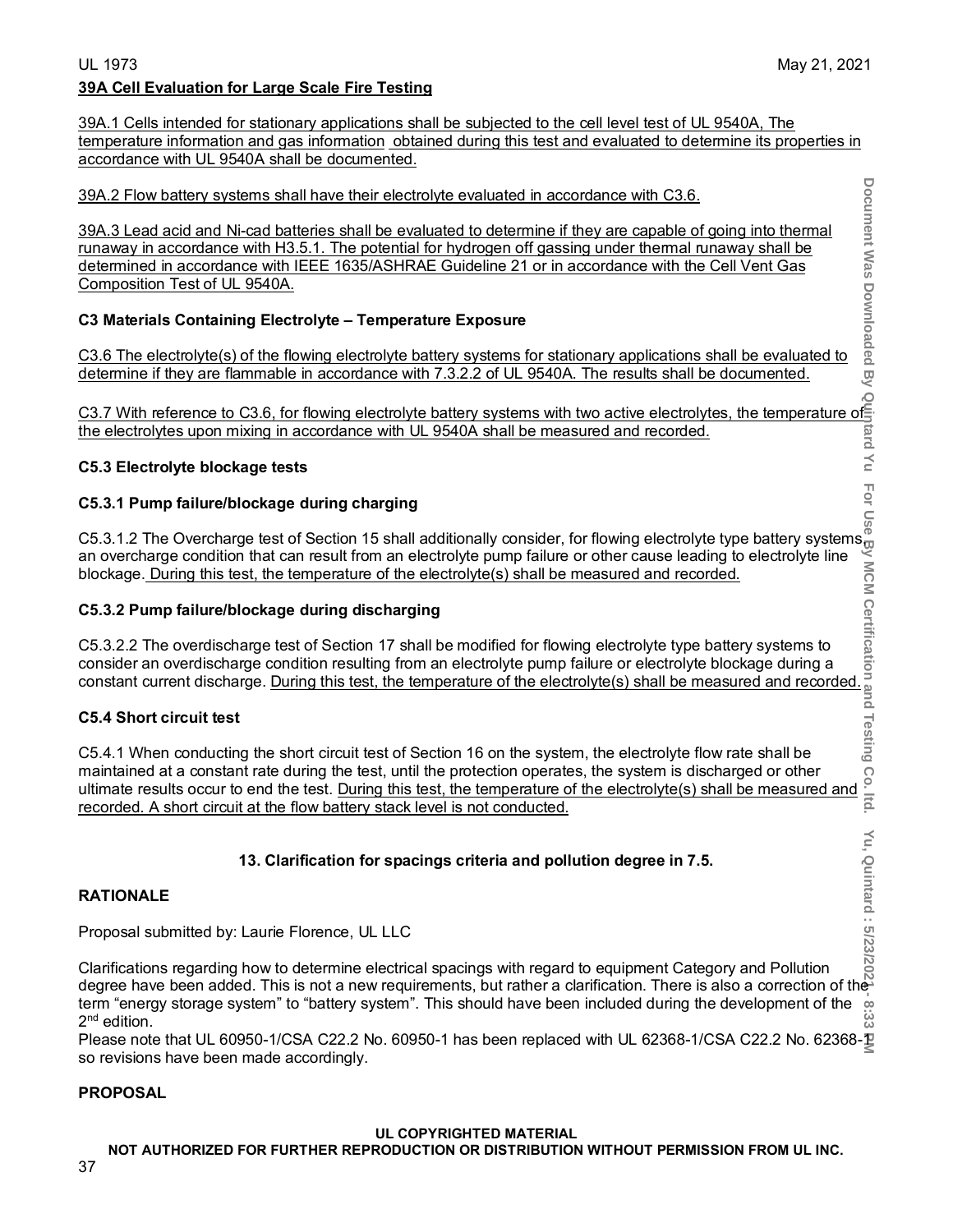Quintard

# **5 Normative References**

5.1 The following standards are referenced in this standard, and portions of these referenced standards may be essential for compliance. Battery systems covered by this standard shall comply with the referenced installation codes and standards as appropriate for the country where the battery system is to be used. When the battery svstem is intended for use in more than one country, the battery system shall comply with the installation codes and standards for all countries where it is intended to be used.

CAN/CSA C22.2 No. 60950-1, *Information Technology Equipment - Safety - Part 1: General Requirement*

IEC 60664-1, *Insulation Coordination for Equipment Within Low-voltage Supply Systems – Part 1: Principles, Requirements and Tests*

UL 746E, *Polymeric Materials – Industrial Laminates, Filament Wound Tubing, Vulcanized Fibre, and Materials Used in Printed Wiring Boards* UL 60950-1, *Information Technology Equipment - Safety - Part 1: General Requirements* of CAN/CSA C22.2 No. 60950-1, *Information Technology Equipment - Safety - Part 1: General Requirement*<br>
<u>IEC 60664-1, *Insulation Coordination for Equipment Within Low-voltage Supply Systems – Part 1: Principles.*<br>
<u>Requi</u></u>

# **7.5 Spacings and separation of circuits**

# **7.5.1 General**

 $\leq$ 7.5.1.1 Electrical circuits within the pack at opposite polarity shall be provided with reliable physical spacing to prevent inadvertent short circuits (i.e. electrical spacings on printed wiring boards, physical securing of un-insulated<br>leads and parts, etc.). Insulation suitable for the anticipated temperatures and maximum voltages sha leads and parts, etc.). Insulation suitable for the anticipated temperatures and maximum voltages shall be used where spacings cannot be controlled by reliable physical separation.  $\overline{C}$ 

7.5.1.2 Electrical spacings in circuits shall be based upon the grade of insulation required as outlined in the Insulation Materials and Requirements, Clause 5.4 of UL 62368-1/CSA C22.2 No. 62368-1, Grade of Insulation section of ULE 60950-1 /CAN/CSA-C22.2 No. 60950-1, and shall comply with the Clearances, Clause 5.4.2, and Creepage Distances, Clause 5.4.3, of UL 62368-1/CSA C22.2 No. 62368-1.creepage and clearance requirements of the Clearances, Creepage Distances and Distances Through Insulation section of UL 60950-1/CAN/CSA-C22.2 No. 60950-1 f For the appropriate pollution degree of the intended environment see 7.5.2 and 7.5.3. (see the Pollution Degrees section of UL 60950-1/CAN/CSA-C22.2 No. 60950-1).

Document Was Document By Quintard Hu For Use By Go. O. Ltd. The State By Go. Definites on the Use By Dealership in the Use By Dealership in the Use By Dealership in the Use By Dealership in the Use By Dealership in the Us and *Exception No. 1: As an alternative to these spacing requirements, the spacing requirements in UL 840, may be*  Tes *used. For determination of clearances, a dc source such as a battery does not have an overvoltage category as outlined in the section for Components of UL 840 unless charged through an ac mains connected rectifier, then the overvoltage category should be the same as that required for the rectifier unless the rectifier uses galvanic*  Co *isolation. If galvanic isolation is employed, then the overvoltage category can be reduced to the next lower overvoltage category. The anticipated pollution degree is determined by the design and application of the electrical energy storage battery system or subassembly under evaluation.*

*Exception No. 2: As an alternative to the clearance values outlined in UL 62368-1/* CSA C22.2 No. 62368-1 *UL 60950- 1/CAN/CSA-C22.2 No. 60950-1, the clause for Clearances, Creepage Distances and Distances Through Insulation, the alternative method for determining minimum clearances in the Annex for Alternative Method for Determining Clearances for Insulation in Circuits Connected to an AC Mains not Exceeding 420 V peak (300 V RMS), Annex X***,** *of UL 62368-1/*CSA C22.2 No. 62368-1*Alternative Method for Determining Minimum Clearances, Annex G, of UL 60950- 1/CAN/CSA-C22.2 No. 60950-1 may be applied.*

2021 *Exception No. 3: As an alternative to these spacing requirements, the spacing requirements of Table 7.1 may be*  applied instead. When using this table, maximum working voltages of circuits can be determined through the test of Section 21. See the note in Table 7.1 regarding adjustment for spacings where double or reinforced insulation is ပ္က *required.*  $\overline{\leq}$ 

*Exception No. 4: As an alternative, clearances and creepage distances per IEC 60664-1 can be applied instead.*

### **UL COPYRIGHTED MATERIAL**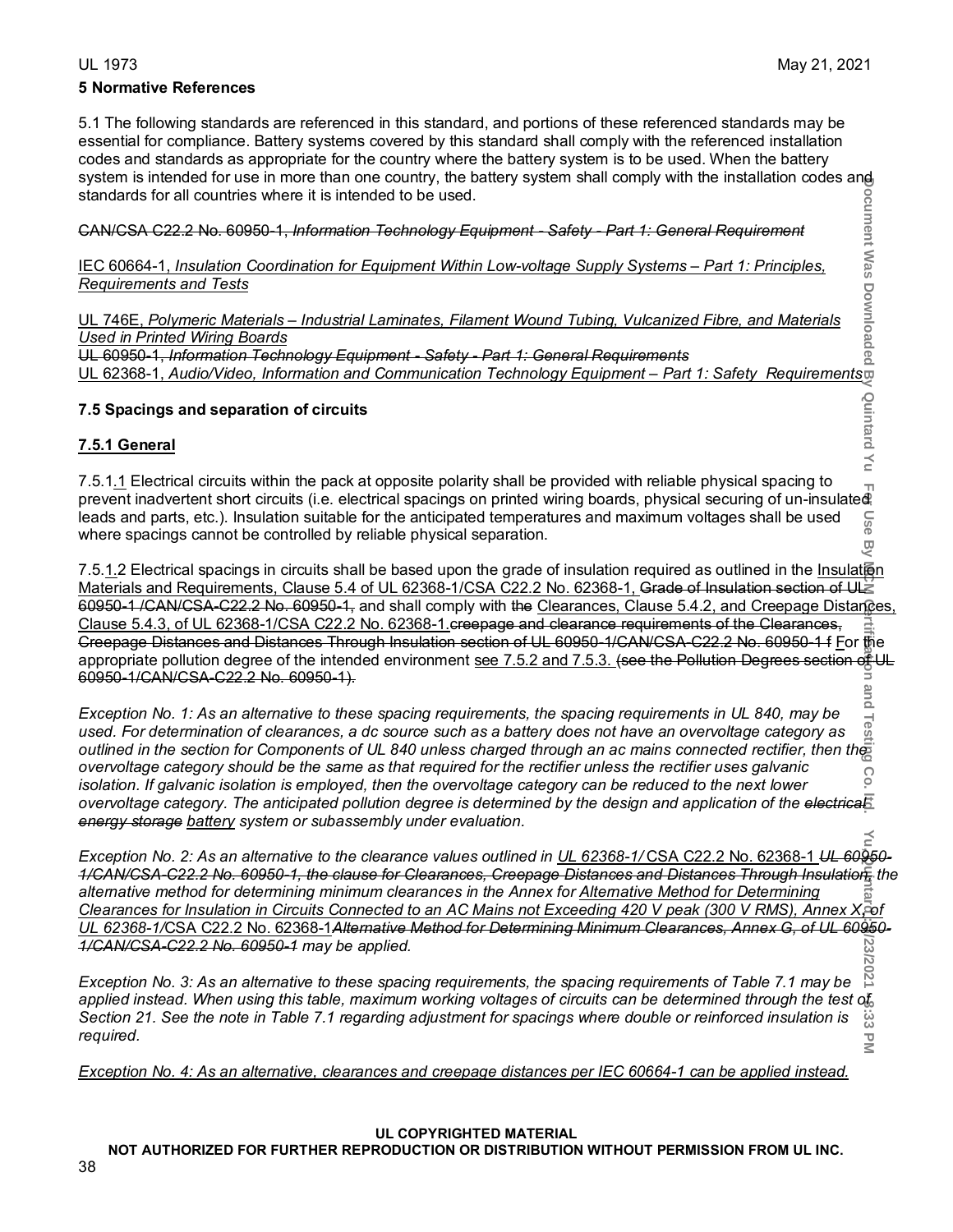**Itid** 

 $\sum_{i=1}^{n}$ 

نخ<br>دی

7.5.1.3 Conductors of circuits operating at different potentials shall be reliably separated from each other unless they are each provided with insulation acceptable for the highest potential involved.

7.5.1.4 An insulated conductor shall be reliably retained so that it cannot contact an uninsulated live part of a circuit operating at a different potential. Some examples include clamping or routing of conductors, use of separating barriers of insulating material or other means that provides permanent separation of the parts.

7.5.<u>1.</u>5 There are no minimum spacings applicable to parts where insulating compound completely fills the casing of a compound or subassembly if the distance through the insulation, at voltages above SELV levels is a minimum $\frac{8}{3}$ of 0.4-mm (0.02-in) thick for supplementary or reinforced insulation, and passes the Dielectric Voltage Withstand Test. There is no minimum insulation thickness requirement for insulation of circuits at or below SELV levels for basic or functional insulation. Some examples include potting, encapsulation, and vacuum impregnation.

7.5.1.6 UL 840 shall not be used for clearances between an uninsulated live part and the walls of a metal enclosure, including fittings for conduit or armored cable. UL 840 shall not be used for the clearance and creepage distance at field wiring terminals.

**Document Was Downloaded By Quintard Yu For Use By MCM Certification and Testing Co. ltd. Yu, Quintard : 5/23/2021 - 8:33 PM** 7.5.1.7 When determining the clearance for double or reinforced insulation in accordance with UL 840, the clearances of reinforced insulation shall be dimensioned corresponding to the rated impulse voltage, but choosing one step higher in the preferred series of values in the Minimum Clearances for Equipment table of UL 840 than that specified for basic insulation. If the impulse withstand voltage required for basic insulation, is other than a value<br>taken from the preferred series, reinforced insulation shall be dimensioned to withstand 160% of t taken from the preferred series, reinforced insulation shall be dimensioned to withstand 160% of the impulse withstand voltage required for basic insulation. For

7.5.1.8 When determining the creepage for double or reinforced insulation in accordance with UL 840, the creepage distances for reinforced insulation shall be twice the creepage distance required for the basic insulation as determined in UL 840.

7.5.1.9 When determining the electrical spacing according to 7.5.1.1, a battery circuit that has no direct connection to a primary circuit and derives its power from a transformer or converter shall be considered a secondary circuit. <u>The phase-to-ground rated system voltage used in the determination of mains transient voltage in UL 62368-1/CSA</u> C22.2 No. 62368-1 or the rated impulse voltage in UL 840 shall be the rated supply voltage of the charging equipment for the battery.

7.5.1.10 For batteries intended for installation at high altitudes (i.e. 2000 m and above), see the Multiplication Factors for Clearances and Test Voltages table of UL 62368-1/CSA C22.2 No. 62368-1 or the Altitude Correction<br>
Factors for Clearances and Test Voltages table of UL 62368-1/CSA C22.2 No. 62368-1 or the Altitude Correction<br> Factors for Clearance Correction table of IEC 60664-1 for multiplication factors to be applied to clearance values.

# **7.5.2 Overvoltage categories applied for electrical creepage and clearance determination**

7.5.2.1 When determining the creepage and clearance requirements from 7.5.1.2, the overvoltage categories for the battery systems shall be determined based on how the batteries are connected to the supply mains. For equipment or circuits energized from the mains, four categories are considered:

a) Category IV applies to equipment permanently connected at the origin of an installation (upstream of the main distribution board). Examples are electricity meters, primary overcurrent protection equipment and other equipment connected directly to outdoor open lines;

b) Category III applies to equipment permanently connected in fixed installations (downstream of, and including, the main distribution board). Examples are switchgear and other equipment in an industrial installation;

c) Category II applies to equipment not permanently connected to the fixed installation. Examples are appliances, portable tools and other plug-connected equipment; and

Category I applies to equipment connected to a circuit where measures have been taken to reduce transient overvoltages to a low level.

# **UL COPYRIGHTED MATERIAL**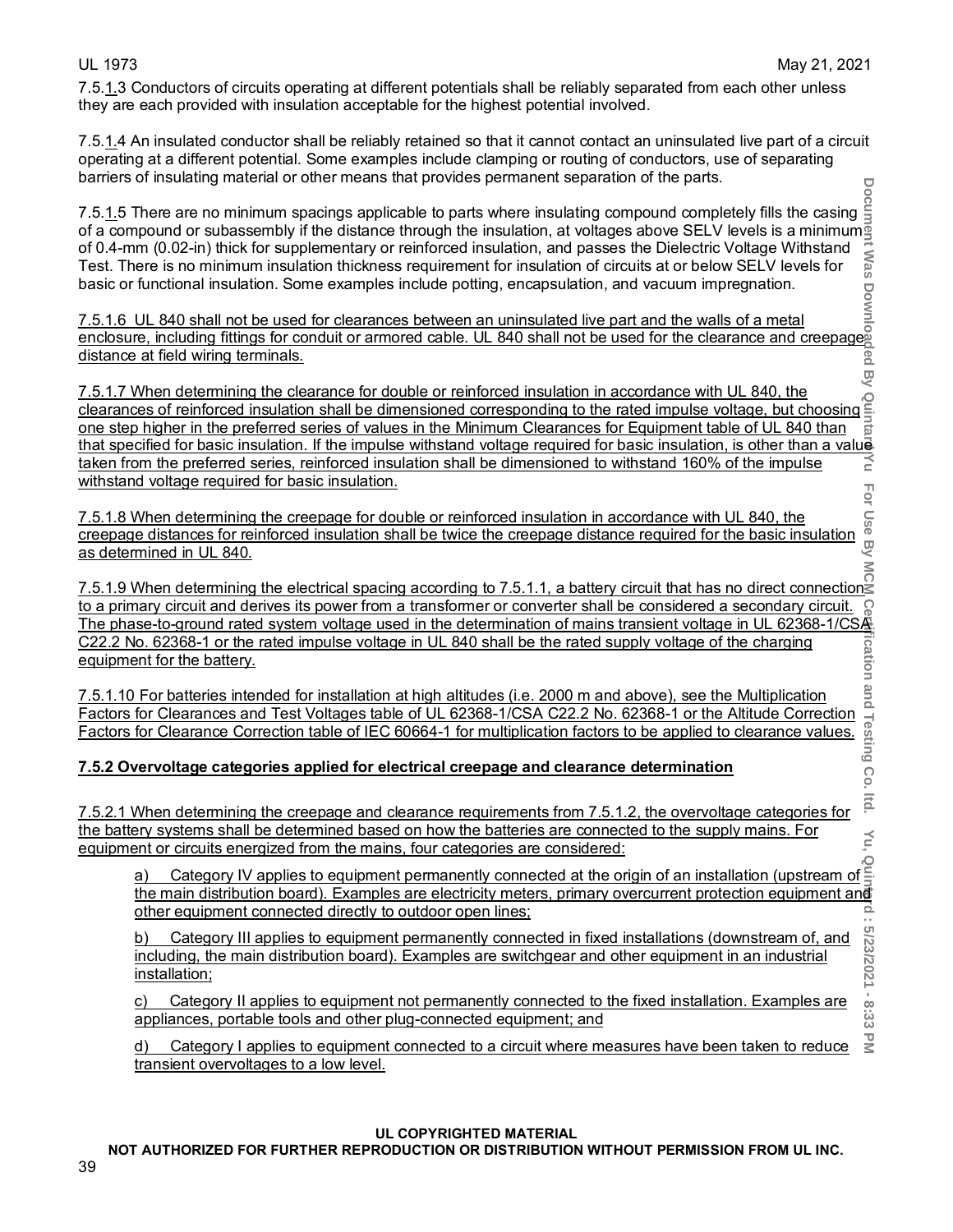7.5.2.2 For stationary battery systems, Overvoltage Category III is applied. Overvoltage Category II may be applied for a stationary battery system that is isolated from an Overvoltage category III supply source (such as from an Overvoltage category III PCS) through an isolated transformer or protected in a manner that prevents transient overvoltage conditions. For vehicle auxiliary power batteries and on board LER batteries, Overvoltage Category II shall be applied.

# **7.5.3 Pollution degree for electrical creepage and clearance determination**

- a) Pollution Degree 1 No pollution or only dry, non-conductive pollution. Normally, this is achieved by having<br>
components and subassemblies adequately enclosed by enveloping or hermetic sealing so as to exclude<br>
dust a components and subassemblies adequately enclosed by enveloping or hermetic sealing so as to exclude dust and moisture.
- b) Pollution Degree 2 Only non-conductive pollution that might temporarily become conductive due to occasional condensation.
- c) Pollution Degree 3 Subject to conductive pollution, or to dry non-conductive pollution which could become<br>conductive due to expected condensation.<br>d) Pollution Degree 4 Pollution that generates persistent conductiv conductive due to expected condensation.
- d) Pollution Degree 4 Pollution that generates persistent conductivity through conductive dust or rain and snow.

|                                                                                                                                                                                                                                                                                                                                                                                                                                                    |                                   | 7.5.3 Pollution degree for electrical creepage and clearance determination                                                                                                                                                                                                                                                                                                                                                                                                                                                                                                                                                                                                                                   |                              |  |  |
|----------------------------------------------------------------------------------------------------------------------------------------------------------------------------------------------------------------------------------------------------------------------------------------------------------------------------------------------------------------------------------------------------------------------------------------------------|-----------------------------------|--------------------------------------------------------------------------------------------------------------------------------------------------------------------------------------------------------------------------------------------------------------------------------------------------------------------------------------------------------------------------------------------------------------------------------------------------------------------------------------------------------------------------------------------------------------------------------------------------------------------------------------------------------------------------------------------------------------|------------------------------|--|--|
| Pollution degree for electrical creepage and clearance determination<br>With reference to 7.5.1.2, the following are conditions for determining the pollution degree to utilize when<br>ining creepage and clearance distances. See<br>7.5.3.1 With reference to 7.5.1.2, the following are conditions for determining the pollution degree to utilize when<br>determining creepage and clearance distances. See also examples noted in Table 7.2. |                                   |                                                                                                                                                                                                                                                                                                                                                                                                                                                                                                                                                                                                                                                                                                              |                              |  |  |
| a)                                                                                                                                                                                                                                                                                                                                                                                                                                                 |                                   |                                                                                                                                                                                                                                                                                                                                                                                                                                                                                                                                                                                                                                                                                                              |                              |  |  |
| b)                                                                                                                                                                                                                                                                                                                                                                                                                                                 |                                   |                                                                                                                                                                                                                                                                                                                                                                                                                                                                                                                                                                                                                                                                                                              |                              |  |  |
| C)<br>d)                                                                                                                                                                                                                                                                                                                                                                                                                                           |                                   | Pollution Degree 1 – No pollution or only dry, non-conductive pollution. Normally, this is achieved by having<br>components and subassemblies adequately enclosed by enveloping or hermetic sealing so as to exclude<br>dust and mo                                                                                                                                                                                                                                                                                                                                                                                                                                                                          |                              |  |  |
|                                                                                                                                                                                                                                                                                                                                                                                                                                                    | snow.                             | Table 7.2<br><b>Examples of the Provision of Pollution Degree Environments</b>                                                                                                                                                                                                                                                                                                                                                                                                                                                                                                                                                                                                                               |                              |  |  |
|                                                                                                                                                                                                                                                                                                                                                                                                                                                    | <b>Pollution</b><br><b>Degree</b> | <b>Method of Achievement</b>                                                                                                                                                                                                                                                                                                                                                                                                                                                                                                                                                                                                                                                                                 |                              |  |  |
| PD <sub>3</sub>                                                                                                                                                                                                                                                                                                                                                                                                                                    |                                   | If installed outdoors, the use of an enclosure meeting IPX4 or Type 3R; or<br>a)<br>If indoor installed, no climate conditioning provided to prevent condensation.<br>b)                                                                                                                                                                                                                                                                                                                                                                                                                                                                                                                                     |                              |  |  |
|                                                                                                                                                                                                                                                                                                                                                                                                                                                    | Reduction of<br>PD3 to PD2        | Indoor installation with climate conditioning provided and where condensation is not<br>a)<br>expected; or<br>b) Outdoor installation provided with climate conditioning, which prevents condensation and<br>conductive dust within an enclosure rated IPX4 or Type 3R; or<br>conductive dust within an enclosure rated IPX4 or Type 3R; or example 2.6 An enclosure meeting IP54 per IEC 60529 or Type 3 per UL 50E and no internally generated<br>ontamination; or<br>The use of an enclosure meeting IPX7 or IPX8 per IEC 60529 or Type 6 or Type 6P per UL $\frac{3}{100}$<br><u>SOE.</u><br>The area of an enclosure meeting IPX7 or IPX8 per IEC 60529 or Type 6 or Type 6P per UL $\frac{3}{10$<br>d) | For Use By MCM Certification |  |  |
| PD2 to PD1                                                                                                                                                                                                                                                                                                                                                                                                                                         | Reduction of                      | With a PD2 environment, an enclosure subjected to an IP5X dust test of IEC 60529 or the<br>outdoor test of UL 50E, Clause 8.4.1 and that has no internally generated contamination.                                                                                                                                                                                                                                                                                                                                                                                                                                                                                                                          |                              |  |  |
| PD1                                                                                                                                                                                                                                                                                                                                                                                                                                                | Reduction to                      | Control of the environment at the insulation surface to allow Pollution Degree 1 can be<br>accomplished by the methods in UL 62368-1/CSA C22.2 62368-1 (for example, encapsulation,<br>potting or coating) or conforming coating per UL 746E.                                                                                                                                                                                                                                                                                                                                                                                                                                                                |                              |  |  |
|                                                                                                                                                                                                                                                                                                                                                                                                                                                    |                                   | 14. Addition of measurement of cell voltages during overcharge and overdischarge tests.                                                                                                                                                                                                                                                                                                                                                                                                                                                                                                                                                                                                                      | Yu, Quintard: 5/23/2021      |  |  |
|                                                                                                                                                                                                                                                                                                                                                                                                                                                    | <b>RATIONALE</b>                  |                                                                                                                                                                                                                                                                                                                                                                                                                                                                                                                                                                                                                                                                                                              |                              |  |  |
| Proposal submitted by: Laurie Florence, UL LLC                                                                                                                                                                                                                                                                                                                                                                                                     |                                   |                                                                                                                                                                                                                                                                                                                                                                                                                                                                                                                                                                                                                                                                                                              |                              |  |  |
| These proposals are provided for clarification that cell voltages should be monitored during the test and safe levels <sup>op</sup> .<br>should not be exceeded.<br>should not be exceeded.<br>$\overline{a}$                                                                                                                                                                                                                                      |                                   |                                                                                                                                                                                                                                                                                                                                                                                                                                                                                                                                                                                                                                                                                                              |                              |  |  |

#### **Table 7.2 Examples of the Provision of Pollution Degree Environments**

# **14. Addition of measurement of cell voltages during overcharge and overdischarge tests.**

# **RATIONALE**

# **PROPOSAL**

# **15 Overcharge Test**

### **UL COPYRIGHTED MATERIAL**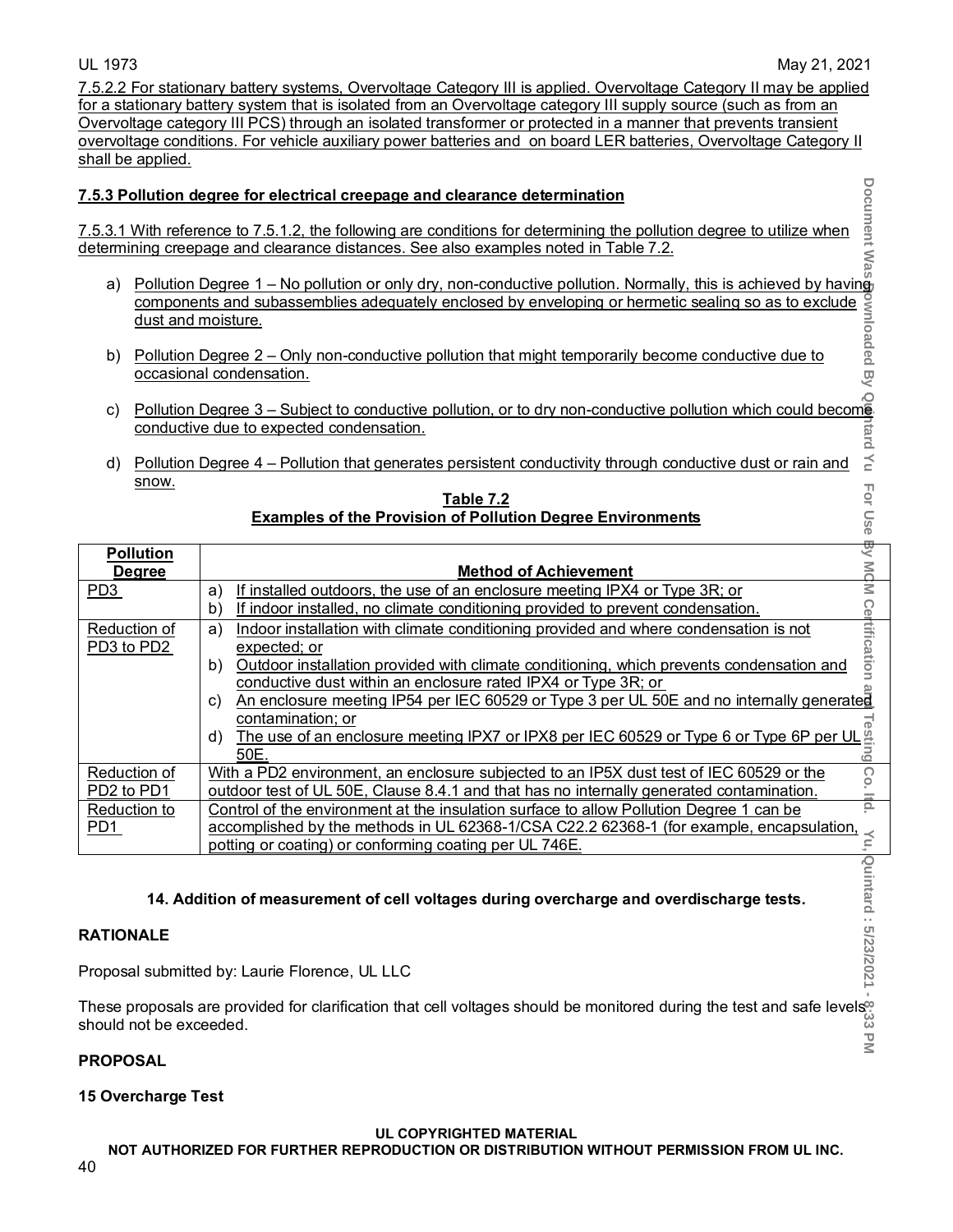15.2 A fully discharged DUT (i.e. discharged to the manufacturer's specified EODV) shall be subjected to an overcharge resulting from a single fault condition in the charging protection/control circuit of the system that could lead to an overcharge condition. See Section 11 for a description of a single fault condition. Single fault conditions can be applied to both passive and active protective devices. During test, the voltage of the cells shall be measured. The test supply equipment used for charging the DUT shall be sufficient to create an overcharge of the DUT to at least 110% of the maximum specified charging voltage. The charging rate used shall be the manufacturer's specified maximum charging rate.

*Exception No. 1: Overcharge testing on a subassembly may be conducted instead of the complete battery system if determined to be representative of the battery system.*

*Exception No. 2: Components in circuits evaluated for reliability (i.e. evaluated for functional safety criteria considering single fault conditions in accordance with 7.8.1.3) need not be subjected to single fault conditions.*

15.7 As a result of the overcharge test, <u>the maximum charging voltage measured on the cells shall not exceed their</u> normal operating range. Also, the following in (a) – (h) are considered non-compliant results. For additional information on non-complying results refer to Table 12.1.

- a) E Explosion;
- b) F Fire;
- c) C Combustible vapor concentrations ;
- d) V Toxic vapor release;
- e) S Electric shock hazard (dielectric breakdown);
- f) L Leakage (external to enclosure of DUT);
- g) R Rupture (of DUT enclosure exposing hazardous parts as determined by 7.3.3);
- h) P Loss of protection controls.

# **17 Overdischarge Protection Test**

17.1 This test shall be conducted on a fully charged sample (MOSOC per 8.1) to determine the DUTs ability to withstand an overdischarge condition and is conducted with all discharge protection circuitry for both temperature and minimum voltage connected to prevent irreparable cell damage. During the test, active protective devices shall be subjected to single fault conditions, unless the protection circuit has been tested for functionality in accordance  $\frac{1}{6}$  with 7.8.1.3. During test, the voltage of the cells shall be measured. with 7.8.1.3. During test, the voltage of the cells shall be measured.

*Exception: Overdischarge protection testing on a subassembly may be conducted instead of the complete battery of system if determined to be representative of the battery system.* 

17.6 As a result of the overdischarge protection test, the minimum discharge voltage measured on the cells shall not exceed their normal operating range. Also, the following in (a) – (h) are considered non-compliant results. For  $\leq$ additional information on non-complying results refer to Table 12.1.

- a) E Explosion;
- b)  $F Fire$ ;
- c) C Combustible vapor concentrations ;
- d) V Toxic vapor release;
- e) S Electric shock hazard (dielectric breakdown);
- f) L Leakage (external to enclosure of DUT);
- g) R Rupture (of DUT enclosure exposing hazardous parts as determined by 7.3.3);
- h) P Loss of protection controls.

### **UL COPYRIGHTED MATERIAL**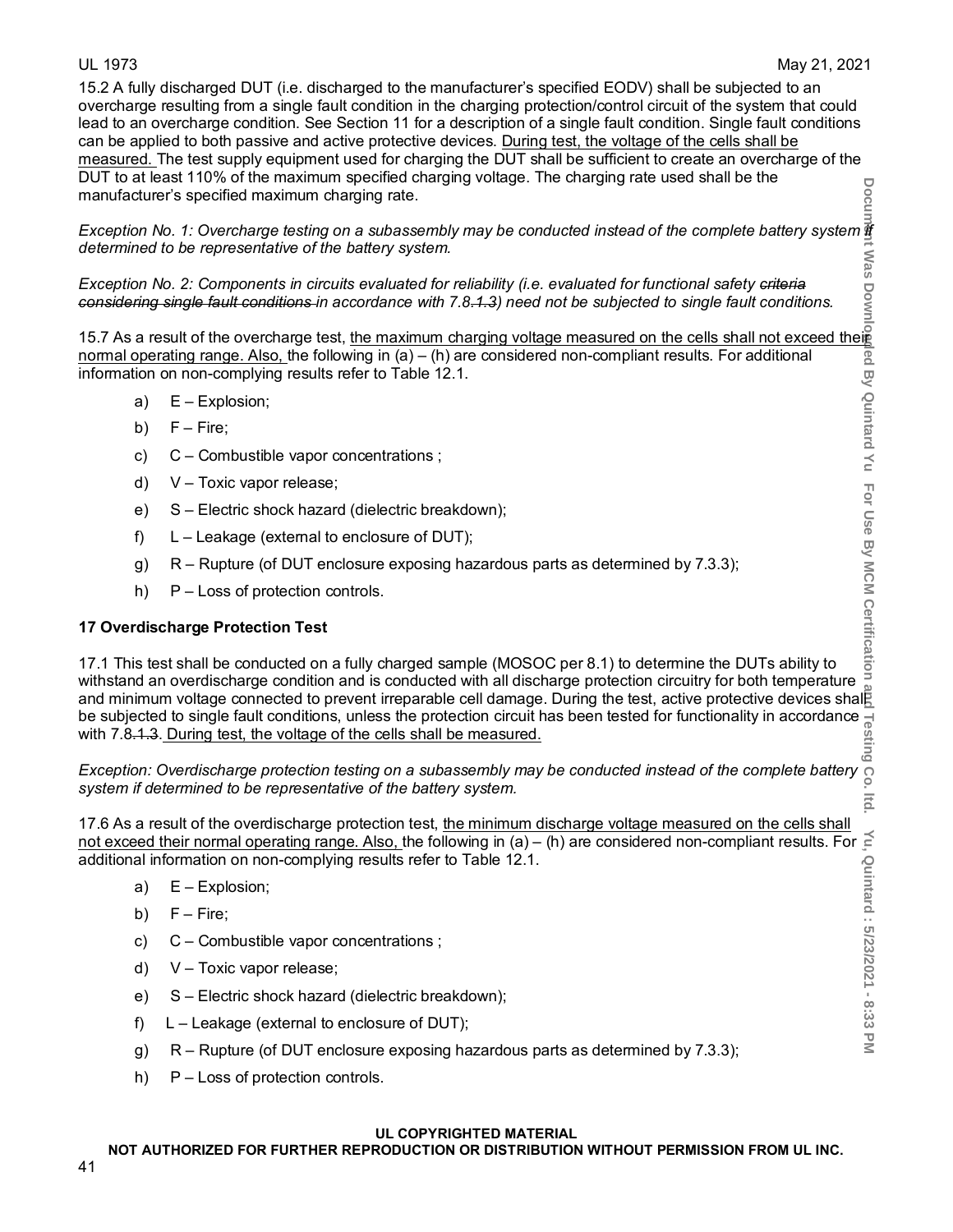# **15. Clarification of the single cell failure design tolerance test.**

Itid

 $\leq$ 

# **RATIONALE**

Proposal submitted by: Laurie Florence, UL LLC

Some clarification that the cell should be brought to temperature prior to initiating the thermal runaway mechanismg was needed so this additional text is being added. Also a correction was needed in 22.1 to change "energy storage system" to "battery system", along with clarifications for monitoring temperatures on the DUT in 39.2.5 and 39.3.3.

# **PROPOSAL**

# **22 Failure of Cooling/Thermal Stability System**

22.1 The purpose of this test is to determine if the battery system can safely withstand a failure in the cooling/thermal stability system.

*Exception: Testing may be conducted at a subassembly level if that is representative of the energy storage battery system.* 

# **39.2 Single cell failure design tolerance (lithium ion)**

**Document Was Downloaded By Quintard Yu For Use By MCM Certification and Testing Co. ltd. Yu, Quintard : 5/23/2021 - 8:33 PM**  $\leq$ 39.2.4 Once a suitable method of cell failure has been determined, the fully charged DUT (MOSOC per 8.1) shall For be subjected to the single cell failure tolerance test, which consists of inducing a fault in one internal cell that is within the DUT, until cell failure resulting in thermal runaway as defined in 6.47 occurs, and determining whether or not that failure produces a significant external hazard or whether or not that failure does not cause the failure of neighboring cells. If cascading occurs, the cascading shall not propagate beyond the DUT. Prior to choosing the specific cell to fail, an analysis of the DUT design to determine the cell location considered to have the greatest potential to lead to a significant external hazard shall be conducted, taking into consideration the cell's proximity to  $\geq$ other cells and materials that may lead to potential for propagation. If it can impact the results, the sample shall be $\Omega$ at the maximum specified temperature during charging and operation with some tolerance as necessary for movement of the sample outside of the chamber during testing, but within ±5<u>±10</u>°C (±9<u>±18</u>°F<u>) for cells just before</u> <u>inducing the mechanism to create thermal runaway</u>. Once the thermal runaway is initiated, the mechanism used to<sub>e</sub> create thermal runaway is shut off or stopped and the DUT is subjected to a 24-h observation period. ăΓ

*Exception No. 1: Testing may be repeated on another sample with a cell in a different location within the DUT if it is not clear which location represents the worst case scenario. The location of the failed cell shall be documented for each test.*

Co *Exception No. 2: Testing may be conducted on a representative subassembly consisting of one or more modules and surrounding representative environment, if it can be demonstrated that there is no propagation beyond the subassembly. When testing at the module or subassembly level, consideration needs to be made of the vulnerability to combustion of those components surrounding the module in the final assembly. Temperatures on DUT external surfaces and surfaces of parts in contact with or near the DUT in the final assembly, shall be monitored to determine if excessive temperature on these adjacent parts could result in a potential for propagation within the full battery system. If there are excessive temperatures on the surfaces that may lead to potential for propagation, testing shall be repeated with all adjacent components in place of a complete battery system.*

39.2.5 Temperatures on the failed cell and surrounding cells<u>, external enclosure surfaces of the DUT and the</u> supporting surface are to be monitored and reported for information purposes. The number of cells that fail due to propagation from the triggering cell shall be documented.

# **39.3 Single cell failure design tolerance (other technologies)**

 $\leq$ 39.3.3 When a suitable worse case representative method for cell failure has been determined, the DUT is to be subjected to the internal cell failure occurring in the location within the DUT considered most vulnerable to the potential for propagation. The DUT shall be in a condition that reflects its operating parameters at the worst moment such a failure could occur. For example, the DUT shall be at its nominal operating temperature. During the

# **UL COPYRIGHTED MATERIAL**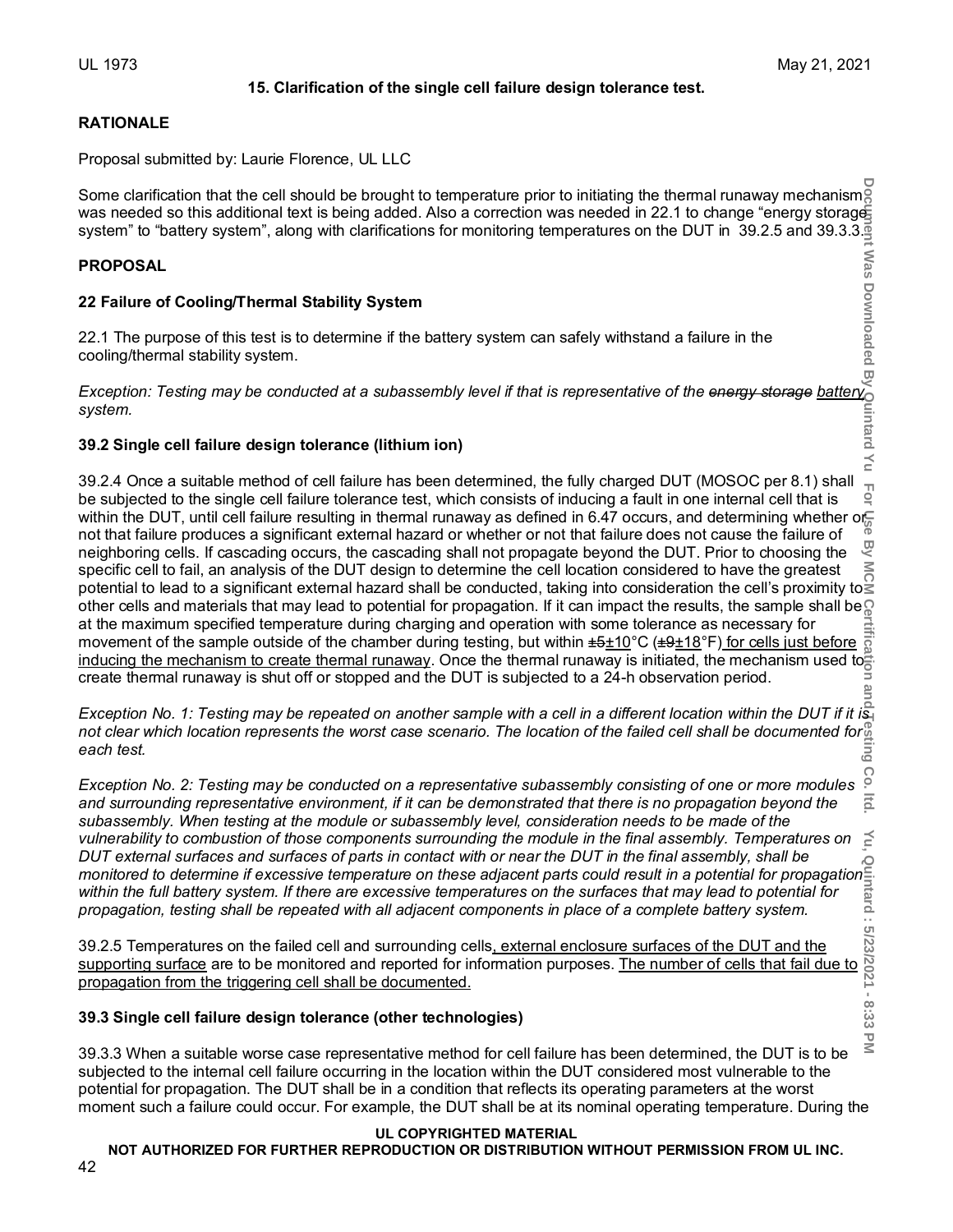test, temperatures shall be monitored in critical locations such as adjoining cells during the test to record the rise in temperature due to the internal failure. Temperatures on the external enclosure surfaces of the DUT and the supporting surface shall also be recorded for information purposes. If no thermal runaway occurs as a result of the single cell failure, the test is stopped when the DUT temperature has stabilized or reaches ambient room temperature, and the DUT is subjected to a 24-h observation period. If a thermal runaway is initiated, the mechanism used to create thermal runaway is shut off or stopped and the DUT is subjected to a 24-h observation period.

*Exception No. 1: Testing may be repeated on another sample with a cell in a different location within the DUT if it is not clear which location tested represented the worst case scenario. The location of the failed cell is to be*  : Was *documented for each test.*

*Exception No. 2: Testing may be conducted on a representative subassembly consisting of one or more modules and surrounding representative environment, if it can be demonstrated that there is no propagation beyond the subassembly. When testing at the module or subassembly level, consideration needs to be made of the vulnerability to combustion of those components surrounding the modules in the final assembly.* Exception No. 2: Testing may be conducted on a representative subassembly consisting of one or more modules and surrounding representative environment, if it can be demonstrated that there is no propagation beyond the sub

39.3.5 Temperatures on the failed cell and surrounding cells, external enclosure surfaces of the DUT and the propagation from the triggering cell shall be documented.

# **16. Proposals for flowing electrolyte batteries.**

# **RATIONALE**

Proposal submitted by: Laurie Florence, UL LLC

For Use By MC The shunt current determination test is something that is not that applicable to today's designs of flowing electrolyteration batteries. What needs to be addressed is the shock hazard concerns associated with large quantities of energized  $\mathbb S$ and hazardous fluids flowing through them. To better address these concerns, a requirement for leakage detection<br>is being proposed and the shunt current determination test is being replaced by an insulation resistance test is being proposed and the shunt current determination test is being replaced by an insulation resistance test.

# **PROPOSAL**

# **5 Normative References**

**Document Was Downloaded By Quintard Yu For Use By MCM Certification and Testing Co. ltd. Yu, Quintard : 5/23/2021 - 8:33 PM** 5.1 The following standards are referenced in this standard, and portions of these referenced standards may be essential for compliance. Battery systems covered by this standard shall comply with the referenced installation Co codes and standards as appropriate for the country where the battery system is to be used. When the battery system is intended for use in more than one country, the battery system shall comply with the installation codes and standards for all countries where it is intended to be used. Yu, Quintard

# IEC 60364-6, *Low-Voltage Electrical Installations – Part 6: Verification*

# **6 Glossary**

6.20 FLOWING ELECTROLYTE BATTERY – A rechargeable battery that stores its active materials, in the form of  $\,$ liquid aqueous electrolytes, external to the battery. The electrolytes, which serve as energy carriers, are pumped through two half cells separated by an ion-permeable separator, which provides separation of the two electrolytes while still allowing for the passage of ions during charging and discharging. Charging and discharging results in a chemical reduction reaction in one electrolyte and an oxidation reaction in the other electrolyte. Ions selectively  $\infty$ pass through the separator membrane to complete the redox reaction. When in use the electrolytes are نئ<br>د continuously pumped in a circuit between reactor and storage tanks. Two Three commercially available flowing  $\overline{\leq}$ electrolyte batteries technologies, the zinc bromine, two of which are zinc-based and a third, the vanadium redox types, are described below: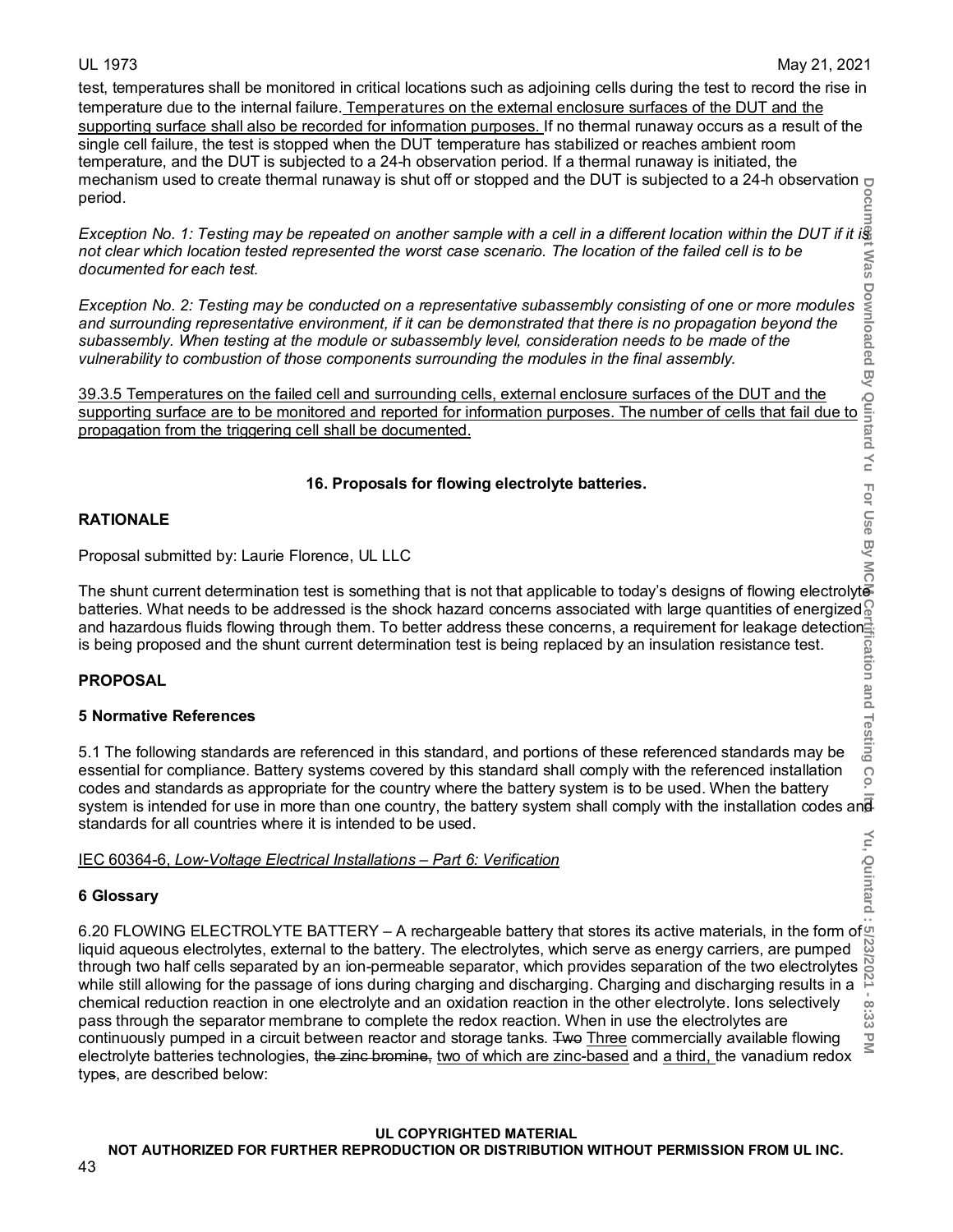$\preceq$ For

ication

Co  $\overline{15}$ 

a) ZINC AIR – A flowing electrolyte battery technology that has one active aqueous electrolyte containing metal particles. During charging, zinc particles are generated from a zincate solution in a chemical reaction (oxygen is off gassed from the reaction), and then transported to a storage tank in a KOH solution as a charged electrolyte. During discharge the electrolyte is pumped through the reactor interface (flow battery stack) where the zinc particles combine again with oxygen from the surrounding air to form zincate.

**Document Was Downloaded By Quintard Yu For Use By MCM Certification and Testing Co. ltd. Yu, Quintard : 5/23/2021 - 8:33 PM** ab) ZINC BROMINE – A flowing electrolyte battery technology that has zinc at the negative electrode and g bromide at the positive electrode with an aqueous solution containing zinc bromide and other compounds contained in two separate reservoirs. During charging, energy is stored as zinc metal within the cell and polybromide in the cathode reservoir. During discharge, the zinc is oxidized to zinc oxide and the bromine is reduced to bromide.

b<u>e</u>) VANADIUM REDOX – A flowing electrolyte battery technology that contains vanadium salts in various<sup>s</sup> stages of oxidation in a sulfuric acid, or in a mixture of sulfuric and hydrochloric acid electrolyte. Charging and discharging the battery changes the oxidation state of the vanadium in the electrolyte solutions.

# **7.10 Electrolyte containment parts and parts subject to pressure**

7.10.8 Flowing electrolyte batteries shall be provided with a means of leak detection that shall identify when a leak occurs in the system and initiate controls to mitigate the leak condition.

C1.1 Battery systems consisting of flowing electrolyte batteries shall comply with the applicable construction and test requirements of this Standard. They shall additionally be subjected to the requirements outlined in this Appendix.

*Exception: The Overdischarge Protection Test, of Section 17 and Imbalanced Charging Test of Section 19, and Drop Impact Test are not conducted on flowing electrolyte systems.*

# **C5.5 Insulation resistance Shunt current determination**

C5.5.1 Systems shall have sufficient insulation resistance to prevent hazards associated with energized electrolyte fluids traveling through the system. Imbalance conditions and the potential for corrosion of the electrolyte containment parts may occur as a result of excessive shunt currents in a flowing electrolyte battery system.

C5.5.2 The resistance of insulation used on hazardous voltage circuits within the flowing electrolyte battery shall be greater than or equal to 1 MΩ when conducting the test of C5.5.3. The flowing electrolyte battery manufacturer Testing shall demonstrate through data that shunt currents have been mitigated as a result of the system design to a sufficient level.

C5.5.3 The insulation resistance shall be measured using high impedance measuring equipment (e.g. mega ohmmeter) after applying a voltage of 500 Vdc between the live parts of the circuit under test and accessible conducting parts including the equipment grounding circuit, for 1 min.

# *Exception: The insulation resistance test of IEC 60364-6, Low voltage electrical installations – Part 6: Verification,*<br>can be conducted instead. Compliance criteria is in accordance with the IEC 60364-6 when using this m *can be conducted instead. Compliance criteria is in accordance with the IEC 60364-6 when using this method.*

A check of the data outlined in C5.5.2 shall be conducted by:

- a) Measuring the capacity of the smallest possible flow battery system at a constant current discharge based $\rq$ upon manufacturer's specifications; and
- b) Measuring the capacity at constant current discharge of the largest flow battery system.

C5.5.4 The anticipated current from a large system with minimal shunt current losses shall be determined by calculation using the values obtained from the small system measurements. These shall be compared with the  $\leq$ actual measured values from the large system. Parasitic losses due to balance of plant components powered by the systems shall be excluded from these calculations.

C5.5.5 The determined losses in the large system due to shunt currents shall match the manufacturer's specifications with tolerances.

# **UL COPYRIGHTED MATERIAL**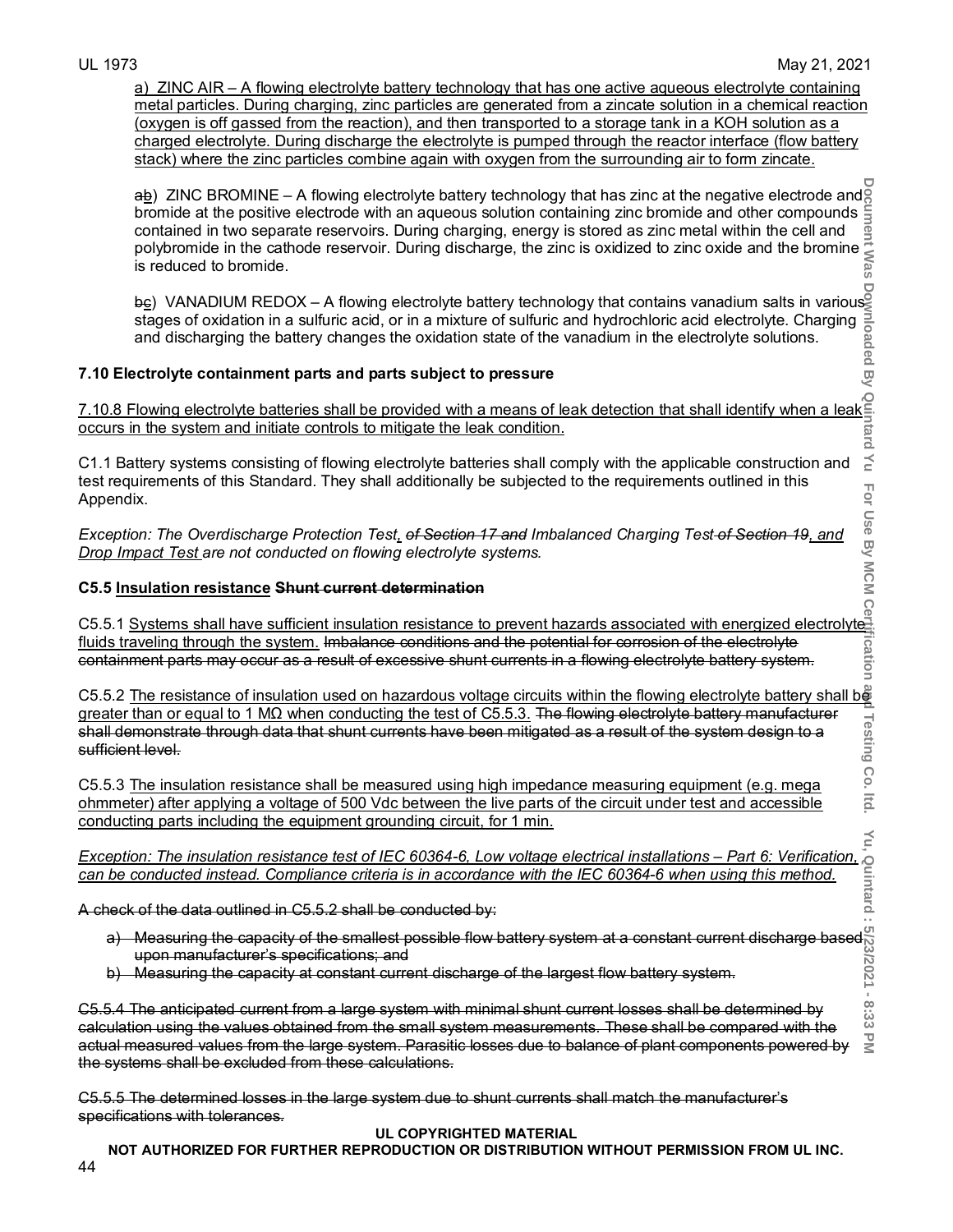# **17. Inclusion of mechanically recharged metal-air battery requirements.**

# **RATIONALE**

Proposal submitted by: Laurie Florence, UL LLC

# **PROPOSAL**

# **1 Scope**

# **6 Glossary**

# **APPENDIX G (Informative) Safety Marking Translations**

| Mechanically recharged metal air batteries are a unique technology that require some modification of the current<br>UL 1973 in order to address them sufficiently. In addition, some definitions of metal air battery and mechanically<br>recharged battery are needed to clarify what type of technology is being addressed. These are metal air batteries<br>that are essentially "recharged" by changing parts containing depleted active material with a fresh "recharged" part<br>In this manner, they somewhat resemble a primary (non-rechargeable) battery, except the majority of the battery<br>remains in place with only the anode being the part replaced electrode replaced. The battery may have balance of<br>Framework and distribution of this standard includes requirements specific to sodium-beta type technologies. Appendix 1 of this standard includes the metallical proposed for inclusion in a new normative Appendix I.<br><b>PROP</b> |                                                                                                                                                                                                                                   |                                                                                                                                                                                                                                                                                                                                                                                                                                                                                |  |  |  |
|---------------------------------------------------------------------------------------------------------------------------------------------------------------------------------------------------------------------------------------------------------------------------------------------------------------------------------------------------------------------------------------------------------------------------------------------------------------------------------------------------------------------------------------------------------------------------------------------------------------------------------------------------------------------------------------------------------------------------------------------------------------------------------------------------------------------------------------------------------------------------------------------------------------------------------------------------------------------|-----------------------------------------------------------------------------------------------------------------------------------------------------------------------------------------------------------------------------------|--------------------------------------------------------------------------------------------------------------------------------------------------------------------------------------------------------------------------------------------------------------------------------------------------------------------------------------------------------------------------------------------------------------------------------------------------------------------------------|--|--|--|
|                                                                                                                                                                                                                                                                                                                                                                                                                                                                                                                                                                                                                                                                                                                                                                                                                                                                                                                                                                     |                                                                                                                                                                                                                                   |                                                                                                                                                                                                                                                                                                                                                                                                                                                                                |  |  |  |
|                                                                                                                                                                                                                                                                                                                                                                                                                                                                                                                                                                                                                                                                                                                                                                                                                                                                                                                                                                     |                                                                                                                                                                                                                                   |                                                                                                                                                                                                                                                                                                                                                                                                                                                                                |  |  |  |
|                                                                                                                                                                                                                                                                                                                                                                                                                                                                                                                                                                                                                                                                                                                                                                                                                                                                                                                                                                     |                                                                                                                                                                                                                                   |                                                                                                                                                                                                                                                                                                                                                                                                                                                                                |  |  |  |
| and iron.                                                                                                                                                                                                                                                                                                                                                                                                                                                                                                                                                                                                                                                                                                                                                                                                                                                                                                                                                           | 6 Glossary<br>6.33A METAL-AIR BATTERY – An electrochemical battery that uses an anode made from pure metal and an<br>external cathode of ambient air, typically with an aqueous or aprotic electrolyte. Primary, reserve, electri |                                                                                                                                                                                                                                                                                                                                                                                                                                                                                |  |  |  |
|                                                                                                                                                                                                                                                                                                                                                                                                                                                                                                                                                                                                                                                                                                                                                                                                                                                                                                                                                                     |                                                                                                                                                                                                                                   | Cert<br>6.33B METAL-AIR BATTERY, MECHANICALLY RECHARGEABLE – A metal-air battery designed with a means to<br>remove and replace the discharged anodes or discharge products (such as reacted electrolyte) with new ones for<br>recharging. The battery essentially functions as a primary battery and the air electrodes operate only in a discharge<br>mode. During discharging of a metal-air electrochemical cell, an oxygen reduction reaction occurs in the ambient attra |  |  |  |
|                                                                                                                                                                                                                                                                                                                                                                                                                                                                                                                                                                                                                                                                                                                                                                                                                                                                                                                                                                     |                                                                                                                                                                                                                                   | cathode while the metal anode is oxidized. The discharged anode or discharge products can be recharged or<br>reclaimed external to the cell. Commercially available mechanically rechargeable metal-air batteries are Zn-Air                                                                                                                                                                                                                                                   |  |  |  |
|                                                                                                                                                                                                                                                                                                                                                                                                                                                                                                                                                                                                                                                                                                                                                                                                                                                                                                                                                                     | Testing Co. Itd.<br>batteries and Al-Air batteries.<br><b>APPENDIX G (Informative)</b><br><b>Safety Marking Translations</b><br>Table G.1                                                                                         |                                                                                                                                                                                                                                                                                                                                                                                                                                                                                |  |  |  |
|                                                                                                                                                                                                                                                                                                                                                                                                                                                                                                                                                                                                                                                                                                                                                                                                                                                                                                                                                                     |                                                                                                                                                                                                                                   | Yu, Rati<br><b>Safety marking translations</b>                                                                                                                                                                                                                                                                                                                                                                                                                                 |  |  |  |
| <b>Reference</b><br>41.5                                                                                                                                                                                                                                                                                                                                                                                                                                                                                                                                                                                                                                                                                                                                                                                                                                                                                                                                            | <b>English</b><br>"Use Only ( ) Charger"                                                                                                                                                                                          | French<br>« Utiliser Uniquement ( ) Chargeur »                                                                                                                                                                                                                                                                                                                                                                                                                                 |  |  |  |
| 41.7                                                                                                                                                                                                                                                                                                                                                                                                                                                                                                                                                                                                                                                                                                                                                                                                                                                                                                                                                                | "caution"                                                                                                                                                                                                                         | ntaird<br>« attention »                                                                                                                                                                                                                                                                                                                                                                                                                                                        |  |  |  |
| 41.7                                                                                                                                                                                                                                                                                                                                                                                                                                                                                                                                                                                                                                                                                                                                                                                                                                                                                                                                                                | "read instruction manual"                                                                                                                                                                                                         | « Lire le manuel d'instruction »                                                                                                                                                                                                                                                                                                                                                                                                                                               |  |  |  |
| 42.5                                                                                                                                                                                                                                                                                                                                                                                                                                                                                                                                                                                                                                                                                                                                                                                                                                                                                                                                                                | "DANGER," "WARNING," or<br>"CAUTION."                                                                                                                                                                                             | 1202/22/2<br>« DANGER », « AVERTISSEMENT » ou « ATTENTION ».                                                                                                                                                                                                                                                                                                                                                                                                                   |  |  |  |
| « Fluide 45tilizer45 à l'intérieur, seul le fabricant doit s'occuper<br>"Corrosive fluid inside, only<br>16.1<br>maintained by the manufacturer"<br>de l'entretien »                                                                                                                                                                                                                                                                                                                                                                                                                                                                                                                                                                                                                                                                                                                                                                                                |                                                                                                                                                                                                                                   |                                                                                                                                                                                                                                                                                                                                                                                                                                                                                |  |  |  |
| 16.2                                                                                                                                                                                                                                                                                                                                                                                                                                                                                                                                                                                                                                                                                                                                                                                                                                                                                                                                                                | T)<br>3<br>"Indoor Use Only"<br>« Pour 45tilizer45on intérieure seulement »                                                                                                                                                       |                                                                                                                                                                                                                                                                                                                                                                                                                                                                                |  |  |  |

# **Table G.1 Safety marking translations**

### **UL COPYRIGHTED MATERIAL NOT AUTHORIZED FOR FURTHER REPRODUCTION OR DISTRIBUTION WITHOUT PERMISSION FROM UL INC.**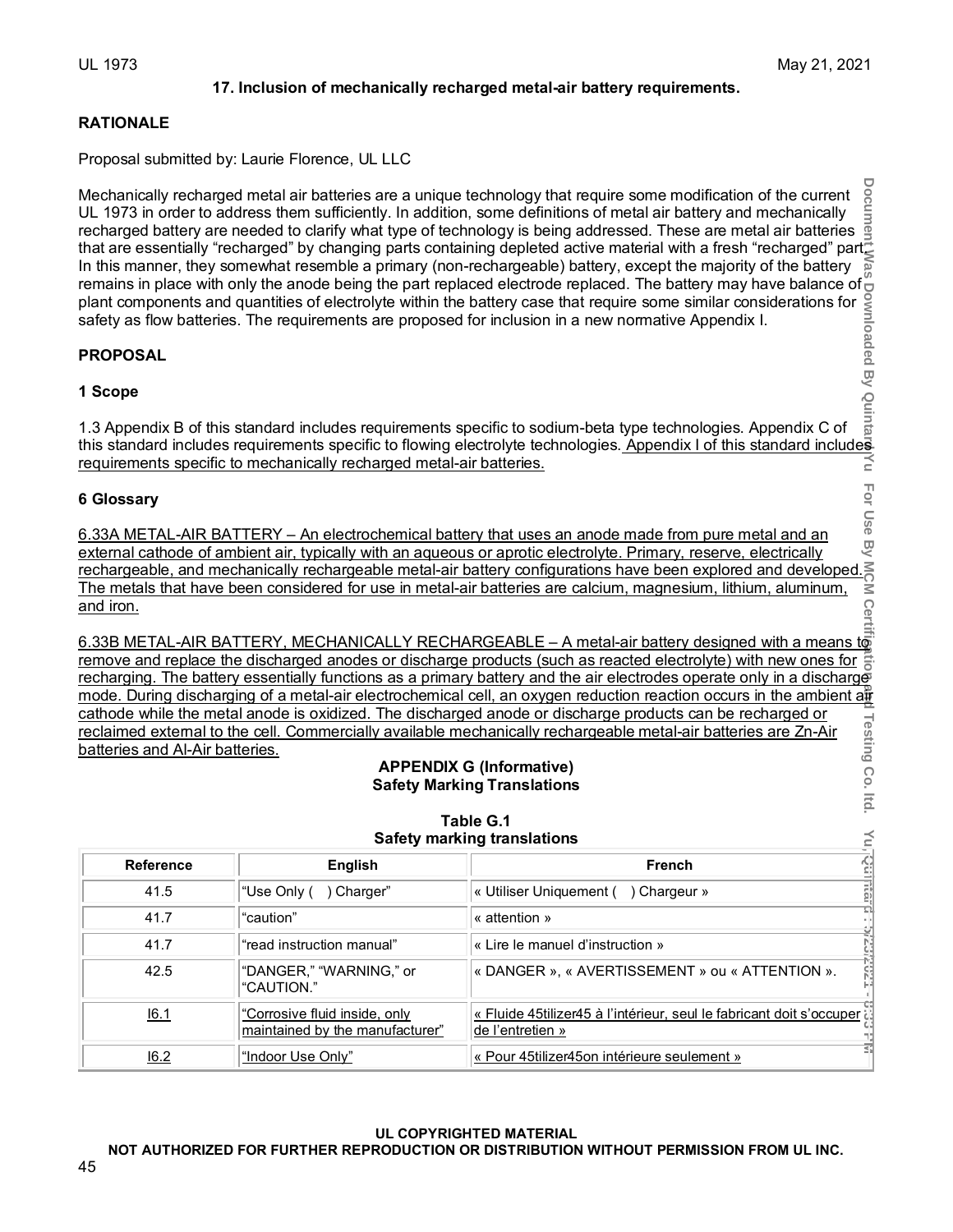| 16.3 | "No User Serviceable parts, only<br>mechanically recharged or refueled<br>by authorized service personnel"              | ∣« Aucune des 46tiliz ne peut être réparée par l'utilisateur;<br>recharger mécaniquement ou ravitailler par un personnel<br>d'entretien qualifié uniquement. » |
|------|-------------------------------------------------------------------------------------------------------------------------|----------------------------------------------------------------------------------------------------------------------------------------------------------------|
| 17.1 | "Do not use a cell stack/anode<br>metal plate if it has been dropped,<br>as it may result in a hazardous<br>condition." | « Ne pas 46tilizer un assemblage de cellules ou une plague<br>anode métallique s'ils ont été échappés, car une situation<br>dangereuse pourrait en résulter. » |

# **Appendix I (NORMATIVE) Test Program for Mechanically Rechargeable Metal-Air Batteries**

# **I1 General**

| as it may result in a hazardous<br><u>condition."<br/> <b>Example 19 Appendix I (NORMATIVE)</b><br/> <b>Example 19 Appendix I (NORMATIVE)</b><br/> <b>Example 11 General</b><br/> <b>Example 20 Appendix 1 (NORMATIVE)</b><br/> <b>Example 20 Appendix 1 (NORMATIVE)</b><br/> <b>Exam</b></u>                                                                        |                                    |                                          |  |  |
|----------------------------------------------------------------------------------------------------------------------------------------------------------------------------------------------------------------------------------------------------------------------------------------------------------------------------------------------------------------------|------------------------------------|------------------------------------------|--|--|
|                                                                                                                                                                                                                                                                                                                                                                      |                                    |                                          |  |  |
| batteries shall comply with the applicable construction and test requirements of this standard. They shall                                                                                                                                                                                                                                                           |                                    | w                                        |  |  |
|                                                                                                                                                                                                                                                                                                                                                                      |                                    |                                          |  |  |
|                                                                                                                                                                                                                                                                                                                                                                      |                                    |                                          |  |  |
|                                                                                                                                                                                                                                                                                                                                                                      |                                    |                                          |  |  |
| additionally be subjected to the requirements outlined in this Appendix. This Appendix only applies to mechanically<br>rechargeable Al-Air batteries and mechanical rechargeable Zn-Air batteries, which recharge the battery by                                                                                                                                     |                                    |                                          |  |  |
| assembled with fresh anodes which are no more than 6 months from the date of production. The same sample                                                                                                                                                                                                                                                             |                                    |                                          |  |  |
| shall be used for test I4.1 and I4.2. Test I4.2 shall be conducted after test I4.1. Samples used for the I4.2 and I4.4                                                                                                                                                                                                                                               |                                    | For                                      |  |  |
| test shall be subjected to the I5.2 leakage test afterwards.                                                                                                                                                                                                                                                                                                         |                                    |                                          |  |  |
|                                                                                                                                                                                                                                                                                                                                                                      |                                    |                                          |  |  |
|                                                                                                                                                                                                                                                                                                                                                                      | Table I.1                          |                                          |  |  |
|                                                                                                                                                                                                                                                                                                                                                                      | <b>Test Program for Cell Stack</b> |                                          |  |  |
| <b>Test</b>                                                                                                                                                                                                                                                                                                                                                          | <b>Section</b>                     | Number of cell stacks tested             |  |  |
| Vibration of cell stack                                                                                                                                                                                                                                                                                                                                              | 14.1                               | Use By MC <del>M Cert</del><br>1 fresh   |  |  |
| Shock test on cell stack                                                                                                                                                                                                                                                                                                                                             | 14.2                               | <b>FIFC-altiOf</b><br>1, use I4.1 sample |  |  |
| Drop Impact test on cell stack                                                                                                                                                                                                                                                                                                                                       | 14.3                               | 1 fresh                                  |  |  |
| High Temperature test on cell stack                                                                                                                                                                                                                                                                                                                                  | 14.4                               | anto<br>1 fresh                          |  |  |
| Short Circuit test on cell stack                                                                                                                                                                                                                                                                                                                                     | 14.5                               | 1 fresh                                  |  |  |
| Forced Discharge test on cell stack                                                                                                                                                                                                                                                                                                                                  | 14.6                               | Buus<br>1 fresh                          |  |  |
| Leakage test                                                                                                                                                                                                                                                                                                                                                         | 15.2                               | $3.$ use $14.2 - 14.4$ samples<br>đ      |  |  |
|                                                                                                                                                                                                                                                                                                                                                                      |                                    |                                          |  |  |
| <u>I1.3 The sample criteria for the mechanically rechargeable metal-air battery system tests is outlined in Table I.2.</u>                                                                                                                                                                                                                                           |                                    |                                          |  |  |
| Before testing, the battery sample shall be assembled with fresh anodes which are no more than 6 months after the                                                                                                                                                                                                                                                    |                                    |                                          |  |  |
|                                                                                                                                                                                                                                                                                                                                                                      |                                    |                                          |  |  |
| date of production.                                                                                                                                                                                                                                                                                                                                                  |                                    |                                          |  |  |
|                                                                                                                                                                                                                                                                                                                                                                      |                                    | Quil                                     |  |  |
| Exception: At the agreement of the manufacturer, DUT samples may be re-used for more than one test if not<br>damaged in a manner that would affect test results. Minor repairs can be made to samples such as replacement of                                                                                                                                         |                                    |                                          |  |  |
| fuses, etc. in order to reuse samples for multiple tests. After minor repairs, samples should be assembled with fres $\overline{h}$                                                                                                                                                                                                                                  |                                    |                                          |  |  |
|                                                                                                                                                                                                                                                                                                                                                                      |                                    |                                          |  |  |
| anodes as noted above.<br>11.4 Unless otherwise indicated, the battery sample shall then be activated by pumping the electrolyte into the cell                                                                                                                                                                                                                       |                                    |                                          |  |  |
| stack and be adjusted to be fully charged in accordance with the manufacturer's specifications, and submitted to                                                                                                                                                                                                                                                     |                                    |                                          |  |  |
|                                                                                                                                                                                                                                                                                                                                                                      |                                    |                                          |  |  |
| the tests in Table I.2 immediately. For mechanically rechargeable metal-air batteries, there is no need to conduct<br>charge/discharge cycle after completing the tests on the battery system in accordance with I2.2, but if the control<br>circuit remains operational after test in Table I.2, the loss of protection controls shall be checked by a method given |                                    | 8:33                                     |  |  |

11.4 Unless otherwise indicated, the battery sample shall then be activated by pumping the electrolyte into the cell stack and be adjusted to be fully charged in accordance with the manufacturer's specifications, and submitted to the tests in Table I.2 immediately. For mechanically rechargeable metal-air batteries, there is no need to conduct charge/discharge cycle after completing the tests on the battery system in accordance with I2.2, but if the control circuit remains operational after test in Table I.2, the loss of protection controls shall be checked by a method given by manufacturer or other suitable method such as checking that the protection will activate normally when there is a value input above protection limit.

# **UL COPYRIGHTED MATERIAL**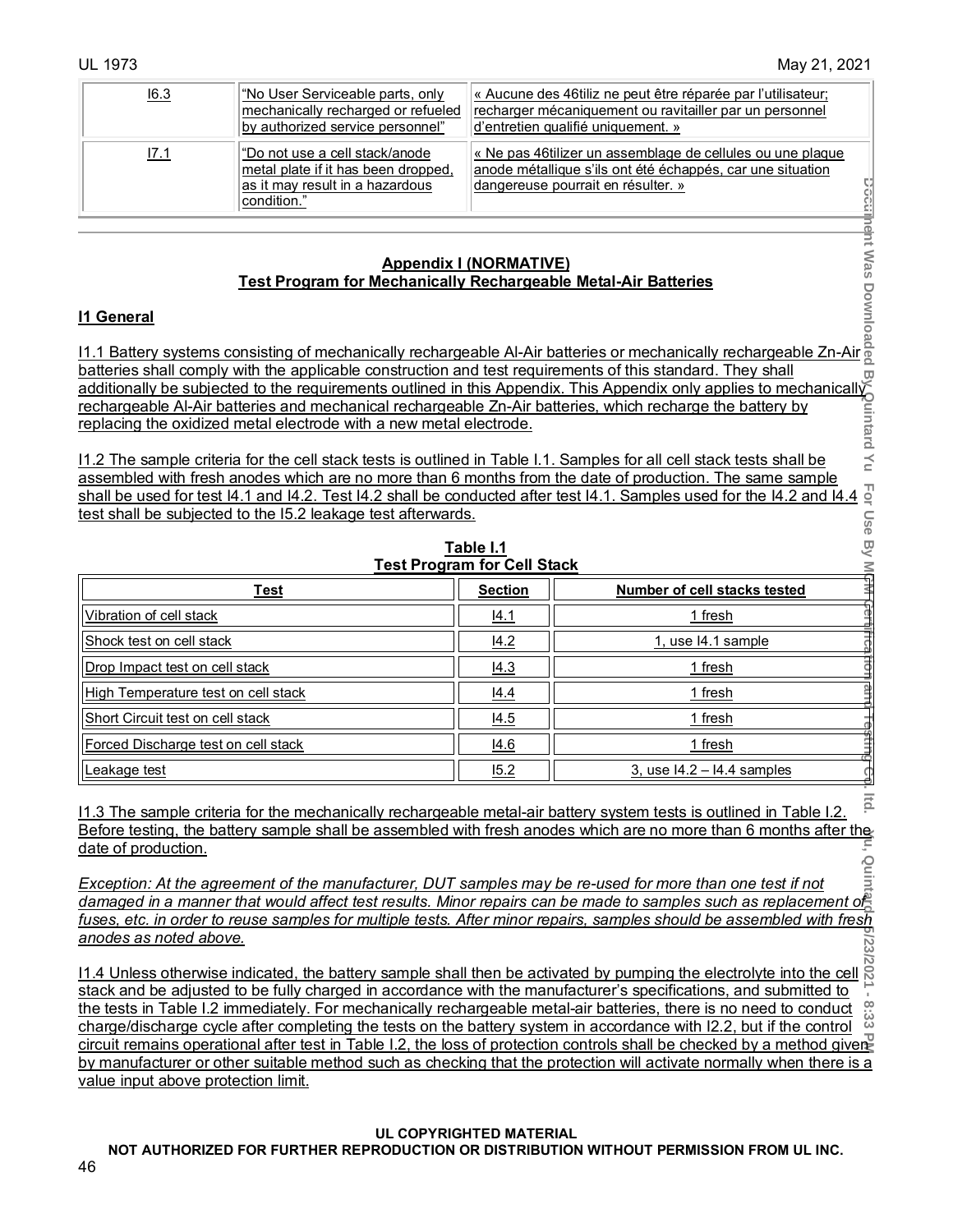|                                                                      | Table I.2 |  |
|----------------------------------------------------------------------|-----------|--|
| Test Program for Mechanically rechargeable metal-air battery systems |           |  |

| <b>Test</b>                                                                                                                                                                                                                                                                                                                                                                                                                                                                                                                                                                                                       | <b>Section</b> | Number of samples                                                                                                          |  |  |
|-------------------------------------------------------------------------------------------------------------------------------------------------------------------------------------------------------------------------------------------------------------------------------------------------------------------------------------------------------------------------------------------------------------------------------------------------------------------------------------------------------------------------------------------------------------------------------------------------------------------|----------------|----------------------------------------------------------------------------------------------------------------------------|--|--|
| <b>Electrical Tests</b>                                                                                                                                                                                                                                                                                                                                                                                                                                                                                                                                                                                           |                |                                                                                                                            |  |  |
| Short Circuit <sup>a</sup>                                                                                                                                                                                                                                                                                                                                                                                                                                                                                                                                                                                        | 16             |                                                                                                                            |  |  |
| <b>Temperature and Operating Limits</b><br>Check <sup>a</sup>                                                                                                                                                                                                                                                                                                                                                                                                                                                                                                                                                     | 18             | $\overline{1}$                                                                                                             |  |  |
| Dielectric Voltage Withstand                                                                                                                                                                                                                                                                                                                                                                                                                                                                                                                                                                                      | 20             | 1, on the same sample before and after the Temperature and<br><b>Operating Limits Check Test</b>                           |  |  |
| <b>Continuity</b>                                                                                                                                                                                                                                                                                                                                                                                                                                                                                                                                                                                                 | 21             | 1, on the sample after the Temperature and Operating Limits<br><b>Check Test</b>                                           |  |  |
| <b>Failure of Cooling/Thermal Stability</b><br>System <sup>a</sup>                                                                                                                                                                                                                                                                                                                                                                                                                                                                                                                                                | 22             | <u> 1</u>                                                                                                                  |  |  |
| Working Voltage Measurements <sup>b</sup>                                                                                                                                                                                                                                                                                                                                                                                                                                                                                                                                                                         | 23             | 1                                                                                                                          |  |  |
| <b>Mechanical Tests</b>                                                                                                                                                                                                                                                                                                                                                                                                                                                                                                                                                                                           |                |                                                                                                                            |  |  |
| <b>Static Force</b>                                                                                                                                                                                                                                                                                                                                                                                                                                                                                                                                                                                               | 28             | <u> 1</u>                                                                                                                  |  |  |
| Impact                                                                                                                                                                                                                                                                                                                                                                                                                                                                                                                                                                                                            | 29             |                                                                                                                            |  |  |
| Wall Mount Fixture/Support<br>Structure/Handle Test <sup>c</sup>                                                                                                                                                                                                                                                                                                                                                                                                                                                                                                                                                  | 31             | 1 (mounting fixture or handle fixture)                                                                                     |  |  |
| <b>Mold Stress</b>                                                                                                                                                                                                                                                                                                                                                                                                                                                                                                                                                                                                | 32             |                                                                                                                            |  |  |
| <b>Environmental Tests</b>                                                                                                                                                                                                                                                                                                                                                                                                                                                                                                                                                                                        |                |                                                                                                                            |  |  |
| Resistance to Moisture <sup>a</sup>                                                                                                                                                                                                                                                                                                                                                                                                                                                                                                                                                                               | 36             | $\overline{1}$                                                                                                             |  |  |
| Salt Fog <sup>a</sup>                                                                                                                                                                                                                                                                                                                                                                                                                                                                                                                                                                                             | 37             | 1                                                                                                                          |  |  |
| <b>Additional Tests for Mechanically Rechargeable Metal-Air Systems</b>                                                                                                                                                                                                                                                                                                                                                                                                                                                                                                                                           |                |                                                                                                                            |  |  |
| <b>Hydraulic Pressure Test</b>                                                                                                                                                                                                                                                                                                                                                                                                                                                                                                                                                                                    | 15.1           | <u> 1</u>                                                                                                                  |  |  |
| <b>Leakage Test</b>                                                                                                                                                                                                                                                                                                                                                                                                                                                                                                                                                                                               | 15.2           |                                                                                                                            |  |  |
| Electrolyte/Air Pipe Blockage Tests                                                                                                                                                                                                                                                                                                                                                                                                                                                                                                                                                                               | 15.3           | 1 for each fault condition                                                                                                 |  |  |
| <b>Isolation Resistance Test</b>                                                                                                                                                                                                                                                                                                                                                                                                                                                                                                                                                                                  | 15.4           |                                                                                                                            |  |  |
| <b>Spill/Leak Containment System</b><br>15.5                                                                                                                                                                                                                                                                                                                                                                                                                                                                                                                                                                      |                |                                                                                                                            |  |  |
|                                                                                                                                                                                                                                                                                                                                                                                                                                                                                                                                                                                                                   |                | Yu,<br><sup>a</sup> Testing may be conducted on subassemblies if determined representative of the complete battery system. |  |  |
|                                                                                                                                                                                                                                                                                                                                                                                                                                                                                                                                                                                                                   |                | $\textdegree$ This check of maximum working voltage values is needed when using the spacing criteria of Table 7.1.         |  |  |
| <sup>c</sup> This test is conducted on battery system with wall-mount fixtures or handle fixtures only.                                                                                                                                                                                                                                                                                                                                                                                                                                                                                                           |                |                                                                                                                            |  |  |
| Quintard: 5/23/2021<br>11.5 Only the discharge condition of the temperature and operating limits check test shall be conducted for<br>mechanically rechargeable metal-air battery systems. The voltage, current and temperature of each cell stack<br>instead of each cell shall be measured during test. As a result of test, the measured current and temperature of the<br>cell stack shall be compared to its operation limits, and the limits shall not be exceeded.<br>نُنْ<br>11.6 When conducting the failure of the cooling/thermal stability system test of Section 22, the battery system shall $\geq$ |                |                                                                                                                            |  |  |

11.6 When conducting the failure of the cooling/thermal stability system test of Section 22, the battery system shall be tested at ambient temperature rather than tested in an elevated ambient within a test chamber.

# **UL COPYRIGHTED MATERIAL**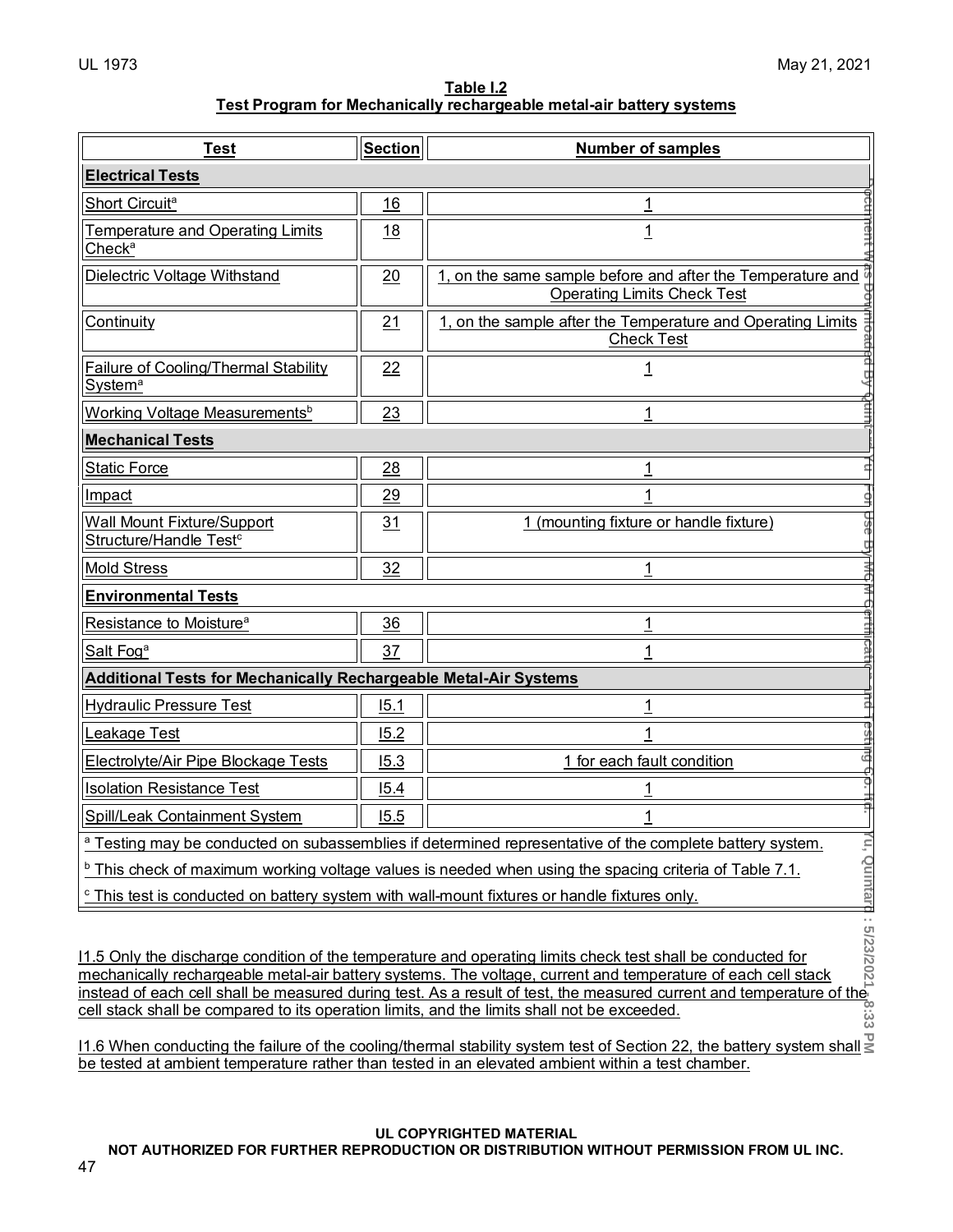I1.7 The dielectric voltage test shall be conducted on the fresh battery sample before the temperature and operating limits check test, and on the discharged battery sample after the temperature and operating limits check test.

I1.8 The continuity test shall be conducted on the discharged battery sample after the temperature and operating limits check test.

| 11.10 Unless otherwise indicated, the tests in Tables I.2 and I.3 shall be conducted in an ambient temperature of                                                                                                                                                                                                                                                                                                                                                                                                                                                                                                                                                                                      |                | Document Was                                             |
|--------------------------------------------------------------------------------------------------------------------------------------------------------------------------------------------------------------------------------------------------------------------------------------------------------------------------------------------------------------------------------------------------------------------------------------------------------------------------------------------------------------------------------------------------------------------------------------------------------------------------------------------------------------------------------------------------------|----------------|----------------------------------------------------------|
| 25°C ±5°C (77°F ±9°F).                                                                                                                                                                                                                                                                                                                                                                                                                                                                                                                                                                                                                                                                                 |                |                                                          |
| Table I.3<br><b>Test Program for Electrical Components and Materials Containing Electrolyte</b>                                                                                                                                                                                                                                                                                                                                                                                                                                                                                                                                                                                                        |                | Downloacjed by                                           |
| <b>Test</b>                                                                                                                                                                                                                                                                                                                                                                                                                                                                                                                                                                                                                                                                                            | <b>Section</b> | Number of samples                                        |
| Locked-Rotor Test (Low Voltage D.C. Fans/Motors/Pumps In<br>Secondary Circuits)                                                                                                                                                                                                                                                                                                                                                                                                                                                                                                                                                                                                                        | 24.1           | 1 motor or fan or pumps                                  |
| Input                                                                                                                                                                                                                                                                                                                                                                                                                                                                                                                                                                                                                                                                                                  | 24.2           | 1, separate accessory                                    |
| Leakage Current                                                                                                                                                                                                                                                                                                                                                                                                                                                                                                                                                                                                                                                                                        | 24.3           | 1, separate accessories that are<br>supplied by ac mains |
| <b>Strain Relief</b>                                                                                                                                                                                                                                                                                                                                                                                                                                                                                                                                                                                                                                                                                   | <u>24.4</u>    | 1, device with a non-detachable<br>accessible cord       |
| Push-Back Relief                                                                                                                                                                                                                                                                                                                                                                                                                                                                                                                                                                                                                                                                                       | 24.5           | 1, device with a non-detachable<br>accessible cord       |
| <b>Materials Containing Electrolyte – Resistance to Deterioration</b>                                                                                                                                                                                                                                                                                                                                                                                                                                                                                                                                                                                                                                  | $\mathbf{L}$   | 3 materials                                              |
| from Fluids                                                                                                                                                                                                                                                                                                                                                                                                                                                                                                                                                                                                                                                                                            |                |                                                          |
| <b>Materials Containing Electrolyte - Temperature Exposure</b>                                                                                                                                                                                                                                                                                                                                                                                                                                                                                                                                                                                                                                         | <u>13</u>      | 6 materials                                              |
| 12 Materials Containing Electrolyte - Resistance to Deterioration from Fluids<br>I2.1 Parts containing electrolyte shall be resistant to deteriorations from the fluids they contain. Compliance is<br>$\frac{12.1}{2}$ Parts containing electrolyte shall be resistant to deteriorations from the fluids they contain. Compliance is $\frac{6}{3}$<br>determined by the testing outlined in I2.2 and I2.3. As a result of the testing, the ten<br>shall not be less than 80% of the tensile strength of the material in the as received condition.                                                                                                                                                    |                | reation and                                              |
| 12.2 Three as-received samples of materials conditioned as described in 12.3 shall be tested in accordance with AST<br>D638. The tensile strength of the materials under test shall be recorded.<br>12.3 The material shall be immersed in the test liquid representative of the electrolyte contained and conditioned for<br>7 days, 30 days and 60 days at a temperature of 50°C (122°F) in a full-draft air-circulating explosion-proof oven.<br>Samples are evaluated from each of the exposure times with mechanical properties determined and compared witter<br>as-received values. The 60 day exposure test may be waived depending upon results of samples subjected to 30 $\frac{1}{\Delta}$ |                |                                                          |

#### **Table I.3 Test Program for Electrical Components and Materials Containing Electrolyte**

# **I2 Materials Containing Electrolyte – Resistance to Deterioration from Fluids**

# **I3 Materials Containing Electrolyte – Temperature Exposure**

I3.1 Parts containing electrolyte shall be suitable for intended temperature use. Compliance is determined by the testing of I3.2 and I3.3. As a result of the oven aging, the part shall not show signs of deterioration such as cracking

# **UL COPYRIGHTED MATERIAL**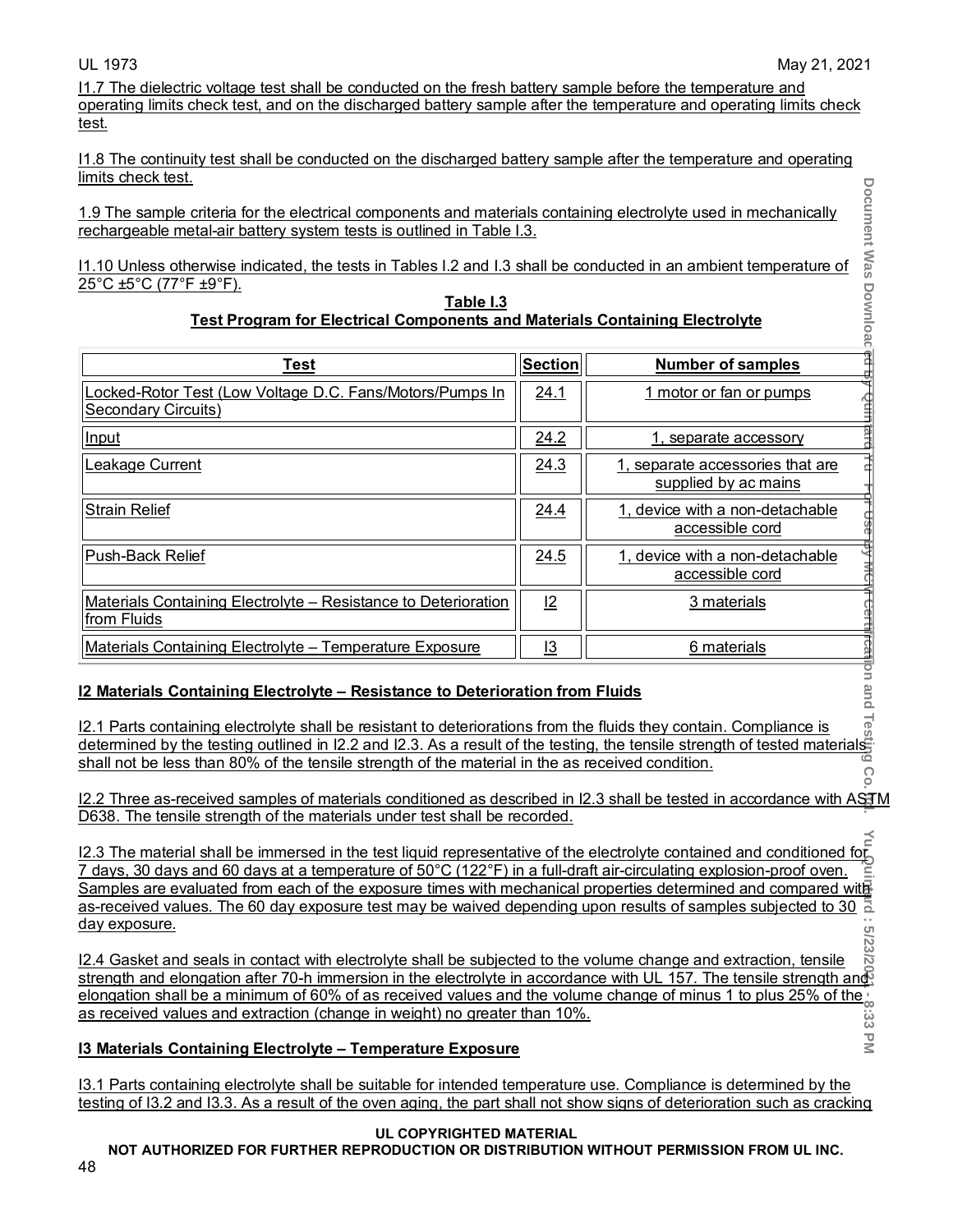or embrittlement. The tensile strength of the conditioned part shall not be less than 80% of the tensile strength of the as received part.

I3.2 Three as-received samples of the polymeric part and three conditioned samples of the part shall be tested in accordance with ASTM D638. The tensile strength shall be recorded.

I3.3 Three samples of each part shall be conditioned for 45 and 90 days at a temperature of 70°C (158°F) in a fulldraft air-circulating oven. limell

*Exception No. 1: As an alternative test method, the part shall be conditioned for 30 and 60 days at a temperature of 80°C (176°F) in a full-draft air-circulating oven.* Vas

*Exception No. 2: As an alternative test method, the parts shall be conditioned for 15 and 30 days at a temperature of 90°C (194°F) in a full-draft air-circulating oven.*

I3.4 Gasket and seals shall be subjected to the air oven aging test of UL 157 based upon anticipated exposure temperatures in the end use application. The tensile strength and elongation after oven aging shall be a minimum  $\omega$ of 60% of the as received values.

I3.5 Gasket and seals used in electrolyte containment systems shall be subjected to the lower temperature test of UL 157 for minus 40°C (minus 40°F), or the lowest ambient temperature specified by the manufacturer but not less<sup>1</sup><br> $\le$  than 0°C (32°F), with no visible evidence cracking in accordance with the test criteria of UL 157. than 0°C (32°F), with no visible evidence cracking in accordance with the test criteria of UL 157.

# **I4 Mechanically Rechargeable Metal-Air Cell Stack Tests**

# **I4.1 Vibration test of cell stack**

I4.1.1 One sample of a mechanically rechargeable metal-air cell stack shall be subjected to vibration test in accordance with I4.1.2 and I4.1.3. As a result of the vibration conditioning, the cell stack shall not be damaged to the extent that results in leaks.

I4.1.2 The DUT shall mounted to a vibration text fixture and subjected to a simple harmonic motion with an amplitude of 0.76 mm (0.03 in), and a total maximum excursion of 1.52 mm (0.06 in). The frequency shall be varied <u>at the rate of 1 Hz/min between the limits of 10 Hz and 55 Hz. The entire range of frequencies (10 Hz to 55 Hz) and</u> return (55 Hz to 10 Hz), shall be traversed in 90 ±5 min for each mounting position (direction of vibration). The vibration shall be applied in each of three mutually perpendicular directions.

*Exception: Another method of vibration representative of the transport conditions of the cell stack such as ISO 13355, or IEC 60068-2-64, etc. may be used if determined to be more suitable for the size and design of the stack.* 

I4.1.3 At the conclusion of the vibration test, the same DUT sample shall then be subjected to shock test in accordance with I4.2.

# **I4.2 Shock test on cell stack**

I4.2.1 One sample of a mechanically rechargeable metal-air cell stack previously has been submitted to vibration test per I4.1, shall be subjected to the shock test in accordance with I4.2.2 and I4.2.3. As a result of the shock conditioning, the cell stack shall not be damaged to the extent that results in leaks. See Table I.1.

I4.2.2 The DUT shall be secured to a test machine by means of a rigid mounts supporting all surfaces of the cell stack. Each DUT shall be subjected to a total of three shocks of equal magnitude. The shocks shall be applied in each of three mutually perpendicular directions. For each shock the DUT shall be accelerated in such a manner that during the initial 3 ms, the minimum average acceleration is 75 g (where g is the local acceleration due to gravity). The peak acceleration shall be between 125 g and 175 g.

I4.2.3 At the conclusion of the shock conditioning, the DUT shall be checked for leaks by subjecting it to the leakage test I5.2.

### **UL COPYRIGHTED MATERIAL**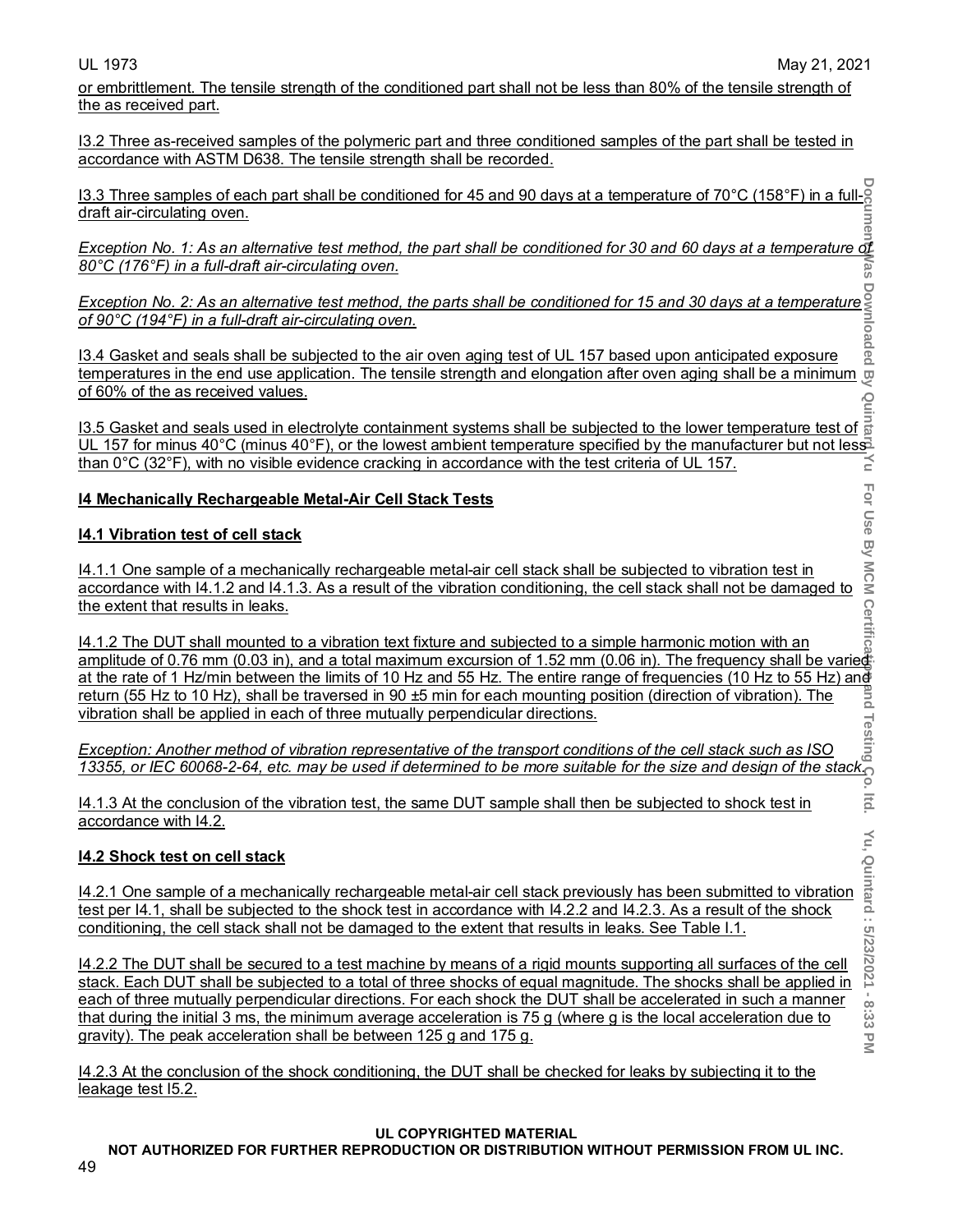For Use

 $\overline{\leq}$ 

# UL 1973 May 21, 2021 **I4.3 Drop impact of cell stack or metal anode**

I4.3.1 One sample of cell stack or metal anode plate which will be subjected to installation in the battery system during mechanically recharging as specified in the operation/maintenance instruction shall be subjected to a drop impact test to determine that no hazard exists as a result of an inadvertent drop during installation or removal. As a result of the drop impacts, the cell stack to be installed or the cell stack with the metal anode to be installed shall not be damaged to the extent that results in leaks.

*Exception: This test can be waived if the operation/maintenance instructions of the battery system declare that the cell stack or the metal anode cannot be used if dropped.* 

**Document Was Downloaded By Quintard Yu For Use By MCM Certification and Testing Co. ltd. Yu, Quintard : 5/23/2021 - 8:33 PM** : Was I4.3.2 The DUT (cell stack or metal anode plate) shall be dropped from a minimum height of 100 cm (39.4 in) for products weighing 7 kg (15.4 lbs) or less, 10 cm (3.9 in) for products weighing >7 kg (15.4 lbs), but less than 100 kg  $(220.5 \text{ lbs})$ , and 2.5 cm  $(0.98 \text{ in})$  for products weighing > 100 kg  $(220.5 \text{ lbs})$ , to strike a concrete or metal surface in  $\equiv$ the position most likely to produce adverse results and in a manner and a height most representative of what would occur during maintenance and handling/removal of the battery system during installation and servicing. The orientation and height of the drop shall be determined by the testing personnel from an analysis of the installation  $\varpi$ and servicing instructions. If using a metal test surface, it shall be provided with some manner of insulation such as insulating film that will prevent inadvertent short circuiting to the surface, but will not affect test results. linta

<u>I4.3.3 The sample shall be dropped a minimum of one time. However, if only one drop test is performed, it shall note</u><br>be a flat drop. If one drop test is a flat drop, then at least one other test shall be performed that be a flat drop. If one drop test is a flat drop, then at least one other test shall be performed that is not a flat drop.

I4.3.4 The concrete surface shall be at least 76 mm (3 in) thick and the concrete or metal drop surface shall be large enough in area to cover the DUT.

I4.3.5 At the conclusion of the drop impact test, the DUT shall be checked for leaks by subjecting it to the leakage <u>test l5.2.</u>

# **I4.4 High temperature test on cell stack**

I4.4.1 One fully charged sample of the mechanically rechargeable metal-air cell stack shall be subjected to the high temperature test in accordance with I4.4.2 and I4.4.3. As a result of the high temperature conditioning, the cell stack shall not be damaged to the extent that results in leaks. See Table I.1.

I4.4.2 The DUT shall be conditioned for 7 h in an air circulating temperature chamber at a temperature of 10°C ±2°C (50°F ±3.6°F) below the minimum temperature rating (operating temperature or storage temperature, whichever is lower) of the cell stack. The chamber temperature shall then be adjusted to a temperature of 10°C ±2°C (50°F ±3.6°F) plus the maximum temperature rating of the cell stack or 70°C ±2°C (158°F ±3.6°F), whichever is greater, within 60 min. The DUT shall be then be maintained at that temperature for 7 h.  $\overline{15}$ 

I4.4.3 At the conclusion of the high temperature conditioning, the DUT shall be allowed to cool to room ambient and then it shall be checked for leaks by subjecting it to the leakage test of I5.2.

# **I4.5 Short circuit test on cell stack**

I4.5.1 A sample of cell stack shall be activated by pumping the electrolyte into the cell stack and adjusted to be fully charged in accordance with the manufacturer's specifications. 2/23/

I4.5.2 Immediately after conditioning in I4.5.1, the fully charged cell stack shall be subjected to a Short Circuit Test to a total external resistance of less than or equal to 20 mΩ until the cell stack is completely discharged, or the operation of an integral protective device or other results. See Table I.1.

I4.5.3 As a result of the Short Circuit Test, there shall be no fire or explosion.

# **I4.6 Forced discharge test on cell stack**

# **UL COPYRIGHTED MATERIAL**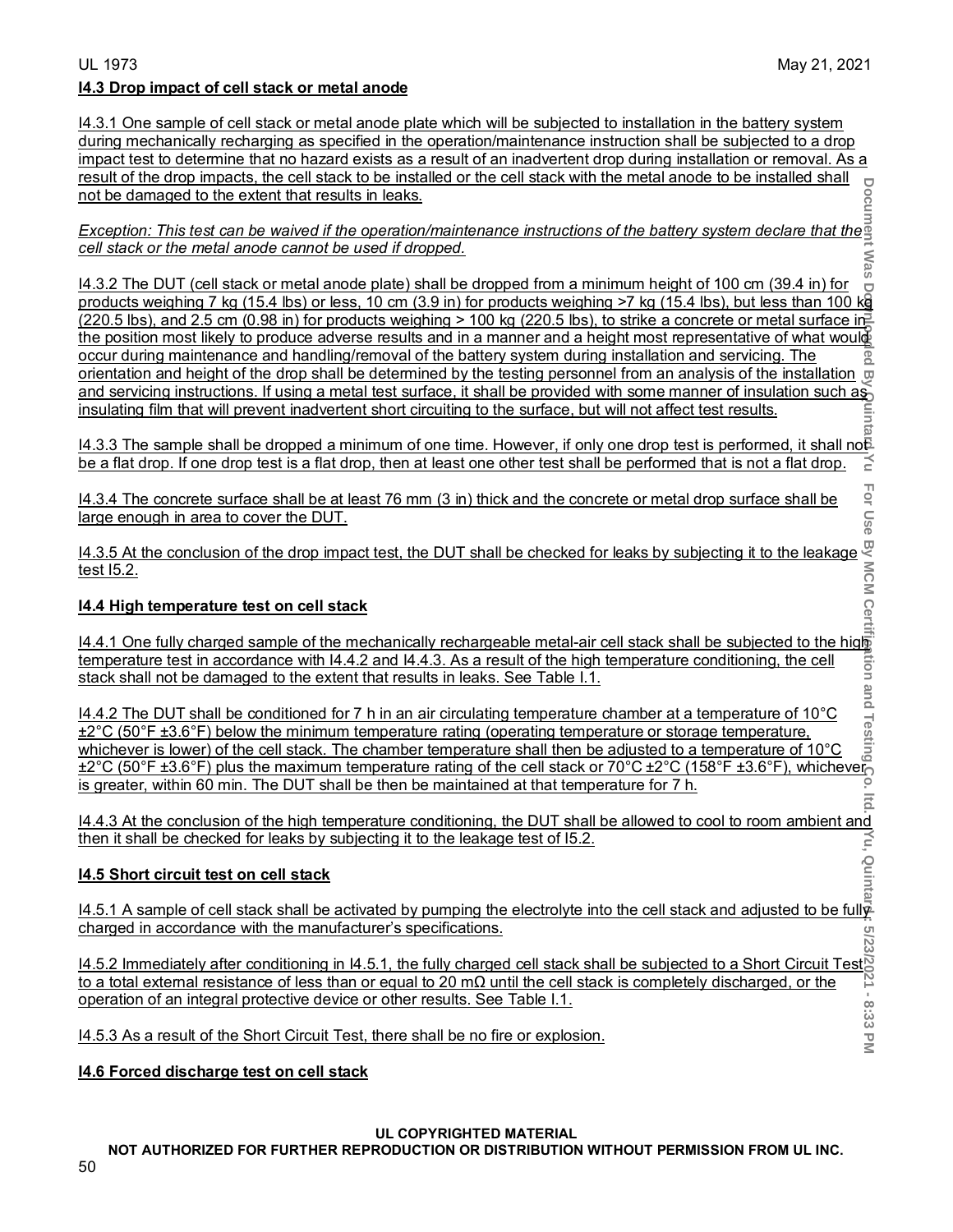$\leq$ 

I4.6.1 A sample of cell stack shall be activated by pumping the electrolyte into the cell stack and adjusted to be fully charged in accordance with the manufacturer's specifications.

I4.6.2 Immediately after conditioning in I4.6.1, the fully charged cell stack shall be discharged at its maximum discharge current until it's fully discharged, the cell stack shall then be continuously discharged at the maximum discharge current for additionally 30 min. See Table I.1.

I4.6.3 As a result of the forced discharge test, there shall be no fire or explosion.

# **I5 Mechanically Rechargeable Metal-Air Battery System Tests**

# **I5.1 Hydraulic pressure test**

**Document Was Downloaded By Quintard Yu For Use By MCM Certification and Testing Co. ltd. Yu, Quintard : 5/23/2021 - 8:33 PM** I5.1.1 Electrolyte containment vessels where there is the potential for gas pressure build up having a pressuretimes-volume value greater than 200 kPa-L (7.67 psi-gal), and pressure greater than 50 kPa (7.25 psi), shall be subjected to a hydraulic pressure test as described in IS.1.2. As a result of the forced discharge test, there shall be no fire or explosion.<br>
IS Mechanically Rechargeable Metal-Air Battery System Tests<br>
IS.1.1 Electrolyte rupture, fracture, or permanently (plastic) deform.

*Exception No. 1: Where unmarked pressure vessels are not able to be hydraulically tested, compliance shall be verified by other applicable tests, such as an air pneumatic test at the same test pressure as for the hydraulic test.*  $\leq$ 

*Exception No. 2: Piping systems under the scope of ASME B31.3, shall be subjected to ultimate strength and leakage testing in accordance with that code.*

I5.1.2 The test pressure shall be the maximum pressure specified by the manufacturer multiplied by five or 1.5 times the operating pressure of a pressure relief device, whichever is greater. A pressure-relief device which is used to limit the maximum pressure shall be inactive during the test. The pressure shall be raised gradually to the specified test value and held at that value for 1 min.

# **I5.2 Leakage test**

I5.2.1 Leakage from fluid-containing parts shall not result in the risk of fire, electric shock, or injury to persons. As a result of the leakage test, the following in (a) – (g) are considered non-compliant results:

- a) E Explosion;
- b) F Fire;
- c) C Combustible vapor concentrations ;
- d) V Toxic vapor release;
- e) S Electric shock hazard (dielectric breakdown);
- f)  $L -$  Leakage (external to enclosure of DUT);
- g) R Rupture (of DUT enclosure exposing hazardous parts as determined by 7.3.3);

<u>F) L – Leakage (external to enclosure of DUT):</u><br>In the parts of the parts as determined by 7.3.3);<br>In the parts to a fluid pressure of 1.5 times the maximum pressure (if a<br>In the parts to a fluid pressure of 1.5 times th testing with liquid) or 1.1 times the maximum pressure (if air pneumatic testing) of intended use during operation of the system. There shall be no leaks as a result.

# **I5.3 Electrolyte/air pipe blockage tests**

I5.3.1 A pump failure or a potential electrolyte or air pipe blockage during discharge may lead to a hazardous condition in a Mechanically rechargeable metal-air battery system. The purpose of this test is to determine if the battery system can safely withstand a failure in the fluid (electrolyte and air) supply system of the battery.

I5.3.2 This test shall be conducted on fully charged samples. Each sample shall be subjected to a fault condition consisting of one of the following in (a) – (c) below which may lead to a hazardous condition. The faulted sample(s)

### **UL COPYRIGHTED MATERIAL**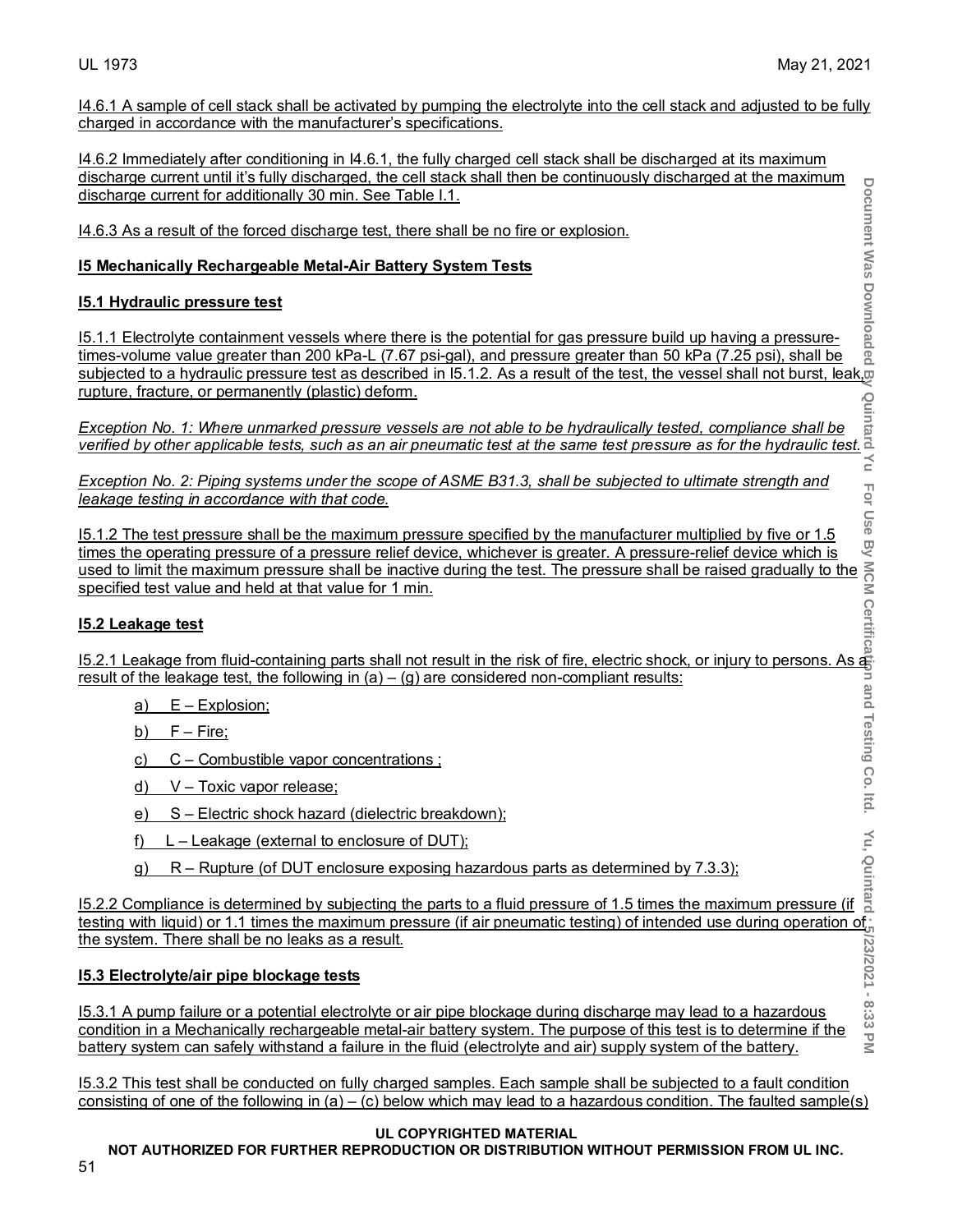Document Was

shall then be subjected to the maximum discharging current/power specified by the manufacturer. During the test, active protective devices shall be subjected to single fault conditions, unless the protection circuit has been tested for functionality in accordance with 7.8.

- a) An electrolyte pump failure;
- b) Electrolyte piping blockage; or
- c) An air pipe blockage.

I5.3.3 The test shall continue until the protection device(s) are activated, or the DUT has been discharged for an additional 30 min after it has been completed discharged, whichever comes first.

I5.3.4 If the control circuit remains operational after test, the loss of protection controls shall be checked by a method given by manufacturer or other suitable method, such as checking that the protection will activate normally when there is a value input above protection limit. An observation period per 8.5 is then conducted.

I5.3.5 At the conclusion of the observation period, the samples shall be subjected to an "as received" dielectric <u>voltage withstand test in accordance with Section 20. The DUT shall be examined for signs of rupture and evidence</u> of leakage.

15.3.6 As a result of this test, the following in  $(a) - (h)$  are considered non-compliant results:

- a) E Explosion;
- b)  $F Fire;$
- c) C Combustible vapor concentrations ;
- d) V Toxic vapor release;
- e) S Electric shock hazard (dielectric breakdown);
- f) L Leakage (external to enclosure of DUT);
- g) R Rupture (of DUT enclosure exposing hazardous parts as determined by 7.3.3);
- h) P Loss of protection controls.

# **I5.4 Isolation resistance test**

For Use By MCM Certification and Testing I5.4.1 This test is intended to determine that the insulation of the DUT provides adequate isolation of hazardous voltage circuits from accessible conductive parts of the DUT, and that the insulation is non-hygroscopic. This test shall be conducted on a battery sample after being fully discharged. Co

15.4.2 A DUT with accessible parts shall be subjected to an insulation resistance test between the positive terminal and accessible dead metal parts. If the accessible parts of the DUT are covered with insulating material that may become live in the event of an insulation fault, then the test voltages are applied between each of the live parts and metal foil in contact with the accessible parts.

I5.4.3 The insulation resistance shall be measured after a 60-s application with a high resistance voltmeter using a 500 Vdc potential applied for at least 1 min to the locations under test. For battery systems greater than 500 Vdc,  $\frac{1}{2}$ 1,000 Vdc potential shall be applied instead.

**Document Was Downloaded By Quintard Yu For Use By MCM Certification and Testing Co. ltd. Yu, Quintard : 5/23/2021 - 8:33 PM** : 5/23/ I5.4.4 The test shall be repeated on a sample subjected to a humidity conditioning for 48 h in a chamber with a  $202'$ relative humidity of 93% ±3% and at an air temperature maintained within 2°C (3.6°F) of any convenient value "t" within the range of 20°C to 30°C (68°F to 86°F) such that condensation does not occur. During this conditioning the DUT is not operating. Before the humidity conditioning the sample shall be brought to a temperature between t and  $\tilde{S}$  $t + 4^{\circ}$ C (t +7.2°F). After conditioning, the sample shall be removed from the chamber, and the insulation resistance  $\frac{\omega}{2}$ measurements shall be made immediately.

*Exception No. 1: Subassembly including the isolation circuits and insulation components may be subjected to the humidity condition instead of the whole system if representative of the whole system.*

### **UL COPYRIGHTED MATERIAL**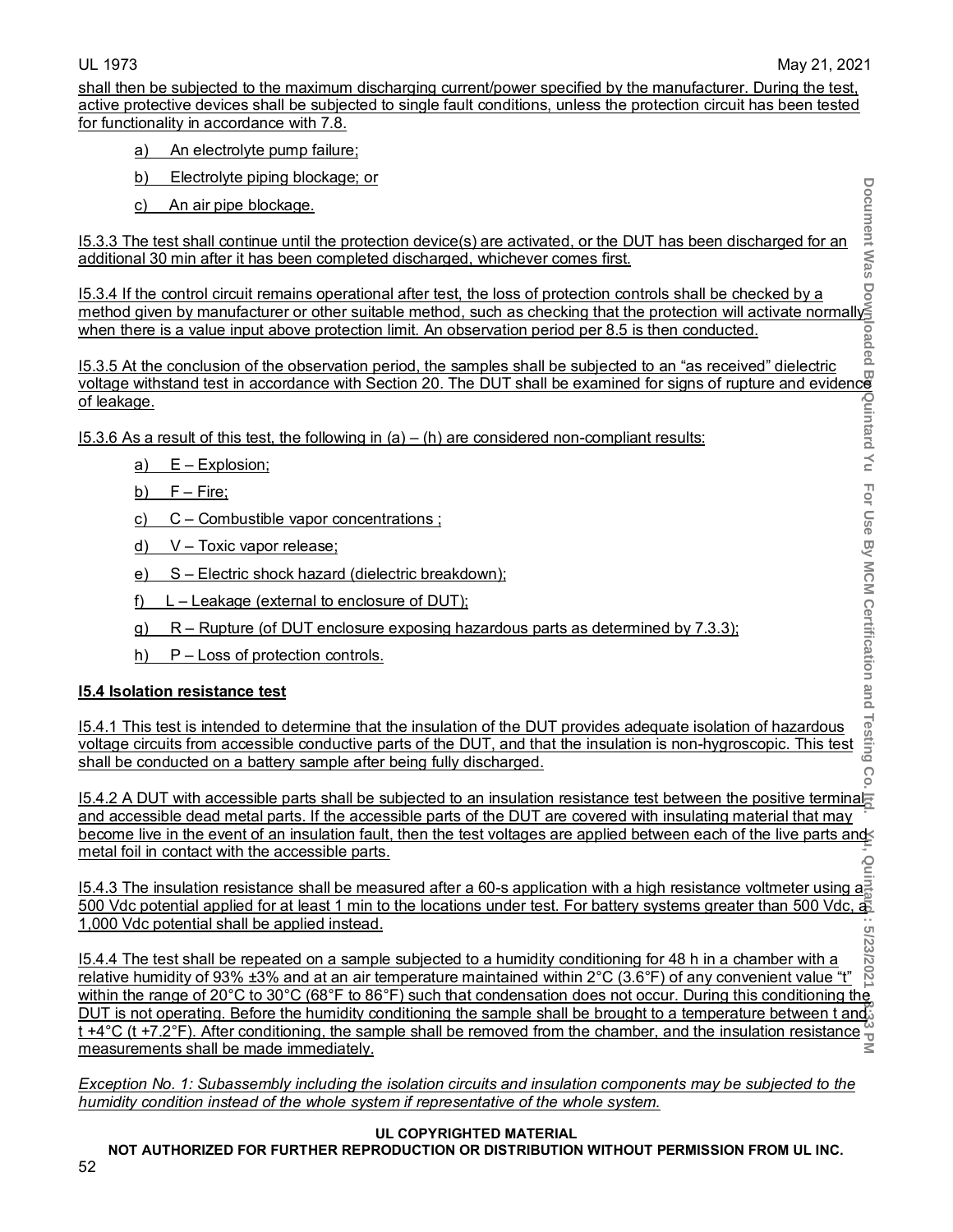*Exception No. 2: The insulation resistance after humidity conditioning is not conducted if insulation materials consist of non-hygroscopic materials.*

I5.4.5 The measured insulation resistance between the positive terminals and accessible parts of the DUT shall be at least 50,000 Ω. Document Was

# **I5.5 Spill/leak containment**

I5.5.1 If an external spill containment system such as containment vessels and absorption pillows are used for containment, absorption or neutralization of electrolyte spills from a mechanically rechargeable metal-air battery, the materials and parts of the system shall be subjected to the applicable tests of UL 2436.

*Exception No. 1: Internal electrolyte containment material and parts shall be subjected to the tests in Section I2 and Section I3 and the Leakage test in UL 2436.*

*Exception No. 2: Tests involving exposure to or use of electrolyte other than sulfuric acid shall be modified from those of UL 2436 based upon the electrolyte utilized in the mechanically rechargeable metal-air battery system under test.*

# **I6 Additional Markings for Rechargeable Metal-Air Battery System**

I6.1 The battery systems shall be marked with a warning marking "Corrosive fluid inside, only maintained by the manufacturer" or equivalent.

I6.2 The battery systems for indoor use only shall be marked "Indoor Use Only" or equivalent.

I6.3 The battery systems shall be marked with a warning marking "No User Serviceable parts, only mechanically recharged or refueled by authorized service personnel" or equivalent.

# **I7 Additional Instructions for Rechargeable Metal-Air Battery System**

I7.1 If the drop test for cell stack or anode metal plate is waived in accordance with the exception of I4.3.1, the Section 13 and the Leakage test in UL 2436.<br>
Exception No. 2: Tests involving exposure to or use of electrolyte other than sulfuric acid shall be modified from<br>
those of UL 2436 based upon the electrolyte utilized in the been dropped, as it may result in a hazardous condition."

I7.2 The battery systems shall be provided with instructions for the proper use including discharging and mechanically charging, storage, recycling and disposal. These instructions shall include temperature and current limits during operation of the battery system as well as instructions regarding the use of any controls or monitoring systems.  $|tq|$ 

I7.3 The battery systems shall be provided with the instructions for the maintenance of the whole system. The instruction shall indicate the corrosive hazards of the electrolyte, the safe handling of the corrosive hazards, and the emergency contact method in case of exposure to the corrosive electrolyte.

# **18. Functional safety updates.**

# **RATIONALE**

Proposal submitted by: Laurie Florence, UL LLC

**Document Was Downloaded By Marizon Systems Incomputer Agent Corporation and Testing Co. ltd. (Agent Was Unitard is 2021-01-2021 - 8:33 PM** Quintard: 5/23/2021 - 8:33 There needs to be a clarification regarding the safety analysis section, which is intended to evaluate the functionality and robustness of the battery safety controls. Although this analysis is intended to determine that these controls maintain the battery within its safe parameters, it does not address the impact of a thermal runaway condition within a cell(s) that may be the result of internal defects or other causes. Revisions are being proposed to 7.7.3 to help clarify this.

### **UL COPYRIGHTED MATERIAL**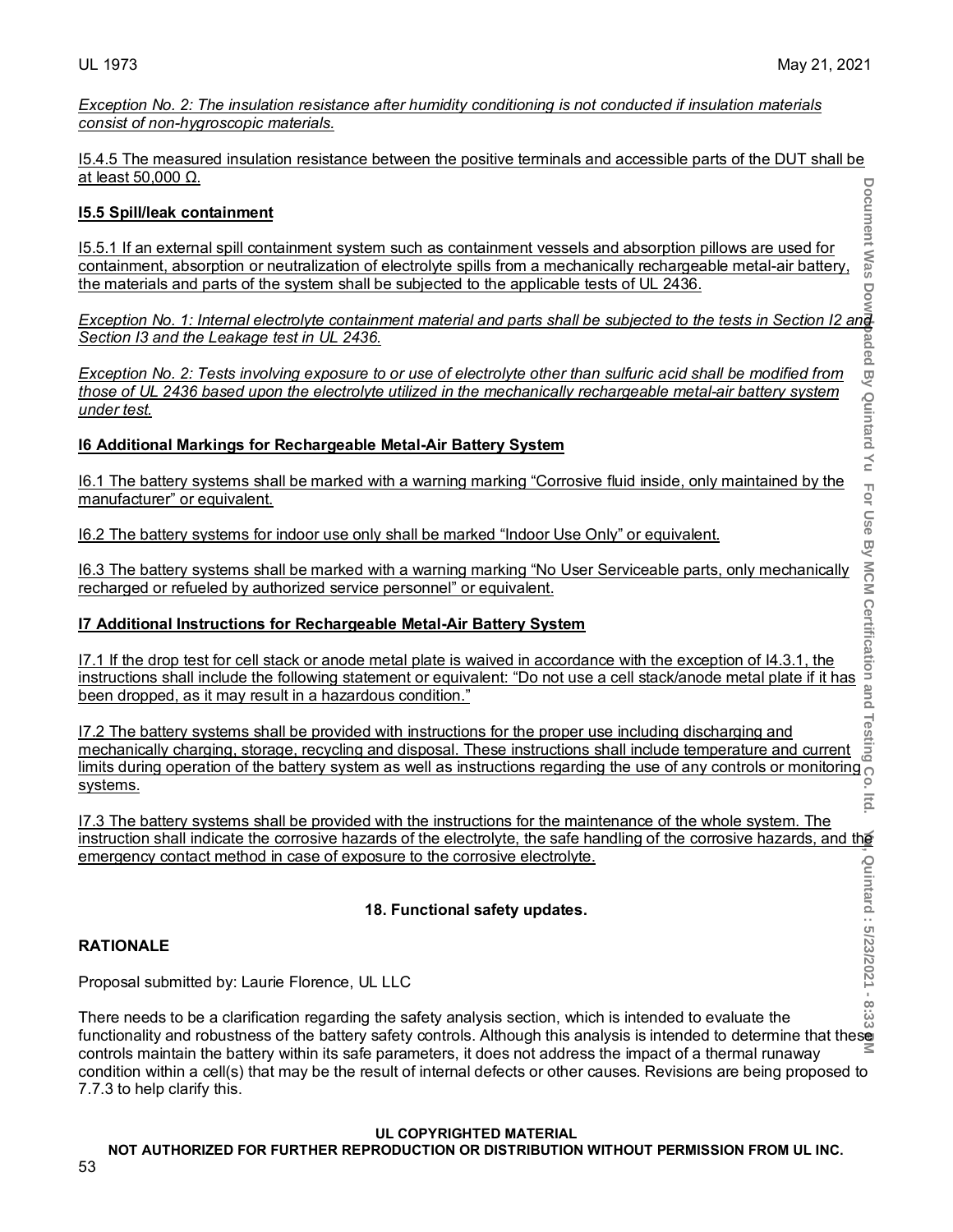Sections 7.7 and 7.8 of UL 1973 allow flexibility in determining appropriate functional safety requirements to apply to active protective devices including Battery Management Systems (BMSs). Because multiple options are provided, however, there is potential for inconsistencies in the application of these requirements. Revisions are proposed to these Sections to clearly delineate a minimum set of functional safety requirements. Alternate options are still provided, but are now offered as exceptions to complying with the primary functional safety requirements, and generally are more rigorous and/or require additional proof.

The primary functional safety requirements are based on single-fault tolerance, to be consistent with the other requirements of UL 1973. This is achieved by using redundant protective devices, or by showing via analysis that all potential single-fault conditions either result in the device still being fully operational or failing in a safe manner. Compliance with the component fault analysis requirements in UL 991 (with no allowance for "critical" components) CSA C22.2 No. 0.8 (Class B), UL 60730-1 (Class B), CAN/CSA-E60730-1 (Class B), or EN/IEC 60730-1 (Class B) offer similar levels of assurance that a device is single-fault tolerant.

wnloa<sub>i</sub> The exceptions to 7.7.4 potentially allow for a single active protective device that is not single-fault tolerant to be relied upon for critical safety. However, these exceptions require additional rigor to demonstrate the reliability of the device through failure rate calculations and other means not considered in the primary functional safety  $\overline{\omega}$ requirements. A minimum IEC 61508 Safety Integrity Level (SIL) of "2", a minimum ISO 13849 Performance Level (PL) of "c", or a minimum of ISO 26262 Automotive Safety Integrity Level (ASIL) of "C" are specified to ensure a (PL) of "c", or a minimum of ISO 26262 Automotive Safety Integrity Level (ASIL) of "C" are specified to ensure a level of equivalence with the primary functional safety requirements. There is a possibility to lower these safety ratings, but only if justification is provided in the form of additional safety analysis, e.g. Layer of Protection Analysis.

The proposed requirements also generally specify the safety functions that should be considered for these types of battery applications. Once again, it is possible to rule out one or more safety functions, but only if justification is provided in the form of additional safety analysis.

References to ISO 13849 (all parts) and ISO 26262 were added as these are commonly used international functional safety standards with relevance to applications that use battery packs. Also, reference to the Standard for Remote Software Updates, UL 5500 is being added. For additional information on UL 5500, please see the files named "*Topic 18 – UL 5500 Information.pdf"* and "*Topic 18 – UL 5500 End Product Testing Matrix.pdf"* under "**Supporting Documentation**" on the **Quick View** tab which appears on the right-hand side of this UL 1973 work area in CSDS.

# **PROPOSAL**

# **5 Normative References**

5.1 The following standards are referenced in this standard, and portions of these referenced standards may be essential for compliance. Battery systems covered by this standard shall comply with the referenced installation codes and standards as appropriate for the country where the battery system is to be used. When the battery system is intended for use in more than one country, the battery system shall comply with the installation codes and standards for all countries where it is intended to be used.

# **CSA Group Standards**

CSA C22.1, *Canadian Electrical Code, Part I Safety Standard for Electrical Installations*

CSA C22.2 No. 0.15, *Adhesive Labels*

CSA C22.2 No. 0.8, *Safety Functions Incorporating Electronic Technology*

CSA C22.2 No. 94.2, *Enclosures for Electrical Equipment, Environmental Considerations*

CSA C22.2 No. 113, *Fans and Ventilators*

**International Standards Organization (ISO) Standards**

ISO 13849 (all parts), *Safety of Machinery – Safety-Related Parts of Control Systems* 

# **UL COPYRIGHTED MATERIAL**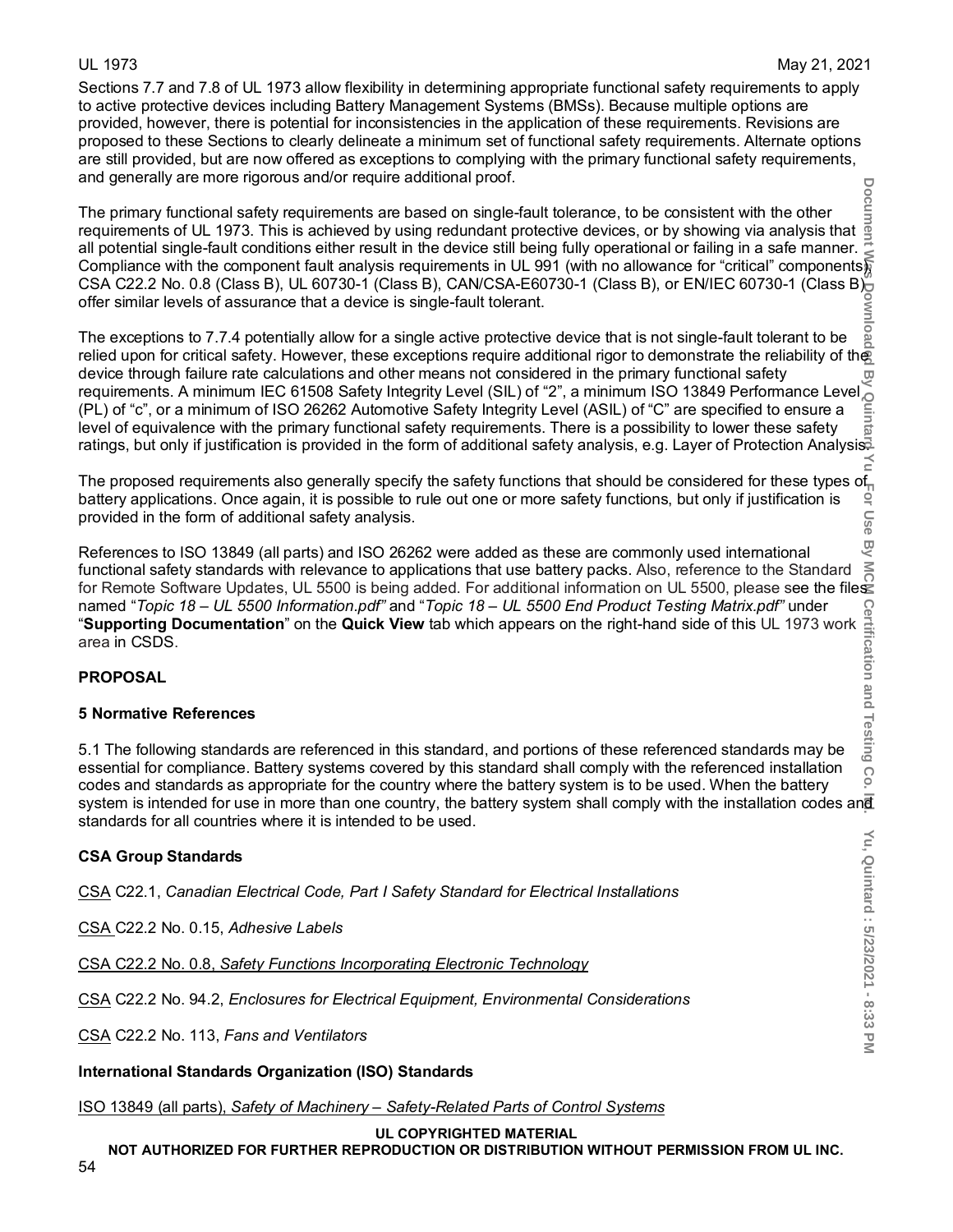# UL 1973 May 21, 2021

 $\leq$ 

For Use By MCM Certification

 $\overline{\leq}$ 

# ISO 26262 (all parts), *Road Vehicles – Functional Safety*

# **UL Standards**

UL 5500, Remote Software Updates

# **6 Glossary**

6.1A BATTERY MANAGEMENT SYSTEM (BMS) – A battery control circuit with active and programmable active protection devices that monitors and maintains the cells within their safe operating region; and which prevents overcharge, overcurrent, overtemperature, under-temperature and overdischarge conditions of the cells.

6.12A CRITICAL SAFETY – Any devices or circuits provided to protect against hazardous conditions where the failure of the device results in a hazardous condition as defined in UL 991.

6.38 NORMAL OPERATING REGION – That region of voltage, current, and temperature within which a cell or electrochemical capacitor can safely be charged and discharged repetitively throughout its anticipated life. The manufacturer specifies these values, which are then used in the safety evaluation of the device and may vary as the device ages. <u>The normal operating region will include the following parameters for charging and discharging as</u> specified by the manufacturer:

a) CHARGING TEMPERATURE LIMITS – The upper and lower limits of temperature, specified by the manufacturer for charging of the cell/capacitor.

NOTE: This temperature is measured on the cell casing.

b) DISCHARGE TEMPERATURE LIMITS – The upper and lower limits of temperature, specified by the manufacturer for discharging the cell/capacitor.

NOTE: This temperature is measured on the cell casing.

c) END OF DISCHARGE VOLTAGE – Refer to 6.17.

d) MAXIMUM CHARGING CURRENT – The maximum charging current in the normal operating region which is specified by the cell/capacitor manufacturer. This value may vary with temperature. Test

e) MAXIMUM DISCHARGING CURRENT – The maximum discharging current rate, which is specified by the cell/capacitor manufacturer. Co

f) UPPER LIMIT CHARGING VOLTAGE – The highest charging voltage limit in the normal operating region specified by the cell/capacitor manufacturer. This value may vary with temperature. Χu,

6.38A PRIMARY SAFETY PROTECTION - The safety device or circuit that is part of the safety control system intended to prevent a hazard, and which operates before any secondary or supplemental protection operates.

**Document Was Downloaded By Quintard Yu For Use By MCM Certification and Testing Co. ltd. Yu, Quintard : 5/23/2021 - 8:33 PM** 6.39 PROTECTIVE DEVICES, ACTIVE - Devices provided to prevent hazardous conditions that require electrical energy in order to operate. An example of an active control would be a battery management system (BMS) that has monitoring and control functions. 23/2021

6.40 PROTECTIVE DEVICES, PASSIVE - Devices provided to prevent hazardous conditions that do not require electrical energy in order to detect the condition and operate. An e Examples of a passive protective devices would be a fuses, thermal snap switches and fluid level switches. نج<br>دن

# **7.7 System safety analysis**

7.7.1 An safety analysis consisting of a hazard identification, risk analysis and risk evaluation of potential hazards (including an FMEA) shall be conducted on the device under test. to determine that events that could lead to a

# **UL COPYRIGHTED MATERIAL**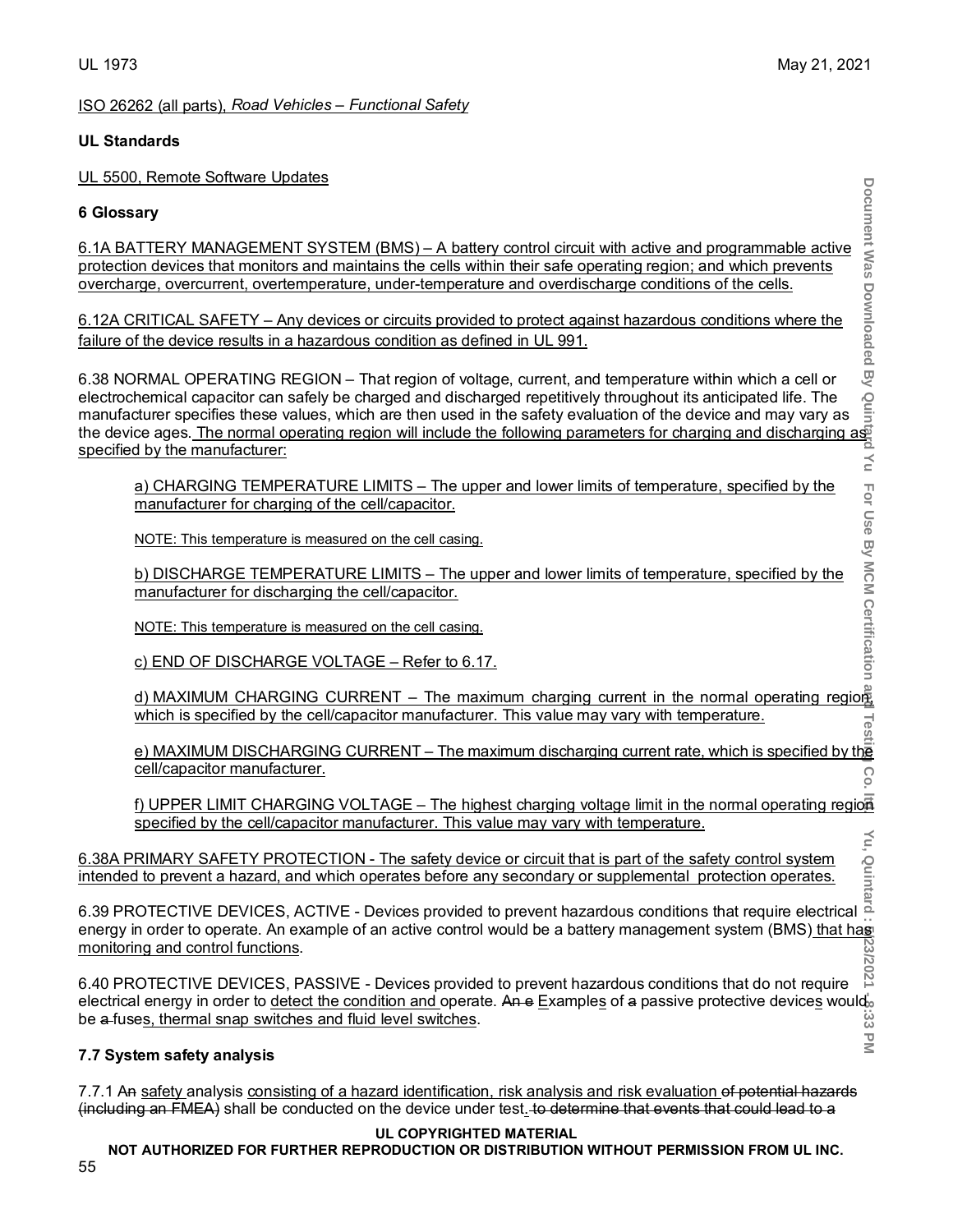For Use

**Document Was Downloaded By Quintard Yu For Use By MCM Certification and Testing Co. ltd. Yu, Quintard : 5/23/2021 - 8:33 PM** hazardous condition have been identified and addressed through design or other means. This safety analysis shall determine which parts of the system are safety related through an existing methodology such as outlined 7.7.2. This approach should determine the hazard scenarios and define mitigation mechanisms. This safety analysis shall identify safety circuits or software that address each hazardous condition and consider the performance of each safety circuit or software. The following conditions in (a) - (c) shall be considered unless sufficient justification (e.g. additional safety analysis) is provided by the manufacturer that these conditions are not hazardous. The following conditions in (a) - (c) shall be considered at a minimum, but are not limited to:

- a) Battery cell over-voltage and under-voltage;
- b) Battery over-temperature and under-temperature; and
- c) Battery over-current during charge and discharge conditions.

7.7.3 The analysis of 7.7.1 is utilized to identify anticipated faults in the system which could lead to a hazardous condition and is validated by compliance with 7.8. The analysis shall consider the reliability of any monitoring components and systems and any communication systems providing information to the controls that can affect <u>safety. the types and levels of protection provided to mitigate the anticipated faults.</u> The analysis shall consider single fault conditions in the protection circuit <u>in addition to single faults elsewhere that could lead to a hazardous</u> condition. /scheme as part of the anticipated faults and/or identify the safety integrity level or similar safety classification.

7.7.4 When conducting the analysis of 7.7.1, active protective devices shall not be relied upon for critical safety unless they comply with the following in (a) - (c). Refer to 6.39 and 6.40 for definitions of active and passive protective devices.

a) They are provided with a redundant passive protective device; or

power/failure of the first level active protection; or

- c) They are determined to fail safe upon loss of power to the active circuit or
- d) Meet the identified safety integrity level per IEC 61508 or similar safety classification.

b) They are provided with redundant active protection that remains functional and energized upon loss of<br>power/failure of the first level active protection; or<br>e) They are determined to fail safe upon loss of power to the 7.7.5 Devices relied upon for critical safety as noted in 7.7.4 shall be tested for functionality in accordance with appropriate functional safety requirements unless already evaluated through the other tests of this standard.

# **7.8 Protective circuit and controls**

# **7.8.1 General**

7.8.1 Active protective devices shall not be relied upon for critical safety and shall comply with one of the following in (a) – (c) and comply with 7.8.2 and 7.8.3 as applicable. Refer to 6.39 and 6.40 for definitions of active and passive protective devices.

a) They are provided with a redundant passive protective device;

b) They are provided with redundant active protection that remains functional and energized upon loss of power to, or failure of the first level of active protection;

c) They remain fully operational or fail safe upon loss of power to, or under a single fault condition of the active circuit; or

Yu, Quintard : 5/23/2021 - 8:33 PM *Exception : Active protective devices that comply with IEC 61508 (all parts), meeting minimum Safety Integrity Level (SIL) "2", ISO 13849 (all parts), meeting minimum performance level (PL) "c", or ISO 26262 (all parts), minimum of Automotive Safety Integrity Level (ASIL) "C" are permitted to be relied upon for critical safety. The SIL, PL, or ASIL for a safety function may be reduced if the manufacturer provides additional safety analysis, e.g. Layer* 

# **UL COPYRIGHTED MATERIAL**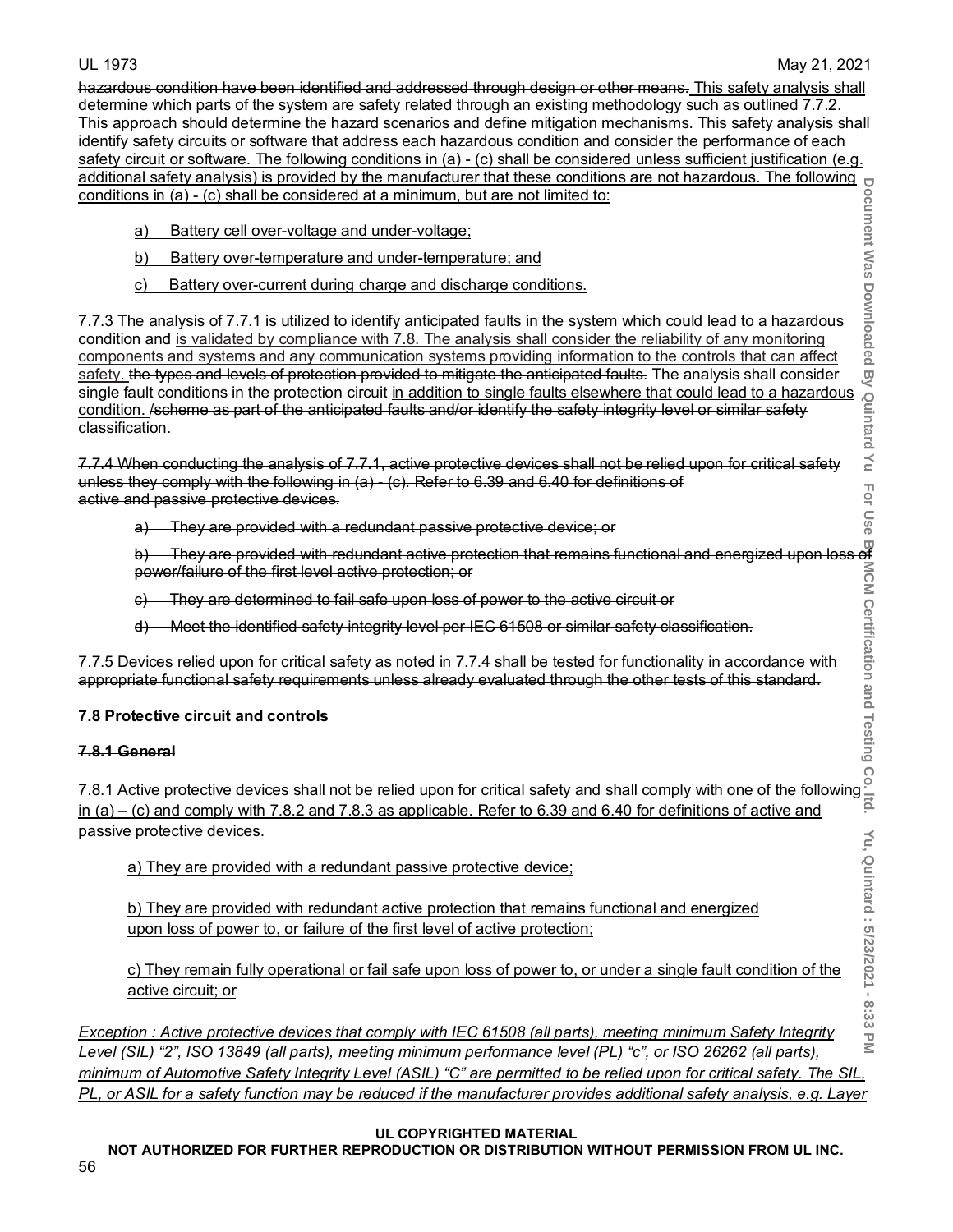*of Protection Analysis (LOPA), showing that the required risk reduction level has been reduced by other measures used within the battery system.*

7.8.2 Active protective devices relied upon for safety as noted in 7.8.1, shall be evaluated in accordance with:

- a) The Failure-Mode and Effect Analysis (FMEA) requirements in UL 991 (Section 7);
- b) The Protection Against Internal Faults to Ensure Functional Safety requirements in UL 60730-1 or CAN/CSA E60730-1 (Clause H.27.1.2); or
- c) The Protection Against Faults to Ensure Functional Safety requirements (Class B requirements) in CSA C22.2 No. 0.8 (Section 5.5) to determine compliance and identify tests necessary to verify single fault tolerance. 7.8.3 With reference to 7.8.1, software elect Analysis (FMEA) requirements in UL 991 (Section 7):<br>
CAN/CSA E60730-1 Clause H.27.1.2): or<br>
C. The Protection Against Internal Faults to Ensure Functional Safety requirements

7.8.3 With reference to 7.8.1, software relied upon for safety shall comply with:

- a) Software Class 1 requirements of UL 1998;
- b) Software Class B requirements of CSA C22.2 No. 0.8; or
- c) The Controls Using Software requirements (Software Class B requirements) in UL 60730-1 (Clause H.11.12) or CAN/CSA E60730-1.

7.8.4 Software and its associated hardware determined critical to safety that can be updated remotely shall meet the requirements outlined in UL 5500.

Document Was Document Dy Guintard is Hot Use By MCM Certification and Iesting Co. Ltd. Yu, <del>Shippi</del>a : 5:32,2021 - 8:39 PM 7.7. overcharge and overdischarge, resulting from anticipated use and abuse conditions including component fault $\$\$ in control systems, short circuit conditions and power surges as applicable to the intended battery system rtification and application and installation as determined by the manufacturer. If relied upon for maintaining the cells within their safe operating region, the battery management system (BMS) shall maintain cells within the specified cell voltage region from over-charge and over-discharge of the cell voltage, and it shall maintain cells within the specified cell temperature region providing protection from overheating and under temperature operation. Additionally, it shall maintain batteries within the specified battery current region from over charge of current and prevent high rate discharge exceeding the cell specifications. When reviewing safety circuits to determine that cell operating region limits are maintained, tolerances of the protective circuit/ component shall be considered in the evaluation. Components such as fuses, circuit breakers or other devices and parts determined necessary for safe operation of the battery system that are required to be provided in the end use installation, shall be identified in the installation  $\overline{15}$ instructions.

7.8.6 With reference to 7.8.5, if relied upon for maintaining the cells within their safe operating limits, the battery management system (BMS) shall maintain cells within the specified cell voltage and current limits to protect against overcharge and over-discharge. The BMS shall also maintain cells within the specified temperature limits providing protection from overheating and under temperature operation. When reviewing safety circuits to determine that cell operating region limits are maintained, tolerances of the protective circuit/component shall be considered in the evaluation. Components such as fuses, circuit breakers or other devices and parts determined necessary for safe operation of the battery system that are required to be provided in the end use installation, shall be identified in the installation instructions.

7.8.7 7.8.1.2 With reference to 7.8.5 and 7.8.6, if the specified safe operating limits are exceeded, the a protective  $\frac{1}{20}$ circuit shall limit or shut down the charging or discharging to prevent excursions beyond these operating limits. if any unsafe condition is created or When a hazardous scenario occurs, as determined in 7.7.1, the system shall continue to provide the safety function or go to a safe state (SS) or risk addressed (RA) state. If the safety function<sup>3</sup> has been damaged, the system shall remain in the safe state or risk addressed state until the safety function has been restored and the system has been deemed safe to operate. the battery system will be damaged. If safety limits as determined per 7.7 are exceeded, the protective circuit shall shut down the charging or discharging to

# **UL COPYRIGHTED MATERIAL**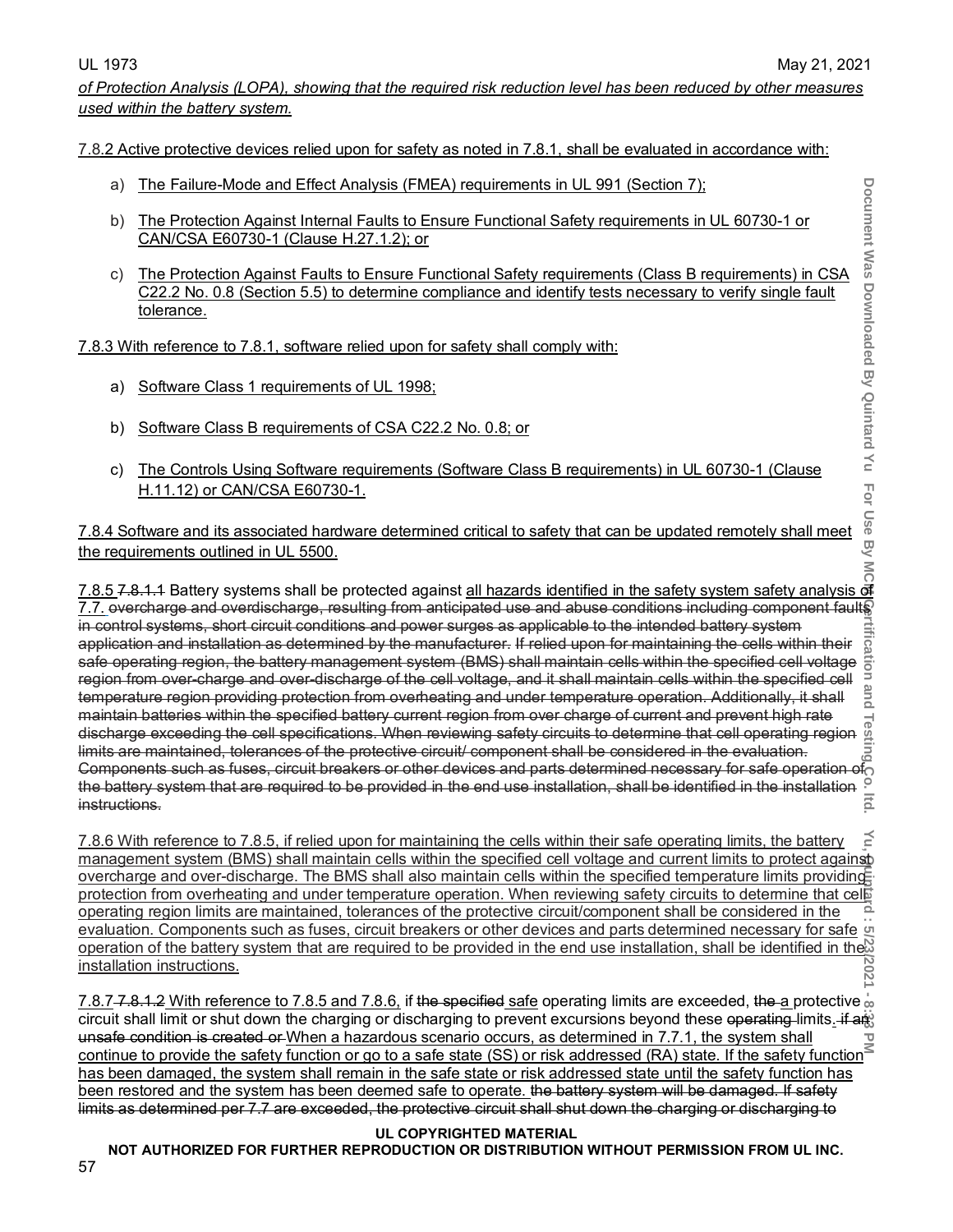**Mas**  $\overline{C}$ 

prevent excursions beyond safety limits. Compliance is determined through a review of the pack and cell or electrochemical capacitor data and through the testing of this standard.

7.8.8 7.8.1.3 Solid state circuits and software controls, relied upon as the primary safety protection, shall be evaluated and tested to verify electromagnetic immunity in accordance with Section 24A.to UL 991 or C22.2 No. 0.8, UL 1998, UL 60730-1 or CAN/CSA-E60730-1, or EN/IEC 61508 series as applicable based upon the design and complexity of the controls. The required severity level, performance level, or the class of control function shall g<br>and complexity of the controls. The required severity level, performance level, or the class of contr be determined by the manufacturer and the controls designed in accordance with one of the above functional safety<br>standards. standards.

*Exception: Solid state circuits and software need not comply if it can be demonstrated that the solid state circuits and software are not relied upon as the primary safety protection.*

<u>7.8.9</u> 7.8.1.4 Battery systems with hazardous voltage circuits, including outputs of 50<u>-60 </u>V or greater, shall either be provided with a manual disconnect device or be provided with installation instructions for the disconnect device to be provided during installation of the system. The disconnect device shall be located as near as possible to the battery system terminals and it shall be rated for the application including disconnect under load if applicable. The  $\varpi$ disconnect device shall disconnect both poles of the circuit. The manual disconnect shall not require the use of a special tool or equipment to be operated.<u> The disconnect device shall consist of either a manually operated switch</u>! <u>or circuit breaker.</u>

 $\leq$ *Exception No. 1: A battery system having either a plug or receptacle or connector for connection to the output circuit may be provided without an additional disconnect means. The plug, receptacle and connectors used for this purpose shall be investigated in accordance with UL 1682 and rated for current interruption suitable for the circuit.*<br>The required spacing to the hazardous voltage circuits shall be maintained when the plug or receptacle *The required spacing to the hazardous voltage circuits shall be maintained when the plug or receptacle or connector is disconnected.* By MCM

*Exception No. 2: A flow battery that can be turned off such that no circuits remain at hazardous voltage are not required to have a manual disconnect device.*

16.6 During the test, samples supplied with protective devices shall be subjected to a single component fault using<br>any single fault condition that may be determined to occur during discharge conditions. See Section 11 for any single fault condition that may be determined to occur during discharge conditions. See Section 11 for details regarding single fault conditions. Single fault conditions can be applied to both passive and active protective devices.

*Exception: Components in circuits evaluated for reliability (i.e. evaluated for functional safety criteria considering single fault conditions in accordance with 7.8.1.3) need not be subjected to single fault conditions*

Testing 19.3 The sample shall then be charged in accordance with the manufacturer's maximum normal charging  $\Omega$ specifications. Charging shall continue until end of charge conditions and the DUT reaches thermal equilibrium. The voltage of the partially charged module/cell shall be monitored during the charging to determine if its voltage limits  $\frac{1}{6}$ are being exceeded. During the test, active protective devices shall be subjected to single fault conditions, unless<br>the protective circuit has been tested for functionality in accordance with 7.8.1.3.<br>**RATIONALE**<br>**RATIONA** the protective circuit has been tested for functionality in accordance with 7.8.1.3.

# **19. Inclusion of EMC testing for electronic safety controls.**

# **RATIONALE**

Proposal submitted by: Laurie Florence, UL LLC

**Document Was Downloaded By Quintard Yu For Use By MCM Certification and Testing Co. ltd. Yu, Quintard : 5/23/2021 - 8:33 PM** The electromagnetic immunity requirements in the referenced functional safety standards vary significantly with respect to test procedures and test levels. In addition, standards such as IEC 61508, ISO 13849, and ISO 26262 do not have any specific electromagnetic immunity requirements and instead only offer guidance on which نج<br>دی electromagnetic immunity tests should be conducted and the tests levels that should be used. To ensure  $\overline{\leq}$ consistency in the application of requirements, a new Section 24A is proposed in UL 1973 to specify which electromagnetic immunity tests shall be conducted, and which test procedures and levels shall be used. The test procedures and levels chosen are a combination of levels specified in UL 60730-1 Section H.26 and IEC 61000-6-2 (EM immunity standard for industrial environments). Electromagnetic immunity test procedures and levels specified

### **UL COPYRIGHTED MATERIAL**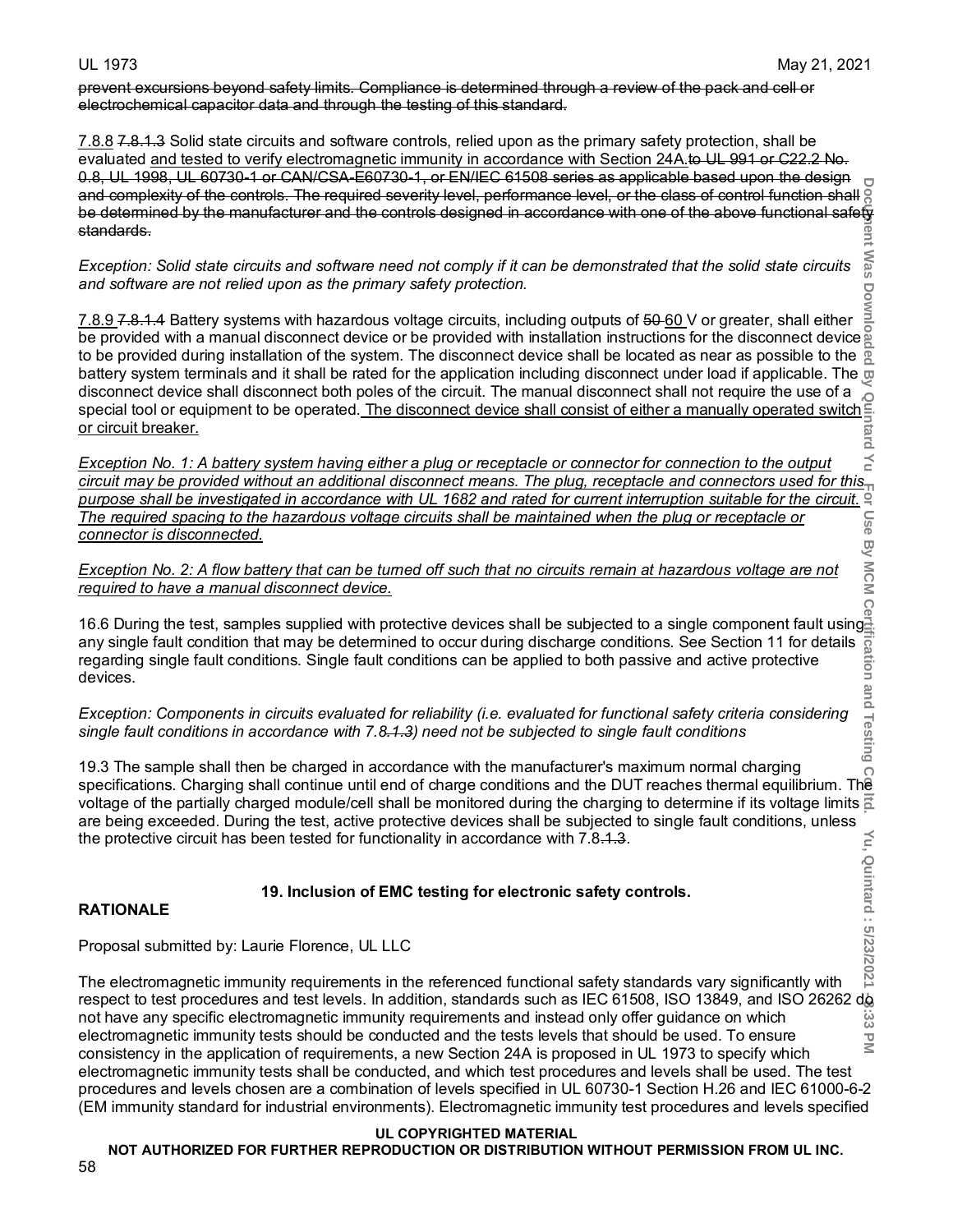in the other standards may still be used, but only if these test procedures and levels are equivalent or more severe than the test procedures and levels specified here.

# **PROPOSAL**

# **5 Normative References**

# **International Electrotechnical Commission (IEC) Standards**

| 5.1 The following standards are referenced in this standard, and portions of these referenced standards may be<br>essential for compliance. Battery systems covered by this standard shall comply with the referenced installation<br>codes and standards as appropriate for the country where the battery system is to be used. When the battery<br>system is intended for use in more than one country, the battery system shall comply with the installation codes and<br>standards for all countries where it is intended to be used. |                |                                |  |  |  |
|-------------------------------------------------------------------------------------------------------------------------------------------------------------------------------------------------------------------------------------------------------------------------------------------------------------------------------------------------------------------------------------------------------------------------------------------------------------------------------------------------------------------------------------------|----------------|--------------------------------|--|--|--|
| <b>International Electrotechnical Commission (IEC) Standards</b>                                                                                                                                                                                                                                                                                                                                                                                                                                                                          |                | <b>Downloaded</b>              |  |  |  |
| IEC 61000-4-2, Electromagnetic Compatibility (EMC) - Part 4-2: Testing and Measurement Techniques -                                                                                                                                                                                                                                                                                                                                                                                                                                       |                |                                |  |  |  |
| <b>Electrostatic Discharge Immunity Test</b>                                                                                                                                                                                                                                                                                                                                                                                                                                                                                              |                | D<br>V                         |  |  |  |
| <u>IEC 61000-4-3, Electromagnetic Compatibility (EMC) - Part 4-3: Testing and Measurement Techniques - Radiated F</u><br>Radio-Frequency, Electromagnetic Field Immunity Test                                                                                                                                                                                                                                                                                                                                                             |                |                                |  |  |  |
| <u>IEC 61000-4-4, Electromagnetic Compatibility (EMC) - Part 4-4: Testing and Measurement Techniques - Electrical</u>                                                                                                                                                                                                                                                                                                                                                                                                                     |                |                                |  |  |  |
| Fast Transient/Burst Immunity Test                                                                                                                                                                                                                                                                                                                                                                                                                                                                                                        |                |                                |  |  |  |
| IEC 61000-4-5, Electromagnetic Compatibility (EMC) - Part 4-5: Testing and Measurement Techniques - Surge<br><b>Immunity Test</b>                                                                                                                                                                                                                                                                                                                                                                                                         |                | Use<br>贝<br>W                  |  |  |  |
| IEC 61000-4-6, Electromagnetic Compatibility (EMC) - Part 4-6: Testing and Measurement Techniques - Immunity<br>to Conducted Disturbances, Induced by Radio-Frequency Fields                                                                                                                                                                                                                                                                                                                                                              |                |                                |  |  |  |
| IEC 61000-4-8, Electromagnetic Compatibility (EMC) - Part 4-8: Testing and Measurement Techniques - Power<br><b>Frequency Magnetic Field Immunity Test</b>                                                                                                                                                                                                                                                                                                                                                                                |                |                                |  |  |  |
| Tests and sample requirements for battery systems and packs<br>(NOTE FROM STP PROJECT MANAGER: ONLY PART OF TABLE 8.1 IS SHOWN FOR EASE OF REVIEW) $\frac{3}{2}$                                                                                                                                                                                                                                                                                                                                                                          | Table 8.1      | ertification                   |  |  |  |
| <b>Test</b>                                                                                                                                                                                                                                                                                                                                                                                                                                                                                                                               | <b>Section</b> | Number of samples <sup>a</sup> |  |  |  |
| Push-Back Relief                                                                                                                                                                                                                                                                                                                                                                                                                                                                                                                          | 24.5           |                                |  |  |  |
| <b>Electromagnetic Immunity Tests</b>                                                                                                                                                                                                                                                                                                                                                                                                                                                                                                     |                |                                |  |  |  |
| Electrostatic Discharge                                                                                                                                                                                                                                                                                                                                                                                                                                                                                                                   | 24A.2          | b                              |  |  |  |
| Radio-Frequency Electromagnetic Field                                                                                                                                                                                                                                                                                                                                                                                                                                                                                                     | 24A.3          | b                              |  |  |  |
| 24A.4<br>b<br><b>Fast Transient/Burst Immunity</b>                                                                                                                                                                                                                                                                                                                                                                                                                                                                                        |                |                                |  |  |  |
| ntard :<br>b<br>Surge Immunity<br>24A.5                                                                                                                                                                                                                                                                                                                                                                                                                                                                                                   |                |                                |  |  |  |
| Radio-Frequency Common Mode                                                                                                                                                                                                                                                                                                                                                                                                                                                                                                               | 24A.6          | b                              |  |  |  |
| <b>Power Frequency Magnetic Field</b>                                                                                                                                                                                                                                                                                                                                                                                                                                                                                                     | 24A.7          | <b>DIZOZICITE</b><br><u>b</u>  |  |  |  |
| <b>Operational Verification</b>                                                                                                                                                                                                                                                                                                                                                                                                                                                                                                           | 24A.8          | <u>b, h</u>                    |  |  |  |
| <b>Mechanical Tests</b>                                                                                                                                                                                                                                                                                                                                                                                                                                                                                                                   |                |                                |  |  |  |
| <b>Vibration (LER Motive Applications)</b>                                                                                                                                                                                                                                                                                                                                                                                                                                                                                                | 25             | 1                              |  |  |  |
| h Operational Verification conducted on all samples used in 24A.2 through 24A.7.                                                                                                                                                                                                                                                                                                                                                                                                                                                          |                |                                |  |  |  |

**UL COPYRIGHTED MATERIAL**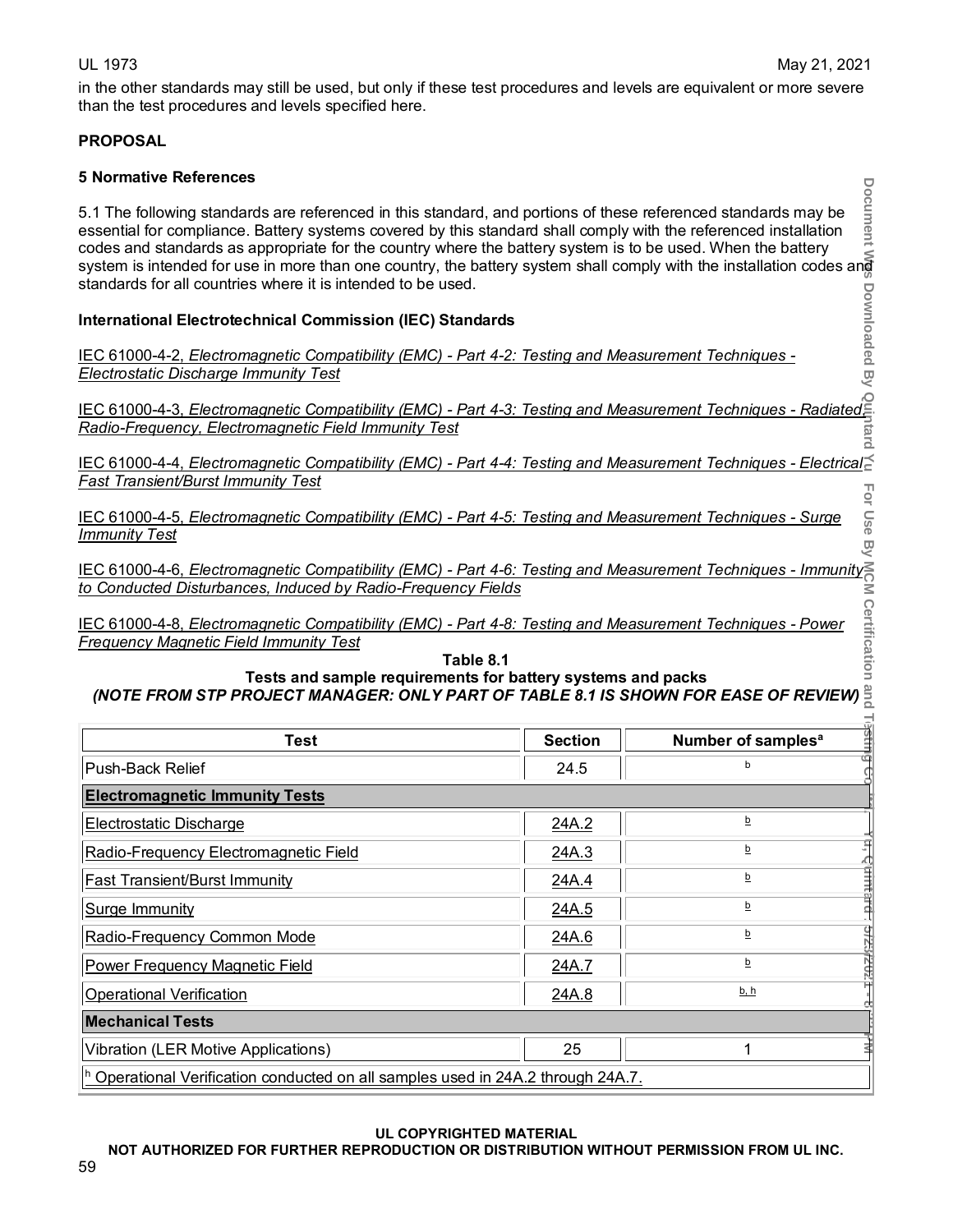### **Table 12.1 Non-compliant test results** *(NOTE FROM STP PROJECT MANAGER: ONLY PART OF TABLE 12.1 IS SHOWN FOR EASE OF REVIEW)*

| <b>Tests<sup>a</sup></b>                    | <b>Non-compliant results</b>  |
|---------------------------------------------|-------------------------------|
| Failure of Cooling/Thermal Stability System | E, F, C, V, S, L, R, P        |
| <b>Electrostatic Discharge</b>              | <u>E, F, C, V, S, L, R, P</u> |
| Radio-Frequency Electromagnetic Field       | E, F, C, V, S, L, R, P        |
| <b>Fast Transient/Burst Immunity</b>        | E, F, C, V, S, L, R, P        |
| <b>Surge Immunity</b>                       | <u>E, F, C, V, S, L, R, P</u> |
| Radio-Frequency Common Mode                 | E, F, C, V, S, L, R, P        |
| <b>Power Frequency Magnetic Field</b>       | E, F, C, V, S, L, R, P        |
| <b>Operational Verification</b>             | E, F, C, V, S, L, R, P        |
| Vibration (LER Motive)                      | E, F, C, V, S, L, R, P        |

12.2 For the following tests, if the DUT is still operational after the test (a user replaceable fuse may be replaced or  $\leq$  user resettable device such as an accessible circuit breaker, etc. reset), it shall be subject user resettable device such as an accessible circuit breaker, etc. reset), it shall be subjected to a minimum single charge/discharge cycle in accordance with the manufacturer's specifications. No non-compliant results as outlined in Table 12.1 shall occur during the charge/discharge cycle of a still operational DUT.

- a) Overcharge;
- b) Short Circuit;
- c) Overdischarge Protection;
- d) Imbalanced Charging;
- e) Failure of Cooling/Thermal Stability System;
- f) Electrostatic Discharge;
- g) Radio-Frequency Electromagnetic Field;
- h) Fast Transient/Burst Immunity;
- i) Surge Immunity;
- j) Radio-Frequency Common Mode;
- k) Power Frequency Magnetic Field;
- l) Operational Verification;
- fm) Vibration;
- gn) Shock;
- ho) Impact or Drop Impact;
- ip) Static Force;
- jg) Thermal Cycling;
- kr) Salt Fog; and
- ls) Resistance to Moisture.

NOTE: If the tests of items (f) through (l) may be done on the battery management system only and not the whole battery system.

# **UL COPYRIGHTED MATERIAL**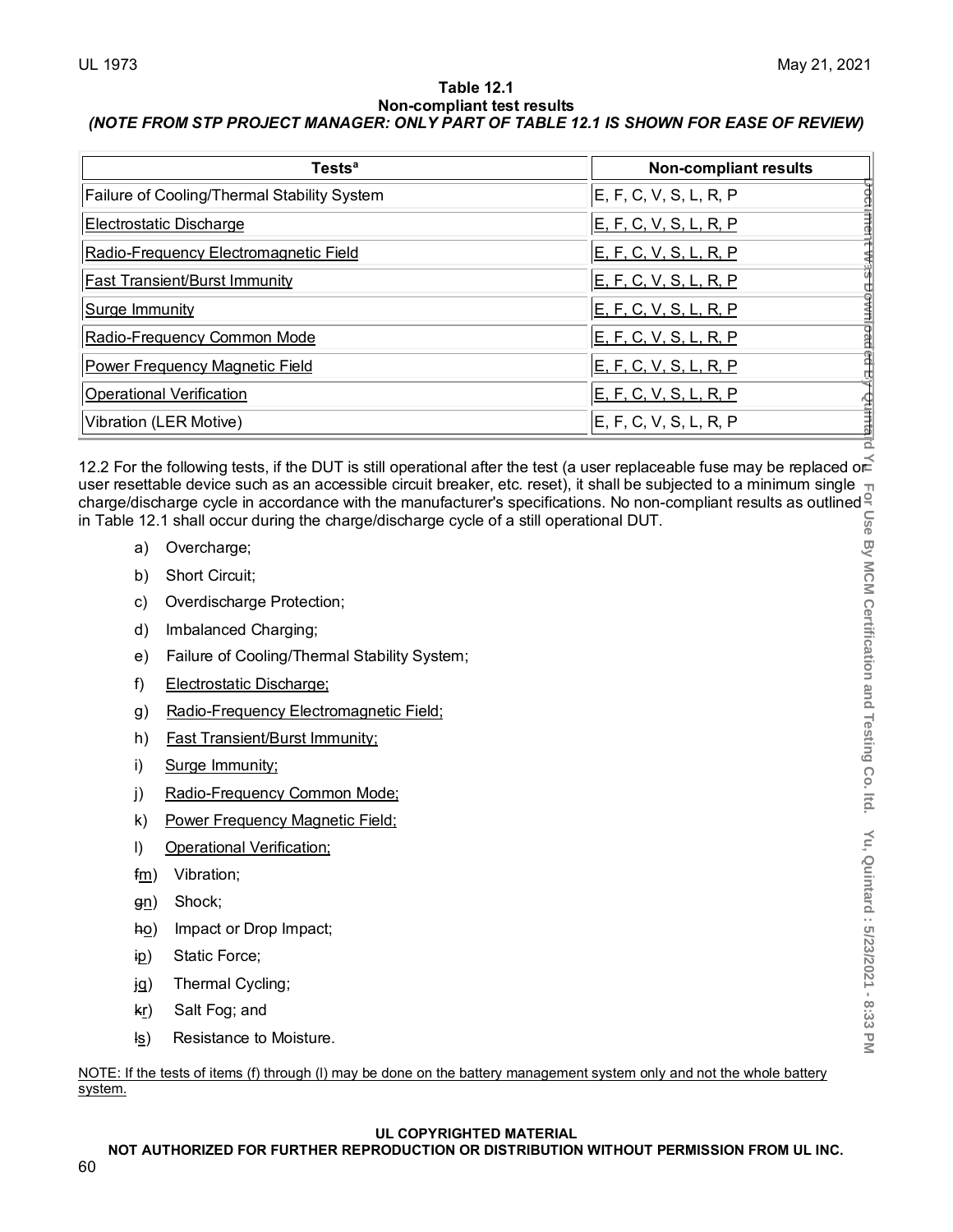### UL 1973 May 21, 2021 **24A Electromagnetic Immunity Tests**

For

# **24A.1 General**

24A.1.1 Active protective devices (e.g. battery management systems, solid state circuits, software controls, etc.) relied upon as the primary safety protection in 7.7 - 7.8 shall demonstrate sufficient immunity to electromagnetic interference by complying with the tests specified in 24A.2 - 24A.7. Alternate test procedures and levels specified in other standards may be used, but only if they are equivalent or more severe than the test procedures and levels ument Was specified below.

24A.1.2 Each test shall begin with an operational DUT. The DUT may consist of only the battery management system, if that is the only part of the battery system that will be impacted. system, if that is the only part of the battery system that will be impacted.

**Document Was Downloaded By Quintard Yu For Use By MCM Certification and Testing Co. ltd. Yu, Quintard : 5/23/2021 - 8:33 PM** 24A.1.3 During specific tests as indicated in 24A.2 - 24A.7, the DUT shall be subjected to a charge/discharge cycle in accordance with the manufacturer's specification. No non-compliant results as outlined in Table 12.1 shall occur during the charge/discharge cycle. It is acceptable if the charge/discharge cycle is not completed at the conclusion of the test. By Quintard Yu

24A.1.4 After each test in 24A.2 - 24A.7, the DUT shall be inspected to verify that it is still operational and in compliance with Table 12.1. This may require Operational Verification (24A.8) of the DUT if it is not possible to determine that it is fully operational by inspection. If the DUT is no longer operational, a failure analysis shall be conducted to determine the reason for the failure and to verify that the DUT has failed safely in accordance with Table 12.1. A DUT that is no longer operational shall not be used on any remaining test.

24A.1.5 In addition, after all tests in this section have been completed, all samples used during the tests specified in  $24A.2 - 24A.7$  shall comply with the Operational Verification in 24A.8.<br>
24A.2 Electrostatic dischar in 24A.2 - 24A.7 shall comply with the Operational Verification in 24A.8.

# **24A.2 Electrostatic discharge**

24A.2.1 The DUT shall demonstrate immunity to electrostatic discharges in accordance with the test procedure specified in IEC 61000-4-2.

24A.2.2 The following test levels shall be used:

- a) ±6 kV contact discharge; and
- b)  $\pm$ 8 kV air discharge.
- 24A.2.3 After the test, the DUT shall comply with 24A.1.4.

### **24A.3 Radio-frequency electromagnetic field**

24A.3.1 The DUT shall demonstrate immunity to radio-frequency electromagnetic fields in accordance with the test<br>  $\frac{24A.3.1 \text{ The following test levels shall be used:}}{\frac{64A.3.2 \text{ The following test levels shall be used:}}$ <br>  $\frac{24A.3.2 \text{ The following test levels shall be used:}}{\frac{64A.3.3 \text{ D} \cdot \text{ from 10 M Hz to 1 GHz, 1 kHz (8$ procedure specified in IEC 61000-4-3.

24A.3.2 The following test levels shall be used:

- a) 10 V/m from 80 MHz to 1 GHz, 1 kHz (80% AM); and
- b) 3 V/m from 1.4 GHz to 6.0 GHz, 1 kHz (80% AM).

24A.3.3 During the test, the DUT shall comply with 24A.1.3.

24A.3.4 After the test, the DUT shall comply with 24A.1.4.

# **24A.4 Fast transient/burst immunity**

24A.4.1 The DUT shall demonstrate immunity to electrical fast transients/bursts in accordance with the test procedure specified in IEC 61000-4-4.

### **UL COPYRIGHTED MATERIAL**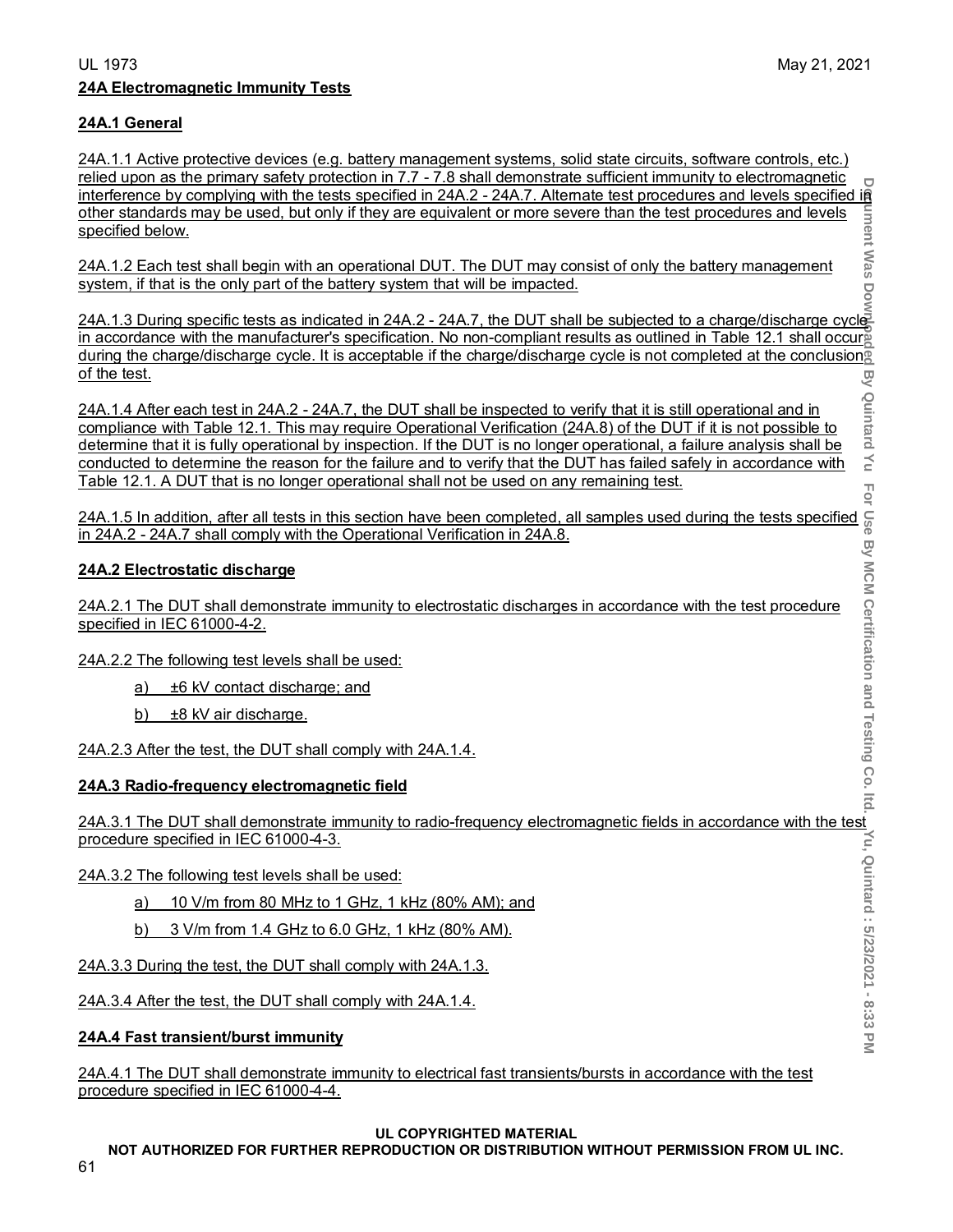24A.4.2 The following test levels in (a) - (c) shall be used. If the DUT has a DC power input port connected to an AC/DC converter such as a power supply or charger that is an integral part of the battery pack, the test shall be conducted on the AC input of the AC/DC converter using the test level specified in (c). Otherwise, the test shall be conducted on the DC power input port of the DUT using the test level specified in (b).

| On signal/control ports intended to be connected to cables longer than 3 m (118 in), $\pm 1$ kV (5/50 ns, $\pm$<br>a)<br>kHz); capacitive clamp shall be used; |       |
|----------------------------------------------------------------------------------------------------------------------------------------------------------------|-------|
| On input and output DC ports, ±1 kV (5/50 ns, 5 kHz); and<br>b)                                                                                                | Θ     |
| On input and output AC ports, ±2 kV (5/50 ns, 5 kHz).<br>C)                                                                                                    | as    |
| 24A.4.3 After the test, the DUT shall comply with 24A.1.4.                                                                                                     | Down  |
| 24A.5 Surge immunity                                                                                                                                           | paded |
| 24A.5.1 The DUT shall demonstrate immunity to surges in accordance with the test procedure specified in IEC<br>61000-4-5.                                      | ළ     |

24A.5.2 The following test levels in (a) - (c) shall be used. If the DUT has a DC power input port connected to an AC/DC converter such as a power supply or charger that is an integral part of the battery pack, the test shall be conducted on the AC input of the AC/DC converter such as a power supply or charger that is an integral part of the battery pack, the test shall be  $\overline{AC/DC}$  converter such as a power supply or charger that is an integral conducted on the DC power input port of the DUT using the test level specified in (b).

- ft), which leave the building, and/or are for outdoor use, ±1 kV line-to-ground;
- b) For input and output DC ports, ±0.5 kV line-to-line, and ±1 kV line-to-ground; and
- c) For input and output AC ports, ±1 kV line-to-line, and ±2 kV line-to-ground.

24A.5.3 After the test, the DUT shall comply with 24A.1.4.

# **24A.6 Radio-frequency common mode**

24A.6.1 The DUT shall demonstrate immunity to radio-frequency conducted disturbances in accordance with the test procedure specified in IEC 61000-4-6.

For I/O signal/control ports intended to be connected to long-distance cables longer than 30 m (98.4 example)<br>
For input and output DC ports, ±0.5 kV line-to-line, and ±1 kV line-to-ground;<br>
For input and output AC ports, 24A.6.2 The following test levels in (a) - (c) shall be used. If the DUT has a DC power input port connected to an AC/DC converter such as a power supply or charger that is an integral part of the battery pack, the test shall be AC/DC converter such as a power supply of original matrix of the test level specified in (c). Otherwise, the test shall be  $\frac{1}{2}$ conducted on the DC power input port of the DUT using the test level specified in (b).

a) For I/O signal/control ports intended to be connected to cables longer than 3 m (118 in), 10 V (150 kHz to 80 MHz, 1 kHz, 80% AM);

b) For input and output DC ports, 10 V (150 kHz to 80 MHz, 1 kHz, 80% AM); and

c) For input and output AC ports, 10 V (150 kHz to 80 MHz, 1 kHz, 80% AM).

24A.6.3 During the test, the DUT shall comply with 24A.1.3.

24A.6.4 After the test, the DUT shall comply with 24A.1.4.

# **24A.7 Power-frequency magnetic field**

24A.7.1 The DUT shall demonstrate immunity to power-frequency magnetic fields in accordance with the test procedure specified in IEC 61000-4-8.

24A.7.2 The test level of 10 A/m shall be used.

# **UL COPYRIGHTED MATERIAL**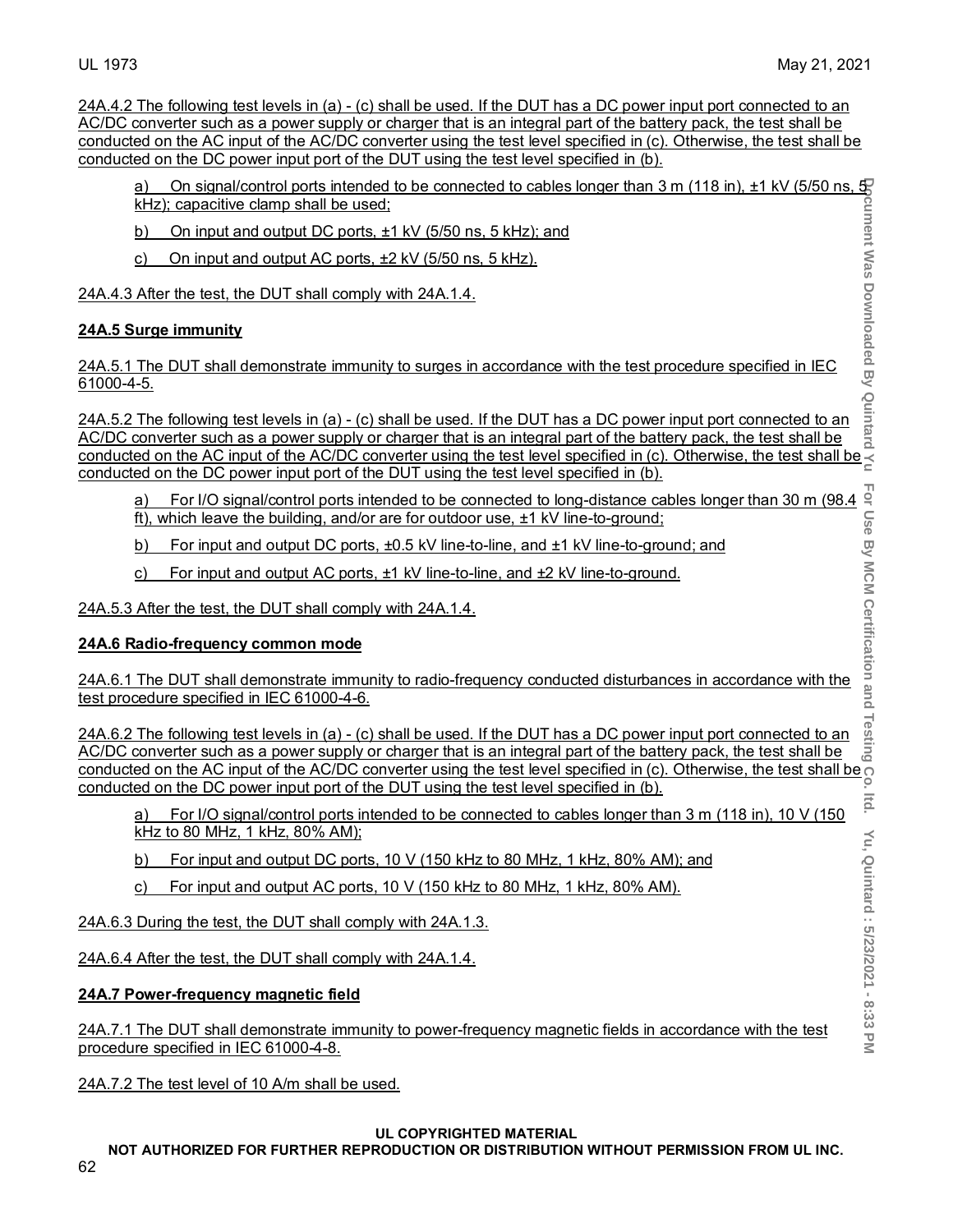24A.7.3 During the test, the DUT shall comply with 24A.1.3.

24A.7.4 After the test, the DUT shall comply with 24A.1.4.

# **24A.8 Operational verification**

24A.8.1 After the tests in 24A.2 - 24A.7 have been completed, all samples used during these tests shall comply with the following.

24A.8.2 The manufacturer shall declare the anticipated performance of all safety functions performed by active protective devices.

24A.8.3 The manufacturer shall provide test procedures to verify that each of the safety functions performed by active protective devices is working correctly. This may include, for example, execution of a full charge/discharge cycle, or verification of correct safety function performance by simulation. beriation to an appropriate state to ensure safe operation of the Burl include a DUT that fields that the manufacturer shall declare the anticipated performance of all safety functions performed by active<br>the manufacturer

24A.8.4 The test procedures specified in 24A.8.3 shall be performed with each DUT in the following conditions:

- a) Fully-charged; and
- b) Fully-discharged.

24A.8.5 During the test procedures specified in 24A.8.3 - 24A.8.4, each DUT shall exhibit one of the following behaviors:

a) No loss of safety functions; or

has lost its ability to charge or discharge as long as safety is maintained.

24A.8.6 If redundant methods of protection are provided for a safety function to comply with 7.7.4, each method of protection shall be evaluated to determine if it functions as intended.<br>
20. Clarification of Dielectric Vo protection shall be evaluated to determine if it functions as intended.

# **20. Clarification of Dielectric Voltage Withstand Test locations on sample.**

# **RATIONALE**

Proposal submitted by: Laurie Florence, UL LLC

**Document Was Downloaded By Quintard Yu For Use By MCM Certification and Testing Co. ltd. Yu, Quintard : 5/23/2021 - 8:33 PM**  $\overline{O}$ As currently written, the dielectric voltage withstand method is not clear regarding all of the locations on the sample<br>where the potential needs to be applied. It should not only be between live parts and accessible dead where the potential needs to be applied. It should not only be between live parts and accessible dead metal, but also between live parts of hazardous voltage and low voltage circuits. This proposal clarifies the text method for the dielectric voltage withstand test. Clause 20.6 is revised to indicate that the testing is between the positive or negative terminal and accessible parts or low voltage circuits.

# **PROPOSAL**

# **20 Dielectric Voltage Withstand Test**

20.3 The test voltage shall be applied between the hazardous voltage circuits of the DUT and non-current carrying conductive parts that may be accessible<u> and low voltage circuits separated from hazardous voltage circuits by</u> reinforced or double insulation.  $\infty$ ښت<br>د

20.6 The test voltages shall be applied for a minimum of 1 min between all the hazardous circuits of the battery and accessible parts or circuits. with the cells/modules disconnected to prevent charging during application of the voltage. Technologies that are required to be at an elevated operating temperature in order to be active, such as sodium-beta chemistries, shall be in a hot state prior to disconnection and applying the test potential.

# **UL COPYRIGHTED MATERIAL**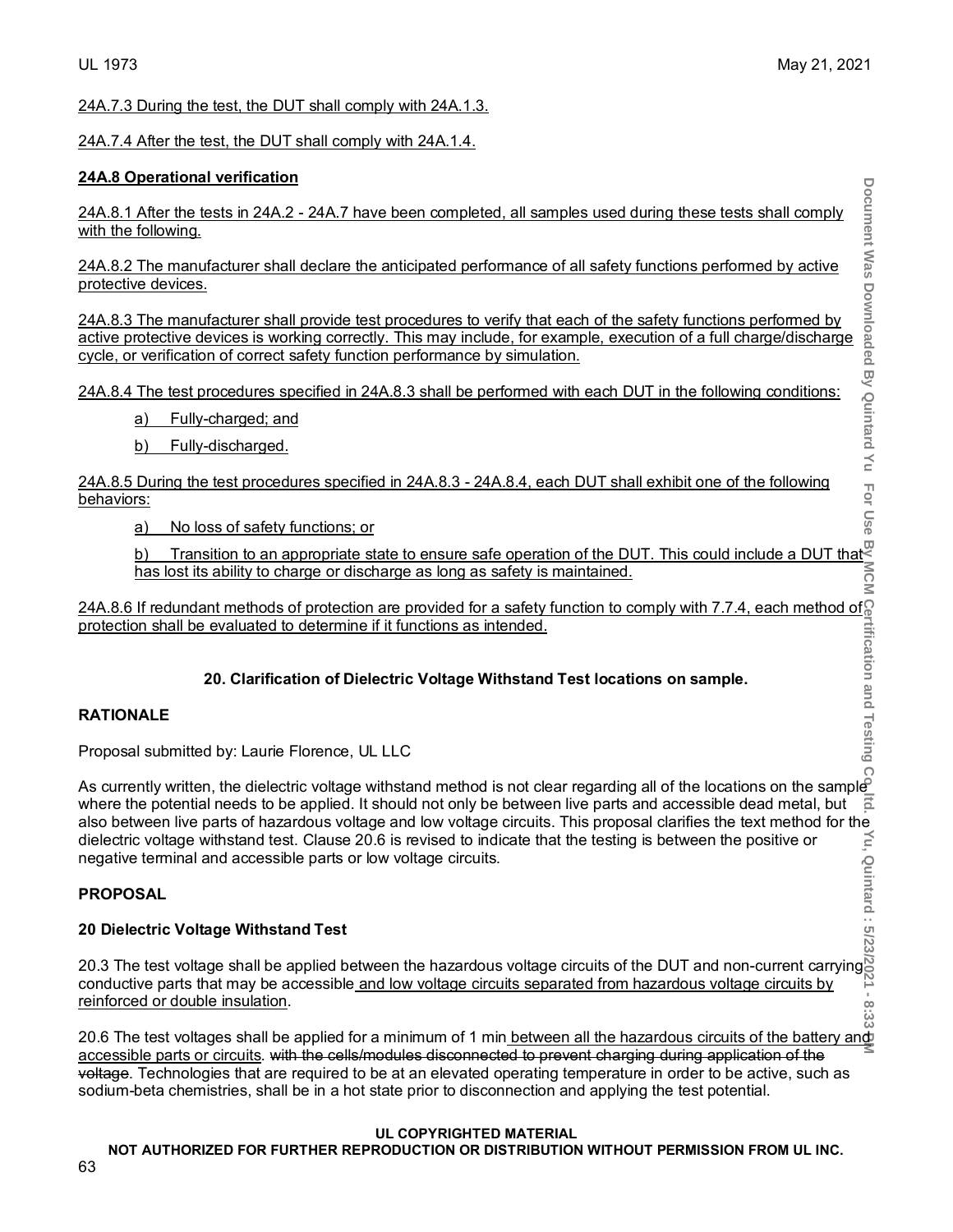# **21. SELV Limits for Canada.**

# **RATIONALE**

Proposal submitted by: Steve Edley, Zinc8 Energy Solutions

The dc voltage limits for hazardous circuits in Canada is 60 Vdc and is consistent with UL limits. The Canadian Electrical Code C22.1 Sec 61-222 defines the limit for class 2 outputs as 60 V continuous for dc. CSA 60950-1 Section 2.2.2 has a 60 Vdc limit for SELV circuits. Since this limit is consistent with 60950-1 and 62368-1, the paragraph after 6.23 is redundant and has therefore been deleted in this proposal. In ANSI/CAN/UL 9540, 6.16 defines hazardous voltage as 42.4 Vpeak or 60 Vdc.

Please also note that UL 60950-1/CSA C22.2 No. 60950-1 has been replaced with UL 62368-1/CSA C22.2 No. 62368-1 so revisions are being made accordingly.

# **PROPOSAL**

### **5 Normative References**

5.1 The following standards are referenced in this standard, and portions of these referenced standards may be essential for compliance. Battery systems covered by this standard shall comply with the referenced installation codes and standards as appropriate for the country where the battery system is to be used. When the battery system is intended for use in more than one country, the battery system shall comply with the installation codes and<br>standards for all countries where it is intended to be used. standards for all countries where it is intended to be used.

CAN/CSA C22.2 No. 60950-1, *Information Technology Equipment - Safety - Part 1: General Requirement*

UL 60950-1, *Information Technology Equipment - Safety - Part 1: General Requirements* UL 62368-1, *Audio/Video, Information and Communication Technology Equipment – Part 1: Safety Requirements*

### **6 Glossary**

6.23 HAZARDOUS VOLTAGE - In the United States, A sinusoidal voltage exceeding 42.4 Vpeak or 60 Vdc is considered hazardous.

In Canada (per C22.1 and CAN/CSA-C22.2 No. 0), voltage exceeding 20 Vrms/42.4 Vac peak or 42.4 Vdc is 6 Glossary<br>
6.23 HAZARDOUS VOLTAGE - In the United States, A sinusoidal voltage exceeding 42.4 Vpeak or 60 Vdc is<br>
considered hazardous.<br>
In Canada (per C22.1 and CAN/CSA-C22.2 No. 0), voltage exceeding 20 Vrms/42.4 Vac pe standards, such as CAN/CSA-C22.2 No. 60950-1 or CAN/CSA-C22.2 No. 62368-1, will need to meet the hazardous voltage limits dictated by that standard.

# **20 Dielectric Voltage Withstand Test**

20.2 Circuits exceeding 42.4 Vpeak or 60 Vdc shall be subjected to an electric strength test in accordance with  $\sf{UL}_f$ 62368-1/CSA C22.2 No. 62368-1, Clause 5.4.9. UL 60950-1/CAN/CSA-C22.2 No. 60950-1, Clause 5.2.

In Canada, the dc limits are 42.4 Vdc as defined in CAN/CSA-C22.2 No. 0.

*Exception: Semiconductors or similar electronic components liable to be damaged by application of the test voltage may be bypassed or disconnected.*

### **UL COPYRIGHTED MATERIAL**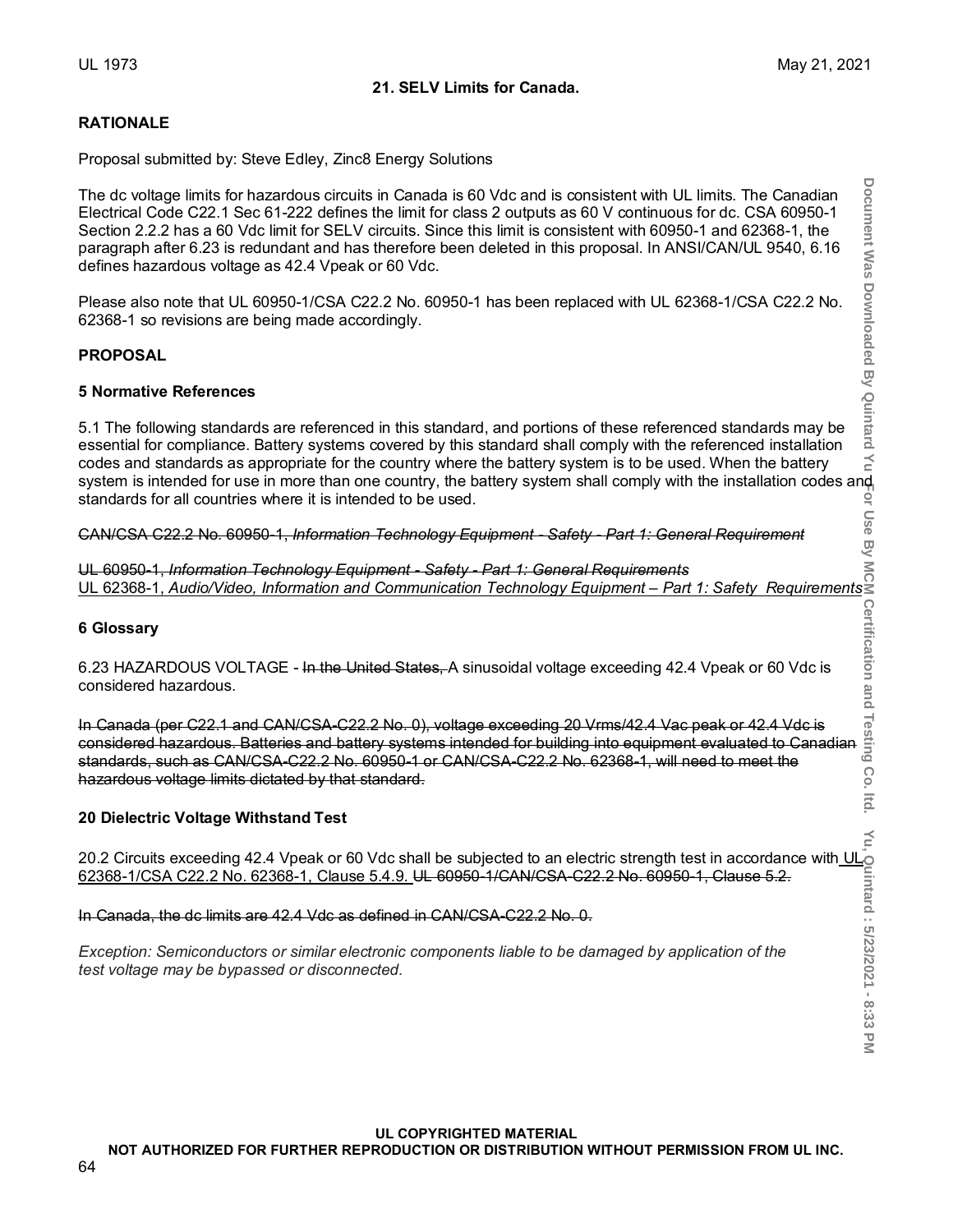Document Was

Downloaded By Quintard Yu

 $\overline{p}$ 

 $8:33$ 

# **22. Revisions to Section 7.1 to address all non-metallic materials.**

# **RATIONALE**

Proposal submitted by: Steve Edley, Zinc8 Energy Solutions

Sec 7.1 addresses flammability requirements for enclosures and materials used to support live parts. It also addresses other requirements for enclosures and an RTI with impact for insulation materials.

The standard does not address flammability for other components in a system that could be present with technologies such as flow batteries. Examples of components that are not addressed by the standard are piping, tanks and circuit board enclosures. The requirements for this section are too narrow and specific to address new battery technologies. The proposed requirements provide exceptions for components that would contribute negligible fuel to a fire such as decorative parts, small components while including requirements on piping, containers and electrical enclosures.

Please also note that UL 60950-1/CSA C22.2 No. 60950-1 has been replaced with UL 62368-1/CSA C22.2 No. 62368-1 so revisions are being made accordingly.

# **PROPOSAL**

# **5 Normative References**

For Use 5.1 The following standards are referenced in this standard, and portions of these referenced standards may be essential for compliance. Battery systems covered by this standard shall comply with the referenced installation  $\overline{9}$ codes and standards as appropriate for the country where the battery system is to be used. When the battery system is intended for use in more than one country where the battery system is to be used. When the battery<br>system is intended for use in more than one country, the battery system shall comply with the installation codes standards for all countries where it is intended to be used.

CAN/CSA C22.2 No. 60950-1, *Information Technology Equipment - Safety - Part 1: General Requirement*

UL 60950-1, *Information Technology Equipment - Safety - Part 1: General Requirements* UL 62368-1, *Audio/Video, Information and Communication Technology Equipment – Part 1: Safety Requirements*

# **6 Glossary**

6.16 ENCLOSURE - The protective outer cover of the pack or battery system that provides mechanical protection  $\vec{\omega}$ Co to the pack/system's contents.

NOTE: A flow battery stack is not considered an enclosure if protected by the outer enclosure of the system.

# **7.1 Non-metallic materials**

7.1.1 Polymeric materials employed for enclosures shall comply with the requirements as outlined in <u>the Enclosure</u> Requirements table, Table 4.16.1, Path III, of UL 746C except as modified by this standard.

**Document Was Downloaded By Quintard Yu For Use By MCM Certification and Testing Co. ltd. Yu, Quintard : 5/23/2021 - 8:33 PM** *Exception No. 1: Polymeric materials utilized for light electric rail (LER) enclosures for motive applications shall have a minimum flammability of V-1 or better, in accordance with UL 94 if intended for building into an enclosure or compartment within the train.*

*Exception No. 2: LER enclosure parts for motive applications may alternatively be evaluated to the 20 mm endproduct flame tests in accordance with UL 746C.*

 $\leq$ 7.1.3 The polymeric materials employed as enclosures and insulation shall be suitable for the anticipated temperatures encountered in the intended application. Pack enclosures shall have a Relative Thermal Index (RTI) with impact suitable for temperatures encountered in the application, but no less than 80°C (176°F), as determined in accordance with UL 746B.

# **UL COPYRIGHTED MATERIAL**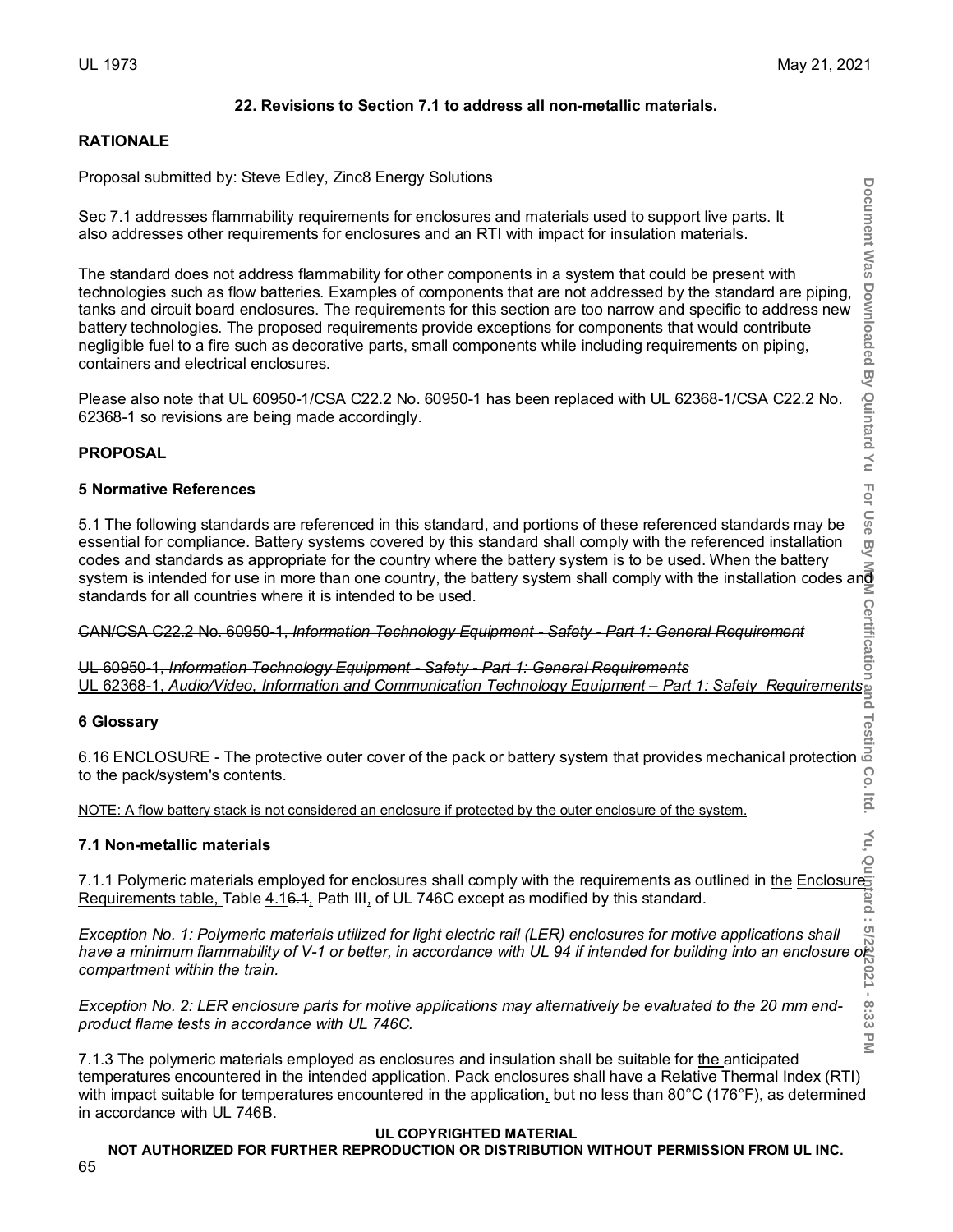For

ltd.

8:33 PM

7.1.5 Polymeric materials used as direct support for live parts other than those circuits determined non-hazardous (i.e. limited power circuits) shall comply with the insulation requirements of UL 746C.

*Exception: Insulation Polymeric materials used as direct support for live parts that meet the criteria outlined in requirements for "Safeguards Against Fire Under Normal Operating Conditions and Abnormal Operating Conditions," Clause 6.3, of UL 62368-1/*CSA C22.2 No. 62368-1, *or the requirements for "Safeguards Against Fire*  **Document Was Downloaded By Quintard Yu For Use By MCM Certification and Testing Co. ltd. Yu, Quintard : 5/23/2021 - 8:33 PM** *Under Single Fault Conditions," Clause 6.4, of UL 62368-1/*CSA C22.2 No. 62368-1 *UL 60950-1/CAN/CSA-C22.2 No. 60950-1, Clause 4.7.3.3 "Materials for components and other parts outside of fire enclosures" or Clause 4.7.3.4 "Materials for components and parts inside of fire enclosures" are considered acceptable.* eur

7.1.5A Polymeric materials other than enclosures and materials for use for electrical insulation or other applications<br>
shall comply with requirements for "Safeguards Against Fire Under Normal Operating Conditions and Ab shall comply with requirements for "Safeguards Against Fire Under Normal Operating Conditions and Abnormal Operating Conditions," Clause 6.3, of UL 62368-1/CSA C22.2 No. 62368-1, or the requirements for "Safeguards Against Fire Under Single Fault Conditions," Clause 6.4, of UL 62368-1/CSA C22.2 No. 62368-1.

# **23. Smart Grid Applications.**

# **RATIONALE**

Proposal submitted by: Steve Edley, Zinc8 Energy Solutions

UL 2744, the Standard for Smart Grid Environments, has been withdrawn with no replacement. Paragraph 7.7.6 and Section 7.8.2 refer to UL 2744 and should be deleted.

# **PROPOSAL**

# **7.7 System safety analysis**

7.7.6 The safety system analysis for those battery systems that are identified as smart grid enabled, smart grid compatible or smart grid interactive as defined in 1.1 of UL 2744, shall include analysis of impact to safety as a result of integration of the battery system in a smart environment.

# **7.8.2 Smart Grid Applications**

7.8.2.1 Those battery systems that are identified as smart grid enabled, smart grid compatible or smart grid interactive as outlined in 1.1 of UL 2744, shall be evaluated for functional safety with consideration for the environmental criteria that may affect the smart grid communication system of the battery system safety and yestem analysis for those battery systems that are identified as smart grid enabled, smart grid compatible or smar to battery system safety.

# **24. Clarifications for Appendix C.**

# **RATIONALE**

Proposal submitted by: Steve Edley, Zinc8 Energy Solutions

**PRATIONALE**<br> **ARTIONALE**<br>
Proposal submitted by: Steve Edley, Zinc8 Energy Solutions<br>
Appendix C has several tests that do not clearly state the test conditions for referenced standards, which in some  $\frac{100000000000000$ cases reference other standards. This can cause confusion during the product evaluation regarding which standards apply to some parts of the test procedure. The clarifications below are an attempt to remove ambiguity.

Since there are multiple possible interpretations of which conditioning requirements to apply prior tensile testing, different test methods could be applied for the same test.

# **PROPOSAL**

# **UL COPYRIGHTED MATERIAL**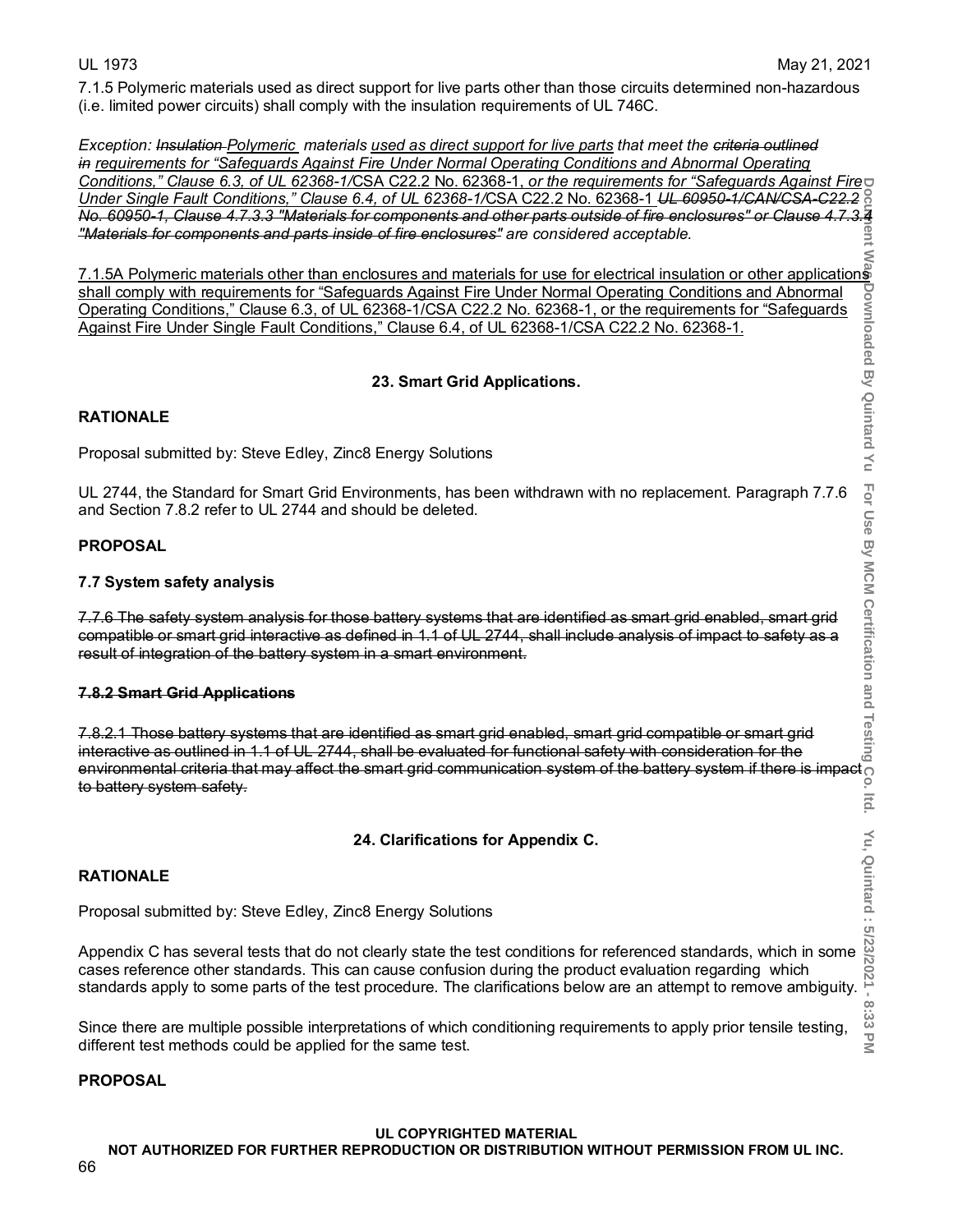# **C2 Materials Containing Electrolyte – Resistance to Deterioration from Fluids**

C2.2 Three as-received samples of materials conditioned as described in C2.3 shall be tested in accordance with ASTM D638. Prior to tensile strength testing, the samples shall be conditioned at a standard lab temperature of 23°C (73.4°F), 50% humidity for 40 h. The tensile strength of the materials under test shall be recorded.

C2.3 The material <u>Nine samples</u> shall be immersed in the test liquid representative of the electrolyte contained<u>.</u> and Three samples shall be conditioned for 7 days, <u>three for</u> 30 days and <u>three for</u> 60 days at a temp Three samples shall be conditioned for 7 days, three for 30 days and three for 60 days at a temperature of 50°C (122°F) in a full-draft air-circulating explosion-proof oven. Following the exposure tests the samples shall be removed from the oven and from the test liquid then conditioned at a standard lab temperature of 23°C (73.4°F), <u>50% humidity for 40 h prior to tensile testing.</u> Samples are evaluated from each of the exposure times <del>with</del> <u>for</u> mechanical properties determined <u>tensile strength</u> and compared with as-received <del>values <u>samples</u>. The 60-da</del>y exposure test may be waived depending upon <u>the</u> results of samples subjected to <u>the</u> 30-day exposure.

**Document Was Downloaded By Quintard Yu For Use By MCM Certification and Testing Co. ltd. Yu, Quintard : 5/23/2021 - 8:33 PM** C2.4 Gasket<u>s</u> and seals <del>in contact with <u>which contain the</u> electrolyte shall be subjected to the volume change and</del> extraction, tensile strength and elongation after 70 h of immersion in the electrolyte<u> at a temperature of 50°C</u> <u>(122°F)</u> in accordance with UL 157. <u>Prior to mechanical testing, the samples shall be cooled by use of a container</u>' <u>of the electrolyte at 23°C (73.4°F) for 30 min.</u> The tensile strength and elongation shall be a minimum of 60% of <u>the</u> as received values and the volume change of minus 1 to <del>plus</del> +25% of the as received values and extraction (change in weight) no greater than 10%.

# **C3 Materials Containing Electrolyte – Temperature Exposure**

C3.2 Three as-received samples of <del>the polymeric part</del> <u>materials conditioned as described in C3.3</u> a<del>nd three</del> conditioned samples of the part shall be tested in accordance with ASTM D638. <u>Prior to tensile strength testing, the</u> samples shall be conditioned at a standard lab temperature of 23°C (73.4°F), 50% humidity for 40 h. The tensile strength<u> of the materials under test</u> shall be recorded.

C3.3 Three Six samples of each part materials shall be conditioned in a full-draft air-circulating oven, three for 45 C3.3 Three Six samples of each part materials shall be conditioned in a full-draft air-circulating oven, three for 45 days and three for 90 days at a temperature of 70°C (158°F) in a full-draft air-circulating oven. Follo conditioning the samples shall be removed from the oven and then conditioned at a standard lab temperature of 23°C (73.4°F), 50% humidity for 40 h prior to tensile testing. The samples are evaluated from each of the conditioning times for tensile strength and compared with as-received samples.

*Exception No. 1: As an alternative test method, the part shall be conditioned for 30 and 60 days at a temperature of 80°C (176°F) in a full-draft air-circulating oven.*

*Exception No. 2: As an alternative test method, the parts shall be conditioned for 15 and 30 days at a temperature of 90°C (194°F) in a full-draft air-circulating oven.*

C3.4 Gaskets and Sseals which contain the electrolyte shall be subjected to the air oven aging test of UL 157. The test temperature shall be in accordance with Table 4.3 of UL 157 and based upon the anticipated exposure temperatures in the end use application. Following oven conditioning, the samples shall be conditioned at a standard lab temperature of 23°C (73.4°F), 50% humidity for 16 h prior to tensile and elongation testing. The tensile strength and elongation after oven aging shall be a minimum of 60% of the as received values.

C3.5 Gasket<u>s</u> and seals used in electrolyte containment systems shall be subjected to the lower temperature test of UL 157 for minus 40°C (minus 40°F), or the lowest ambient temperature specified by the manufacturer<u>,</u> but not less <u>higher t</u>han 0°C (32°F), with no visible evidence <u>of</u> cracking in accordance with the test criteria of UL 157.

 $\frac{1}{2}$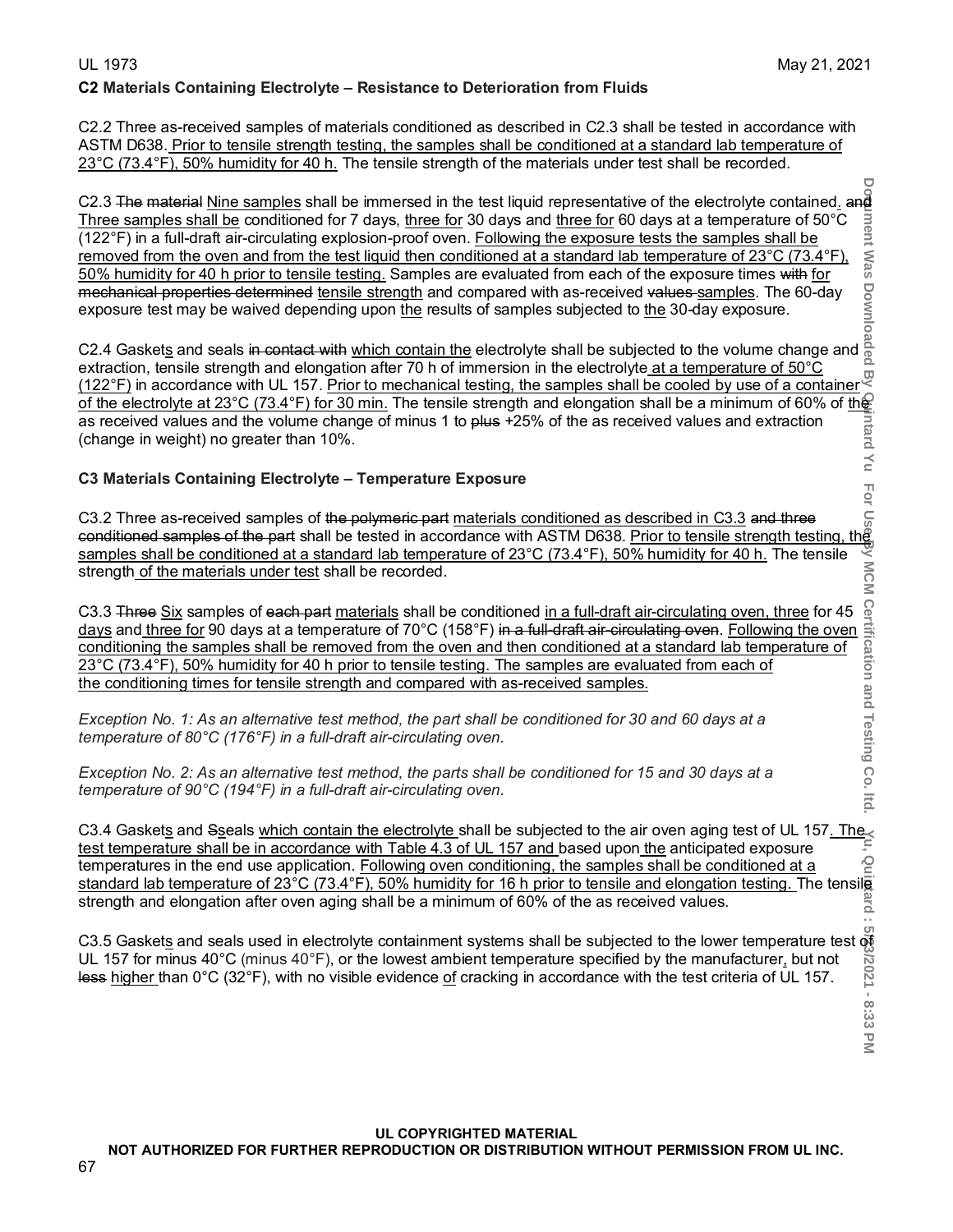# **25. Addition of compliance criteria "P - Loss of protection controls" for Drop Impact Test.**

# **RATIONALE**

Proposal submitted by: Laurie Florence, UL LLC

Adding compliance criteria of "P- loss of protection controls" to reflect present practice of the Drop Impact Test. The safe operation of the DUT should be checked if it can still be charged and discharged. It may be assumed that it is still functional.

# **PROPOSAL**

### **Table 12.1 Non-compliant test results** *(NOTE FROM STP PROJECT MANAGER: ONLY PART OF TABLE 12.1 IS SHOWN FOR EASE OF REVIEW)*

| <b>Tests</b> <sup>a</sup>    | <b>Non-compliant results</b> |  |  |
|------------------------------|------------------------------|--|--|
| Impact                       | E, F, C, V, S, L, R, P       |  |  |
| Drop Impact                  | E, F, C, S, L, R, P          |  |  |
| Thermal Cycling (LER Motive) | E, F, C, V, S, L, R, P       |  |  |

# **30 Drop Impact Test**

30.8 As a result of the drop impact test, the following in  $(a) - (q)$  are considered non-compliant results. For additional information on non-complying results refer to Table 12.1.

- a) E Explosion;
- b) F Fire;
- c) C Combustible vapor concentrations;
- d) S Electric shock hazard (dielectric breakdown);
- e) L Leakage (external to enclosure of DUT);
- f) R Rupture (of DUT enclosure exposing hazardous parts as determined by 7.3.3); and
- g) P Loss of protection controls.

# **26. Inclusion of sodium ion technology batteries.**

# **RATIONALE**

Proposal submitted by: Laurie Florence, UL LLC

This proposal is to provide an evaluation approach for sodium ion cells such as Prussian blue. Their construction has many similarities to lithium ion cells, so that program in Appendix E is applied.

# **PROPOSAL**

# **5 Normative References**

5.1 The following standards are referenced in this standard, and portions of these referenced standards may be essential for compliance. Battery systems covered by this standard shall comply with the referenced installation codes and standards as appropriate for the country where the battery system is to be used. When the battery

### **UL COPYRIGHTED MATERIAL**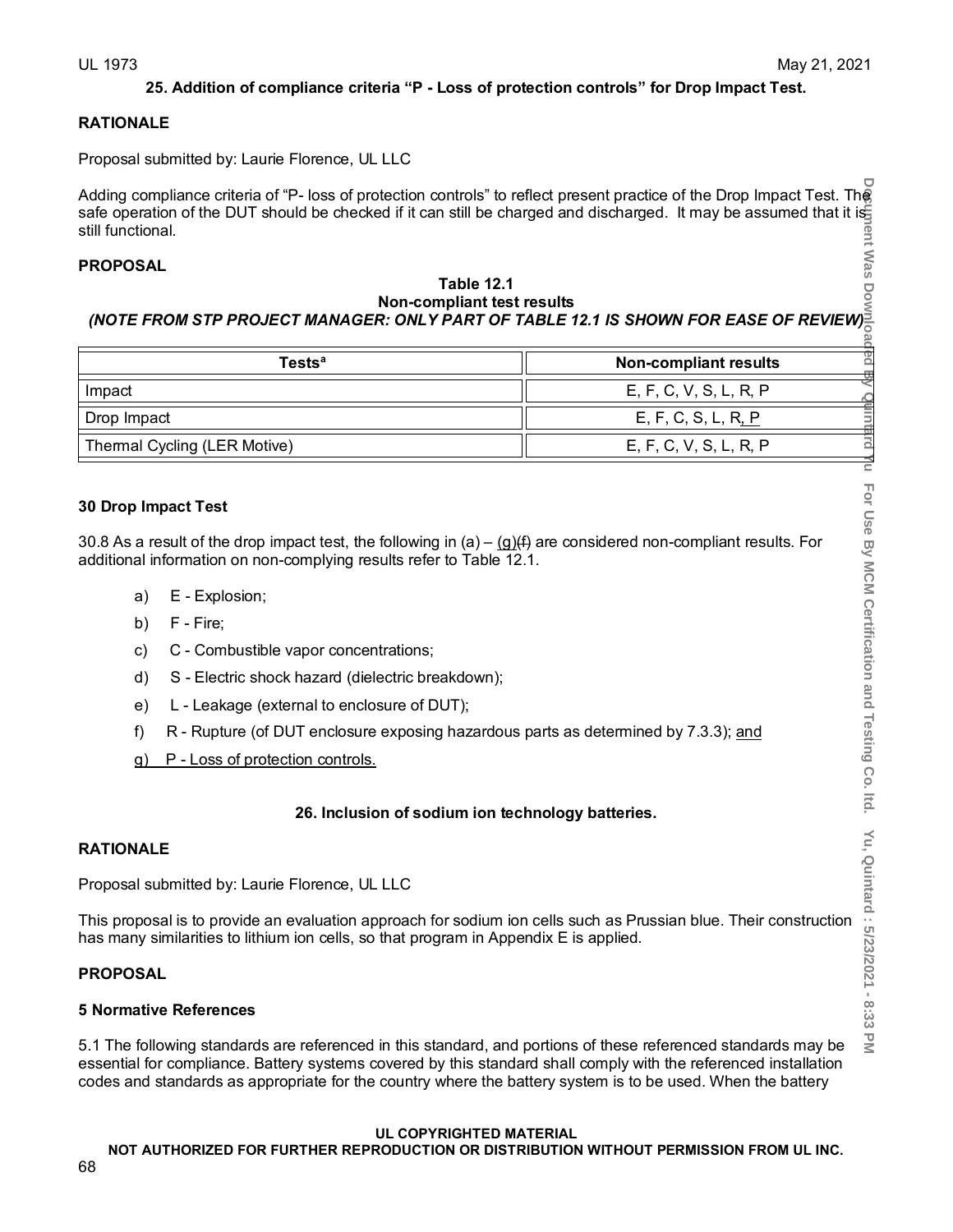$\overline{O}$ 

 $\leq$ 

system is intended for use in more than one country, the battery system shall comply with the installation codes and standards for all countries where it is intended to be used.

# **Institute of Electrical and Electronics Engineers (IEEE) Standards**

# IEEE 1625, *Rechargeable Batteries for Multi-Cell Mobile Computing Devices*

6.45A SODIUM ION CELLS – Cells that are similar in construction to lithium ion cells except they utilize sodium as the ion of transport with a positive electrode consisting of a sodium compound, and carbon or similar type anode with an aqueous or non-aqueous electrolyte and with a sodium compound salt dissolved in the electrolyte. An example of a sodium ion cell technology is a Prussian Blue cell.

7.11.7 Sodium ion cells (e.g. Prussian Blue cells) shall comply with Appendix E, and be marked as required in 41.14 and 41.15. Cells shall be provided with specifications as outlined in 42.7.

42.7 Cells shall be provided with a complete set of instructions that include operating region specifications for charging and discharging including current temperature range and voltages, installation instructions, storage of batteries and disposal instructions. Guidance on cell specification information that should be provided on cells can be found in the Cell Specification Sheet, Annex E of IEEE 1625.

# **27. Expanding the wall fixture test to include other support structures.**

# **RATIONALE**

Proposal submitted by: Laurie Florence, UL LLC

This proposal is just meant to address other support structures besides wall mount structures and handles. Batteries are often supported by rack systems for example. They shall either be tested unless the rack system has been already evaluated to UL 2416, Standard for Audio/Video, Information and Communication Technology Equipment Cabinet, Enclosure and Rack Systems.

# **PROPOSAL**

# **5 Normative References**

5.1 The following standards are referenced in this standard, and portions of these referenced standards may be essential for compliance. Battery systems covered by this standard shall comply with the referenced installation codes and standards as appropriate for the country where the battery system is to be used. When the battery system is intended for use in more than one country, the battery system shall comply with the installation codes and<br>standards for all countries where it is intended to be used. standards for all countries where it is intended to be used.

# **UL Standards**

UL 2416, Audio/Video, Information and Communication Technology Equipment Cabinet, Enclosure and Rack <u>Systems</u>

# **31 Wall Mount Fixture/Support Structure/Handle Test**

**Document Was Downloaded By Quintard Yu For Use By MCM Certification and Testing Co. ltd. Yu, Quintard : 5/23/2021 - 8:33 PM** 31.1 A wall mounting apparatus of a wall mounted battery system<u>, a battery support structure such as a stationary</u>¦ <u>battery system rack, the support structure for a flow batteries stack(s),</u> or a handle(s) provided for handling of a field/rack installed module/pack, shall have sufficient strength to support the battery system or allow for carrying of  $\frac{1}{22}$  module/pack. Compliance is determined by the test below. module/pack. Compliance is determined by the test below.

*Exception: This test can be waived for a battery rack complying with UL 2416 and rated for the intended weight of the batteries to be supported.*

### **UL COPYRIGHTED MATERIAL**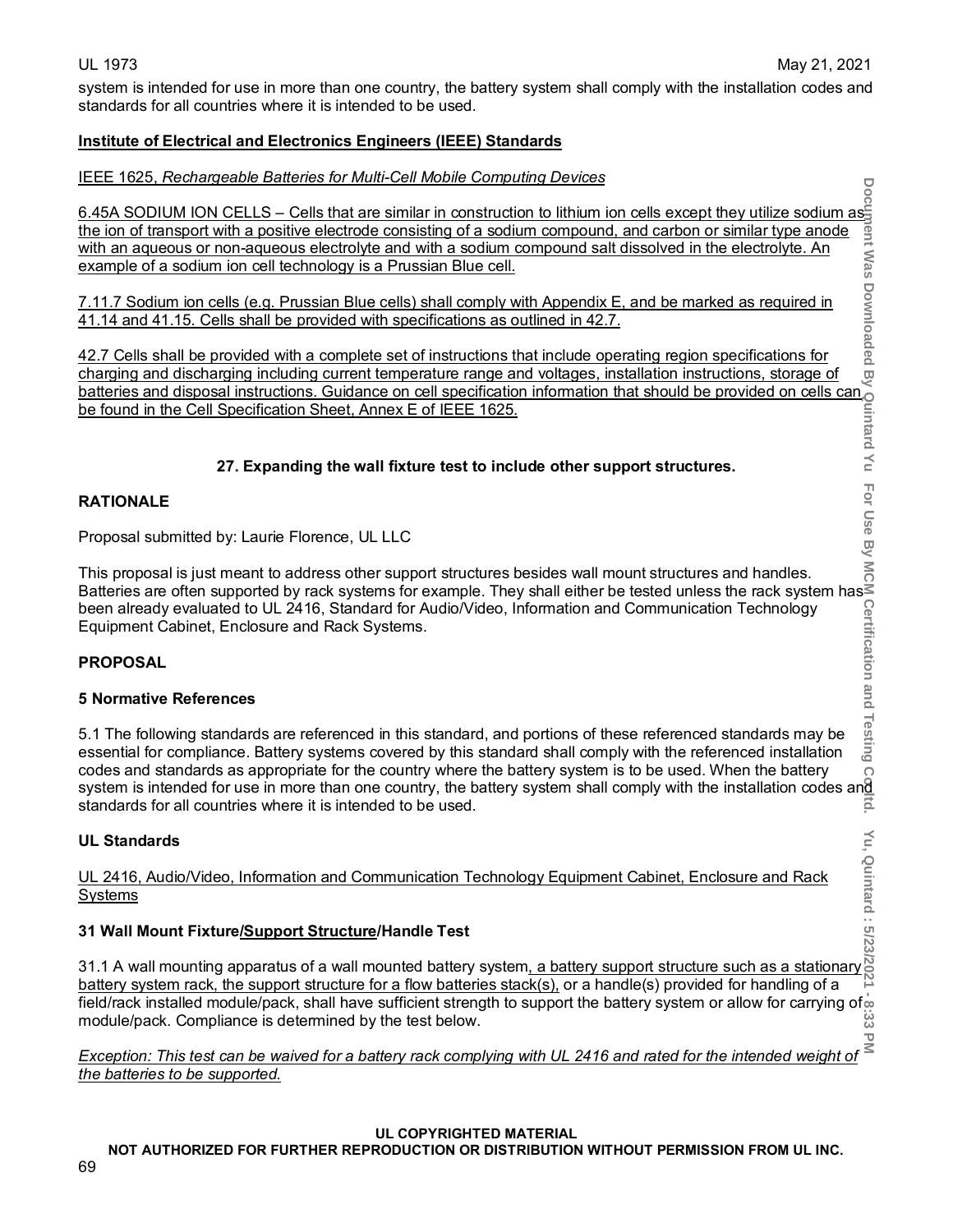31.2 The wall mounting apparatus or other support structure and battery system shall be installed in accordance with the manufacturer's specifications. A force equal to three times the weight of the battery system is additionally applied to the center of the mounting apparatus or support structure in a downward direction. The force shall be held for 1 min. For modules/packs with a carrying handle(s), the DUT shall be supported by the carrying handles and a force equal to three times the weight of the DUT is additionally applied in a downward direction. If more than one carrying handle is provided, the added weight shall be distributed between the handles.

31.3 As a result of the applied force, there shall be no damage to the mounting apparatus<u> or support structure</u> and! <u>the</u> its securement means when testing the wall mounting fixture<u> or supporting structure</u>. As a result of the applied force, there shall be no damage to handles or the handle mounting/securement means of the DUT.

# **28. Evaluation proposal for galvanic corrosion determination.**

# **RATIONALE**

Proposal submitted by: Laurie Florence, UL LLC

Force, there shall be no dallage to handles of the handle modifiting/securement means of the DOT.<br>
28. Evaluation proposal for galvanic corrosion determination.<br>
RATIONALE<br>
Proposal submitted by: Laurie Florence, UL LLC<br>
C as outlined in Appendix D. This allows for an evaluation of a connection design that falls below the line in Appendixide<br>D that employs some protection mechanisms, etc. D that employs some protection mechanisms, etc.  $\leq$ 

# **PROPOSAL**

For - Use 5.1 The following standards are referenced in this standard, and portions of these referenced standards may be essential for compliance. Battery systems covered by this standard shall comply with the referenced installation B) codes and standards as appropriate for the country where the battery system is to be used. When the battery system is intended for use in more than one country, the battery system shall comply with the installation codes an<del>g</del> standards for all countries where it is intended to be used.

ASTM B117, *Standard Practice for Operating Salt Spray (Fog) Apparatus*

ISO 9227, *[Corrosion Tests in Artificial Atmospheres -](https://ewb.ihs.com/#/document/JJHHYFAAAAAAAAAA?qid=637329452154735470&sr=re-1-10&kbid=4%7C20027&docid=943291144) Salt Spray Tests* 

UL 546, *Conductor Termination Compounds*

7.2.2 Conductive parts in contact at terminals and connections shall not be subject to corrosion due to electrochemical action. Combinations above the line in Table D.1 of Appendix D shall be avoided <u>unless there is an</u> evaluation that demonstrates that the potential for corrosion is negligible for the particular connection materials and design. See Appendix D.  $\circ$ **Itid** 

### **APPENDIX D (Normative) Metal compatibility table**

# **D1 General**

D1.1 For combinations that fall above the line in Table D.1, an evaluation on the parts can be conducted to determine suitability. Protection methods such as coatings can be used, but will need to be evaluated.

**Document Was Downloaded By Quintard Yu For Use By MCM Certification and Testing Co. ltd. Yu, Quintard : 5/23/2021 - 8:33 PM** Yu, Quintard: 5/23/2021 D1.2 The evaluation method shall consist of a comparison of the part to evaluate with a similar part using construction that is below the line of Table D.1, after corrosion conditioning such as a salt fog conditioning in accordance with ASTM B117, ISO 9227 or similar method. Measurements of the properties of the connection parts' design under consideration as well as comparison design) under test shall be made before and after conditioning  $\ddot{\omega}$ with a comparison of the results. Properties to measure will depend upon the part being evaluated, but could  $\overline{\leq}$ include resistance, temperatures on the part during operation, or bond/mechanical strength as applicable to the type of connection.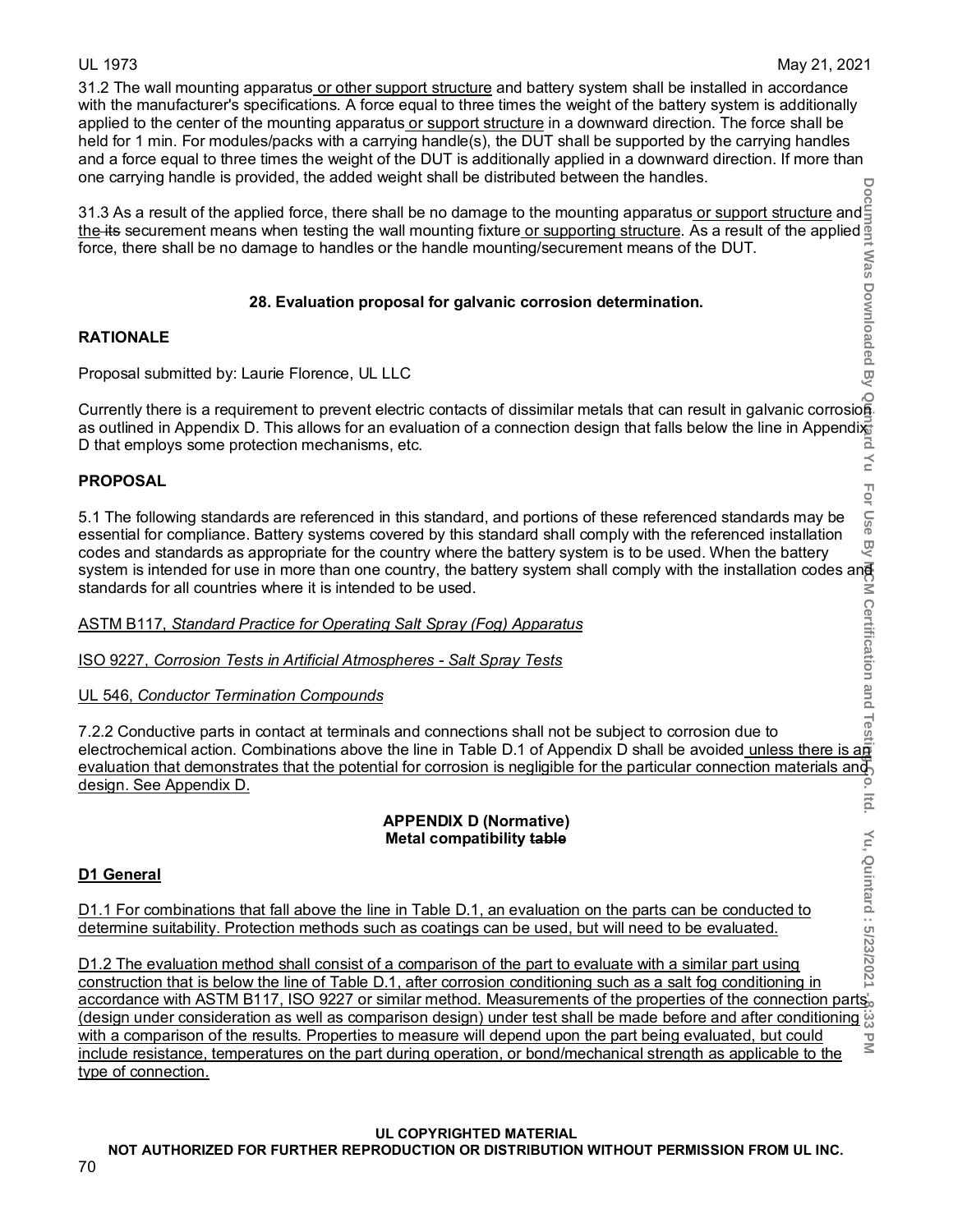D1.3 The deterioration of the devices under evaluation shall not result in unacceptable properties (i.e. reduced performance that would result in malfunction of the connection) nor shall the deterioration be greater than that of the comparison design.

D1.4 As another approach, a coating with known properties, such as one evaluated to UL 546, along with sealing the area to prevent moisture exposure can be used to establish acceptable protection against galvanic corrosion without additional evaluation.

# **29. Revision of grounding requirement in 7.6.3.**

# **RATIONALE**

Proposal Submitted By: Laurie Florence, UL LLC

Proposing to delete the first sentence in 7.6.3 as it seems to apply to a dc wiring system grounding and not related to battery equipment grounding.

### **PROPOSAL**

7.6.3 Article 250, Section VIII of NFPA 70 and Section 10 of C22.1 outline dc system grounding requirements including identifying types of dc circuits and systems that must be grounded. Batteries that rely upon protective grounding, shall comply with 7.6.4 through 7.6.9.

# **30. aR Fuse Consideration and Module/component voltage consideration.**

# **RATIONALE**

Proposal Submitted By: Laurie Florence, UL LLC

An aR fuse used for short circuit protection is not acceptable without supplementary protection such as a BMS to protect for lower levels of overload current applied to the battery. This clause addresses this concern.

Modules evaluated to UL 1973 may be intended for series connection within a battery systems where they will be and<br>exposed to the higher voltages of the systems. Components used in the module and the modules spacings and<br>i exposed to the higher voltages of the systems. Components used in the module and the modules spacings and insulations should be evaluated for this intended higher voltages.

# **PROPOSAL**

**7.8 Protective circuit and controls**

7.8.9 Fuses provided for battery overcurrent protection including short circuit protection shall be evaluated for both short circuit and overload conditions. Fuses that are evaluated for short circuit conditions only (type aR fuses), shall be provided with supplementary protection (e.g. the BMS) to ensure protection under overcurrent conditions in ranges below those covered by these types of fuses.

7.8.10 Protective components of battery modules intended for series connection in battery systems shall be rated for the maximum voltage of the intended battery system.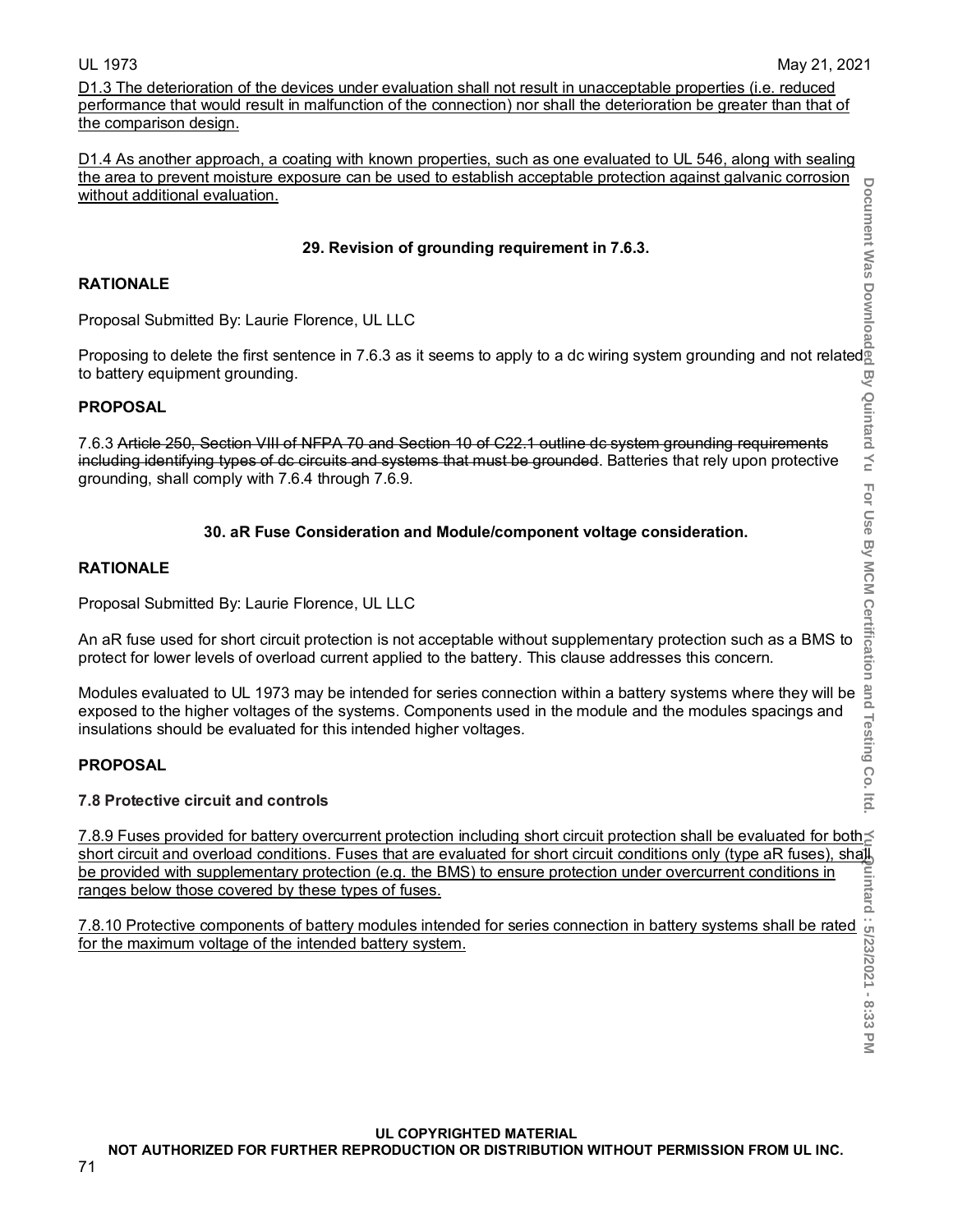# **RATIONALE**

Proposal Submitted By: Laurie Florence, UL LLC

# **PROPOSAL**

# **5 Normative References**

# **CONSTRUCTION**

# **7.6A Transformers**

# **PERFORMANCE**

# **8 General**

# **Table 8.1**

# **Tests and sample requirements for battery systems and packs** *(NOTE FROM STP PROJECT MANAGER: ONLY PART OF TABLE 8.1 IS SHOWN FOR EASE OF REVIEW)*

| These proposals are to address transformers and include a test for transformers in low voltage dc circuits. The<br>standard has not addressed transformers specifically, although they may be located on control boards for these<br>systems.                                                                                                                                                                                                                                                                                                                                                                                                                                                                                                           |                | Document Was Downloaded             |  |
|---------------------------------------------------------------------------------------------------------------------------------------------------------------------------------------------------------------------------------------------------------------------------------------------------------------------------------------------------------------------------------------------------------------------------------------------------------------------------------------------------------------------------------------------------------------------------------------------------------------------------------------------------------------------------------------------------------------------------------------------------------|----------------|-------------------------------------|--|
| <b>PROPOSAL</b>                                                                                                                                                                                                                                                                                                                                                                                                                                                                                                                                                                                                                                                                                                                                         |                |                                     |  |
| <b>5 Normative References</b>                                                                                                                                                                                                                                                                                                                                                                                                                                                                                                                                                                                                                                                                                                                           |                |                                     |  |
| 5.1 The following standards are referenced in this standard, and portions of these referenced standards may be<br>essential for compliance. Battery systems covered by this standard shall comply with the referenced installation<br>codes and standards as appropriate for the country where the battery system is to be used. When the battery<br>codes and standards as appropriate for the country where the battery system is to be used. When the battery هج<br>system is intended for use in more than one country, the battery system shall comply with the installation cod<br>standards for all countries where it is intended to be used.<br>UL 1310, Class 2 Power Units<br>UL 1562, Transformers, Distribution, Dry-Type - Over 600 Volts |                | uintard Yu                          |  |
| <b>CONSTRUCTION</b>                                                                                                                                                                                                                                                                                                                                                                                                                                                                                                                                                                                                                                                                                                                                     |                |                                     |  |
| 7.6 Insulation levels and protective grounding and bonding                                                                                                                                                                                                                                                                                                                                                                                                                                                                                                                                                                                                                                                                                              |                |                                     |  |
| <b>7.6A Transformers</b>                                                                                                                                                                                                                                                                                                                                                                                                                                                                                                                                                                                                                                                                                                                                |                |                                     |  |
| For Use By MCM Certification<br>7.6A.1 Transformers shall be evaluated in accordance with UL 1562, UL 1310 or an equivalent standard for<br>overload conditions, and shall have suitable insulation for the circuits they are connected to.                                                                                                                                                                                                                                                                                                                                                                                                                                                                                                             |                |                                     |  |
| 7.6A.2 Transformers in low voltage dc circuits can alternatively be evaluated in accordance with 24.6.                                                                                                                                                                                                                                                                                                                                                                                                                                                                                                                                                                                                                                                  |                |                                     |  |
| 7.6A.3 Transformers shall be provided with overcurrent protection on the primary side of the transformer and sized<br>in accordance with Article 450 of NFPA 70.                                                                                                                                                                                                                                                                                                                                                                                                                                                                                                                                                                                        |                |                                     |  |
| <b>PERFORMANCE</b>                                                                                                                                                                                                                                                                                                                                                                                                                                                                                                                                                                                                                                                                                                                                      |                |                                     |  |
| <b>Testing Co. Itd</b><br>8 General<br>Table 8.1<br>Tests and sample requirements for battery systems and packs<br>(NOTE FROM STP PROJECT MANAGER: ONLY PART OF TABLE 8.1 IS SHOWN FOR EASE OF REVIEW)                                                                                                                                                                                                                                                                                                                                                                                                                                                                                                                                                  |                |                                     |  |
|                                                                                                                                                                                                                                                                                                                                                                                                                                                                                                                                                                                                                                                                                                                                                         |                |                                     |  |
| Test                                                                                                                                                                                                                                                                                                                                                                                                                                                                                                                                                                                                                                                                                                                                                    | <b>Section</b> | Number of samples <sup>a</sup><br>럷 |  |
| <b>Electrical Tests</b>                                                                                                                                                                                                                                                                                                                                                                                                                                                                                                                                                                                                                                                                                                                                 |                |                                     |  |
| <b>Strain Relief</b>                                                                                                                                                                                                                                                                                                                                                                                                                                                                                                                                                                                                                                                                                                                                    | 24.4           | 202/22/9<br>b                       |  |
| Push-Back Relief                                                                                                                                                                                                                                                                                                                                                                                                                                                                                                                                                                                                                                                                                                                                        | 24.5           | b                                   |  |
| Low Voltage DC Transformer Evaluation                                                                                                                                                                                                                                                                                                                                                                                                                                                                                                                                                                                                                                                                                                                   | 24.6           | b                                   |  |
| <sup>a</sup> See Exception in 8.2 for re-use of samples for tests.                                                                                                                                                                                                                                                                                                                                                                                                                                                                                                                                                                                                                                                                                      |                | <b>BISS PM</b>                      |  |
| <b>b</b> Need only evaluate parts/area under test and not complete battery system.                                                                                                                                                                                                                                                                                                                                                                                                                                                                                                                                                                                                                                                                      |                |                                     |  |

# **24 Tests on Electrical Components**

### **UL COPYRIGHTED MATERIAL**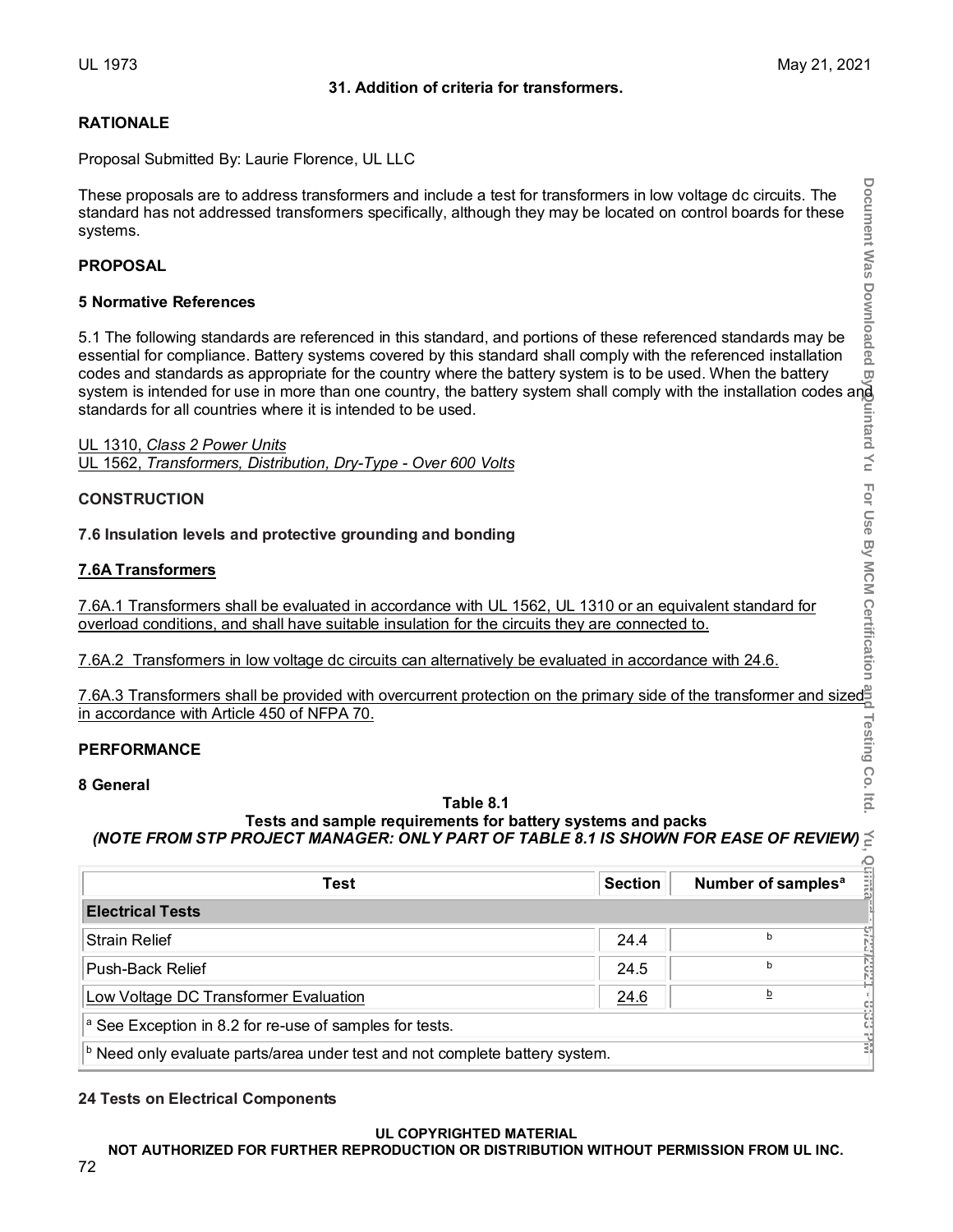24.6.1 The purpose of this test is to determine that transformers located in low voltage dc circuits do not present a fire hazard under overload conditions. Transformers complying with UL 1310 or equivalent standard and evaluated under overload conditions are considered to comply with these requirements without further testing.

24.6.2 If the tests in this section are conducted under simulated conditions on the bench, these conditions shall include any protection device that would protect the transformer in the complete equipment. Tests shall be conducted under ambient laboratory conditions. A sample of the transformer is placed on a wooden board, which is covered with a single layer of tissue paper, and the sample in turn is covered with a single layer of bleached cotton cheesecloth of approximately 40  $g/m^2$  (1.18 oz/yd<sup>2</sup>).

24.6.3 If a transformer has more than one secondary winding or a tapped secondary winding, separate tests shall be conducted for each winding, or each section of a tapped winding, with the other windings loaded or unloaded as may occur in service unless it can be determined that one condition will produce the most unfavorable results.

24.6.4 A resistive load that will draw three times the normal input current or maximum obtainable output current, whichever is less, shall be connected directly to the transformer secondary winding with the transformer connected to the voltage of the circuit the transformer will be installed in. The transformer shall be operated continuously: ard

- a) Until ultimate conditions are observed, including opening of a thermal cutoff or a similar device;
- b) For 7 h if temperatures stabilize or cycling of an automatically reset protector occurs; or
- c) For 50 cycles of resetting a manually reset protector.

24.6.5 As a result of the overload test, there shall be no emission of molten metal or fire as evidenced by burning or charring of the cheesecloth indicator or tissue paper.

## **32. Overload under discharge.**

## **RATIONALE**

Proposal Submitted By: Laurie Florence, UL LLC

This test is proposed to replace the soft short that was based upon trying to find some percentage of the short circuit trip point. This approach was challenging to find the correct current to have the battery overloaded for some  $\overline{S}$ length of time. As a replacement, that is easier to establish test limits, we are proposing an overload under discharge with a current based upon a percentage of current above the maximum specified discharge current.

### **PROPOSAL**

### **PERFORMANCE**

**8 General**

 $\Box$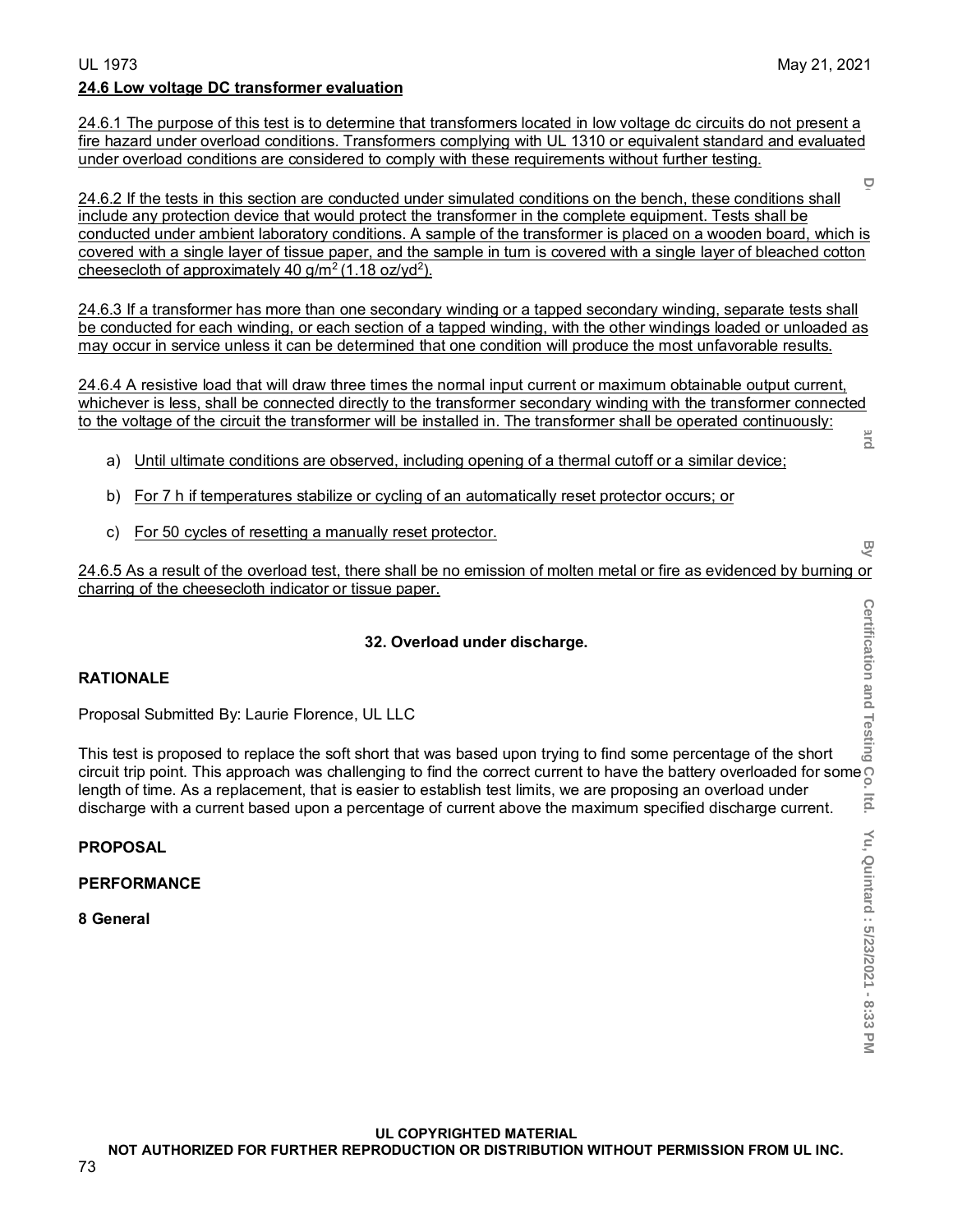### **Table 8.1 Tests and sample requirements for battery systems and packs** *(NOTE FROM STP PROJECT MANAGER: ONLY PART OF TABLE 8.1 IS SHOWN FOR EASE OF REVIEW)*

| Test                                                                                                                                      | Section | Number of samples <sup>a</sup> |
|-------------------------------------------------------------------------------------------------------------------------------------------|---------|--------------------------------|
| <b>Electrical Tests</b>                                                                                                                   |         |                                |
| Short Circuit <sup>c</sup>                                                                                                                | 16      |                                |
| Overload Under Discharge <sup>c</sup>                                                                                                     | 16A     | F)<br>ź                        |
| Overdischarge Protection <sup>c</sup>                                                                                                     | 17      | $\frac{1}{2}$                  |
| $\vert$ <sup>a</sup> See Exception in 8.2 for re-use of samples for tests.                                                                |         |                                |
| $\vert$ <sup>b</sup> Need only evaluate parts/area under test and not complete battery system.                                            |         |                                |
| agea<br>$\vert$ <sup>c</sup> Testing may be conducted on subassemblies if determined representative of the complete battery system.<br>Πĵ |         |                                |

# **12 Test Results**

# Quintard **Table 12.1 Non-compliant test results** *(NOTE FROM STP PROJECT MANAGER: ONLY PART OF TABLE 12.1 IS SHOWN FOR EASE OF REVIEW)*

| <b>Electrical Tests</b>                                                                                                                                                                                                                                               |                               |            |                                    |  |
|-----------------------------------------------------------------------------------------------------------------------------------------------------------------------------------------------------------------------------------------------------------------------|-------------------------------|------------|------------------------------------|--|
| Short Circuit <sup>c</sup>                                                                                                                                                                                                                                            |                               | 16         | $\mathbf 1$                        |  |
| Overload Under Discharge <sup>c</sup>                                                                                                                                                                                                                                 |                               | <u>16A</u> | 1                                  |  |
| Overdischarge Protection <sup>c</sup>                                                                                                                                                                                                                                 |                               | 17         | 1                                  |  |
| <sup>a</sup> See Exception in 8.2 for re-use of samples for tests.                                                                                                                                                                                                    |                               |            |                                    |  |
| <b>b</b> Need only evaluate parts/area under test and not complete battery system.                                                                                                                                                                                    |                               |            |                                    |  |
| <sup>c</sup> Testing may be conducted on subassemblies if determined representative of the complete battery system.                                                                                                                                                   |                               |            | iment was Downloaded Bly           |  |
| Quintard<br><b>12 Test Results</b><br><b>Table 12.1</b><br><b>Non-compliant test results</b><br>(NOTE FROM STP PROJECT MANAGER: ONLY PART OF TABLE 12.1 IS SHOWN FOR EASE OF REVIEW)                                                                                  |                               |            |                                    |  |
| <b>Tests<sup>a</sup></b>                                                                                                                                                                                                                                              | <b>Non-compliant results</b>  |            | 01 U36                             |  |
| <b>Short Circuit</b>                                                                                                                                                                                                                                                  | E, F, C, V, S, L, R, P        |            | 뱾                                  |  |
| <b>Overload Under Discharge</b>                                                                                                                                                                                                                                       | <u>E, F, C, V, S, L, R, P</u> |            |                                    |  |
| Overdischarge Protection                                                                                                                                                                                                                                              | E, F, C, V, S, L, R, P        |            |                                    |  |
| Non-compliant Results Key:                                                                                                                                                                                                                                            |                               |            |                                    |  |
| E - Explosion                                                                                                                                                                                                                                                         |                               |            | mum Certillcation and              |  |
| F - Fire                                                                                                                                                                                                                                                              |                               |            |                                    |  |
| C - Combustible vapor concentrations                                                                                                                                                                                                                                  |                               |            |                                    |  |
| V - Toxic vapor release <sup>c</sup> (in buildings or LER passenger compartments)                                                                                                                                                                                     |                               |            | - Bullia                           |  |
| S - Electric shock hazard (dielectric breakdown)                                                                                                                                                                                                                      |                               |            |                                    |  |
| L - Leakage (external to enclosure of DUT)                                                                                                                                                                                                                            |                               |            | <u>ှ</u><br>랋                      |  |
| R - Rupture (of DUT enclosure exposing hazardous parts as determined by 7.3.3)                                                                                                                                                                                        |                               |            |                                    |  |
| P - Loss of protection controls <sup>d</sup>                                                                                                                                                                                                                          |                               |            |                                    |  |
| <b>ELECTRICAL TESTS</b><br><b>16 Short Circuit Test</b>                                                                                                                                                                                                               |                               |            | Yü, Quintard : 5/23/2021 - 8:33 PM |  |
| 16.3 Testing is repeated at a load that draws a maximum current between 85% and 100% of the protector trip<br>rating. For the purposes of this test, the protector trip rating for a fuse is defined as 2.0 × In where In is the fuse<br>current rating per UL 248-1. |                               |            |                                    |  |
| <b>16A Overload Under Discharge</b>                                                                                                                                                                                                                                   |                               |            |                                    |  |

## **ELECTRICAL TESTS**

## **16 Short Circuit Test**

## **16A Overload Under Discharge**

16A.1 This test shall be conducted on a fully charged DUT (MOSOC per 8.1) with parallel connected cells or modules to determine its ability to withstand an overload discharge condition. DUTs with only series connections

## **UL COPYRIGHTED MATERIAL**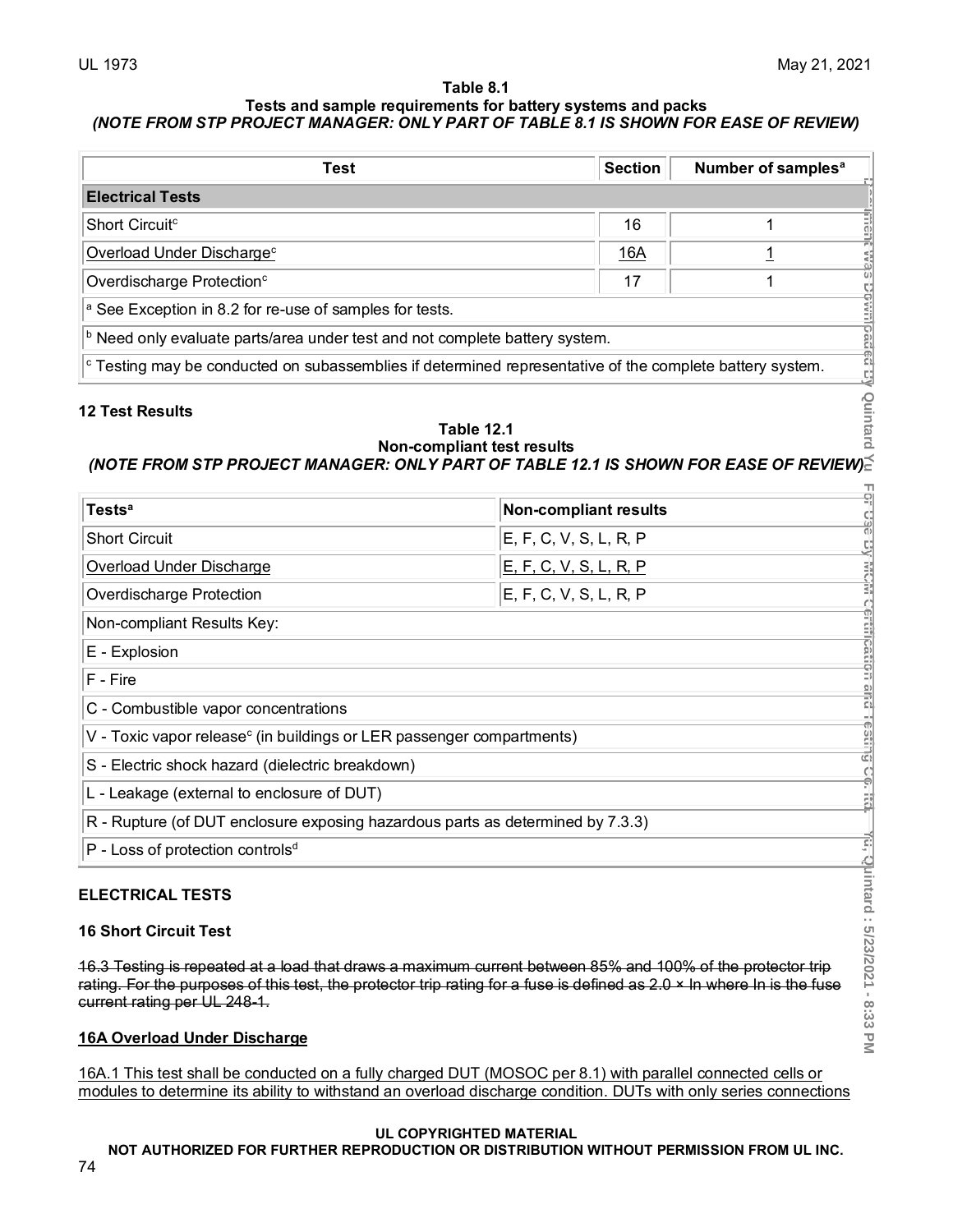and Testing

Co  $|tq|$ 

 $\infty$ 

(i.e. no parallel connections of cells or modules) may be tested at the cell or module level if determined to be equivalent to testing at the system level.

*Exception: Overload under discharge testing on a subassembly may be conducted instead of the complete battery system if determined to be representative of the battery system.* 

16A.2 Condition 1 is the overload above the specified maximum discharge current of the battery, but below the BMS overcurrent protection (secondary protection) in accordance with 16A.3 – 16A.5.

16A.3 With reference to 16A.2, the positive and negative terminals of the DUT is to be connected to the external discharging equipment. The fully charged DUT shall then be discharged at a current equal to 90% of the rated overcurrent protection value of the BMS (secondary protection). Condition 1 is the overload above the specified maximum discharge current of the battery, but below the<br>
ercurrent protection (secondary protection) in accordance with 16A.3 – 16A.5.<br>
Vith reference to 16A.2, the positive

16A.4 With reference to 16A.2, the test shall be continued until:

depleted);

epleted);<br>b) The protection in the circuit has operated and the temperature on the center cell/module has peaked or<br>Freached a steady state condition and 7 h has elapsed; or<br>c) A fire or explosion has occurred. reached a steady state condition and 7 h has elapsed; or

c) A fire or explosion has occurred.

For Use *Exception: The overload condition 1 can be waived if the maximum discharge current of the battery is equal to or higher than 90% of the overcurrent protection value of the BMS (secondary protection).*

16A.5 With reference to 16A.2, during the test, samples supplied with protective devices in the discharge circuit shall be subjected to a single component fault using any single fault condition that may be determined to occur during discharge circuit single component fault using any single fault condition that may be determined to occurring discharge conditions. See Section 11 for details regarding single fault conditions. Single fault conditio be applied to both passive and active protective devices.

*Exception: Overcurrent protection components in circuits evaluated for reliability (i.e. evaluated for functional safety criteria considering single fault conditions in accordance with 7.8) need not be subjected to single fault conditions.*

16A.6 Condition 2 is the overload above the BMS overcurrent protection (secondary protection), but below the primary overcurrent protection in accordance with 16A.7 – 16A.9.

16A7 With reference to 16A.6, the positive and negative terminals of the DUT shall be connected to the external discharging equipment. The DUT shall then be discharged at a current equal to 135% of the main fuse rating.

*Exception No. 1: If the secondary overcurrent protection is a contactor, switch or similar disconnecting device, which has been investigated for an overload current higher than 135% of the primary overcurrent protector rating, then the test shall be conducted at a discharge current of 150% of the primary overcurrent protector rating.* 

*Exception No. 2: If the secondary overcurrent protection has be investigated for an overload current higher than 150% of the primary overcurrent protector rating, then the condition 2 test can be waived.*

16A.8 With reference to 16A.6, the test shall be continued until:

- a) The DUT has been completely discharged (i.e. discharged until near zero state of charge/its energy is <u>depleted);</u> í,
- **Document Was Downloaded By Quintard Yu For Use By MCM Certification and Testing Co. ltd. Yu, Quintard : 5/23/2021 8:33 PM** b) The protection in the circuit has operated and the temperature on the center cell/module has peaked or reached a steady state condition and 7 h has elapsed; or  $\overline{\leq}$
- c) A fire or explosion has occurred.

## **UL COPYRIGHTED MATERIAL**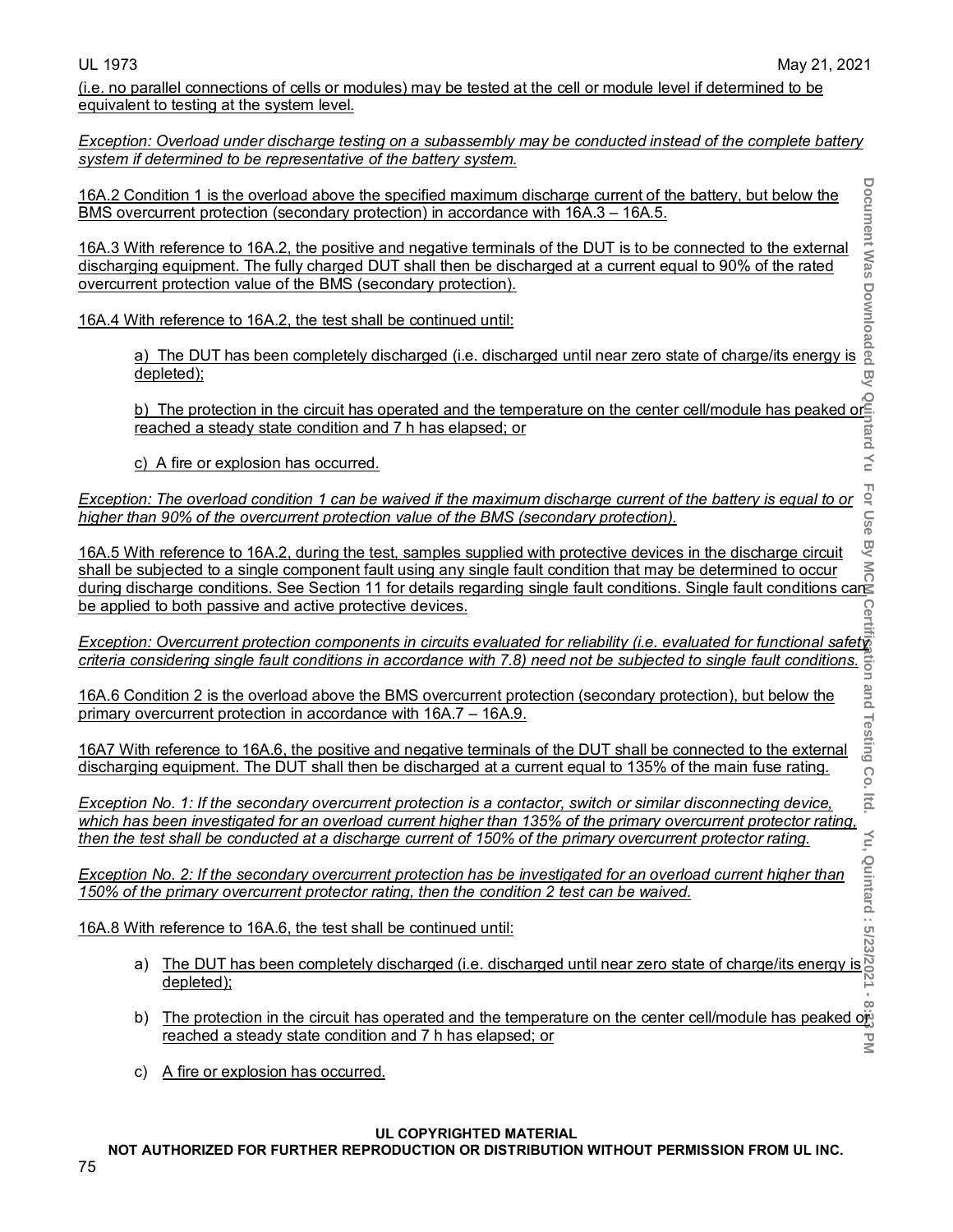For Use By MCM Certification and Testing Co. Itd.

8:33  $\overline{\leq}$ 

16A.9 With reference to 16A.6, during the test, samples supplied with protective devices in the discharge circuit shall be subjected to a single component fault using any single fault condition that may be determined to occur during discharge conditions. See Section 11 for details regarding single fault conditions. Single fault conditions can be applied to both passive and active protective devices.

*Exception: Overcurrent protection components in circuits evaluated for reliability (i.e. evaluated for functional safety criteria considering single fault conditions in accordance with 7.8) need not be subjected to single fault conditions.*

16A.10 During the test, a detection method as outlined in Section 9 shall be used to detect the presence of combustible vapor concentrations if determined necessary. If required based upon system design or installation, venting of toxic releases shall be continuously monitored during the testing per Section 13.

16A.11 If the DUT is operational after the short circuit test, it shall be subjected to a charge and discharge cycle in accordance with the manufacturer's specifications. See 12.2 for details regarding user resettable devices. An observation period per 8.5 shall then be conducted.

ு 16A.12 At the conclusion of the observation period, the samples shall be subjected to the "as received" dielectric voltage withstand test in accordance with Section 20. The DUT shall be examined for signs of rupture and evidence of leakage. uinta

16A.13 As a result of the overload test, the following in (a) - (h) are considered non-compliant results. For additional<br>=> information on non-complying results refer to Table 12.1. information on non-complying results refer to Table 12.1.

- a) E Explosion;
- b) F Fire;
- c) C Combustible vapor concentrations;
- d) V Toxic vapor release;
- e) S Electric shock hazard (dielectric breakdown);
- f) L Leakage (external to enclosure of DUT);
- g) R Rupture (of DUT enclosure exposing hazardous parts as determined by 7.3.3);
- h) P Loss of protection controls.

## **33. Addition of High Rate Charge Test.**

## **RATIONALE**

Proposal Submitted By: Laurie Florence, UL LLC

**Document Was Downloaded By Quintard Yu For Use By MCM Certification and Testing Co. ltd. Yu, Quintard : 5/23/2021 - 8:33 PM** Abnormal charging of batteries includes overcharge conditions or overcurrent charging conditions. This high rate charge test is proposed to cover the hazard of charging at too high of a rate due to mismatched or missing overcurrent charging protection. This is similar to a test in IEC 62619, Secondary Cells And Batteries Containing Alkaline Or Other Non-Acid Electrolytes - Safety Requirements For Secondary Lithium Cells And Batteries, For Use In Industrial Applications.

## **PROPOSAL**

## **PERFORMANCE**

**8 General**

**UL COPYRIGHTED MATERIAL NOT AUTHORIZED FOR FURTHER REPRODUCTION OR DISTRIBUTION WITHOUT PERMISSION FROM UL INC.**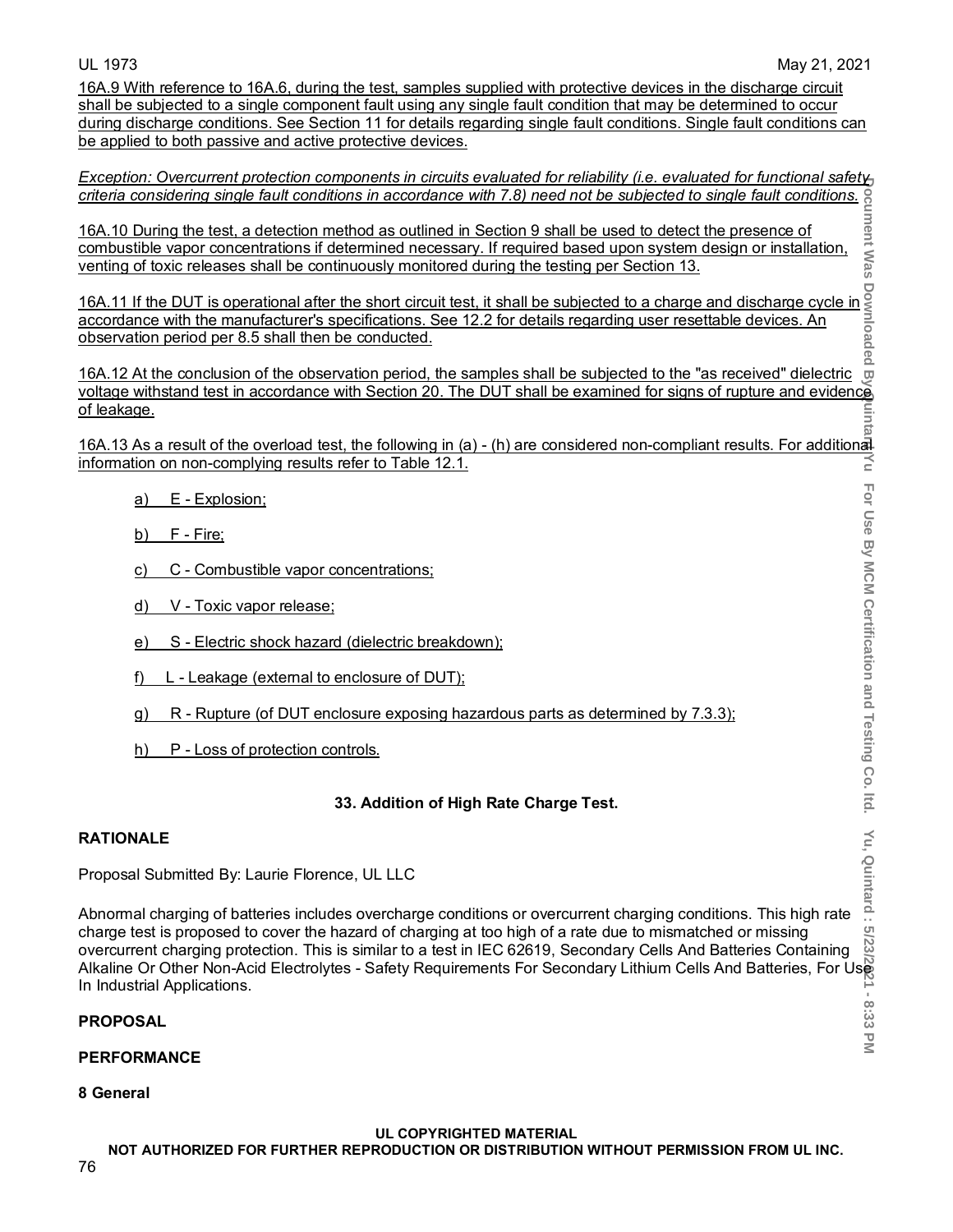### **Table 8.1 Tests and sample requirements for battery systems and packs** *(NOTE FROM STP PROJECT MANAGER: ONLY PART OF TABLE 8.1 IS SHOWN FOR EASE OF REVIEW)*

| Test                                                                                                                        | Section | Number of samples <sup>a</sup> |
|-----------------------------------------------------------------------------------------------------------------------------|---------|--------------------------------|
| <b>Electrical Tests</b>                                                                                                     |         |                                |
| Overcharge <sup>c</sup>                                                                                                     | 15      |                                |
| High Rate Charge <sup>c</sup>                                                                                               | 15A     | ÷                              |
| Short Circuit <sup>c</sup>                                                                                                  | 16      | α                              |
| Overdischarge Protection <sup>c</sup>                                                                                       | 17      |                                |
| $\vert$ <sup>a</sup> See Exception in 8.2 for re-use of samples for tests.                                                  |         |                                |
| $\vert$ <sup>b</sup> Need only evaluate parts/area under test and not complete battery system.                              |         |                                |
| $\vert$ <sup>c</sup> Testing may be conducted on subassemblies if determined representative of the complete battery system. |         |                                |

# **12 Test Results**

# **Table 12.1 Non-compliant test results**

# *(NOTE FROM STP PROJECT MANAGER: ONLY PART OF TABLE 12.1 IS SHOWN FOR EASE OF REVIEW)*

| <b>Electrical Tests</b>                                                                                                                                                                          |                        |                               |                               |
|--------------------------------------------------------------------------------------------------------------------------------------------------------------------------------------------------|------------------------|-------------------------------|-------------------------------|
| Overcharge <sup>c</sup>                                                                                                                                                                          |                        | 15                            | 1                             |
| High Rate Charge <sup>c</sup>                                                                                                                                                                    |                        | <u>15A</u>                    | $\mathbf 1$                   |
| Short Circuit <sup>c</sup>                                                                                                                                                                       |                        | 16                            | 1                             |
| Overdischarge Protection <sup>c</sup>                                                                                                                                                            |                        | 17                            | 1                             |
| <sup>a</sup> See Exception in 8.2 for re-use of samples for tests.                                                                                                                               |                        |                               | iment was Downloaded By       |
| <b>b</b> Need only evaluate parts/area under test and not complete battery system.                                                                                                               |                        |                               |                               |
| <sup>c</sup> Testing may be conducted on subassemblies if determined representative of the complete battery system.                                                                              |                        |                               |                               |
| <b>12 Test Results</b><br><b>Table 12.1</b><br><b>Non-compliant test results</b><br>(NOTE FROM STP PROJECT MANAGER: ONLY PART OF TABLE 12.1 IS SHOWN FOR EASE OF REVIEW)                         |                        |                               | callutard<br>$\frac{1}{9}$    |
| Tests <sup>a</sup>                                                                                                                                                                               |                        | <b>Non-compliant results</b>  |                               |
| Overcharge                                                                                                                                                                                       |                        | E, F, C, V, S, L, R, P        |                               |
| <b>High Rate Charge</b>                                                                                                                                                                          |                        | <u>E, F, C, V, S, L, R, P</u> |                               |
| <b>Short Circuit</b>                                                                                                                                                                             | E, F, C, V, S, L, R, P |                               |                               |
| Overdischarge Protection                                                                                                                                                                         | E, F, C, V, S, L, R, P |                               |                               |
| Non-compliant Results Key:                                                                                                                                                                       |                        |                               | mom Gertrijcation and         |
| E - Explosion                                                                                                                                                                                    |                        |                               |                               |
| F - Fire                                                                                                                                                                                         |                        |                               | -iesting                      |
| C - Combustible vapor concentrations                                                                                                                                                             |                        |                               |                               |
| V - Toxic vapor release <sup>c</sup> (in buildings or LER passenger compartments)                                                                                                                |                        |                               | <u>ှ</u><br>-<br>3            |
| S - Electric shock hazard (dielectric breakdown)                                                                                                                                                 |                        |                               |                               |
| L - Leakage (external to enclosure of DUT)                                                                                                                                                       |                        |                               | Ļq,                           |
| R - Rupture (of DUT enclosure exposing hazardous parts as determined by 7.3.3)                                                                                                                   |                        |                               |                               |
| P - Loss of protection controls <sup>d</sup>                                                                                                                                                     |                        |                               |                               |
| <b>ELECTRICAL TESTS</b><br>15A High Rate Charge                                                                                                                                                  |                        |                               | Guimara : 5/23/2021 - 8:33 PM |
| 15A.1 The purpose of this test is to evaluate a battery system's ability to protect against a high rate charge<br>condition at currents over the battery maximum charging current specification. |                        |                               |                               |

# **15A High Rate Charge**

15A.2 A fully discharged DUT (i.e. discharged to the manufacturer's specified EODV) shall be subjected to a high rate charge. There shall be a single fault condition on overcurrent charge protection devices or controls unless they have been evaluated for reliability (i.e. evaluated for functional safety in accordance with 7.8). During the test, the

### **UL COPYRIGHTED MATERIAL**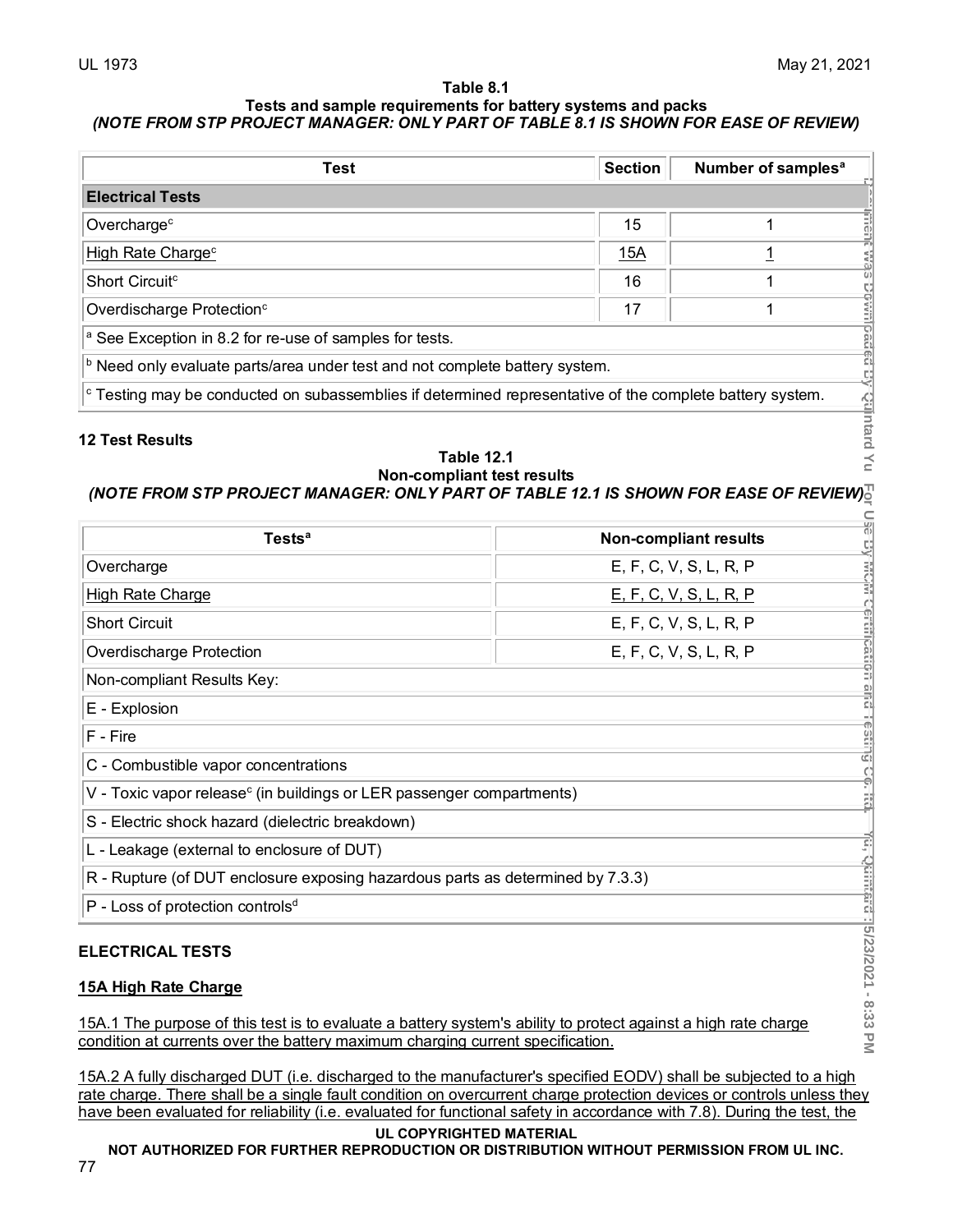Yu, Quintard : 5/23/2021 - 8:33 PM

current and voltage of the cells shall be measured. The test supply equipment used for charging the DUT shall be sufficient to provide a current that is 20% greater than the maximum specified charging rate for the batteries.

*Exception: High rate charge testing on a subassembly may be conducted instead of the complete battery system if determined to be representative of the battery system.*

15A.3 The high rate charging of the DUT shall continue until ultimate results occur followed by an observation period per 8.5. Ultimate results are considered to have occurred when one of the following occurs:

a) The sample charging is terminated by the protective circuitry whether it is due to current, voltage or temperature controls. The DUT is monitored per 8.5 and 10.2; or

b) Battery system failure occurs as evidenced by explosion, fire or other identifiable non-compliant <u>results per Table 12.1.</u>

15A.4 During the test, detection methods as outlined in Section 9 shall be used to detect the presence of combustible vapor concentrations if determined necessary. If required based upon system design or installation, venting of toxic releases shall be continuously monitored during the testing per Section 13.

15A.5 If the DUT is operational after the high rate charge test, it shall be subjected to a discharge and charging cycle in accordance with the manufacturer's specifications. See 12.2 for details regarding user resettable devices. An observation period per 8.5 is then conducted.

**Hol** 15A.6 At the conclusion of the observation period, the samples shall be subjected to an "as received" dielectric voltage withstand test in accordance with Section 20. The DUT shall be examined for signs of rupture and evidence of leakage. లై

**Document Was Downloaded By Quintard : At "And Information and Testing Co. ltd. Yu, Chinish Chinish Co. ltd. Vu, 2021 - 8:33 PM** 15A.7 As a result of the high rate charge test, the battery protection circuit (e.g. BMS) shall detect the overcharging current and shall prevent the battery from being charged over the maximum battery charging current. The following in (a) - (h) are considered non-compliant results. For additional information on non-complying results refer to Table 12.1. rtification and Testing Co. Itd.

- a) E Explosion;
- b) F Fire;
- c) C Combustible vapor concentrations ;
- d) V Toxic vapor release;
- e) S Electric shock hazard (dielectric breakdown);
- f) L Leakage (external to enclosure of DUT);
- g) R Rupture (of DUT enclosure exposing hazardous parts as determined by 7.3.3);
- h) P Loss of protection controls.

## **34. Replacement of UL 60950-1 with UL 62368-1.**

## **RATIONALE**

Proposal Submitted By: Laurie Florence, UL LLC

UL 60950-1/CSA C22.2 No. 60950-1 has been replaced with UL 62368-1/CSA C22.2 No. 62368-1 so revisions are being made accordingly throughout the Standard.

### **UL COPYRIGHTED MATERIAL**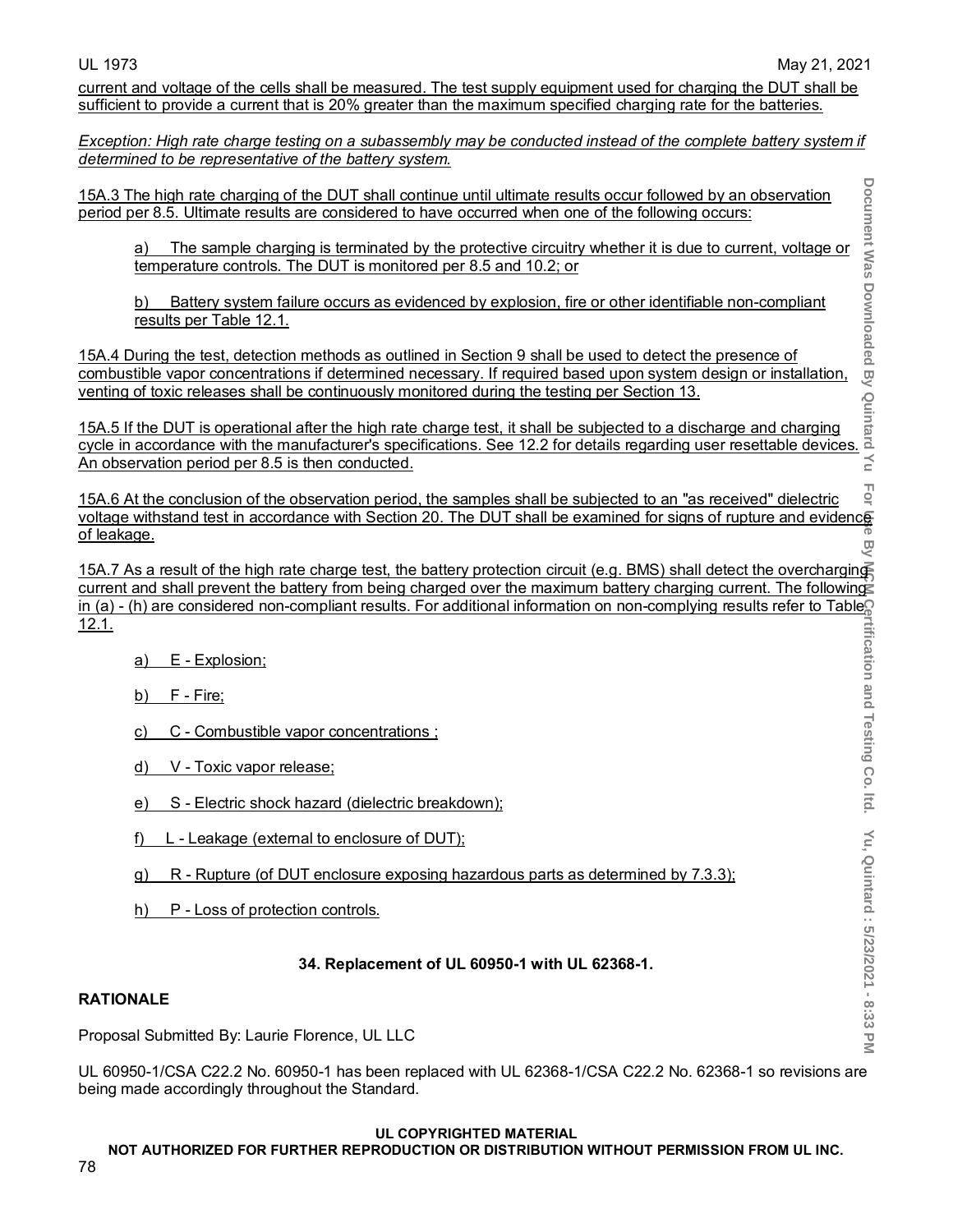# UL 1973 May 21, 2021 **PROPOSALS**

### **5 Normative References**

5.1 The following standards are referenced in this standard, and portions of these referenced standards may be essential for compliance. Battery systems covered by this standard shall comply with the referenced installation codes and standards as appropriate for the country where the battery system is to be used. When the battery system is intended for use in more than one country, the battery system shall comply with the installation codes and standards for all countries where it is intended to be used.

CAN/CSA C22.2 No. 60950-1, *Information Technology Equipment - Safety - Part 1: General Requirement*

UL 60950-1, *Information Technology Equipment - Safety - Part 1: General Requirements* UL 62368-1, *Audio/Video, Information and Communication Technology Equipment – Part 1: Safety Requirements*

## **20 Dielectric Voltage Withstand Test**

**Document Was Downloaded By Quintard Yu For Use By MCM Certification and Testing Co. ltd. Yu, Quintard : 5/23/2021 - 8:33 PM** 20.8 If the battery system contains hygroscopic materials that may affect spacings, this test is repeated with the DUT or with the subassembly of the DUT containing the hygroscopic materials subjected to humidity conditioning of UL 62368-1/CSA C22.2 No. 62368-1, Clause 5.4.8. UL 60950-1/CAN/CSA-C22.2 No. 60950-1, Clause 2.9.2. As and<br>result of this testing, there shall be no dielectric breakdown as outlined in 20.7. result of this testing, there shall be no dielectric breakdown as outlined in 20.7.  $\preceq$ 

### **24.3 Leakage current**

24.3.1 For separate controls or other accessories of the system that are cord connected and supplied by ac mains  $\frac{c}{b}$  circuits, the controls shall comply with the Touch current and protective conductor current test o circuits, the controls shall comply with the <del>Touch current and protective conductor current test of the <u>Protective</u></del> <u>Touch Voltage, </u>Touch Current and Protective Conductor Current <u>test Section of UL 62368-1/CSA C22.2 No.</u> 62368-1, Clause 5.7. in UL 60950-1/CAN/CSA-C22.2 No. 60950-1.

## **MANUFACTURING AND PRODUCTION LINE TESTS**

### **40 General**

40.3 An "as received" dielectric voltage withstand test as outlined in the Dielectric Voltage Withstand Test, Section 20 shall be conducted on 100% production of Assemblies/packs with circuits exceeding 60 Vdc or 42.4 V peak as outlined in Section 20.

*values in Section 20.*<br>Exception: The time for the test may be reduced to 1 s if the test voltage values are increase by 2.4 times the<br>1. values in Section 20 or as outlined in the routine test criteria of <u>the Electric </u> *Exception: The time for the test may be reduced to 1 s if the test voltage values are increase by 2.4 times the No. 62368-1, Clause 5.4.9. 5.2.2 in UL 60950-1/CAN/CSA-C22.2 No. 60950-1.* ltd.

## **35. Revision of component standards in Appendix A.**

### **RATIONALE**

Proposal Submitted By: Laurie Florence, UL LLC

Updating the component standard list in Appendix A that is used for evaluation of components and features of products covered by this Standard, and removing the Standard references that appear in the body of UL 1973 which are already referenced in the Normative Reference, Section 5.

### **PROPOSAL**

**APPENDIX A (Normative)**

### **A1 Standards for Components**

**UL COPYRIGHTED MATERIAL NOT AUTHORIZED FOR FURTHER REPRODUCTION OR DISTRIBUTION WITHOUT PERMISSION FROM UL INC.** For

Yu, Quintard: 5/23/2021 - 8:33

 $\overline{\leq}$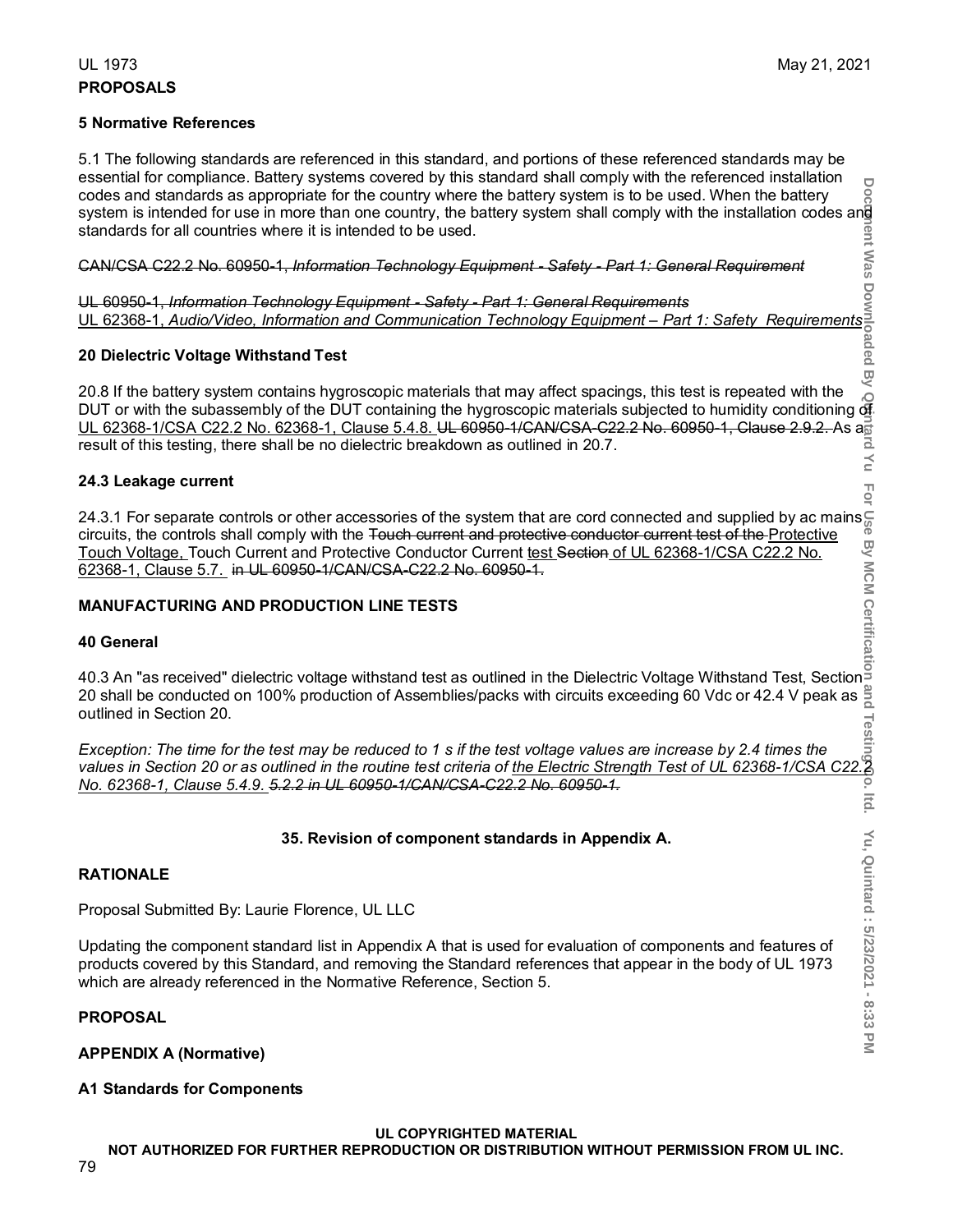A1.1 The CSA Group and UL Standards listed below are used for evaluation of components and features of products covered by this Standard. Components shall comply with all the applicable CSA Group and UL component standards. These standards shall be considered to refer to the latest edition and all revisions published to that edition.

| <b>CSA Group Standards</b>                                                                                                                                                                                                                                                              | Document Was Downloaded By Quintard Yu        |
|-----------------------------------------------------------------------------------------------------------------------------------------------------------------------------------------------------------------------------------------------------------------------------------------|-----------------------------------------------|
| C22.2 No. 0.15, Adhesive Labels                                                                                                                                                                                                                                                         |                                               |
| CAN/CSA-C22.2 No. 0.17, Evaluation of Properties of Polymeric Materials                                                                                                                                                                                                                 |                                               |
| C22.2 No. 0.2, Insulation Coordination                                                                                                                                                                                                                                                  |                                               |
| C22.2 No. 14, Industrial Control Equipment                                                                                                                                                                                                                                              |                                               |
| C22.2 No. 49, Flexible Cords and Cables                                                                                                                                                                                                                                                 |                                               |
| C22.2 No. 65, Wire Connectors                                                                                                                                                                                                                                                           |                                               |
| C22.2 No. 75, Wires and Cables, Thermoplastic-Insulated                                                                                                                                                                                                                                 |                                               |
| CAN/CSA-C22.2 No. 94.2, Enclosures for Electrical Equipment, Environmental Considerations                                                                                                                                                                                               |                                               |
| C22.2 No. 127, Equipment and Lead Wires                                                                                                                                                                                                                                                 |                                               |
| C22.2 No. 153, Electrical Quick-Connect Terminals                                                                                                                                                                                                                                       |                                               |
| C22.2 No. 158, Terminal Blocks                                                                                                                                                                                                                                                          |                                               |
| C22.2 No. 182.1, Plugs, Receptacles, and Cable Connectors, of the Pin and Sleeve Type                                                                                                                                                                                                   |                                               |
| C22.2 No. 182.3, Special Use Attachment Plugs, Receptacles and Connectors                                                                                                                                                                                                               |                                               |
| C22.2 No. 235, Supplementary Protectors                                                                                                                                                                                                                                                 |                                               |
| C22.2 No. 248.1, Fuses, Low Voltage - Part 1: General Requirements<br>ה כובע ב-21.2 היה ב-22.2 No. 240.1, <i>ruses, Low voltage - Part 1. General Requirements</i><br>©AN/CSA-C22.2 No. 60947-4-1, Low-Voltage Switchgear and Controlgear - Part <u>4-1: 4-1A:</u> Contactors and Motor |                                               |
|                                                                                                                                                                                                                                                                                         |                                               |
| <b>Starters - Electromechanical Contactors and Motor-Starters</b>                                                                                                                                                                                                                       |                                               |
| CAN/CSA-C22.2 No. 60950-1, Information Technology Equipment Safety - Part 1: General Requirements                                                                                                                                                                                       |                                               |
| CAN/CSA-E61131-2, Programmable Controllers - Part 2: Equipment Requirements and Tests                                                                                                                                                                                                   |                                               |
| <b>UL Standards</b>                                                                                                                                                                                                                                                                     | Use By MCM Certification and Testing Co. Itd. |
|                                                                                                                                                                                                                                                                                         |                                               |
| UL 44, Thermoset-Insulated Wires and Cables                                                                                                                                                                                                                                             |                                               |
| UL 50E, Enclosures for Electrical Equipment, Environmental Considerations                                                                                                                                                                                                               |                                               |
| UL 62, Flexible Cords and Cables                                                                                                                                                                                                                                                        |                                               |
| UL 66, Fixture Wire                                                                                                                                                                                                                                                                     |                                               |
| UL 83, Wires and Cables, Thermoplastic-Insulated                                                                                                                                                                                                                                        |                                               |
| UL 94, Tests for Flammability of Plastic Materials for Parts in Devices and Appliances                                                                                                                                                                                                  |                                               |
| UL 98B, Enclosed and Dead-Front Switches for Use in Photovoltaic Systems                                                                                                                                                                                                                |                                               |
| UL 157, Gasket and Seals                                                                                                                                                                                                                                                                |                                               |
| UL 248-1 (and all applicable parts), Low-Voltage Fuses - Part 1: General Requirements                                                                                                                                                                                                   |                                               |
| UL 248-13, Low-Voltage Fuses - Part 13: Semiconductor Fuses                                                                                                                                                                                                                             |                                               |
| UL 252 Compressed Gas Regulators                                                                                                                                                                                                                                                        |                                               |
| UL 310, Terminals, Electrical Quick-Connect                                                                                                                                                                                                                                             |                                               |
| UL 429, Electrically Operated Valves                                                                                                                                                                                                                                                    | Υu,                                           |
| UL 444, Communications Cables                                                                                                                                                                                                                                                           |                                               |
| UL 467, Grounding and Bonding Equipment                                                                                                                                                                                                                                                 |                                               |
| UL 486A-486B, Wire Connectors                                                                                                                                                                                                                                                           | Quintard                                      |
| UL 489, Molded-Case Circuit Breakers, Molded-Case Switches and Circuit-Breaker Enclosures<br>UL 489F, Molded-Case Circuit Breakers and Molded-Case Switches for Use with Battery Power Supplies                                                                                         |                                               |
| UL 489G, Molded-Case Circuit Breakers, Molded-Case Switches, and Circuit-Breaker Enclosures, 650 - 1000 Volts                                                                                                                                                                           | <u>୍</u>                                      |
| AC and 650 - 1500 Volts DC                                                                                                                                                                                                                                                              |                                               |
| UL 498, Attachment Plugs and Receptacles                                                                                                                                                                                                                                                | $-12021 -$                                    |
| UL 499, Electric Heating Appliances                                                                                                                                                                                                                                                     |                                               |
| UL 507, Electric Fans                                                                                                                                                                                                                                                                   | 8:33 PM                                       |
| UL 508, Industrial Control Equipment                                                                                                                                                                                                                                                    |                                               |
| UL 508A, Industrial Control Panels                                                                                                                                                                                                                                                      |                                               |
| UL 514A, Metallic Outlet Boxes                                                                                                                                                                                                                                                          |                                               |
| UL 746A, Polymeric Materials - Short Term Property Evaluations                                                                                                                                                                                                                          |                                               |
| UL 746B, Polymeric Materials - Long term Property Evaluations                                                                                                                                                                                                                           |                                               |

### **UL COPYRIGHTED MATERIAL**